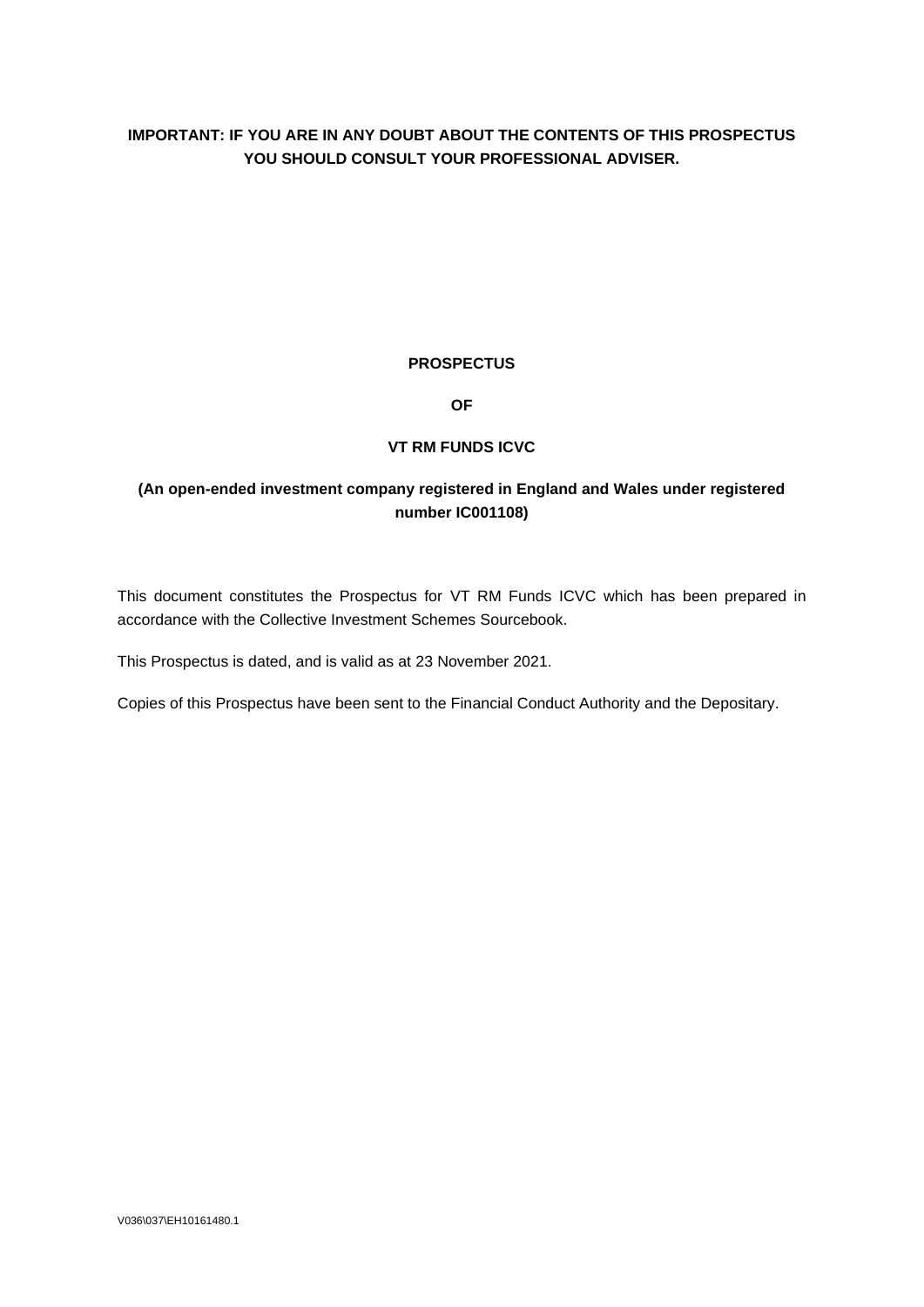# **CONTENTS**

| 1.                                                             |                                                                                                                                |
|----------------------------------------------------------------|--------------------------------------------------------------------------------------------------------------------------------|
| 2.                                                             |                                                                                                                                |
| 3.                                                             | BUYING, REDEEMING, CONVERTING AND SWITCHING SHARES 13                                                                          |
| 4.                                                             |                                                                                                                                |
| 5.                                                             |                                                                                                                                |
| 6.                                                             |                                                                                                                                |
| 7.                                                             |                                                                                                                                |
| 8.                                                             |                                                                                                                                |
| 9.                                                             |                                                                                                                                |
| 10 <sub>1</sub>                                                |                                                                                                                                |
| 11.                                                            |                                                                                                                                |
| 12.                                                            |                                                                                                                                |
|                                                                |                                                                                                                                |
|                                                                | APPENDIX II PART I - ELIGIBLE SECURITIES MARKETS AND ELIGIBLE DERIVATIVES                                                      |
| APPENDIX III INVESTMENT AND BORROWING POWERS OF THE COMPANY 82 |                                                                                                                                |
|                                                                | APPENDIX IV LIST OF OTHER INTERESTS OF DIRECTORS AND OTHER AUTHORISED<br>COLLECTIVE INVESTMENT SCHEMES OPERATED BY THE ACD 116 |
|                                                                |                                                                                                                                |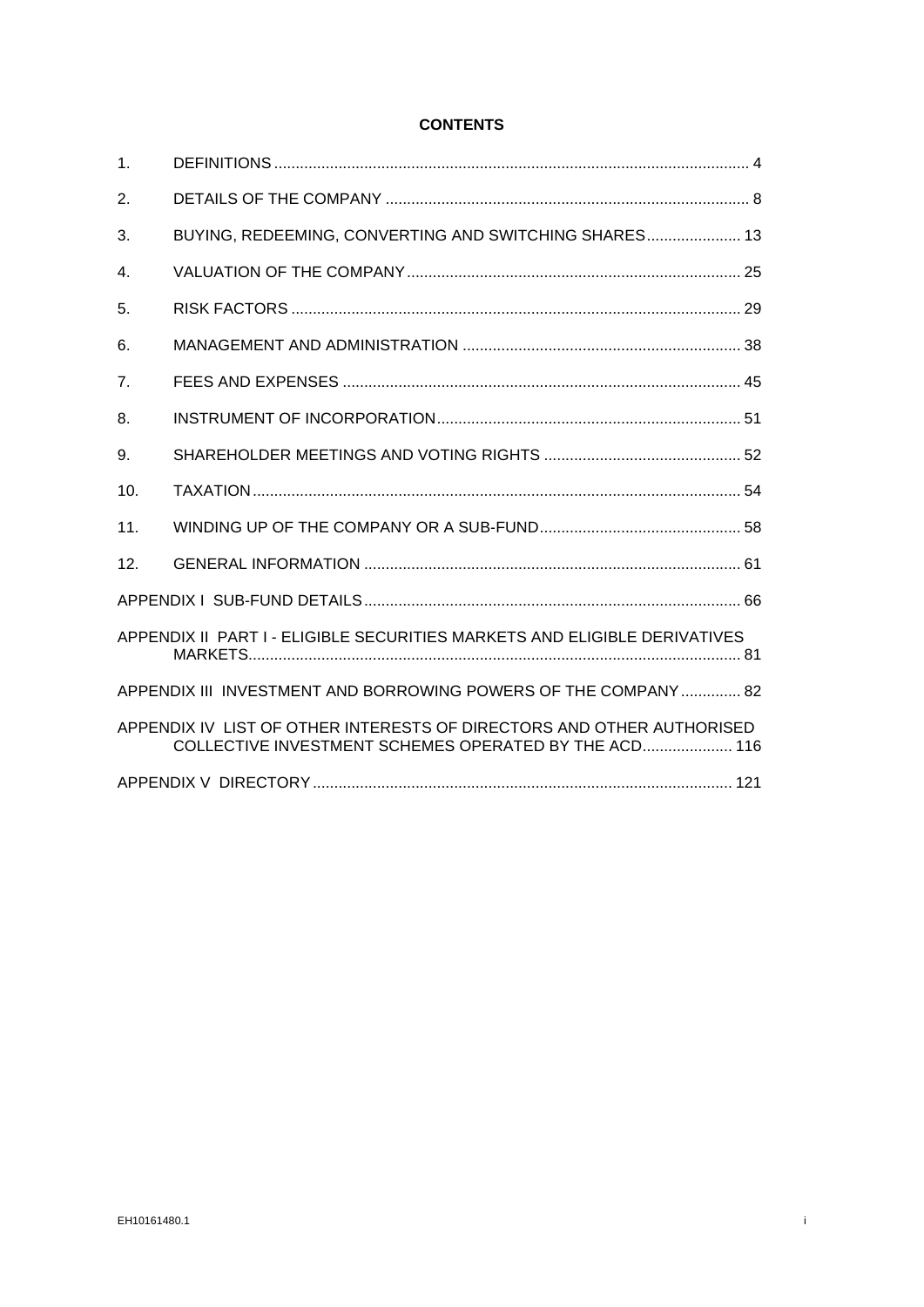#### **Important Information**

# **If you are in any doubt about the contents of this Prospectus you should consult your professional adviser.**

The Company is an investment company with variable capital incorporated with limited liability and registered in England and Wales under registered number IC001108. It is a UCITS scheme as defined in COLL, and also an umbrella company for the purposes of the OEIC Regulations.

Valu-Trac Investment Management Limited, the authorised corporate director ("ACD") of the Company, is the person responsible for the information contained in this Prospectus. To the best of its knowledge and belief (having taken all reasonable care to ensure that such is the case) the information contained herein does not contain any untrue or misleading statement or omit any matters required by the Collective Investment Schemes Sourcebook to be included in it. Valu-Trac Investment Management Limited, accepts responsibility accordingly.

No person has been authorised by the Company or the ACD to give any information or to make any representations in connection with the offering of Shares other than those contained in this Prospectus and, if given or made, such information or representations must not be relied upon as having been made by the Company or the ACD. The delivery of this Prospectus (whether or not accompanied by any reports) or the issue of Shares shall not, under any circumstances, create any implication that the affairs of the Company have not changed since the date hereof.

The provisions of the Instrument of Incorporation are binding on each of the Shareholders and a copy of the Instrument of Incorporation is available on request from Valu-Trac Investment Management Limited,.

This Prospectus has been issued for the purpose of section 21 of the Financial Services and Markets Act 2000 by Valu-Trac Investment Management Limited.

The distribution of this Prospectus and the offering of Shares in certain jurisdictions may be restricted. Persons into whose possession this Prospectus comes are required by the Company to inform themselves about and to observe any such restrictions. This Prospectus does not constitute an offer or solicitation by anyone in any jurisdiction in which such offer or solicitation is not authorised or to any person to whom it is unlawful to make such offer or solicitation.

US Persons are not permitted to subscribe for shares in the Sub-funds. The shares in the Subfunds have not and will not be registered under the United States Securities Act 1933, the United States Investment Company Act 1940, or the securities laws of any of any of the States of the United States of America and may not be directly or indirectly offered or sold in the United States of America or for the account or benefit of any US Person, except pursuant to an exemption from, or in a transaction not subject to, the registration requirements of the United States Securities Act 1933, United States Investment Company Act 1940 and similar requirements of such state securities law.

The distribution of this Prospectus in certain jurisdictions may require that this Prospectus is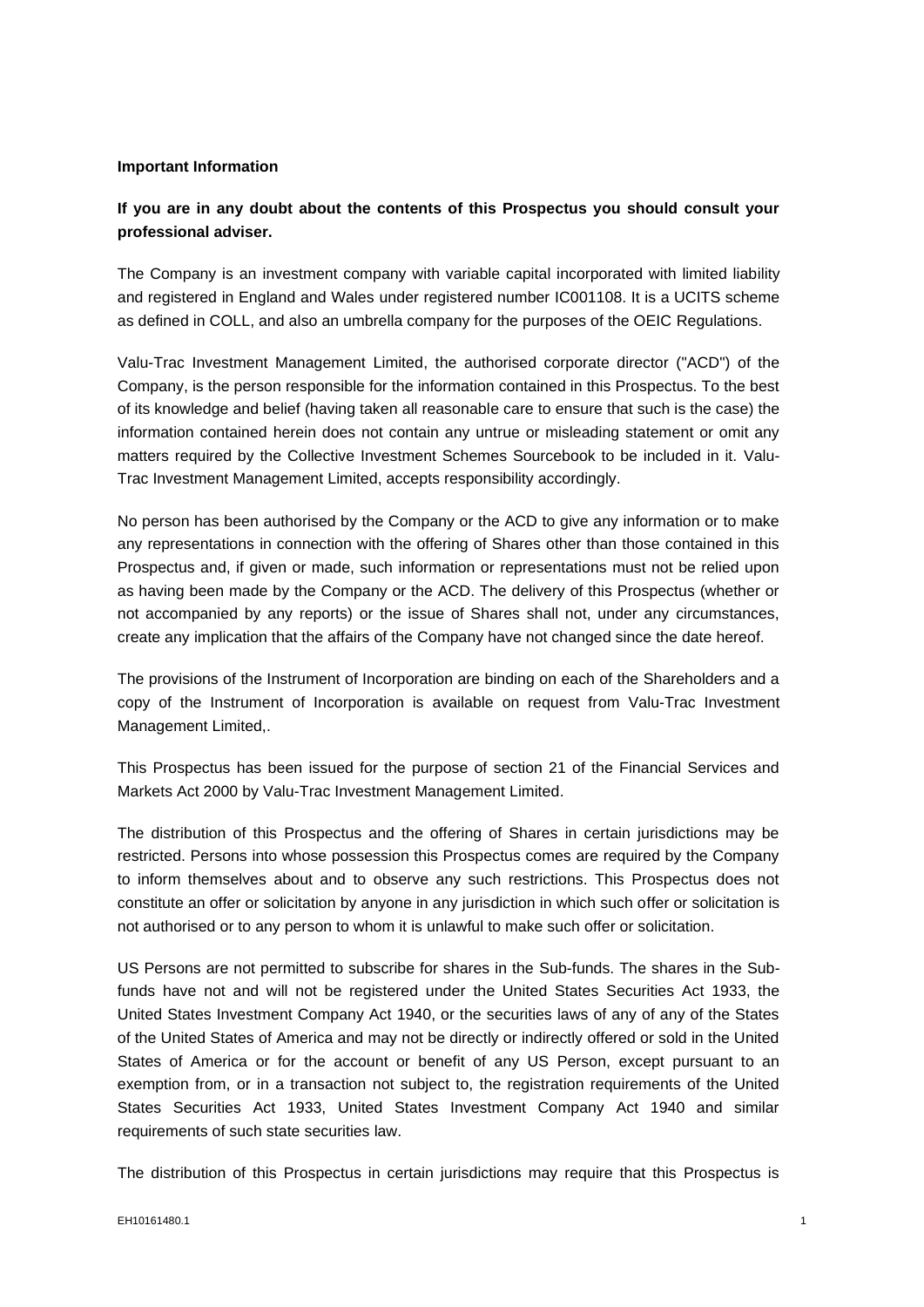translated into the official language of those countries. Should any inconsistency arise between the translated version and the English version, the English version shall prevail.

This Prospectus is based on information, law and practice at the date hereof. The Company and ACD cannot be bound by an out of date prospectus when a new version has been issued and investors should check with Valu-Trac Investment Management Limited, that this is the most recently published prospectus.

Shares in the Company are not listed on any investment exchange.

Potential investors should not treat the contents of this Prospectus as advice relating to legal, taxation, investment or any other matters and are recommended to consult their own professional advisers concerning the acquisition, holding or disposal of Shares.

Except from the information about itself as Depositary contained in this Prospectus, the Depositary is not a person responsible for the information contained in this Prospectus and accordingly does not accept any responsibility therefore under the COLL Sourcebook or otherwise.

The ACD may transfer your personal information to countries located outside of the European Economic Area (the "EEA"). This may happen when the ACD's servers, suppliers and/or service providers are based outside of the EEA. The data protection laws and other laws of these countries may not be as comprehensive as those that apply within the EEA. In these instances the ACD will take steps to ensure that your privacy rights are respected. Details relevant to you may be provided upon request.

The Money Laundering Regulations 2017, The Proceeds of Crime Act 2002, The FCA Senior Management Arrangements Systems & Controls Source book and Joint Money Laundering Steering Group guidance notes (which are updated from time to time) state that the ACD must check your identity and the source of the money invested. The checks may include an electronic search of information held about you on the electoral roll and using credit reference agencies. The credit reference agency may check the details you supply against any particulars on any database (public or otherwise) to which they have access and may retain a record of that information although this is only to verify your identity and will not affect your credit rating. They may also use your details in the future to assist other companies for verification purposes. If you apply for shares you are giving the ACD permission to ask for this information in line with the Data Protection Act 2018. If you invest through a financial adviser they must fill an identity verification certificate on your behalf and send it to the ACD with your application.

**Target market for MiFID II purposes:** The Target Market for MiFID II purposes for each Subfund is set out in Appendix I.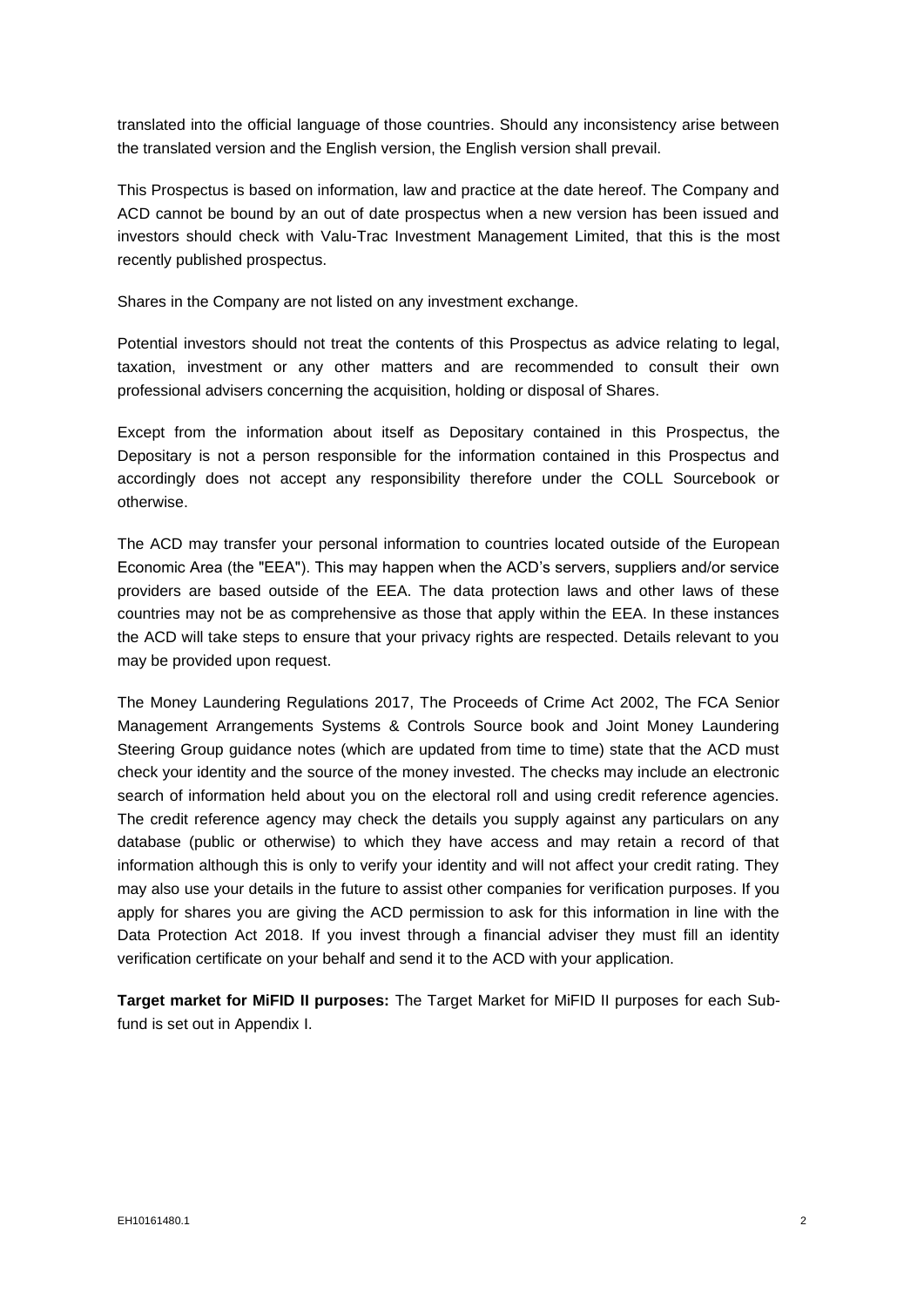# **FOR INVESTORS IN GUERNSEY**

.The offer referred to in this Prospectus is available, and is and may be made, in or from within the Bailiwick of Guernsey, and this Prospectus is being provided in or from within the Bailiwick of Guernsey only:

- 1.1.1 by persons licensed to do so by the Guernsey Financial Services Commission (the "**GFSC**") under the Protection of Investors (Bailiwick of Guernsey) Law, 1987 (as amended) (the "**POI Law**"); or
- 1.1.2 by non-Guernsey bodies who (a) carry on such promotion in a manner in which they are permitted to carry on promotion in or from within, and under the law of certain designated countries or territories which, in the opinion of GFSC, afford adequate protection to investors and (b) meet the criteria specified in section 29(c) of the POI Law; or
- 1.1.3 to persons licensed under the POI Law, the Banking Supervision (Bailiwick of Guernsey) Law, 1994, the Insurance Business (Bailiwick of Guernsey) Law, 2002, the Insurance Managers and Insurance Intermediaries (Bailiwick of Guernsey) Law, 2002 or the Regulation of Fiduciaries, Administration Businesses and Company Directors, etc. (Bailiwick of Guernsey) Law, 2000 by non-Guernsey bodies who (a) carry on such promotion in a manner in which they are permitted to carry on promotion in or from within, and under the law of certain designated countries or territories which, in the opinion of GFSC, afford adequate protection to investors and (b) meet the criteria specified in section 29(cc) of the POI Law; or
- 1.1.4 as otherwise permitted by the GFSC.

The offer referred to in this Prospectus and this Prospectus are not available in or from within the Bailiwick of Guernsey other than in accordance with the above paragraphs and must not be relied upon by any person unless made or received in accordance with such paragraphs.

# **FOR INVESTORS IN JERSEY**

Consent under the Control of Borrowing (Jersey) Order 1958 has not been obtained for the circulation of this Prospectus. Accordingly, the offer that is the subject of this Prospectus may only be made in Jersey where the offer is not an offer to public or the offer is valid in the United Kingdom or Guernsey and is circulated in Jersey only to persons similar to those to whom, and in a manner similar to that in which, it is for the time being circulated in the United Kingdom or Guernsey as the case may be. By accepting this offer each prospective investor in Jersey represents and warrants that he or she is in possession of sufficient information to be able to make a reasonable evaluation of the offer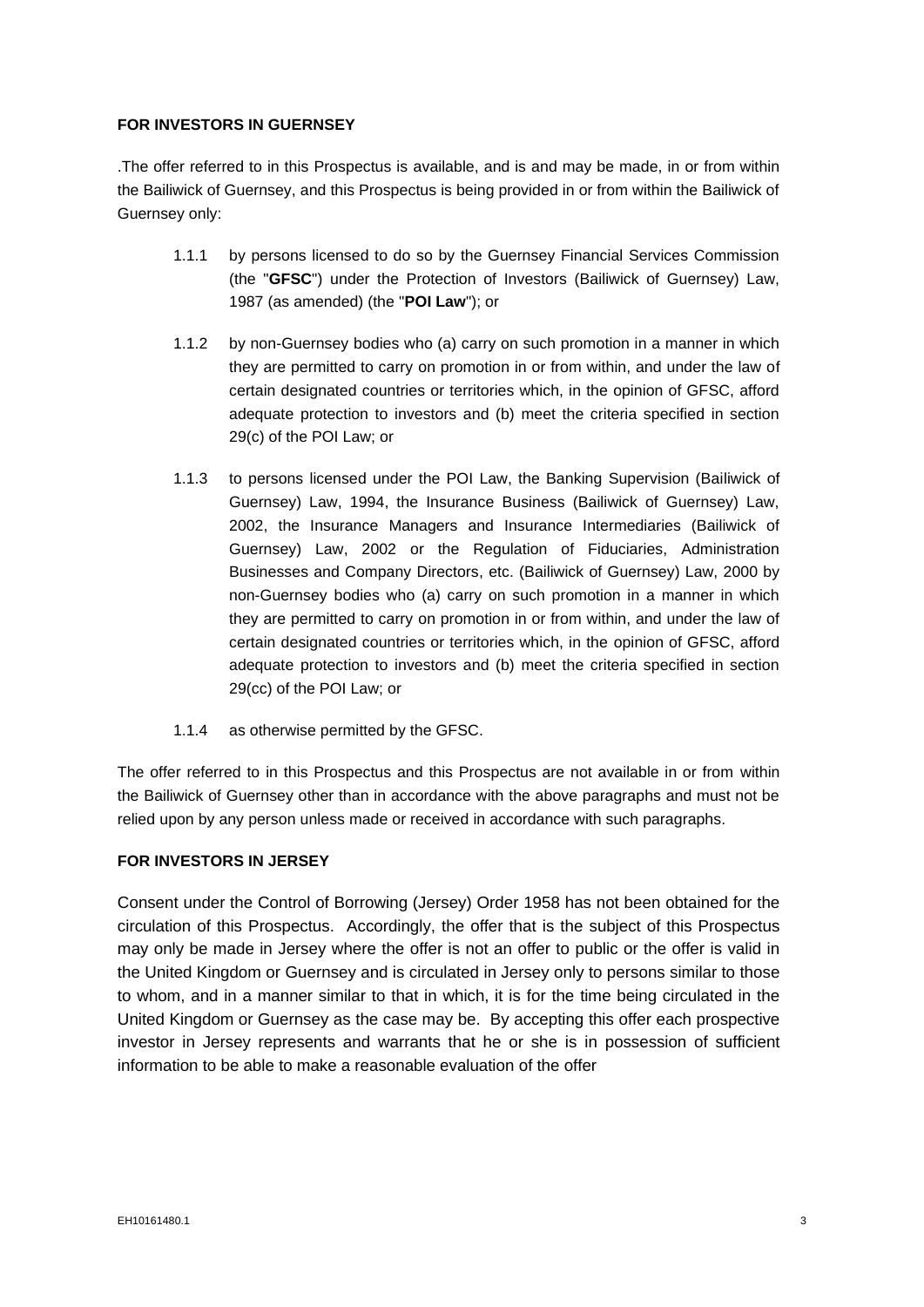## <span id="page-5-0"></span>**1. DEFINITIONS**

"**ACD**" means Valu-Trac Investment Management Limited, the authorised corporate director of the Company.

"**ACD Agreement**" means an agreement between the Company and the ACD.

"**Approved Bank**" means (in relation to a bank account opened by the Company):

- (a) if the account is opened at a branch in the United Kingdom:
	- (i) the Bank of England; or
	- (ii) the central bank of a member state of the OECD; or
	- (iii) a bank; or
	- (iv) a building society; or
	- (v) a bank which is supervised by the central bank or other banking regulator of a member state of the OECD; or
- (b) if the account is opened elsewhere:
	- (i) a bank in (a); or
	- (ii) a credit institution established in an EEA State and duly authorised by the relevant Home State Regulator; or
	- (iii) a bank which is regulated in the Isle of Man or the Channel Islands; or
	- (iv) a bank supervised by the South African Reserve Bank;

as such definition may be updated in the glossary of definitions in the FCA Handbook from time to time.

"**Associate**" means any other person whose business or domestic relationship with the ACD or the ACD's associate might reasonably be expected to give rise to a community of interest between them which may involve a conflict of interest in dealings with third parties.

"**Auditor**" means Johnston Carmichael, or such other entity as is appointed to act as auditor to the Company from time to time.

"**Business Day**" means a day on which the London Stock Exchange is open. If the London Stock Exchange is closed as a result of a holiday or for any other reason, or there is a holiday elsewhere or other reason which impedes the calculation of the fair market value of the Subfund's portfolio of securities or a significant portion thereof, the ACD may decide that any Business Day shall not be construed as such.

"**Class**" or "**Classes**" means in relation to Shares, means (according to the context) all of the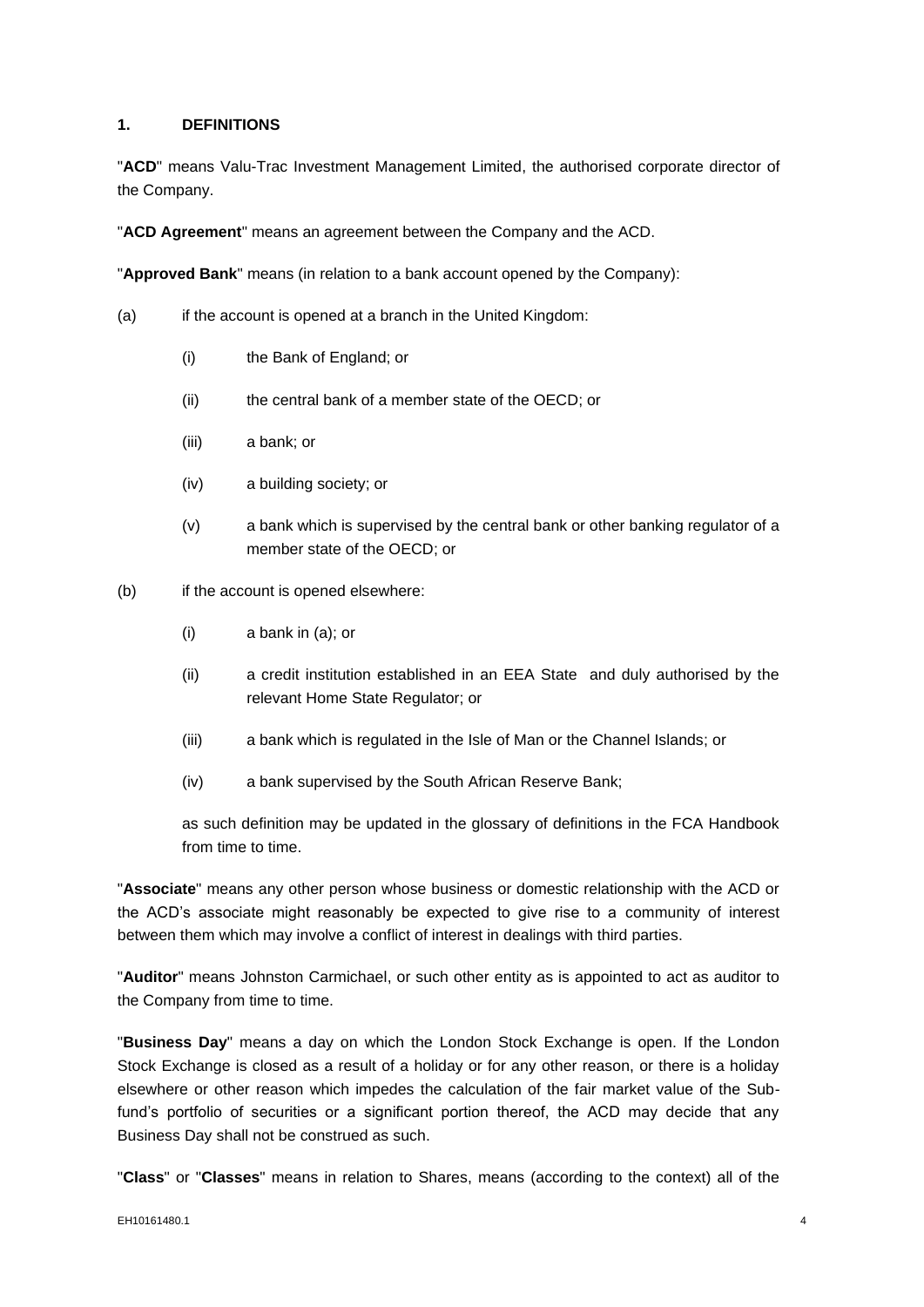Shares related to a single Sub-fund or a particular class or classes of Share related to a single Sub-fund.

"**COLL**" refers to the appropriate chapter or rule in the COLL Sourcebook.

"**the COLL Sourcebook**" means the Collective Investment Schemes Sourcebook issued by the FCA (and forming part of the FCA Handbook)as amended from time to time.

"**Company**" means VT RM Funds ICVC.

**"Conversion"** means the conversion of Shares in one Class in a Sub-Fund to shares of another Class within the same Sub-Fund and "Convert" shall be construed accordingly.

"**Custodian**" means RBC Investor Services Trust, UK Branch or such other entity as is appointed to act as Custodian.

"**Dealing Day**" means Monday to Friday inclusive when these are Business Days and other days at the ACD's discretion.

"**Depositary**" means NatWest Trustee and Depositary Services Limited, or such other entity as is appointed to act as Depositary.

"**Director**" or "**Directors**" means the director(s) of the Company from time to time (including the ACD).

"**EEA State**" means a member state of the European Union and any other state which is within the European Economic Area.

"**Efficient Portfolio Management or EPM**" means for the purposes of this Prospectus, an investment technique where derivatives are used for one or more of the following purposes: reduction of risk, reduction of costs or the generation of additional capital or income for the Subfunds with a risk level which is consistent with the risk profile of the Sub-funds and the risk diversification rules laid down in COLL.

"**Eligible Institution**" means one of certain eligible institutions as defined in the glossary of definitions to the FCA Handbook.

"**the FCA**" means the Financial Conduct Authority or any other regulatory body which may assume its regulatory responsibilities from time to time.

"**the FCA Handbook**" means the FCA Handbook of Rules and Guidance, as amended from time to time.

"**the Financial Services Register**" means the public record, as required by section 347 of the Financial Services and Markets Act 2000 and as defined in the glossary of definitions to the FCA Handbook.

"**Home State**" has the meaning given to it in the glossary of definitions to the FCA Handbook.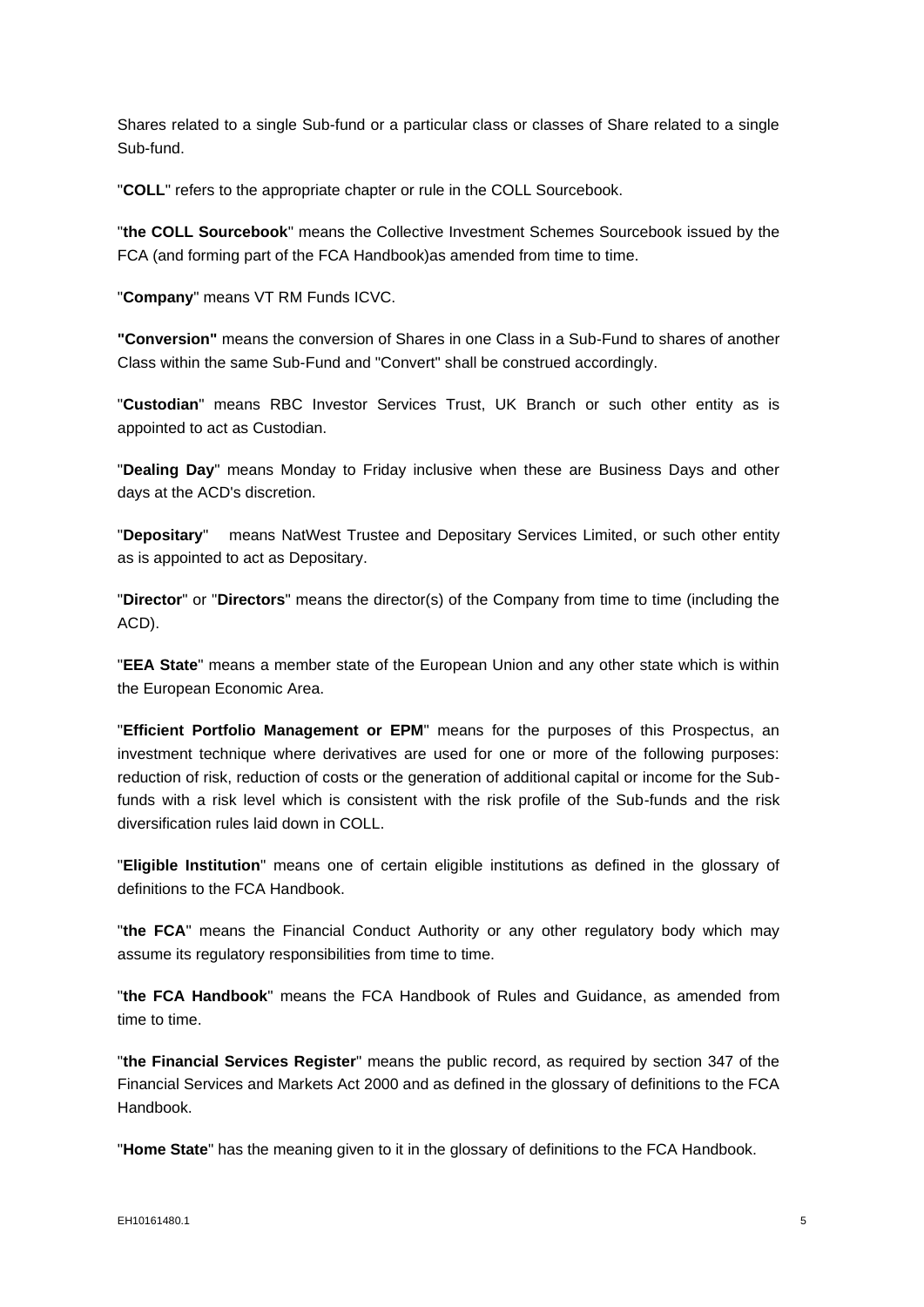"**Instrument of Incorporation**" means the instrument of incorporation of the Company as amended from time to time.

"**Investment Manager**" means RM Capital Markets Limited, or such other entity as is appointed to act as the investment manager of the Company from time to time.

"**IOSCO**" means the International Organisation of Securities Commissions.

"**Net Asset Value**" or "**NAV**" means the value of the Scheme Property of the Company or of any Sub-fund (as the context may require) less the liabilities of the Company (or of the Sub-fund concerned) as calculated in accordance with the Instrument of Incorporation.

"**MiFID II**" means the Markets in Financial Instruments Directive 201465/EU.

"**OEIC Regulations**" means the Open-Ended Investment Companies Regulations 2001 as amended or re-enacted from time to time.

"**OTC**" means over-the-counter: a derivative transaction which is not traded on an investment exchange.

"**Register**" means the register of Shareholders of the Company.

"**Registrar**" means Valu-Trac Investment Management Limited, or such other entity as is appointed to act as Registrar to the Company from time to time.

"**Regulated Activities Order**" means the Financial Services and Markets Act 2000 (Regulated Activities) Order 2001 (SI 2001/544) as amended from time to time.

"**Regulations**" means the OEIC Regulations and the FCA Handbook (including the COLL Sourcebook), as amended.

"**Scheme Property**" means the scheme property of the Company or a Sub-fund (as appropriate) required under the COLL Sourcebook to be given for safekeeping to the Depositary.

"**SDRT**" means stamp duty reserve tax.

"**Share**" or "**Shares**" means a share or shares in the Company (including larger denomination shares, and smaller denomination shares equivalent to one thousandth of a larger denomination share).

"**Shareholder**" means a holder of registered Shares in the Company.

"**Sub-fund**" or "**Sub-funds**" means a sub-fund of the Company (being part of the Scheme Property of the Company which is pooled separately) to which specific assets and liabilities of the Company may be allocated and which is invested in accordance with the investment objective applicable to such sub-fund.

"**Switch**" means the exchange where permissible of Shares of one Class or Sub-fund for Shares of another Class or Sub-fund.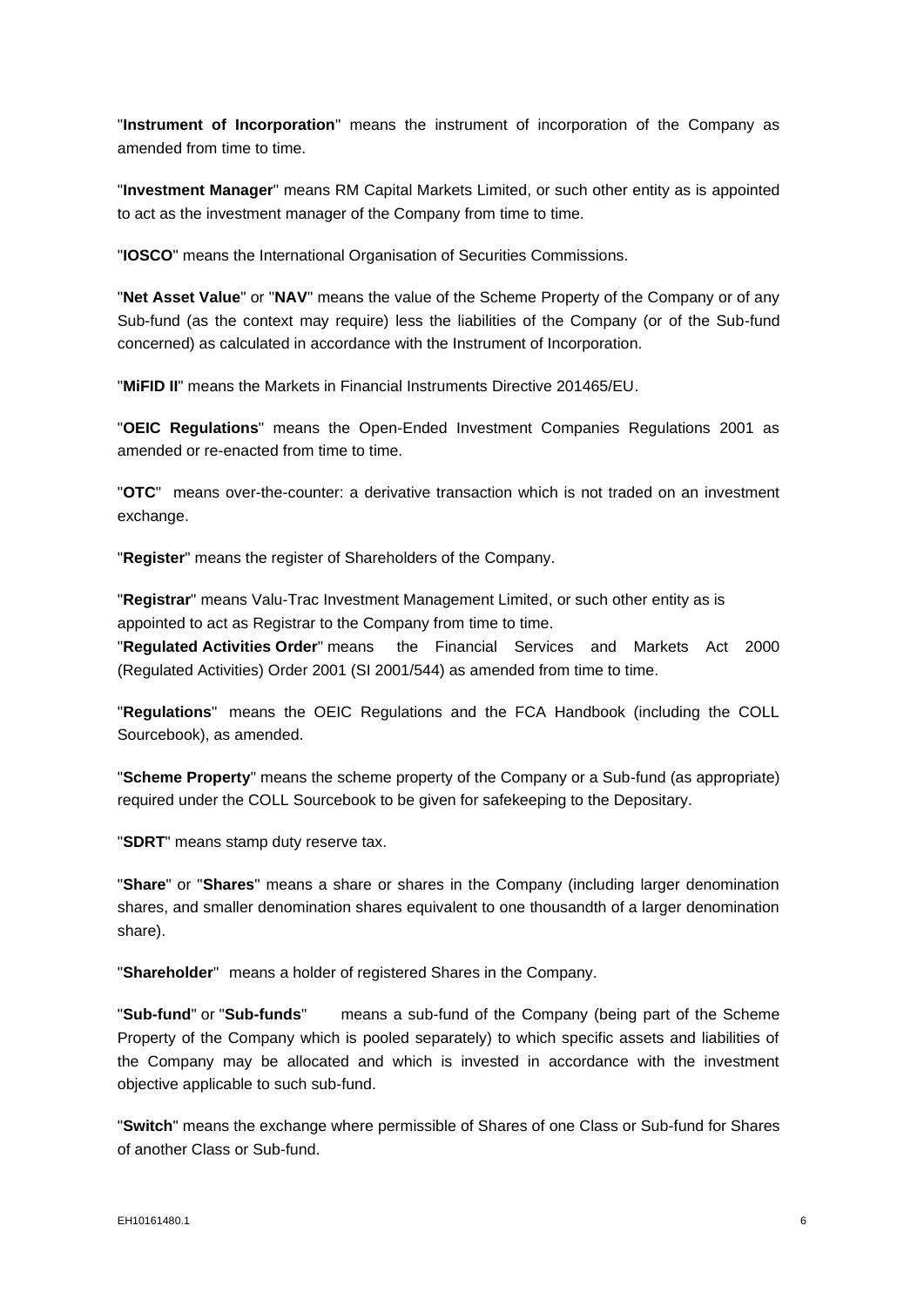"**UCITS scheme**" means a scheme constituted in accordance with the UCITS Directive (a European Directive relating to undertakings for collective investment in transferable securities which has been adopted in the UK).

"**UCITS Directive**" means the European Parliament and Council Directive of 13 July 2009 on the coordination of laws, regulations and administrative provisions relating to undertakings for collective investments in transferable securities (UCITS) (No. 2009/65/EC) as amended.

"**Valuation Point**" means the point on a Dealing Day whether on a periodic basis or for a particular valuation, at which the ACD carries out a valuation of the Scheme Property for the Company or a Sub-fund (as the case may be) for the purpose of determining the price at which Shares of a Class may be issued, cancelled or redeemed. The current Valuation Point is 12 noon London time on each Dealing Day.

"**VAT**" means value added tax.

*Words in the singular include the plural, and words in the plural include the singular, and words importing male persons include female persons and words importing female persons include male persons.*

*Reference to any law or statute shall mean such law or statute as amended to the date of this Prospectus, and shall include any subordinate legislation made pursuant to such law or statute.*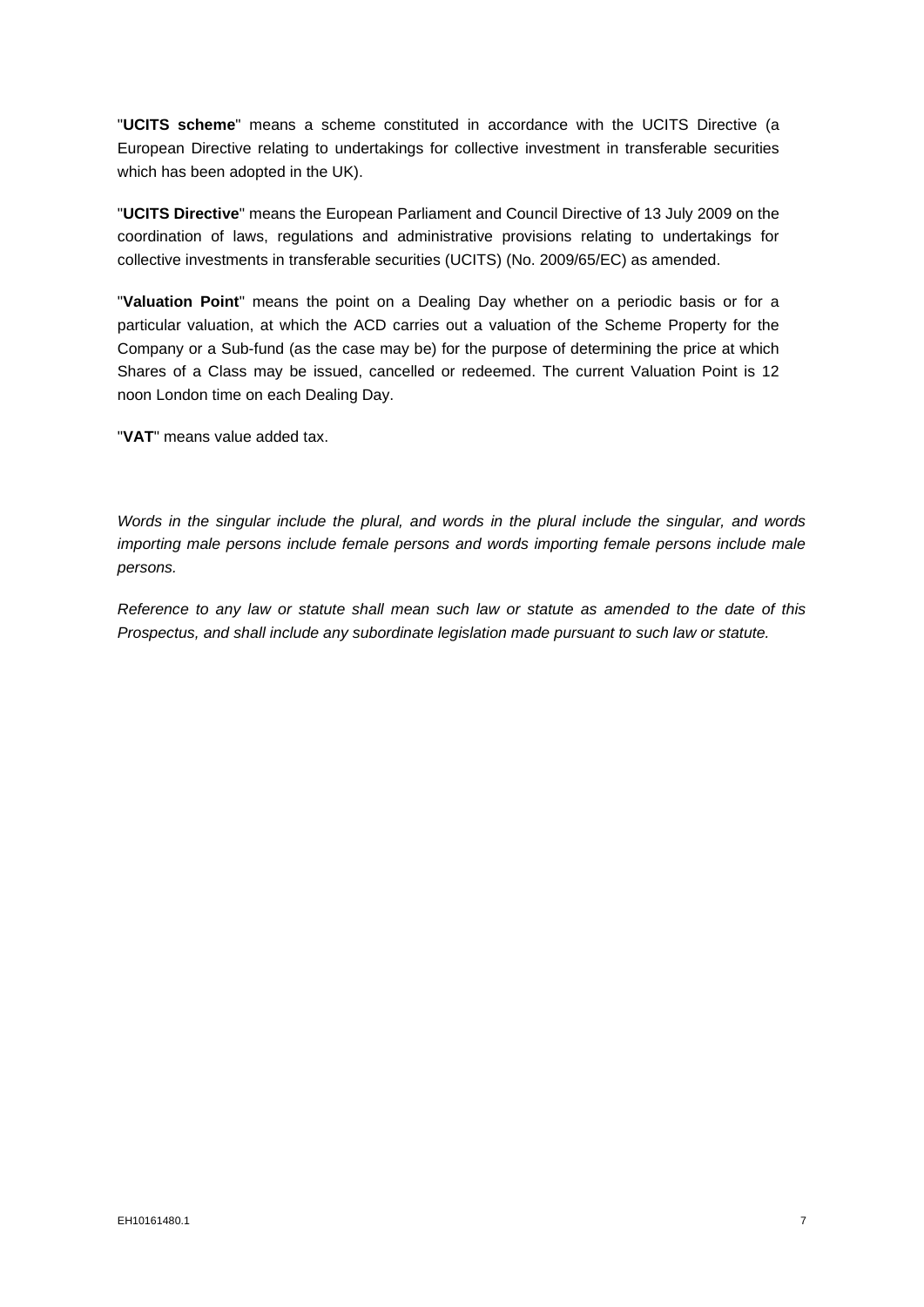# <span id="page-9-0"></span>**2. DETAILS OF THE COMPANY**

## **2.1. General information**

## **2.1.1. General**

VT RM Funds ICVC (the Company) is an investment company with variable capital incorporated in England and Wales under the OEIC Regulations with registered number IC001108 and authorised by the Financial Conduct Authority (PRN: 800855) pursuant to an authorisation order dated 29 March 2018. The Company has an unlimited duration.

The Company is a UCITS scheme and is an umbrella company (as defined in the OEIC Regulations). Each Sub-fund would be a UCITS scheme if it had a separate authorisation order.

Shareholders are not liable for the debts of the Company.

A Shareholder is not liable to make any further payment to the Company after he has paid the price on purchase of the Shares.

Historical performance figures in respect of each Sub-fund is, where available, set out in Appendix I.

The ACD is also the manager of certain open-ended investment companies details of which are set out in Appendix IV.

Details of a typical investor in the Company is set out in Appendix I.

#### **2.1.2. Head Office**

The head office of the Company is at Level 13, Broadgate Tower, 20 Primrose Street, London EC2A 2EW and its principal place of business is at Orton, Moray, IV32 7QE.

## **2.1.3. Address for Service**

The head office is the address of the place in the UK for service on the Company of notices or other documents required or authorised to be served on it.

#### **2.1.4. Base Currency**

The base currency of the Company and each Sub-fund is Pounds Sterling.

## **2.1.5. Share Capital**

Maximum £100,000,000,000

Minimum £1,000

Shares have no par value. The share capital of the Company at all times equals the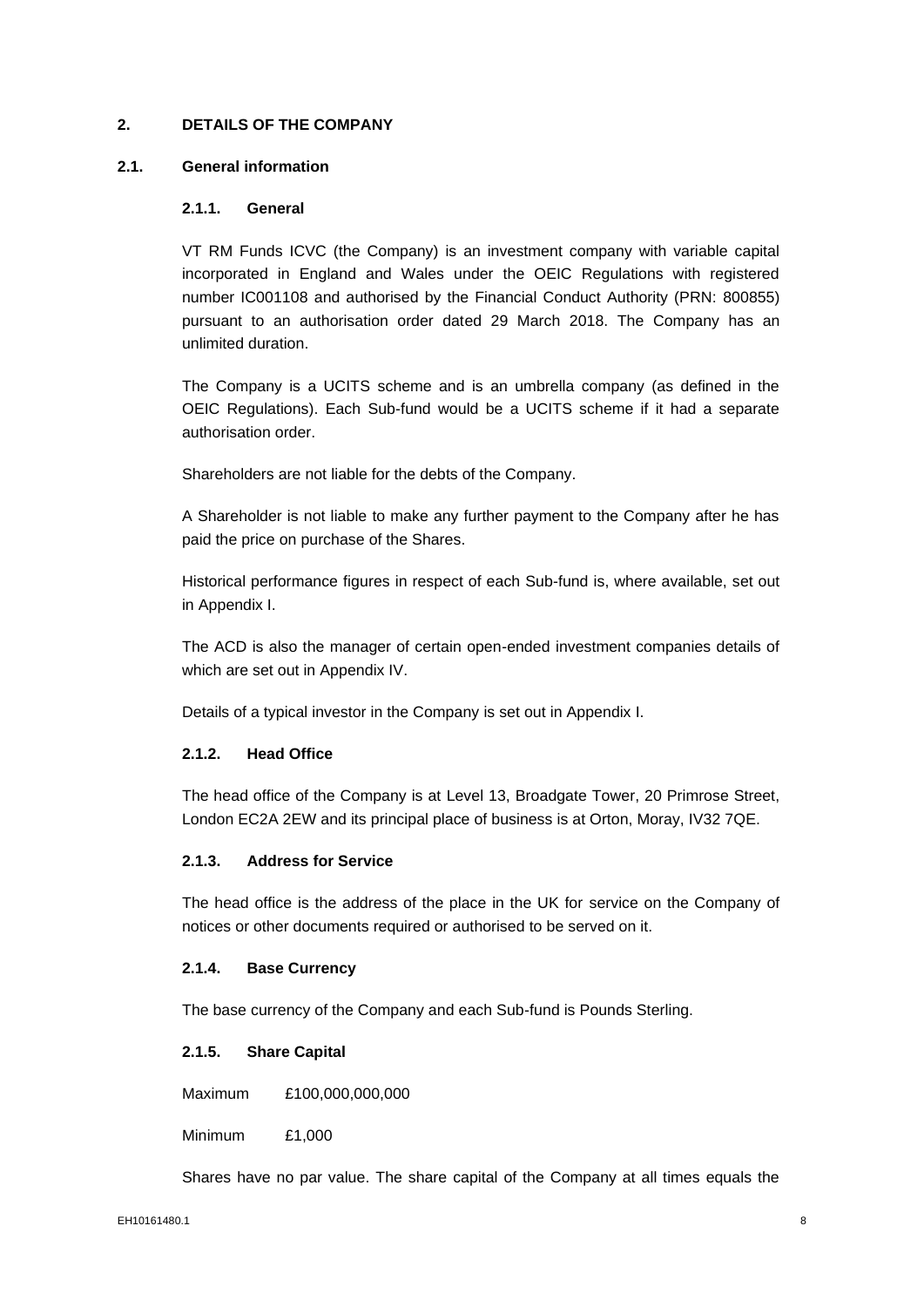sum of the Net Asset Values of each of the Sub-funds.

## **2.1.6. Marketing in EEA states**

In connection with marketing Shares in EEA States there are currently no special arrangements in place for:

- (a) paying in that EEA State amounts distributable to Shareholders resident in that EEA State;
- (b) redeeming in that EEA State the Shares of Shareholders resident in the EEA State;
- (c) inspecting and obtaining copies in that EEA State of the Instrument of Incorporation, this Prospectus and the annual and half-yearly report; and
- (d) making public the price of Shares of each Class.

Accordingly, the provisions applicable to the marketing of the Shares in the Company in the UK shall also apply in these cases.

Shares in the Company may be marketed in Member States and in countries outside the European Union and European Economic Area, subject to the Regulations, and any regulatory constraints in those countries, if the ACD so decides.

# **2.2. The structure of the Company**

# **2.2.1. The Sub-funds**

The Company is structured as an umbrella company, in that different Sub-funds may be established from time to time by the ACD with the approval of the FCA and the agreement of the Depositary. On the introduction of any new Sub-fund or Class, a revised prospectus will be prepared setting out the relevant details of each Sub-fund or Class.

The Company is a UCITS scheme.

The Sub-funds are segregated portfolios of assets and, accordingly, the assets of a Sub-fund belong exclusively to that Sub-fund and shall not be used to discharge directly or indirectly the liabilities of, or claims against, any other person or body, including the Company, or any other Sub-fund, and shall not be available for any such purpose. While the provisions of the OEIC Regulations provide for segregated liability between sub-funds, the concept of segregated liability is relatively new. Accordingly, where claims are brought by local creditors in foreign courts or under foreign law contracts, it is not yet known how those foreign courts will react to regulations 11A and 11B (segregated liability and cross-investment provisions) of the OEIC Regulations. Therefore, it is not possible to be certain that the assets of a Sub-fund will always be completely insulated from the liabilities of another Sub-fund of the Company in every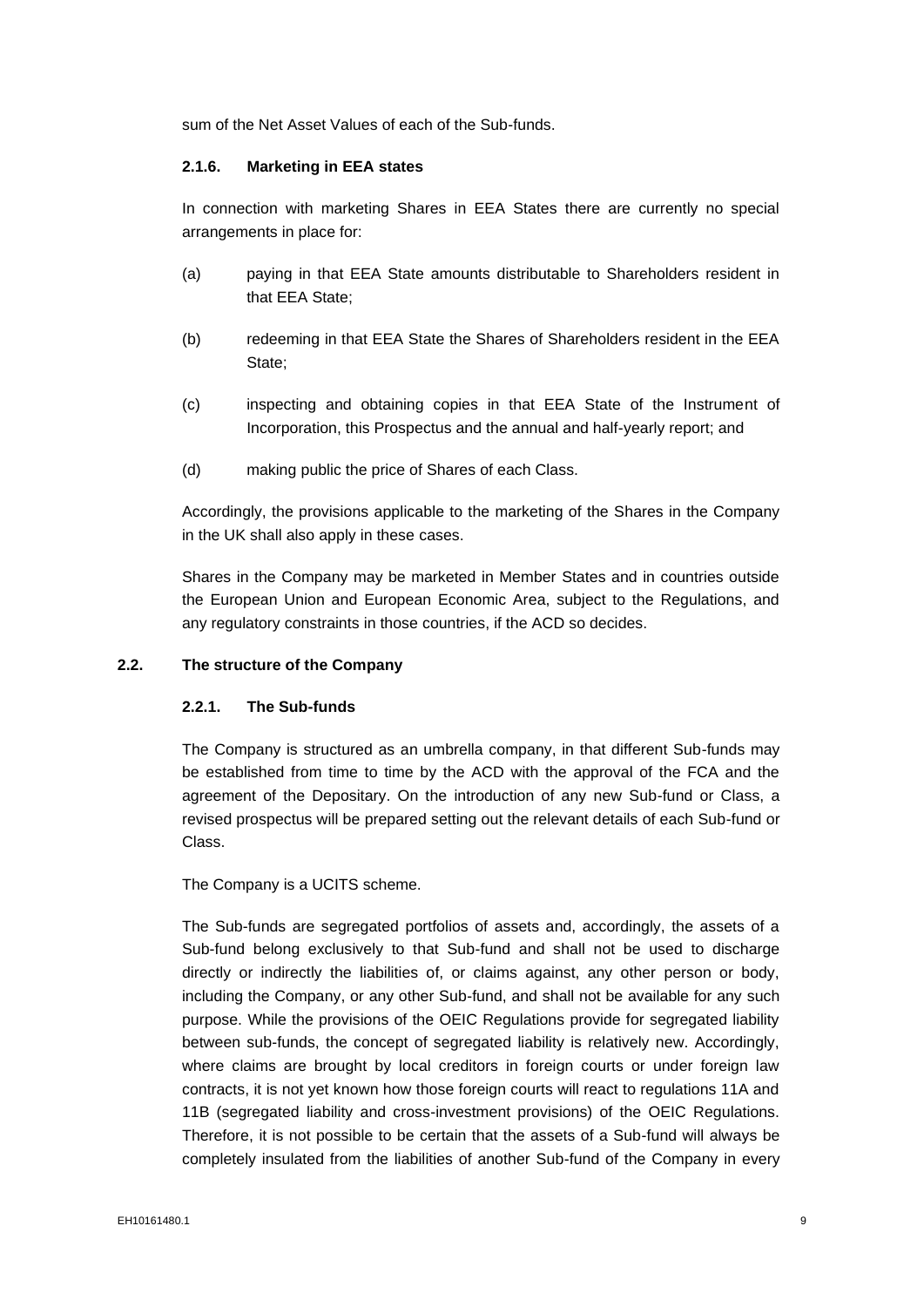circumstance.

The assets of each Sub-fund will be treated as separate from those of every other Subfund and will be invested in accordance with the investment objective and investment policy applicable to that Sub-fund. Investment of the assets of each of the Sub-funds must comply with the COLL Sourcebook and the investment objective and policy of the relevant Sub-fund. Details of the Sub-funds, including their investment objectives and policies, are set out in Appendix I.

The eligible securities markets and eligible derivatives markets on which the Sub-funds may invest are set out in Appendix II. A detailed statement of the general investment and borrowing restrictions in respect of each type of Sub-fund is set out in Appendix III.

Subject to the above, each Sub-fund will be charged with the liabilities, expenses, costs and charges of the Company attributable to that Sub-fund, and within each Subfund charges will be allocated between Classes in accordance with the terms of issue of Shares of those Classes. Any assets, liabilities, expenses, costs or charges not attributable to a particular Sub-fund may be allocated by the ACD in a manner which it believes is fair to the Shareholders generally. This will normally be pro rata to the Net Asset Value of the relevant Sub-funds.

#### **2.2.2. Shares**

Shares of different Classes may from time to time be issued in respect of each Subfund. The differences between Classes may be the minimum subscription, the minimum holding, the charges to be borne and/or the Class currency, as detailed in Appendix I. In most cases either income Shares or accumulation Shares are offered. The Classes currently available in each Sub-fund are set out in Appendix I.

Further Classes of Share may be established from time to time by the ACD with the approval of the FCA, the agreement of the Depositary and in accordance with the Instrument of Incorporation and the Regulations. On the introduction of any new Subfund or Class a revised prospectus will be prepared, setting out the details of each Sub-fund or Class.

The currency in which each new Class of Shares will be denominated will be determined at the date of creation and set out in the Prospectus issued in respect of the new Class of Shares.

The net proceeds from subscriptions to a Sub-fund will be invested in the specific pool of assets constituting that Sub-fund. The Company will maintain for each current Subfund a separate pool of assets, each invested for the exclusive benefit of the relevant Sub-fund.

Shares have no par value and, within each Class in each Sub-fund subject to their denomination, are entitled to participate equally in the profits arising in respect of, and in the proceeds of, the liquidation of the Company or termination of a relevant Sub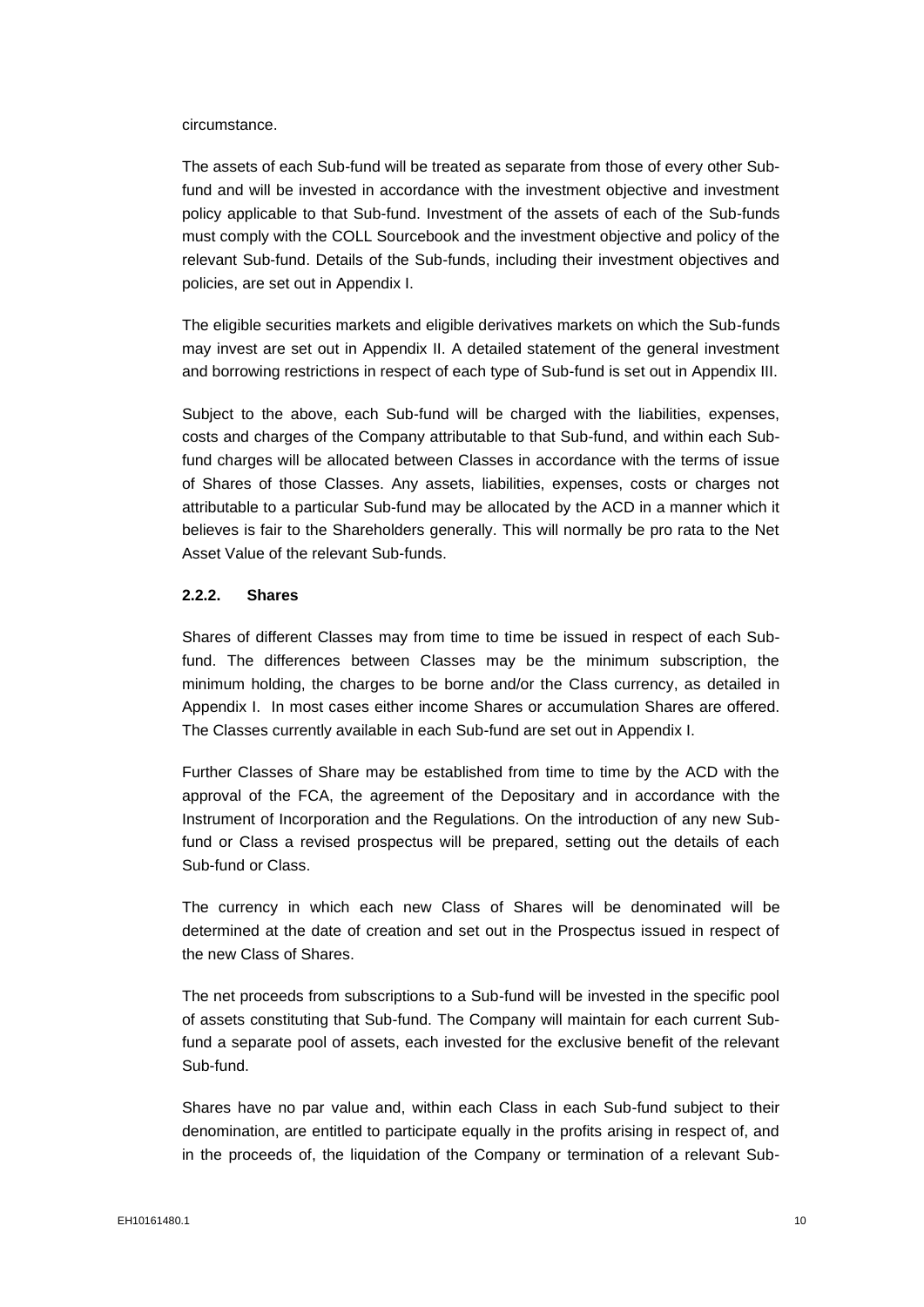fund. Shares do not carry preferential or pre-emptive rights to acquire further Shares.

To the extent that any Scheme Property, or any assets to be received as part of the Scheme Property, or any costs, charges or expenses to be paid out of the Scheme Property, are not attributable to one Sub-fund only, the ACD will allocate such Scheme Property, assets, costs, charges or expenses between Sub-funds in a manner which is fair to all Shareholders of the Company.

Where a Sub-fund has different Classes, each Class may attract different charges and so monies may be deducted from the Scheme Property attributable to such Classes in unequal proportions. In these circumstances, the proportionate interests of the Classes within a Sub-fund will be adjusted accordingly. Also, each Class may have its own investment minima or other features, such as restricted access, at the discretion of the ACD.

Shareholders are entitled (subject to certain restrictions) to Switch all or part of their Shares in a Class or a Sub-fund for Shares of another Class within the same Sub-fund or for Shares of the same or another Class within a different Sub-fund of the Company. Details of this switching facility and the restrictions are set out in paragraph 3.4 "Conversion and Switching".

## **Registered Shares**

All Shares are in registered form. Certificates will not be issued in respect of Shares. Ownership of Shares will be evidenced by an entry in the Company's register of Shareholders.

At least twice per year the ACD will send a statement to each person who holds shares or has held shares since the previous statement. Where shares are jointly held, statements are sent to the first named Shareholder. The statement will describe the current holding(s) of Shares at the date of the statement and any transactions in Shares since the date of the last statement. Individual statements will also be issued at any time on request by the registered Shareholder.

#### **Larger and smaller denomination Shares**

Shares will be issued in larger and smaller denominations. There are 1,000 smaller denomination Shares to each larger denomination Share. Smaller denomination Shares represent what, in other terms, might be called fractions of a larger Share and have proportionate rights.

#### **Class of Shares**

The Instrument of Incorporation currently provides for Income and Accumulation shares which can be further classified in accordance with the Instrument.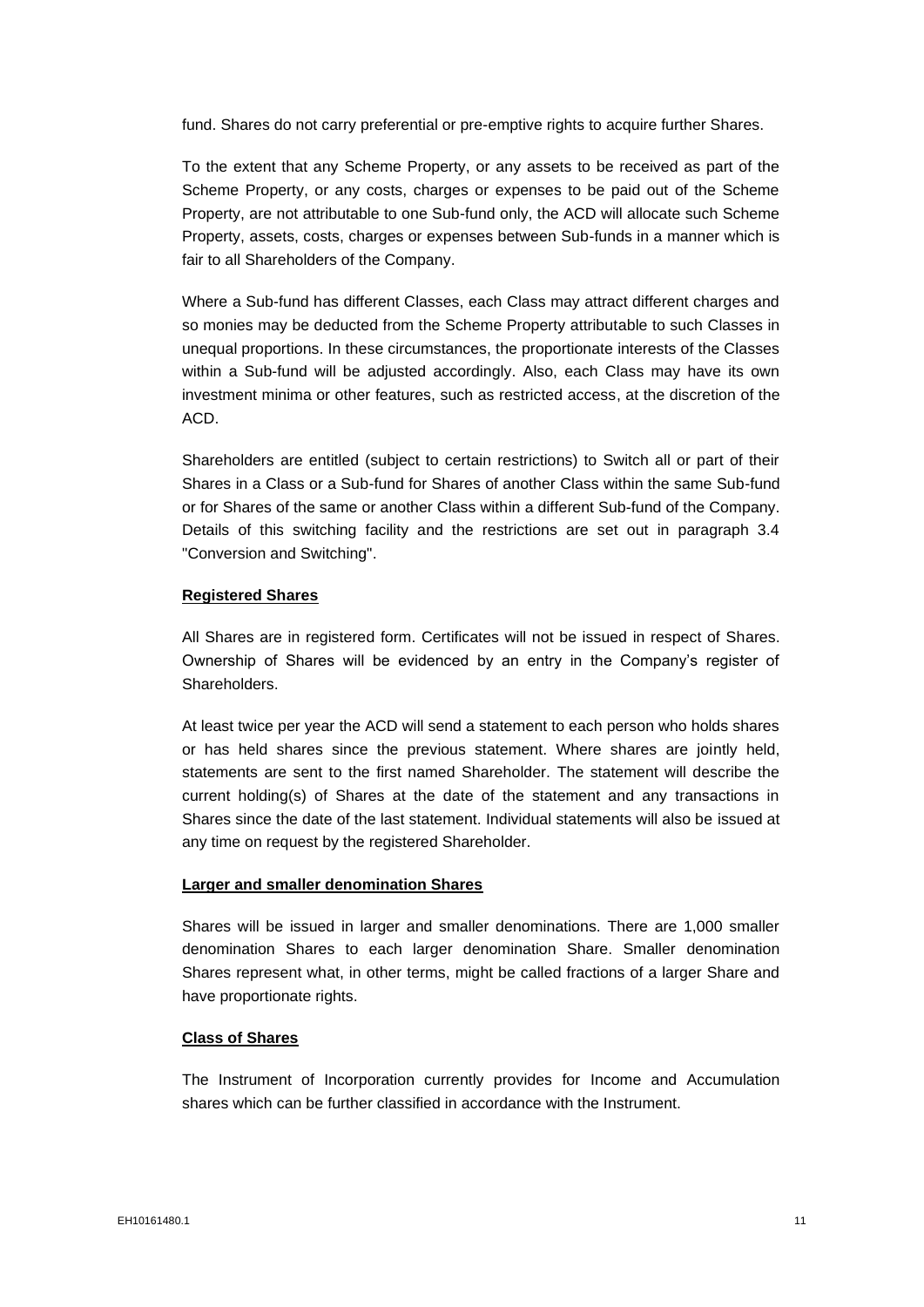#### **Income and accumulation Shares**

Each Sub-fund may issue income and accumulation Shares. Further details of the Shares presently available for each Sub-fund, including details of their criteria for subscription and fee structure, are set out in Appendix I.

Holders of income Shares are entitled to be paid the distributable income attributed to such Shares on any relevant interim and annual allocation dates.

Holders of accumulation Shares are not entitled to be paid the income attributed to such Shares, but that income is automatically transferred to (and retained as part of) the capital assets of the relevant Sub-fund on the relevant interim and/or annual accounting dates. This is reflected in the price of an accumulation Share.

Where a Sub-fund has different Classes, each Class may attract different charges and so monies may be deducted from the Scheme Property attributable to such Classes in unequal proportions. In these circumstances, the proportionate interests of the Classes within a Sub-fund will be adjusted accordingly.

Shareholders are entitled (subject to certain restrictions) to Switch all or part of their Shares in a Class or a Sub-fund for Shares of another Class within the same Sub-fund or for Shares of the same or another Class within a different Sub-fund of the Company. Details of this switching facility and the restrictions are set out in clause 3.5 "Conversion and Switching".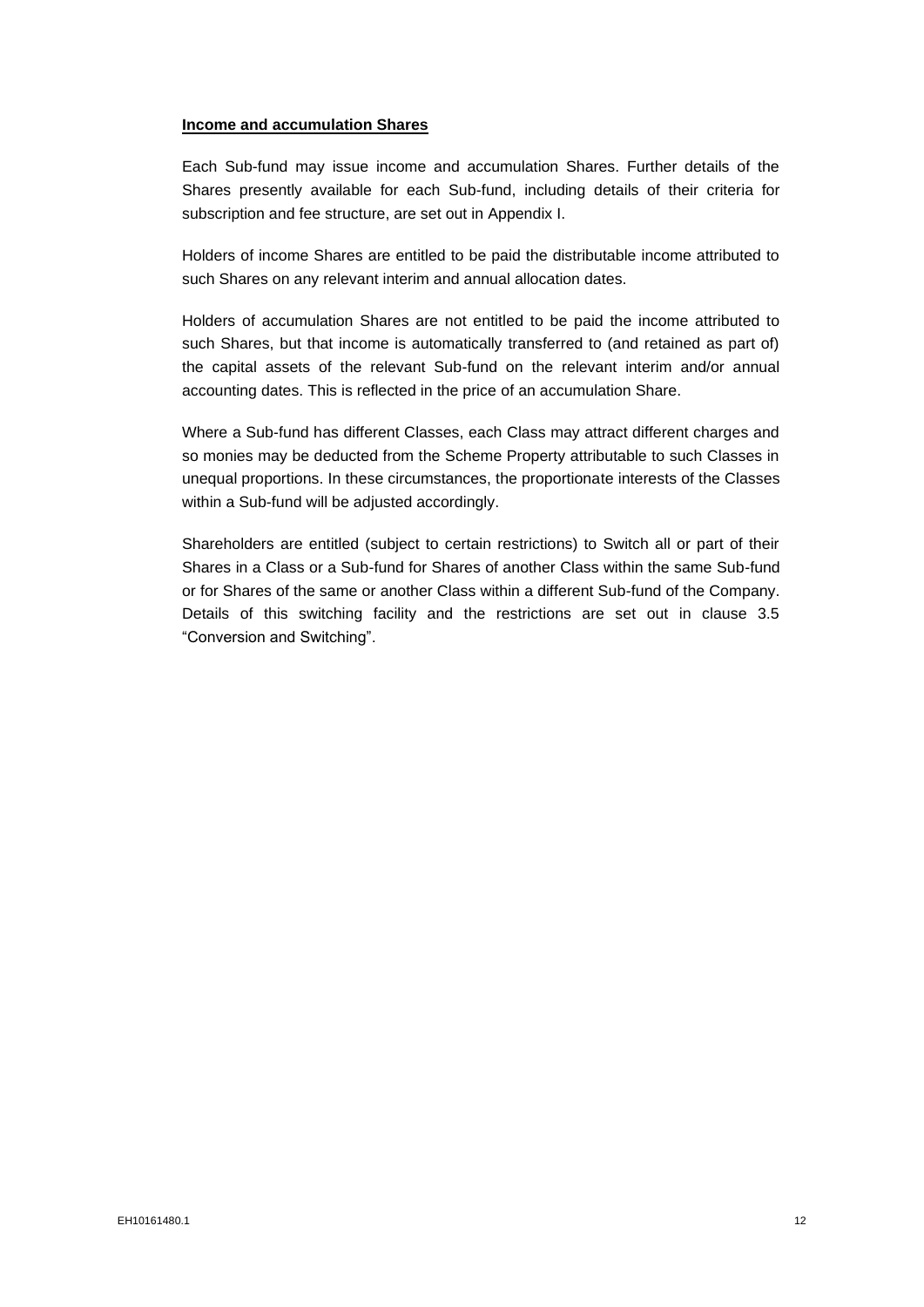## **3. BUYING, REDEEMING, CONVERTING AND SWITCHING SHARES**

<span id="page-14-0"></span>The dealing office of the ACD is normally open from 8.30 a.m. to 5.30 p.m. (London time) on each Business Day to receive requests for the purchase, sale, conversion and switching of Shares. The ACD may vary these times at its discretion.

Requests to deal in Shares may be made by sending clear written instructions (or an application form) to the ACD or by telephoning 01343 880 344 (or such other number as published from time to time). The initial purchase must, at the discretion of the ACD, be accompanied by an application form.

In addition, the ACD may from time to time make arrangements to allow Shares to be bought or sold on-line or through other communication media (electronic or otherwise).

The ACD may also, at its discretion, introduce further methods of dealing in Shares in the future. Telephone calls may be recorded.

In its dealings in Shares of the Sub-funds the ACD is dealing as principal. The ACD does not actively seek to make a profit from dealing in Shares as principal but does so in order to facilitate the efficient management of the Company. The ACD is not accountable to Shareholders or the Depositary for any profit it makes from dealing in Shares as principal.

The ACD will make use of the revised 'delivery versus payment' (DvP) exemption as set out in the FCA Rules, which provides for a one Business Day window during which money held for the purposes of settling a transaction in Shares is not treated as 'client money'. Specifically, under the DvP exemption, money received by the ACD from an investor, or money due to be paid to an investor by the ACD, need not be treated as client money if: (i) the ACD receives the money from an investor for the subscription of Shares and the money is passed to the Depositary for the purpose of creating Shares in a Sub-Fund by close of business on the Business Day following receipt of money from the investor; or (ii) the ACD holds the money in the course of redeeming Shares provided that the proceeds of that redemption are paid to an investor by close of business on the Business Day following receipt from the Depositary.

Accordingly under the exemption when investors are buying Shares the ACD will protect investor money in a client money account if it does not pass the investor's money onto the Depositary by the close of the Business Day following receipt. Similarly when Shareholders sell Shares, the ACD will protect their money in a client money account if it does not pass their money to them by the close of the Business Day following receipt from the Depositary.

# **3.1. Money laundering**

As a result of legislation in force in the UK to prevent money laundering, the ACD is responsible for compliance with anti-money laundering regulations. In order to implement these regulations, in certain circumstances investors may be asked to provide proof of identity when buying or redeeming Shares. This may involve an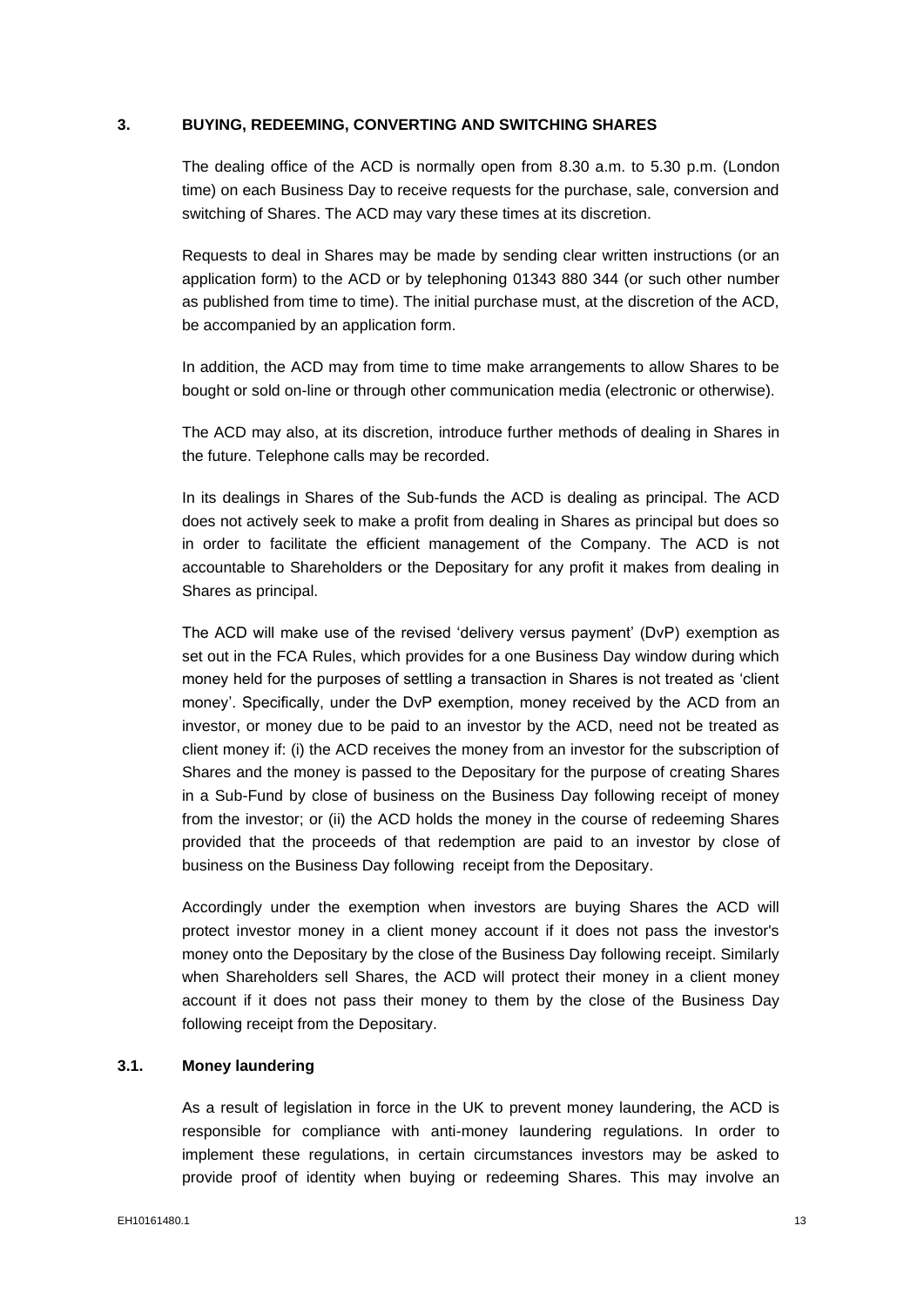electronic check of information. Until satisfactory proof of identity is provided, the ACD reserves the right to refuse to issue Shares, pay the proceeds of a redemption of Shares, or pay income on Shares to the investor. In the case of a purchase of Shares where the applicant is not willing or is unable to provide the information requested within a reasonable period, the ACD also reserves the right to sell the Shares purchased and return the proceeds to the account from which the subscription was made. These proceeds may be less than the original investment. The ACD can use credit reference agencies (who will record that an enquiry has been made) and/or may check electronic databases. In the case of bodies corporate, trusts and other legal arrangements, it is also required to establish the identity of any trustees or other controllers who have greater than 25% control of the body corporate or property of the trust that are not named on the application. In addition, it is also required to establish the identity of any individuals who have a specified beneficial interest in the Shares. In the case of individuals it is required to establish the identity of any individuals who have a specified beneficial interest in the Shares that are not named on the application. The applicant retains legal title to the Shares and instructions will only be accepted from the applicant. The beneficial owner details are required for anti-money laundering purposes only. The ACD reserves the right to refuse any application to invest without providing any justification for doing so.

#### **3.2. Buying Shares**

#### **3.2.1. Procedure**

Shares may be bought directly from the ACD or through a professional adviser or other intermediary. In addition, the ACD may from time to time make arrangements to allow Shares to be bought through other communication media. For details of dealing charges see paragraph 3.6 below. Application forms may be obtained from the ACD.

Valid applications to purchase Shares in a Sub-fund will be processed at the Share price calculated, based on the Net Asset Value per Share (or the relevant proportion of the Net Asset Value), at the next Valuation Point following receipt of the application, except in the case where dealing in a Sub-fund has been suspended as set out in paragraph 3.11.

The ACD, at its discretion, has the right to cancel a purchase deal if settlement is materially overdue (being more than five Business Days of receipt of an application form or other instruction) and any loss arising on such cancellation shall be the liability of the applicant. The ACD is not obliged to issue Shares unless it has received cleared funds from an investor.

A purchase of Shares in writing or by telephone or any other communication media made available is a legally binding contract. Applications to purchase, once made are, except in the case where cancellation rights are applied, irrevocable. However, subject to its obligations under the Regulations, the ACD has the right to reject, on reasonable grounds relating to the circumstances of the applicant, any application for Shares in whole or part, and in this event the ACD will return any money sent, or the balance of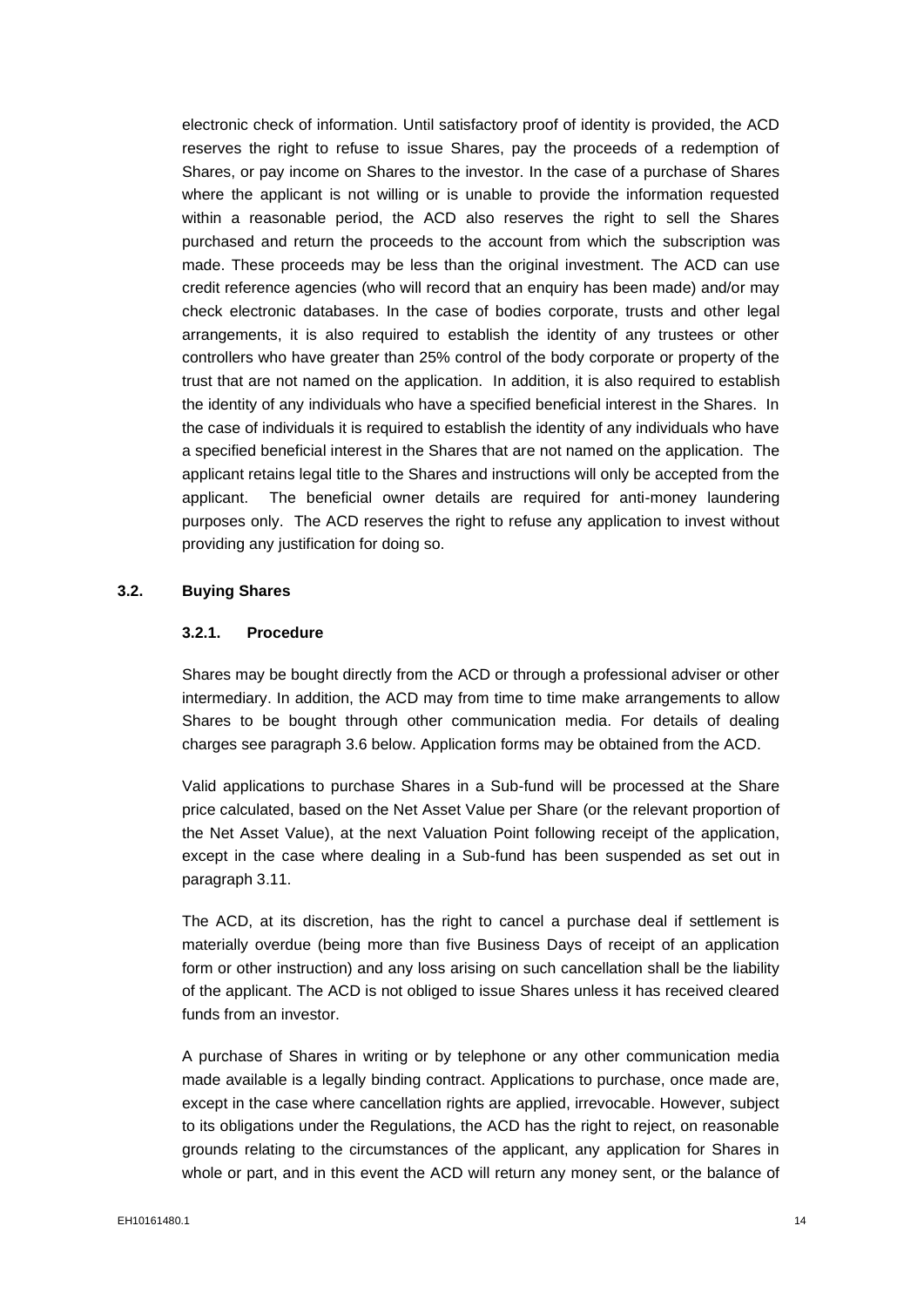such monies, at the risk of the applicant. Such instructions will only be executed by the ACD once they have been verified and confirmed and the ACD's processing procedure has been satisfactorily completed. Please note that the ACD will not be liable for any losses or lost opportunities which may result from delays or rejections that arise from unclear instructions.

Any subscription monies remaining after a whole number of Shares have been issued will not be returned to the applicant. Instead, smaller denomination Shares will be issued. A smaller denomination Share is equivalent to one thousandth of a larger denomination Share.

Applicants who have received advice may have the right to cancel their application to buy Shares at any time during the 14 days after the date on which they receive a contract notice from the ACD. If an applicant decides to cancel the contract, and the value of the investment has fallen at the time the ACD receives the completed cancellation notice, they will not receive a full refund as an amount equal to any fall in value will be deducted from the sum originally invested. The ACD may extend cancellation rights to other investors but is under no obligation to do so.

## **3.2.2. Documents the buyer will receive**

A confirmation giving details of the number and price of Shares bought will be issued no later than the end of the Business Day following the Valuation Point by reference to which the price is determined, together with, where appropriate, a notice of the applicant's right to cancel.

Registration of Shares can only be completed by the ACD upon receipt of any required registration details. These details may be supplied in writing to the ACD or by returning to the ACD the properly completed registration form and copy of the confirmation.

Settlement is due within three Business Days of the Valuation Point. An order for the purchase of Shares will only be deemed to have been accepted by the ACD once it is in receipt of cleared funds for the application. If settlement is not made within a reasonable period, then the ACD has the right to cancel any Shares issued in respect of the application. In the event of such a sale or realisation, the ACD shall be entitled to transfer such investments to such persons as it shall specify and, recover any shortfall from that original investor.

The ACD reserves the right to charge interest at 4% above the prevailing Bank of England base rate, on the value of any settlement received later than the 4th Business Day following the Valuation Point.

No interest will be paid on funds held prior to investment. Shares that have not been paid for cannot be redeemed.

Settlement must be made by electronic bank transfer to the bank account detailed on the application form.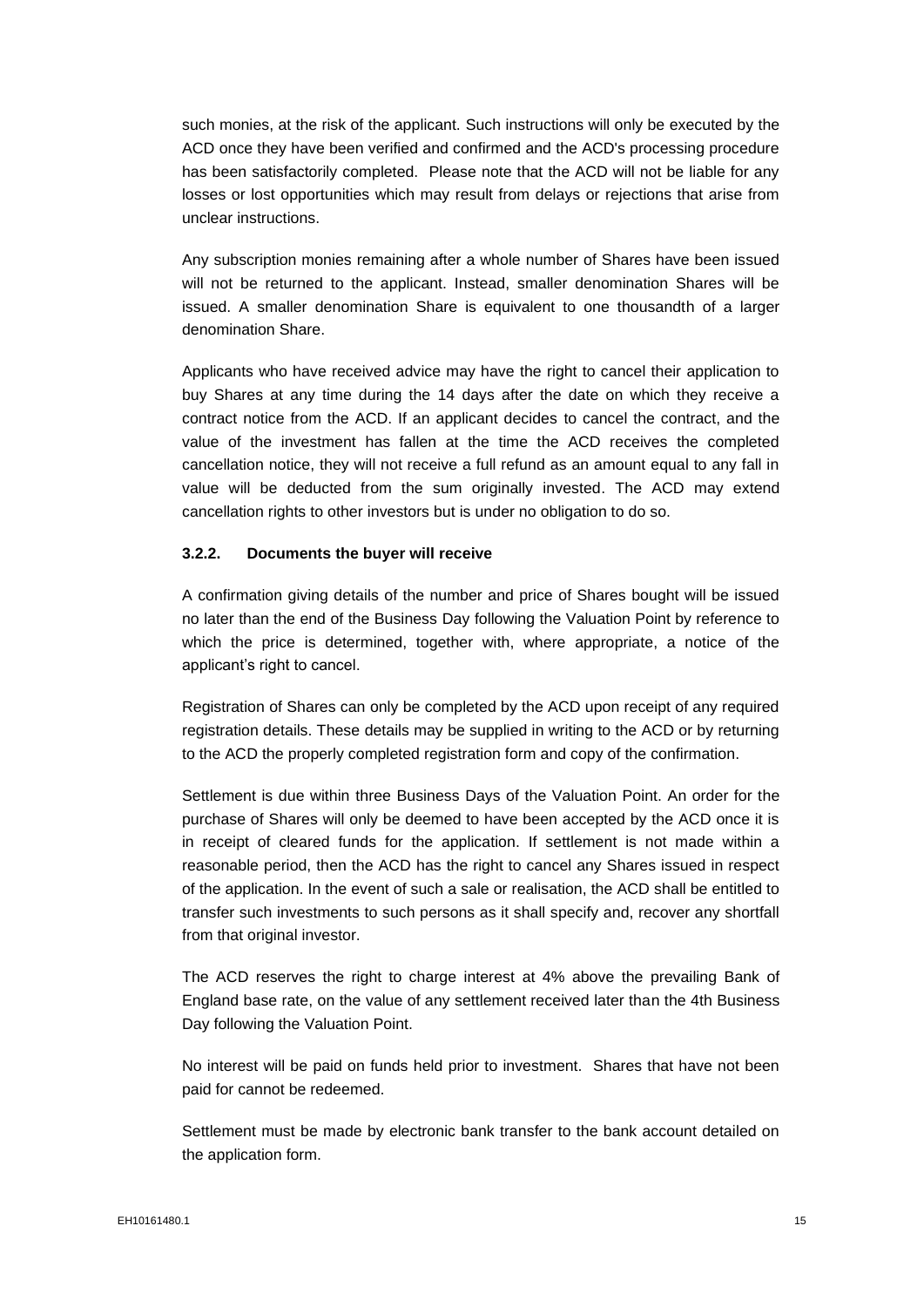Share certificates will not be issued in respect of Shares. Ownership of Shares will be evidenced by an entry on the Register. Tax vouchers in respect of periodic distributions on Shares will show the number of Shares held by the recipient.

#### **3.2.3. Minimum subscriptions and holdings**

The minimum initial subscriptions, subsequent subscriptions and holdings levels for each Class of Share in a Sub-fund are set out in Appendix I.

The ACD may at its sole discretion accept subscriptions and/or holdings lower than the minimum amount(s).

If following a redemption, conversion, Switch or transfer, a holding in any Class of Share should fall below the minimum holding for that Class, the ACD has the discretion to effect a redemption of that Shareholder's entire holding in that Class of Share. The ACD may use this discretion at any time. Failure not to do so immediately after such redemption, Switch or transfer does not remove this right.

## **3.3. Redeeming Shares**

#### **3.3.1. Procedure**

Every Shareholder is entitled on any Dealing Day to redeem its Shares, which shall be purchased by the ACD dealing as principal.

Valid instructions to the ACD to redeem Shares in a Sub-fund will be processed at the Share price calculated, based on the Net Asset Value per Share, at the next Valuation Point following receipt of the instruction, except in the case where dealing in a Subfund has been suspended as set out in paragraph 3.11.

A redemption instruction in respect of Shares in writing or by telephone or any other communication media made available is a legally binding contract. However, an instruction to the ACD to redeem Shares, although irrevocable, may not be settled by either the Company or the ACD if the redemption represents Shares where the money due on the earlier purchase of those Shares has not yet been received or if insufficient documentation or anti-money laundering information has been received by the ACD.

For details of dealing charges see paragraph 3.6 below.

#### **3.3.2. Documents a redeeming Shareholder will receive**

A confirmation giving details of the number and price of Shares redeemed will be sent to the redeeming Shareholder (or the first named Shareholder, in the case of joint Shareholders) together with (if sufficient written instructions have not already been given) a form of renunciation for completion and execution by the Shareholder (or, in the case of a joint holding, by all the joint Shareholders) no later than the end of the Business Day following the later of the request to redeem Shares or the Valuation Point by reference to which the price is determined.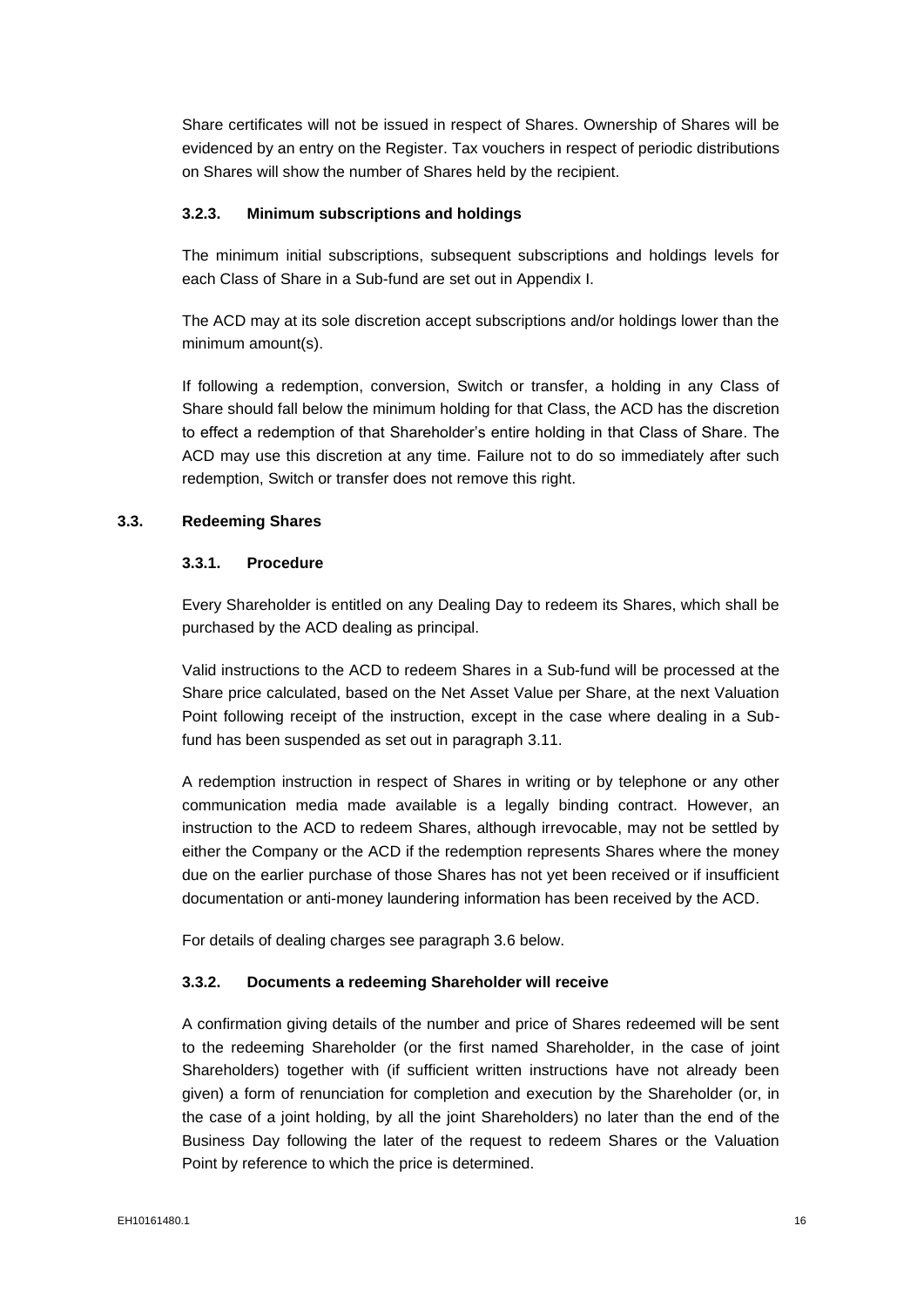Payment of redemption proceeds will normally be made to the first named Shareholder (at their risk), via bank transfer in accordance with any instruction received (the ACD may recover any bank charge levied on such transfers). Instructions to make payments to third parties (other than intermediaries associated with the redemption) will not normally be accepted.

Such payment will be made within four Business Days of the later of (a) receipt by the ACD of the form of renunciation (or other sufficient written instructions) duly signed and completed by all the relevant Shareholders together with any other documentation and appropriate evidence of title, any required anti-money laundering related documentation, and (b) the Valuation Point following receipt by the ACD of the request to redeem.

## **3.3.3. Minimum redemption**

Part of a Shareholder's holding may be redeemed but the ACD reserves the right to refuse a redemption request if the value of the Shares of any Sub-fund to be redeemed is less than the minimum stated in respect of the appropriate Class in the Sub-fund in question (see Appendix I).

## **3.3.4 Deferred redemption of the ACD**

The ACD may limit the total number of shares of a Sub-fund which may be redeemed on any Dealing Day to a number representing 10% of the net assets of that Sub-fund. The ACD will ensure consistent treatment of all Shareholders who have sought to redeem Shares at any Dealing Day at which redemption requests to the stated level (i.e. 10% of the Sub-fund's value) and will defer the remainder until the next dealing day. The ACD will ensure that all deals relating to an earlier Dealing Day are completed before those relating to a later Dealing Day are considered.

# **3.4. Conversion and Switching**

Subject to any restrictions on the eligibility of investors for a particular Share Class, a Shareholder in a Sub-fund may at any time:

- (i) Convert all or some of his Shares of one Class in a Sub-fund (the "Original Shares") for Shares in another Class in the same Sub-fund (the "New Shares"); or
- (ii) Switch all or some of his Shares in a Sub-fund (the "Original Shares") for Shares in another Sub-fund in the Company (the "New Shares").

The number of New Shares issued will be determined by reference to the respective prices of New Shares and Original Shares at the Valuation Point applicable at the time the Original Shares are redeemed and the New Shares are issued.

Telephone switching or conversion instructions may be given but Shareholders are required to provide written instructions to the ACD (which, in the case of joint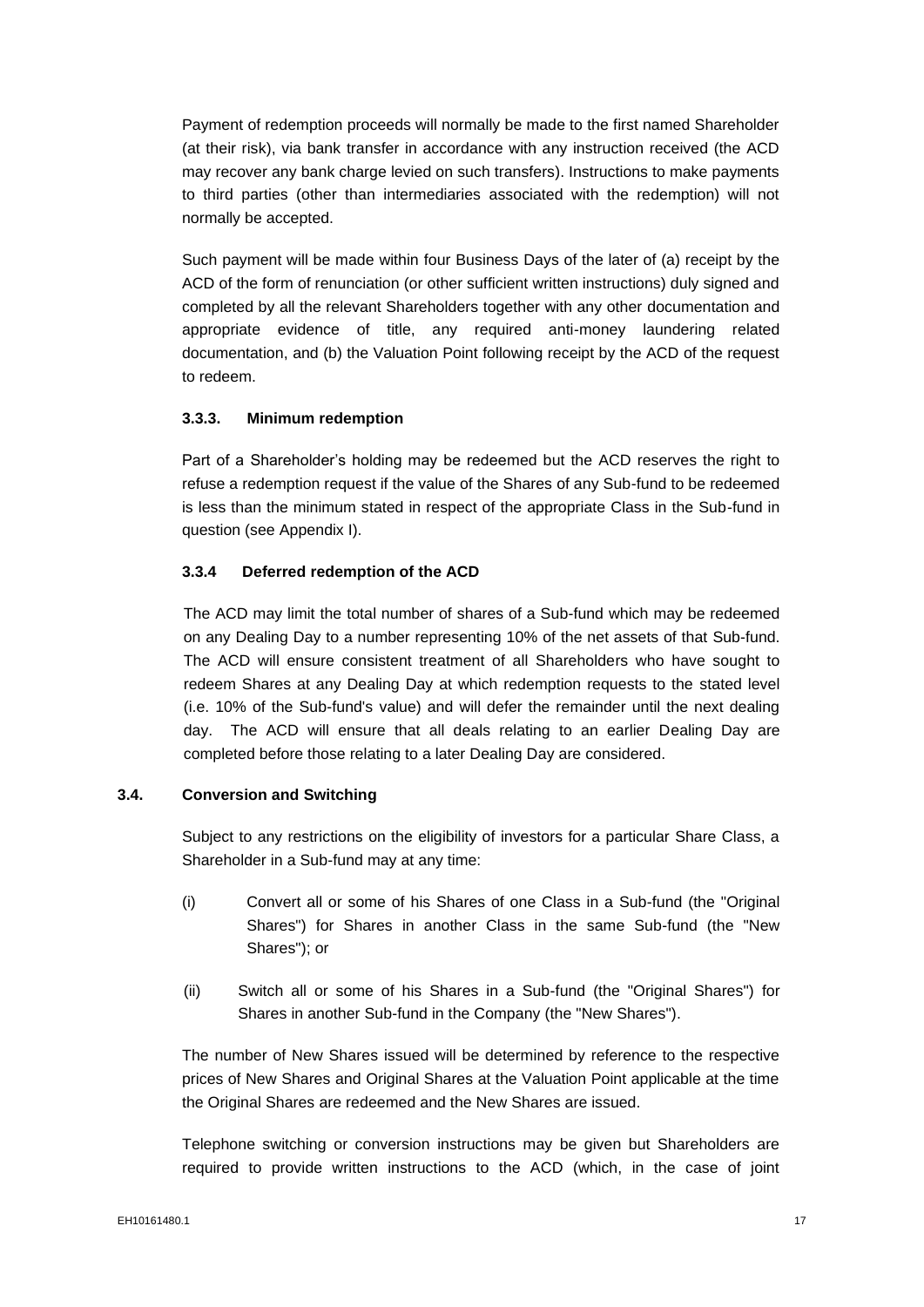Shareholders, must be signed by all the joint Shareholders) before switching or conversion is effected. Conversions will be effected by the ACD recording the change of Share Class on the Register.

The ACD may at its discretion make a charge on the switching or conversion of Shares between Sub-funds or Classes. Any such charge on switching does not constitute a separate charge payable by a Shareholder, but is rather the application of any redemption charge on the Original Shares and any initial charge on the New Shares, subject to certain waivers. For details of the charges on switching currently payable, please see paragraph 3.6.3 "Charges on Conversion and Switching".

If a partial Switch or conversion would result in the Shareholder holding a number of Original Shares or New Shares of a value which is less than the minimum holding in the Class concerned, the ACD may, if it thinks fit, convert the whole of the applicant's holding of Original Shares to New Shares (and make a charge on switching or conversion) or refuse to effect any Switch or conversion of the Original Shares. Save as otherwise specifically set out, the general provisions on procedures relating to redemption will apply equally to a Switch. Written instructions must be received by the ACD before the Valuation Point on a Dealing Day in the Sub-fund or Sub-funds concerned to be dealt with at the prices at the Valuation Point on that Dealing Day or at such other Valuation Point as the ACD at the request of the Shareholder giving the relevant instruction may agree. Switching or conversion requests received after a Valuation Point will be held over until the next day which is a Dealing Day in each of the relevant Sub-fund or Sub-funds.

The ACD may adjust the number of New Shares to be issued to reflect the application of any charge on switching together with any other charges or levies in respect of the application for the New Shares or redemption of the Original Shares as may be permitted pursuant to the COLL Sourcebook.

**Please note that under UK tax law a Switch of Shares in one Sub-fund for Shares in any other Sub-fund is treated as a redemption of the Original Shares and a purchase of New Shares and will, for persons subject to taxation, be a realisation of the Original Shares for the purposes of capital gains taxation, which may give rise to a liability to tax, depending upon the Shareholder's circumstances. A conversion of Shares in one Class for Shares in another Class in relation to the same Sub-fund will not normally be treated as a realisation for UK tax purposes.** 

**A Shareholder who Switches Shares in one Sub-fund for Shares in any other Sub-fund (or who converts between Classes of Shares) will not be given a right by law to withdraw from or cancel the transaction.**

## **3.5. Market timing**

The ACD may refuse to accept a new subscription in the Company or a switch from another Sub-fund if, in the opinion of the ACD, it has reasonable grounds for refusing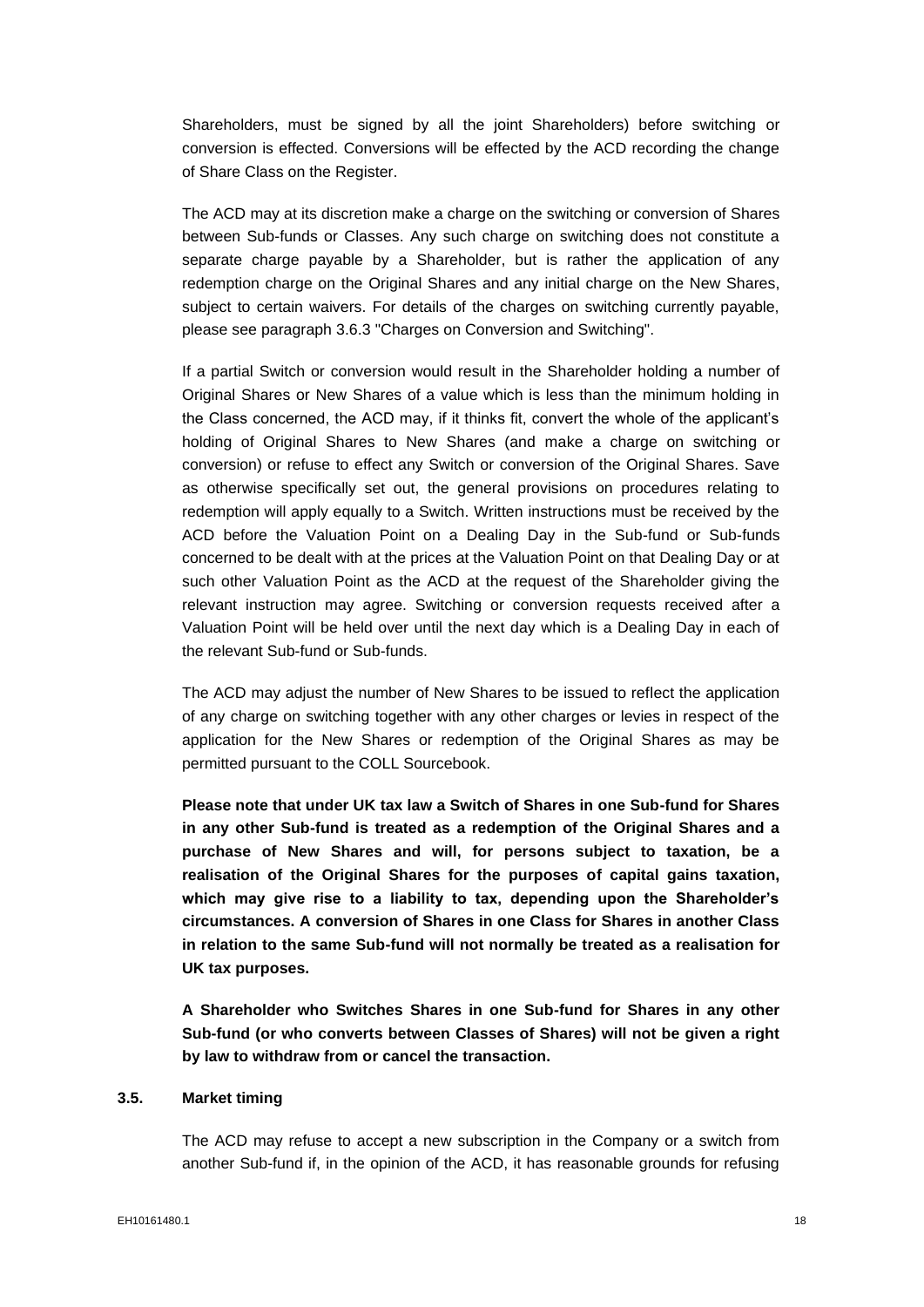to accept a subscription or a switch from them. In particular, the ACD may exercise this discretion if it believes the Shareholder has been or intends to engage in market timing.

For these purposes, market timing activities include investment techniques which involve short term trading in and out of shares generally to take advantage of variation in the price of Shares between the daily valuation points in the Company. Short term trading of this nature may often be detrimental to long term Shareholders, in particular, the frequency of dealing may lead to additional dealing costs which can affect long term performance.

#### **3.6. Dealing Charges**

The price per Share at which Shares are bought, redeemed or switched is the Net Asset Value per Share. Any initial charge or redemption charge, (or dilution levy or SDRT on a specific deal, if applicable) is payable in addition to the price or deducted from the proceeds and is taken from the gross subscription or redemption monies.

#### **3.6.1. Initial charge**

The ACD may impose a charge on the purchase of Shares in each Class. The current initial charge, if any, is calculated as a percentage of the amount invested by a potential Shareholder in respect of each Sub-fund with such percentage being set out in Appendix I. The ACD may waive or discount the initial charge at its discretion,

The initial charge (which is deducted from subscription monies) is payable by the Shareholder to the ACD. The current initial charge (if any) of a Class may only be increased in accordance with the Regulations.

#### **3.6.2. Redemption Charge**

The ACD may make a charge on the redemption of Shares in each Class. The current redemption charge, if any, is calculated as a percentage of the redemption proceeds with such percentage, in respect of each Share Class in a Sub-fund, being set out in Appendix I. The ACD may waive or discount the redemption charge at its discretion.

The redemption charge (which is deducted from redemption proceeds) is payable by the Shareholder to the relevant Sub-fund. The ACD may only introduce or increase a redemption charge in accordance with the Regulations. Also, if such a charge was introduced in respect of a specific Class of Shares, it would not apply to Shares issued before the date of the introduction (i.e., those not previously subject to a redemption charge).

# **3.6.3. Charges on Conversion and Switching**

On the switching of Shares between Sub-funds or Classes in the Company the Instrument of Incorporation authorises the Company to impose a charge. If a redemption charge is payable in respect of the Original Shares, this may become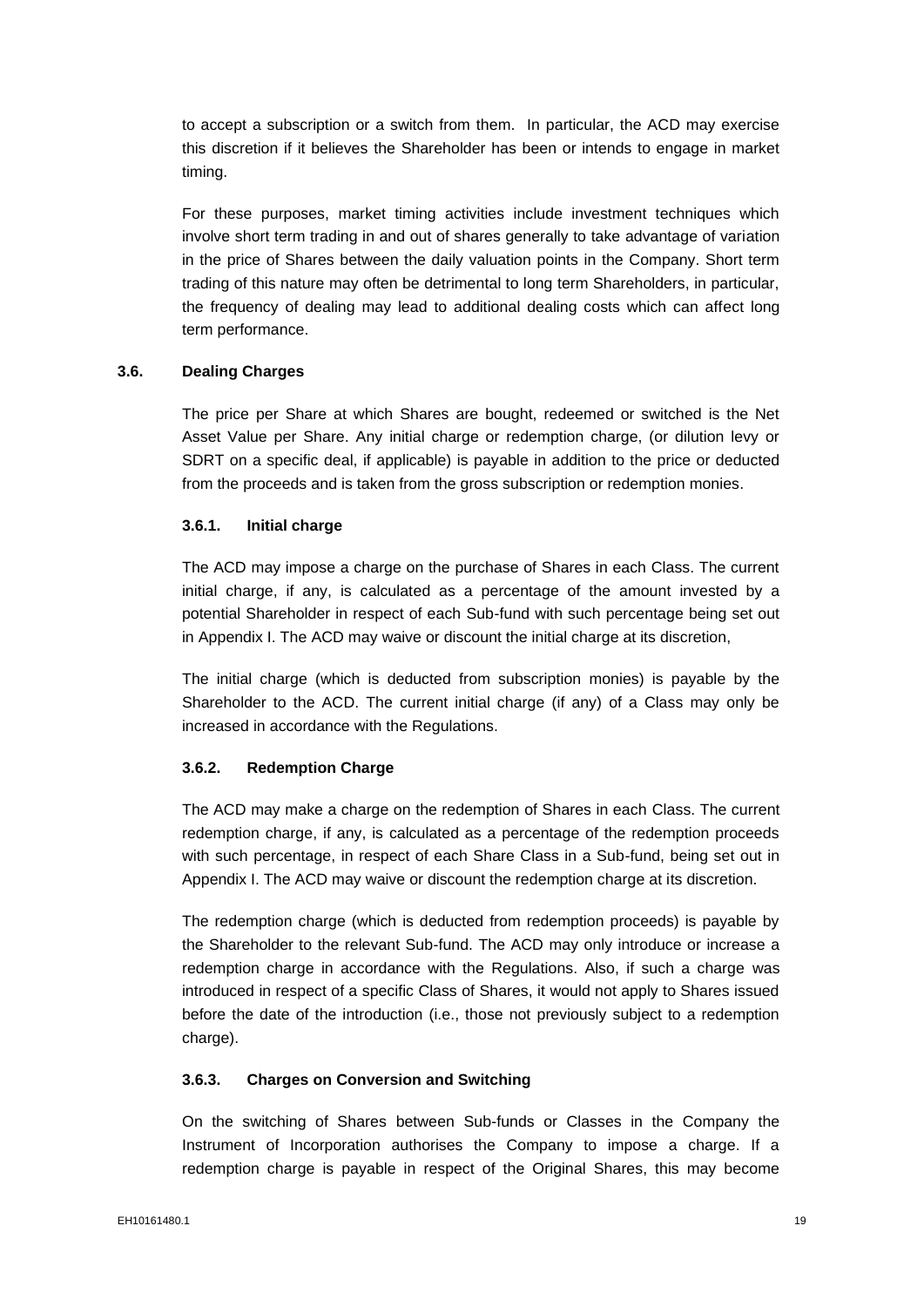payable instead of, or as well as, the then prevailing initial charge for the New Shares. The charge on switching is payable by the Shareholder to the ACD.

The ACD's current policy is to only levy a charge on switching between Sub-funds that is no more than the excess of the initial charge applicable to New Shares over the initial charge applicable to the Original Shares as specified in Appendix I. There is currently no charge for converting Shares in one Class of a Sub-fund for Shares in another Class of the same Sub-fund.

## **3.6.4. Dilution Levy**

The actual cost of purchasing, selling or switching underlying investments in a Subfund may deviate from the mid-market value used in calculating its Share price, due to dealing charges, taxes, and any spread between buying and selling prices of the Subfund's underlying investments. These dealing costs could have an adverse effect on the value of a Sub-fund, known as "dilution". In order to mitigate the effect of dilution the Regulations allow the ACD to make a dilution levy on the purchase, redemption or Switch of Shares in a Sub-fund. A dilution levy is a separate charge of such amount or at such rate as is determined by the ACD to be made for the purpose of reducing the effect of dilution. This amount is not retained by the ACD, but is paid into the relevant Sub-fund.

The dilution levy is calculated by reference to the costs of dealing in the underlying investments of the relevant Sub-fund, including any dealing spreads, commission and transfer taxes.

The need to charge a dilution levy will depend on the volume of purchases and redemptions. It is not possible to predict accurately whether dilution would occur at any point in time.

The ACD's policy is that it may require a dilution levy on the purchase and redemption of Shares if, in its opinion, the existing Shareholders (for purchases) or remaining Shareholders (for redemptions) might otherwise be adversely affected. For example, the dilution levy may be charged in the following circumstances: where the Scheme Property of a Sub-fund is in continual decline; on a Sub-fund experiencing large levels of net purchases relative to its size; on "large deals" (typically being a purchase or redemption of Shares to a size exceeding 3% of the Net Asset Value of the relevant Sub-fund); in any case where the ACD is of the opinion that the interests of existing or remaining Shareholders require the imposition of a dilution levy.

This policy is intended to mitigate the dilutive effect of Shareholder transactions on the future growth of the Company.

Based on future projections and on its experience of managing the Company the ACD is unlikely to impose a dilution levy unless it considers that the dealing costs relating to a Shareholder transaction are significant and will have a material impact on the relevant Sub-fund.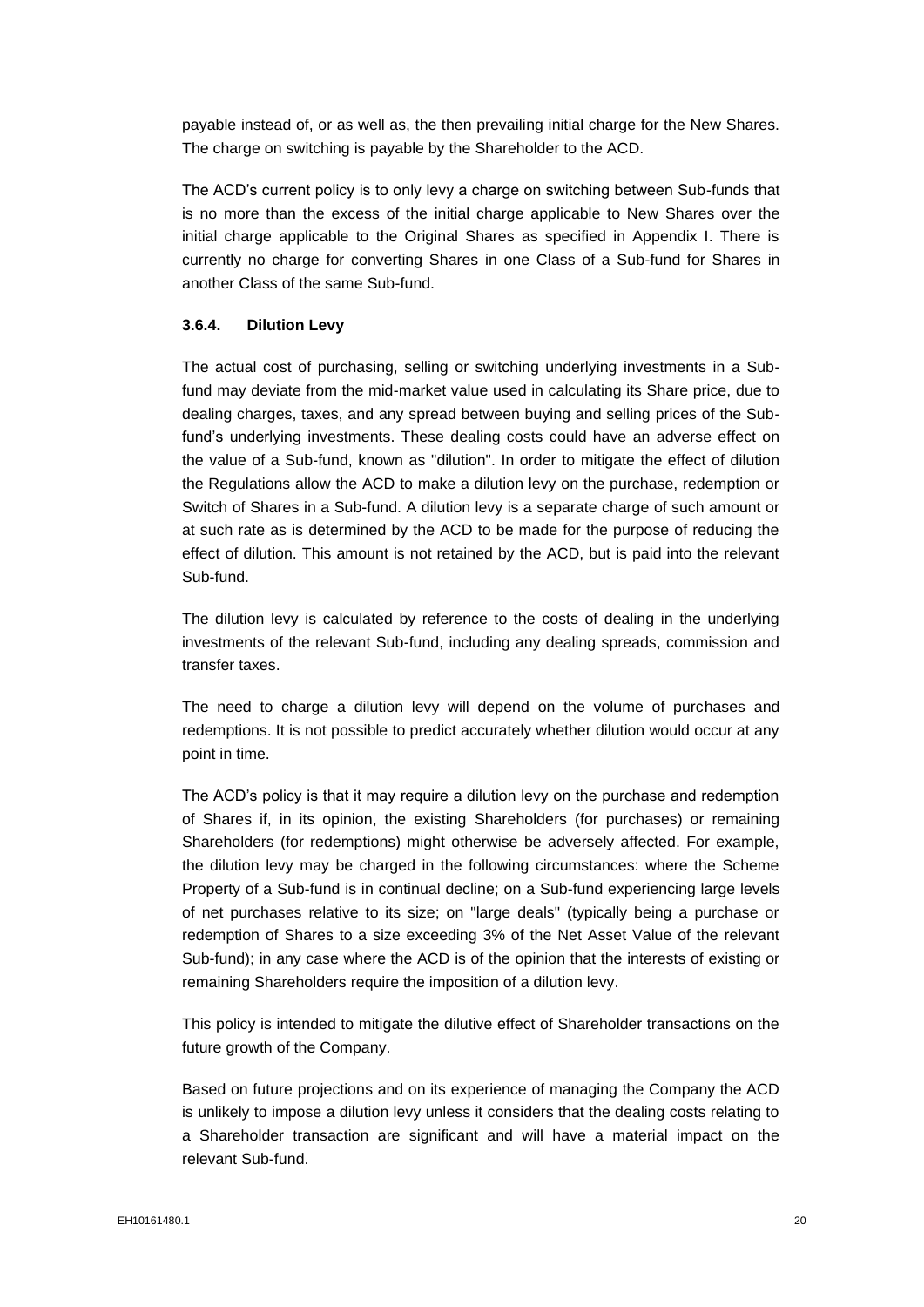It is not possible to predict accurately whether dilution would occur at any point in time. The level of dilution is not fixed and may change from time to time to reflect the underlying market conditions and the composition of the portfolio. If a dilution levy is required then, based on future projections, the estimated rate or amount of such levy will ordinarily be up to 0.75%.

The ACD, in its absolute discretion, may waive or reduce the dilution levy. The ACD may alter its current dilution policy in accordance with the procedure set out in the Regulations.

**On the occasions that the dilution levy is not applied, there may be an adverse impact on the total assets of the relevant Sub-fund which may otherwise constrain the future growth of that Sub-fund. It should be noted that, as dilution is directly related to the inflows and outflows of monies from the Company, it is not possible to predict accurately the exact amount of such a charge in advance on a particular transaction.**

## **3.6.5. Stamp duty reserve tax ("SDRT")**

The charging of SDRT (at a rate of 0.5%) on the redemption of shares has now been abolished except from in relation to non-pro rata in specie redemptions.

The current policy is that all SDRT costs (if applicable) will be paid out of the Scheme Property of the relevant Sub-fund and charged to capital and that SDRT will not be recovered from individual Shareholders. However, the ACD reserves the right to require individual Shareholders to pay SDRT whenever it considers that the circumstances have arisen which make such imposition fair to all Shareholders or potential Shareholders. Deductions of any such costs from capital may erode or constrain capital growth.

# **3.7. Transfers**

Shareholders are entitled to transfer their Shares to another person or body. All transfers must be in writing in the form of an instrument of transfer approved by the ACD for this purpose. Completed instruments of transfer must be returned to the ACD in order for the transfer to be registered by the ACD. The ACD may refuse to register a transfer unless any provision for SDRT due has been paid.

#### **3.8. Restrictions and compulsory transfer, conversion and redemption**

The ACD may from time to time take such action and/or impose such restrictions as it may think necessary for the purpose of ensuring that no Shares are acquired or held by any person in breach of the law or governmental regulation (or any interpretation of a law or regulation by a competent authority) of any country or territory or which would result in the Company incurring any liability to taxation which the Company is not able to recoup itself or otherwise suffering (in the ACD's absolute discretion) any other adverse consequence. In this connection, the ACD may, inter alia, reject in its discretion any application for the purchase, redemption, transfer or switching of Shares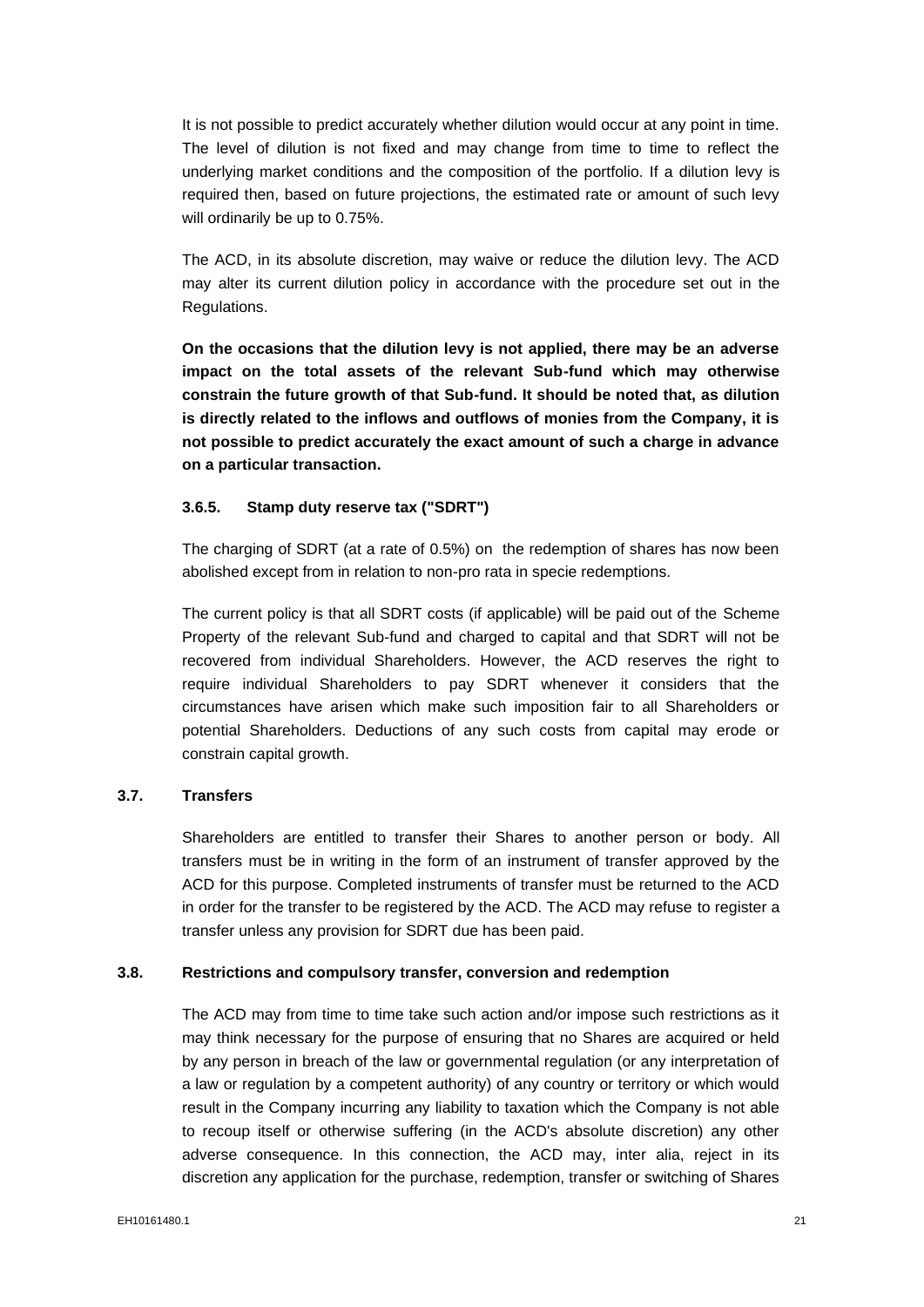or require the conversion of shares in one class to another class.

If it comes to the notice of the ACD that any Shares ("affected Shares"):

- (a) are owned directly or beneficially in breach of any law or governmental regulation (or any interpretation of a law or regulation by a competent authority) of any country or territory; or
- (b) would result in the Company incurring any liability to taxation which the Company would not be able to recoup itself or suffering any other sanction, penalty, burden or other disadvantage (whether pecuniary, administrative or operational) which the Company (including its Shareholders) or its delegates might not otherwise have incurred or suffered (including a requirement to register under any securities or investment or similar laws or governmental regulation of any country or territory); or
- (c) are held in any manner by virtue of which the Shareholder or Shareholders in question is/are not qualified to hold such Shares or if it reasonably believes this to be the case or the holding of such shares might cause the Company or its shareholders a pecuniary or administrative disadvantage or other adverse consequence which the Company might not otherwise incur or suffer;

the ACD may give notice to the Shareholder(s) of the affected Shares requiring the transfer of such Shares to a person who is qualified or entitled to own them or that a request in writing be given for the redemption or conversion of such Shares in accordance with the COLL Sourcebook. If any Shareholder upon whom such a notice is served does not within 30 days after the date of such notice transfer his affected Shares to a person qualified to own them or submit a written request for their redemption to the ACD or establish to the satisfaction of the ACD (whose judgement is final and binding) that he or the beneficial owner is qualified and entitled to own the affected Shares, he shall be deemed upon the expiry of that 30 day period to have given a request in writing for the redemption or cancellation or conversion (at the discretion of the ACD) of all the affected Shares.

A Shareholder who becomes aware that he is holding or owns affected Shares shall immediately, unless he has already received a notice as set out above, either transfer all his affected Shares to a person qualified to own them or submit a request in writing to the ACD for the redemption, conversion or cancellation of all his affected Shares.

Where a request in writing is given or deemed to be given for the redemption of affected Shares, such redemption will (if effected) be effected in the same manner as provided for in the COLL Sourcebook. The ACD can effect compulsory conversions of Shares in certain circumstances.

## **3.9. Issue of Shares in exchange for in specie assets**

The ACD may arrange for the Company to issue Shares in exchange for assets other than cash, but will only do so where the Depositary has taken reasonable care to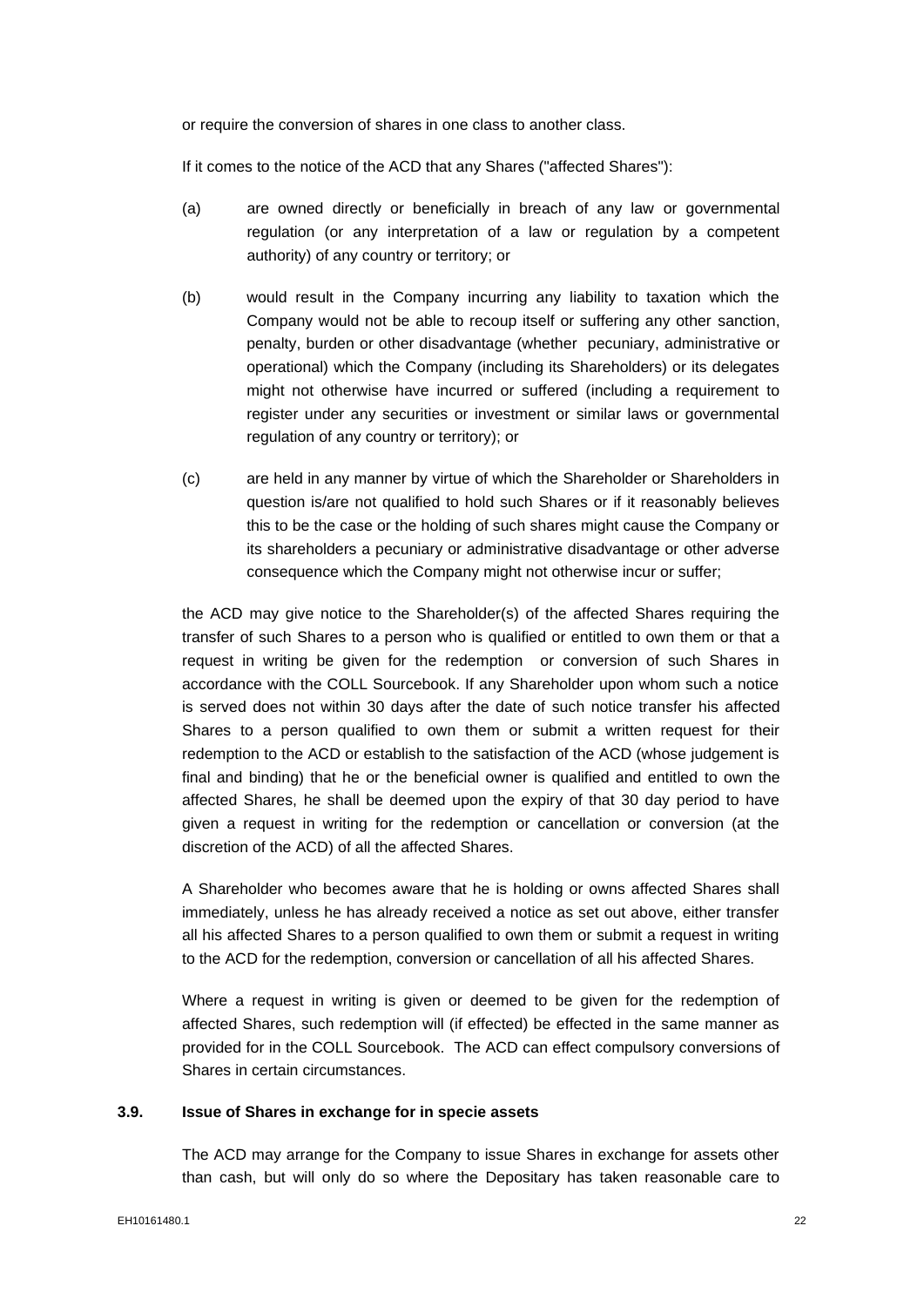determine that the Company's acquisition of those assets in exchange for the Shares concerned is not likely to result in any material prejudice to the interests of **Shareholders** 

The ACD will ensure that the beneficial interest in the assets is transferred to the Company with effect from the issue of the Shares.

The ACD will not issue Shares in any Sub-fund in exchange for assets the holding of which would be inconsistent with the investment objective or policy of that Sub-fund.

#### **3.10. In specie redemptions**

If a Shareholder requests the redemption of Shares the ACD may, where it considers that deal to be substantial in relation to the total size of a Sub-fund or in some way detrimental to the Sub-fund, arrange for scheme property having the appropriate value to be transferred to the Shareholder (an 'in specie transfer'), in place of payment for the Shares in cash. Before the redemption is effected, the ACD will give written notice to the Shareholder of the intention to make an in specie transfer. The Scheme Property to be transferred (or, if agreed by the ACD and properly authorised by the Shareholder, the proceeds of sale of such Scheme Property) is subject to stamp duty reserve tax or stamp duty unless the Scheme Property is transferred pro-rata.

The ACD will select the property to be transferred in consultation with the Depositary. The ACD and Depositary must ensure that the selection is made with a view to achieving no more advantage or disadvantage to the Shareholder requesting the redemption than to the continuing Shareholders. The Company may retain out of the property to be transferred (or the proceeds of sale) property or cash value or amount equivalent to any stamp duty reserve tax to be paid in relation to the cancellation of shares.

# **3.11. Suspension of dealings in the Company**

The ACD may, with the prior agreement of the Depositary, and must without delay if the Depositary so requires and without prior notice to shareholders temporarily suspend the issue, cancellation, sale and redemption of Shares in the Company where due to exceptional circumstances it is in the interests of all the Shareholders in the Company.

The ACD and the Depositary must ensure that the suspension is only allowed to continue for as long as is justified having regard to the interests of Shareholders.

The ACD or the Depositary (as appropriate) will immediately inform the FCA of the suspension and the reasons for it and will follow this up as soon as practicable with written confirmation of the suspension and the reasons for it to the FCA and the regulator in each EEA state where the Company is offered for sale.

The ACD will notify Shareholders as soon as is practicable after the commencement of the suspension, including details of the exceptional circumstances which have led to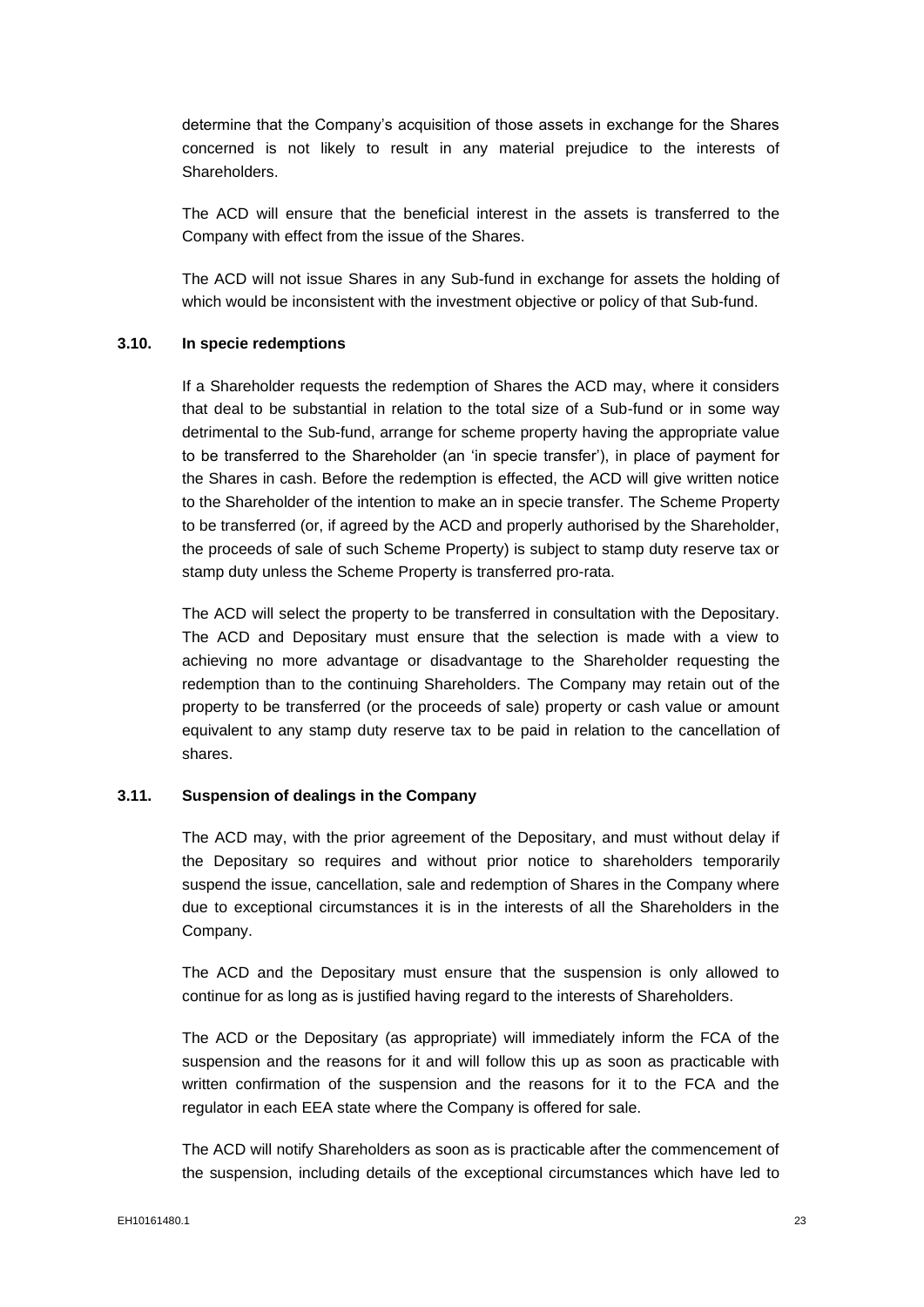the suspension, in a clear, fair and not misleading way and giving Shareholders details of how to find further information about the suspension.

Where such suspension takes place, the ACD will publish details on its website or other general means, sufficient details to keep Shareholders appropriately informed about the suspension, including, if known, its possible duration.

During the suspension none of the obligations in COLL 6.2 (Dealing) will apply but the ACD will comply with as much of COLL 6.3 (Valuation and Pricing) during the period of suspension as is practicable in light of the suspension.

Suspension will cease as soon as practicable after the exceptional circumstances leading to the suspension have ceased but the ACD and the Depositary will formally review the suspension at least every 28 days and will inform the FCA of the review and any change to the information given to Shareholders.

The ACD may agree during the suspension to deal in Shares in which case all deals accepted during and outstanding prior to the suspension will be undertaken at a price calculated at the first Valuation Point after the restart of dealings in Shares. On a resumption of dealings following suspension, the calculation of Share prices and dealing will take place at the Dealing Day and times stated in this Prospectus.

#### **3.12. Governing law**

All deals in Shares are governed by the law of England and Wales.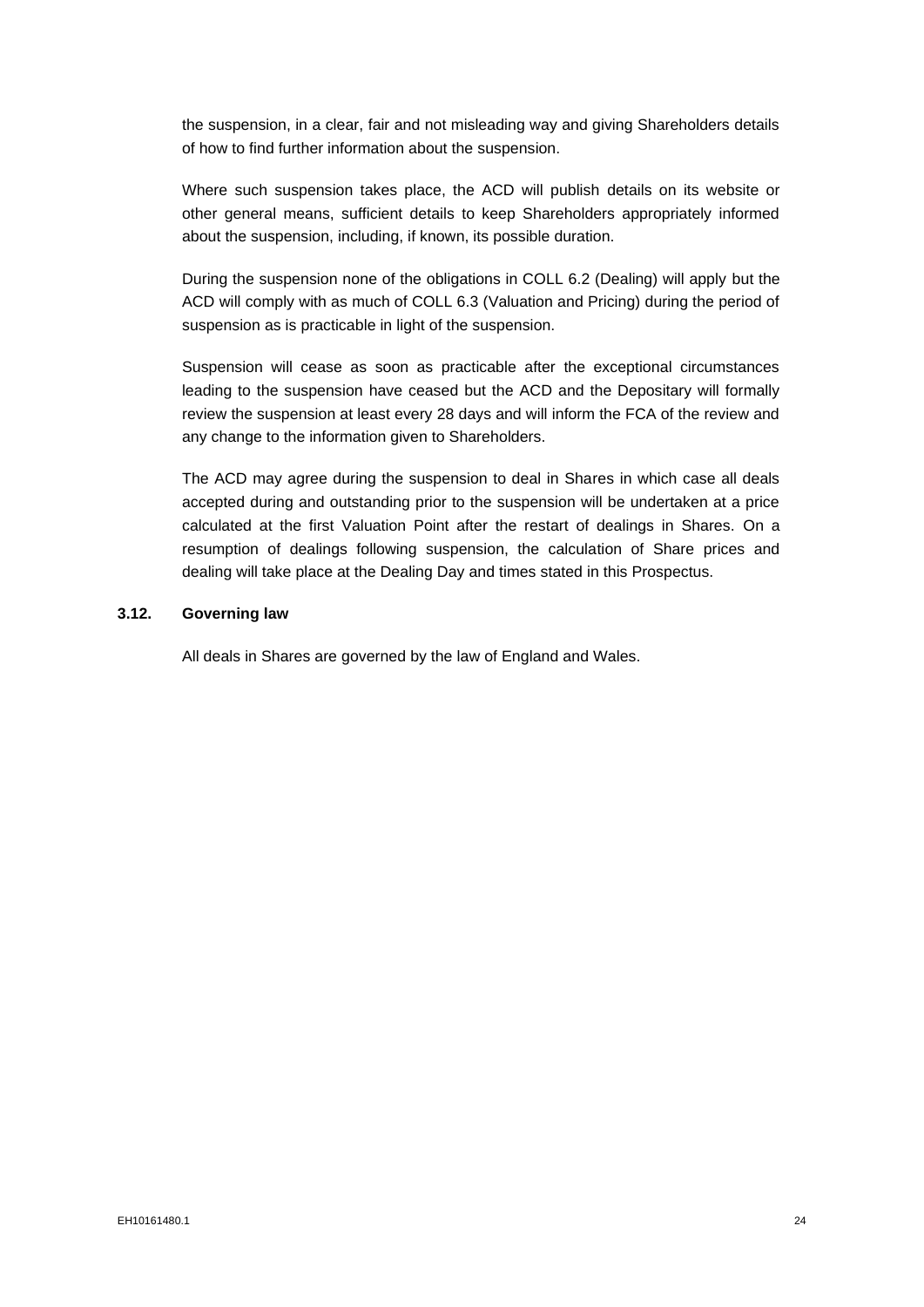# <span id="page-26-0"></span>**4. VALUATION OF THE COMPANY**

## **4.1. General**

The price of a Share is calculated by reference to the Net Asset Value of the Sub-fund to which it relates. The Net Asset Value per Share of a Sub-fund is currently calculated at 12 noon (London time) (this being the Valuation Point) on each Dealing Day.

The ACD may at any time during a Business Day carry out an additional valuation if it considers it desirable to do so. The ACD shall inform the Depositary of any decision to carry out any such additional valuation. Valuations may be carried out for effecting a scheme of amalgamation or reconstruction which do not create a Valuation Point for the purposes of dealings. Where permitted and subject to the Regulations, the ACD may, in certain circumstances (for example where a significant event has occurred since the closure of a market) substitute a price with a more appropriate price which in its opinion reflects a fair and reasonable price for that investment.

The ACD will, upon completion of each valuation, notify the Depositary of the price of Shares, of each Class of each Sub-fund and the amount of any dilution levy applicable in respect of any purchase or redemption of Shares.

A request for dealing in Shares must be received by the Valuation Point on a particular Dealing Day in order to be processed on that Dealing Day. A dealing request received after this time will be held over and processed on the next Dealing Day, using the Net Asset Value per Share calculated as at the Valuation Point on that next Dealing Day.

#### **4.2. Calculation of the Net Asset Value**

The value of the Scheme Property shall be the value of its assets less the value of its liabilities determined in accordance with the following provisions:

- 4.2.1. All the Scheme Property (including receivables) is to be included, subject to the following provisions.
- 4.2.2. Scheme Property which is not cash (or other assets dealt with in paragraph 4.2.3 and 4.2.4 below) shall be valued as follows and the prices used shall (subject as follows) be the most recent prices which it is practicable to obtain:
	- (a) Units or shares in a collective investment scheme:
		- (i) if a single price for buying and redeeming units or shares is quoted, at that price; or
		- (ii) if separate buying and redemption prices are quoted, at the average of the two prices provided the buying price has been reduced by any initial charge included therein and the redemption price has been increased by any exit or redemption charge attributable thereto; or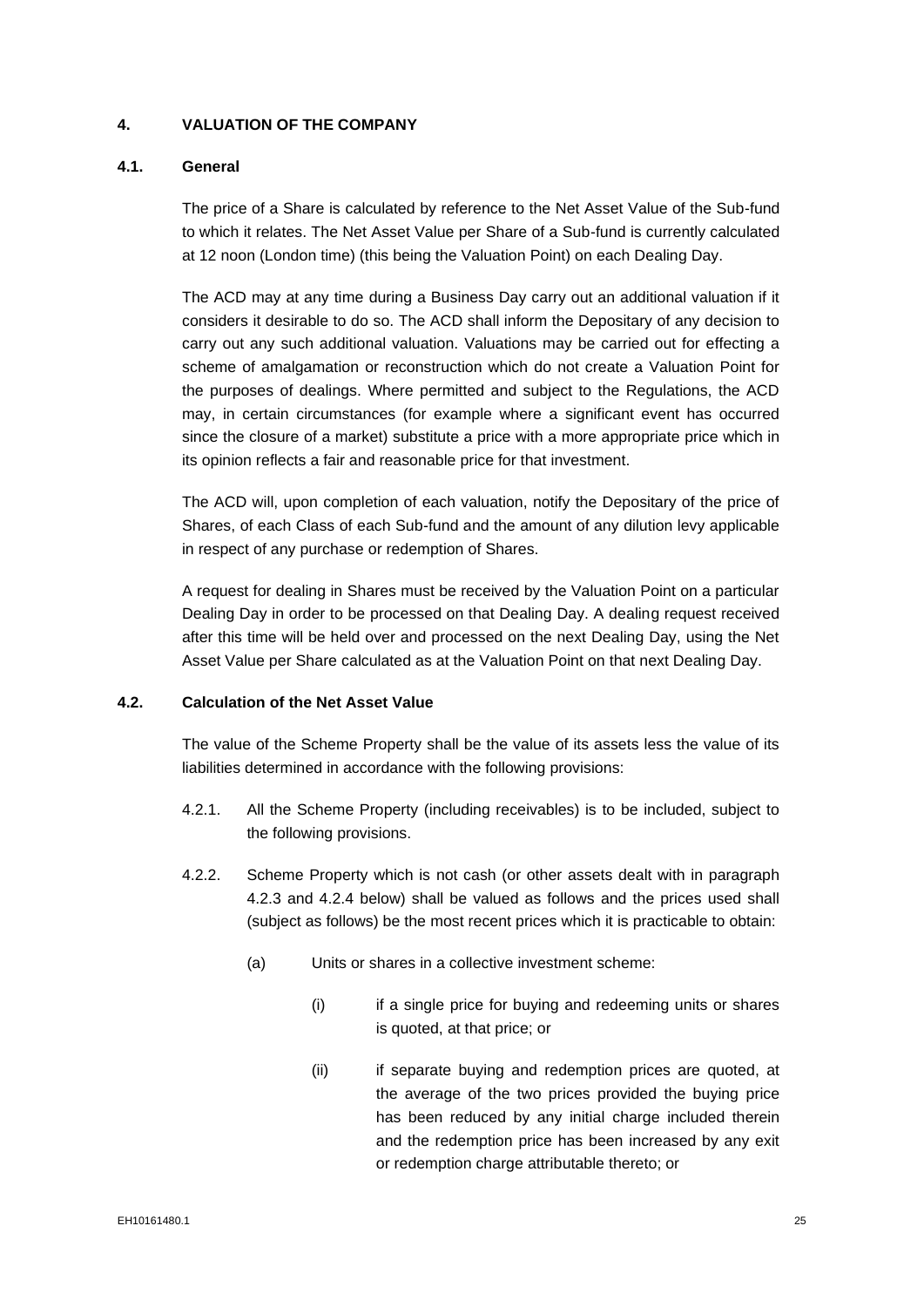- (iii) if, in the opinion of the ACD, the price obtained is unreliable or no recent traded price is available or if no recent price exists, at a value which, in the opinion of the ACD, is fair and reasonable;
- (b) exchange traded derivative contracts:
	- (i) if a single price for buying and selling the exchange-traded derivative contract is quoted, at that price; or
	- (ii) if separate buying and selling prices are quoted, at the average of the two prices;
- (c) over-the-counter derivative contracts shall be valued in accordance with the method of valuation as shall have been agreed between the ACD and the Depositary;
- (d) any other investment:
	- (i) if a single price for buying and redeeming the security is quoted, at that price; or
	- (ii) if separate buying and redemption prices are quoted, at the average of the two prices; or
	- (iii) if, in the opinion of the ACD, the price obtained is unreliable or no recent traded price is available or if no recent price exists or if the most recent price available does not reflect the ACD's best estimate of the value, at a value which, in the opinion of the ACD, is fair and reasonable;
- (e) Scheme Property other than that described in paragraphs 4.2.2(a) to 4.3.2(d) above, at a value which, in the opinion of the ACD, is fair and reasonable;
- 4.2.3. Cash and amounts held in current and deposit and margin accounts and in other time related deposits shall be valued at their nominal values.
- 4.2.4. In determining the value of the Scheme Property, all instructions given to issue or cancel Shares shall be assumed (unless the contrary is shown) to have been carried out and any cash paid or received and all consequential action required by the Regulations or this Instrument of Incorporation shall be assumed (unless the contrary has been shown) to have been taken.
- 4.2.5. Subject to paragraphs 4.2.6 and 4.2.7 below, agreements for the unconditional sale or purchase of Scheme Property which are in existence but uncompleted shall be assumed to have been completed and all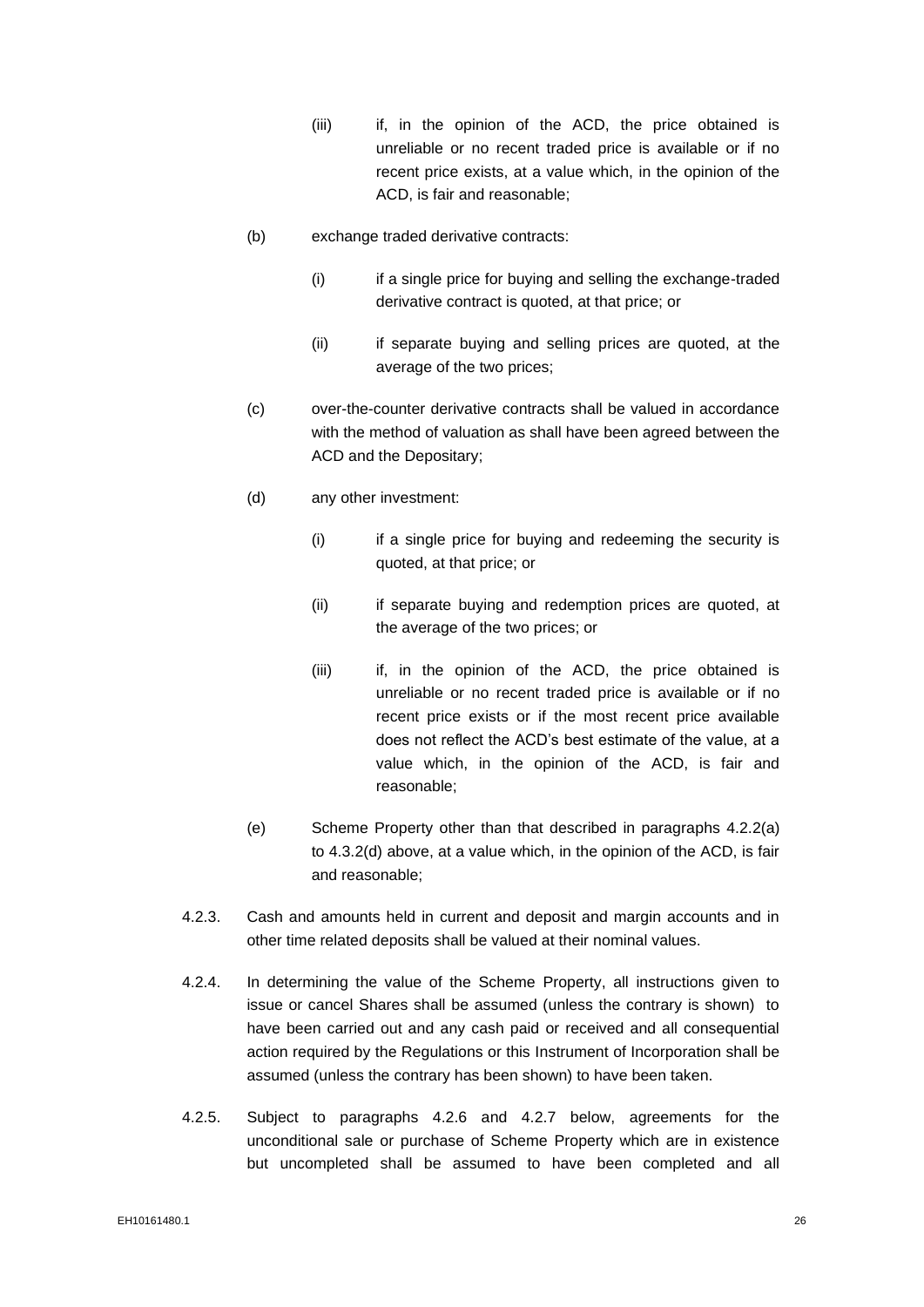consequential action required to have been taken. Such unconditional agreements need not be taken into account if made shortly before the valuation takes place and if, in the opinion of the ACD, their omission will not materially affect the final net asset amount.

- 4.2.6. Futures or contracts for differences which are not yet due to be performed and unexpired and unexercised written or purchased options shall not be included under paragraph 4.2.5.
- 4.2.7. All agreements are to be included under paragraph 4.2.5 which are, or ought reasonably to have been, known to the person valuing the Scheme Property assuming that all other persons in the ACD's employment take all reasonable steps to inform it immediately of the making of any agreement.
- 4.2.8. Deduct an estimated amount for anticipated tax liabilities (on unrealised capital gains where the liabilities have accrued and are payable out of the property of the Scheme; on realised capital gains in respect of previously completed and current accounting periods; and on income where the liabilities have accrued) including (as applicable and without limitation) capital gains tax, income tax, corporation tax, VAT, stamp duty, SDRT and any foreign taxes or duties.
- 4.2.9. Deduct an estimated amount for any liabilities payable out of the Scheme Property and any tax or duty thereon, treating periodic items as accruing from day to day.
- 4.2.10. Deduct the principal amount of any outstanding borrowings whenever repayable and any accrued but unpaid interest on borrowings.
- 4.2.11. Add an estimated amount for accrued claims for tax of whatever nature which may be recoverable.
- 4.2.12. Add any other credits or amounts due to be paid into the Scheme Property.
- 4.2.13. Add a sum representing any interest or any income accrued due or deemed to have accrued but not received and any stamp duty reserve tax provision anticipated to be received.
- 4.2.14. Currencies or values in currencies other than Sterling shall be converted at the relevant Valuation Point at a rate of exchange that is not likely to result in any material prejudice to the interests of Shareholders or potential Shareholders.

# **4.3. Price per Share in each Sub-fund and each Class**

The price per Share at which Shares are bought or are redeemed is the Net Asset Value per Share at the Valuation Point. Any initial charge or redemption charge, (or dilution levy or SDRT on a specific deal, if applicable) is payable in addition to the price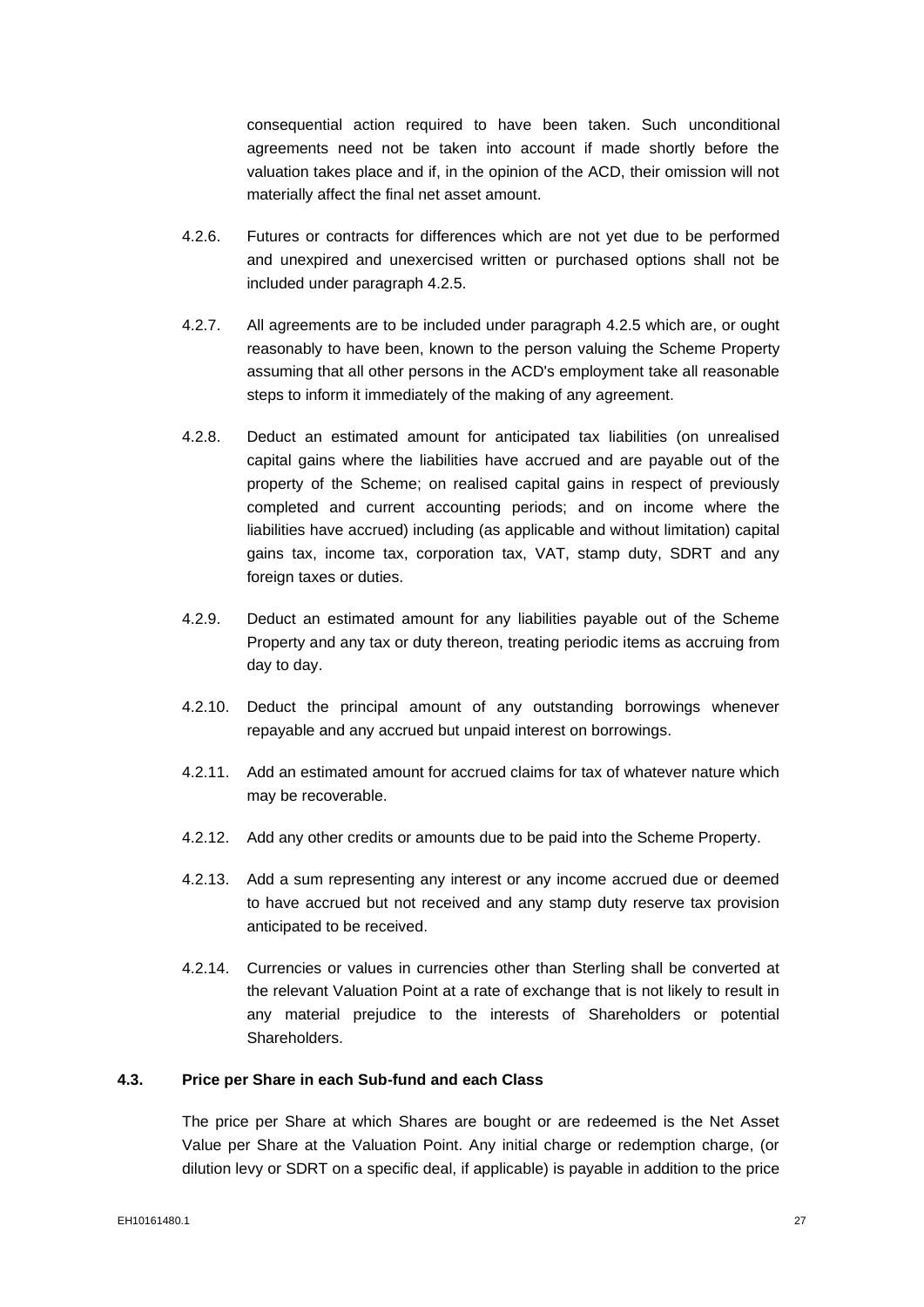or deducted from the proceeds and is taken from the gross subscription or redemption monies.

Each allocation of income made in respect of any Sub-fund at a time when more than one Class is in issue in respect of that Sub-fund shall be done by reference to the relevant Shareholder's proportionate interest in the income property of the Sub-fund in question calculated in accordance with the Instrument of Incorporation.

## **4.4. Pricing basis**

The ACD deals on a forward pricing basis. A forward price is the price calculated at the next Valuation Point after the purchase or redemption is deemed to be accepted by the ACD. Shares in the Company are single priced.

## **4.5. Publication of prices**

The prices of all Shares are published on the ACD's website (www.valu-trac.com). The prices of Shares may also be obtained by calling 01343 880 344 during the ACD's normal business hours.

As the ACD deals on a forward pricing basis, the price that appears in these sources will not necessarily be the same as the one at which investors can currently deal.

The ACD may also, at its sole discretion, decide to publish certain Share prices in other third party websites or publications but the ACD does not accept responsibility for the accuracy of the prices published in, or for the non-publication of prices by, these sources for reasons beyond the control of the ACD.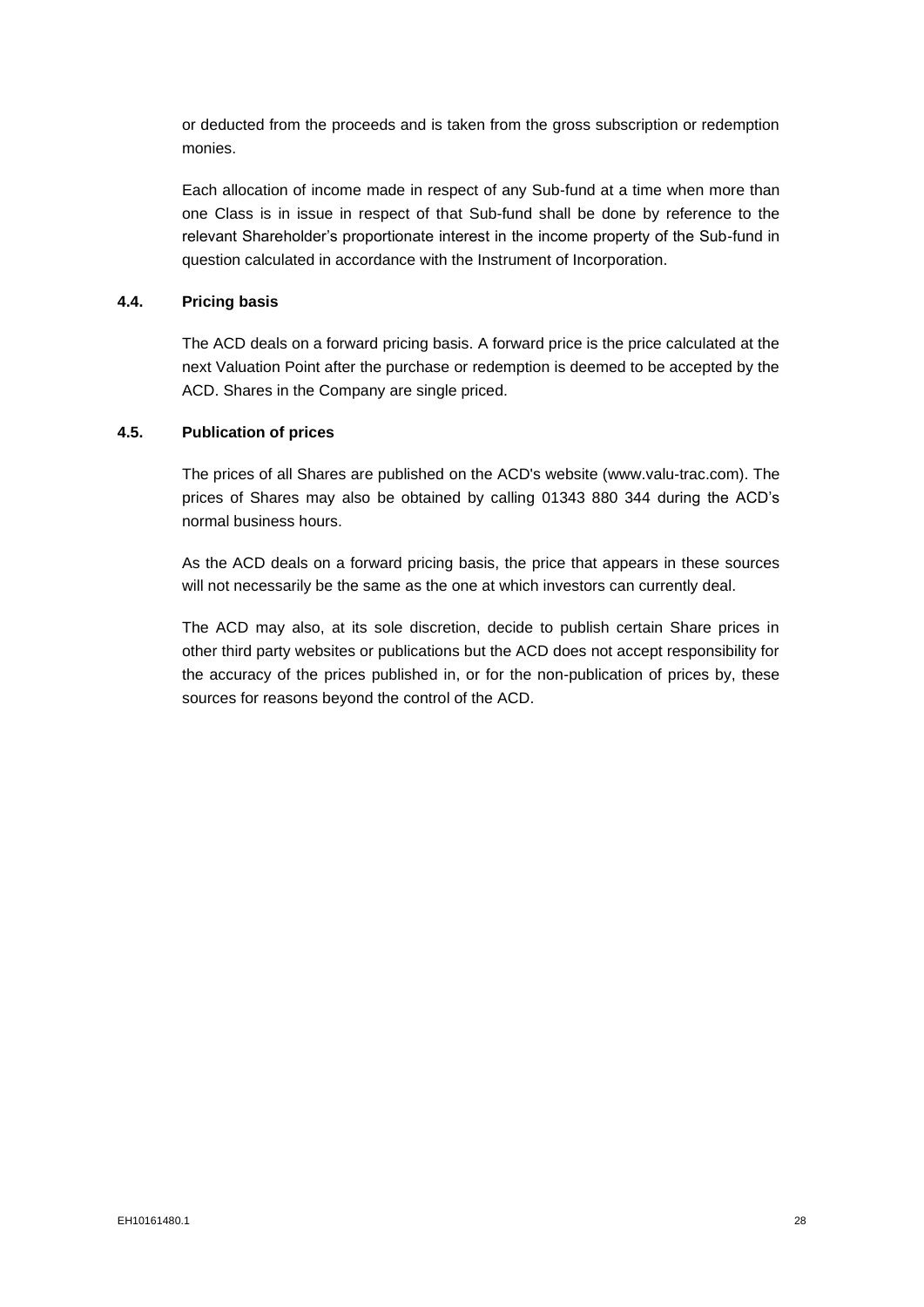## **5. RISK FACTORS**

<span id="page-30-0"></span>Potential investors should consider the following risk factors before investing in the Company (or in the case of specific risks applying to specific Sub-funds, in those Subfunds). This list must not be taken to be comprehensive as there may be new risks that arise in the future which could not have been anticipated in advance. Also, the risk factors listed will apply to different Sub-funds to different degrees, and for a given Subfund this degree could increase or reduce through time.

## **5.1. General**

The investments of the Company are subject to normal market fluctuations and other risks inherent in investing in securities. There can be no assurance that any appreciation in the value of investments will occur. The value of investments and the income derived from them may fall as well as rise and investors may not recoup the original amount they invest in the Company. There is no certainty that the investment objective of the Sub-funds will actually be achieved and no warranty or representation is given to this effect. The level of any yield for a Sub-fund may be subject to fluctuations and is not guaranteed.

Inflation will affect the future buying power of any investment. If the returns on an investment in the Company have not beaten the rate of inflation, such investment will have less buying power in the future.

The entire market of a particular asset class or geographical sector may fall, having a more pronounced effect on funds heavily invested in that asset class or region. There will be a variation in performance between funds with similar objectives due to the different assets selected.

# **5.2. Effect of initial charge or redemption charge**

Where an initial charge or redemption charge is imposed, an investor who realises his Shares may not (even in the absence of a fall in the value of the relevant investments) realise the amount originally invested.

In particular, where a redemption charge is payable, investors should note that the percentage rate at which the redemption charge is calculated is based on the market value rather than the initial value of the Shares. If the market value of the Shares has increased the redemption charge will show a corresponding increase.

The Shares therefore should be viewed as medium to long term investments.

## **5.3. Dilution**

A Sub-fund may suffer a reduction in the value of its Scheme Property due to dealing costs incurred when buying and selling investments. To offset this dilution effect the ACD may require the payment of a dilution levy in addition to the price of Shares when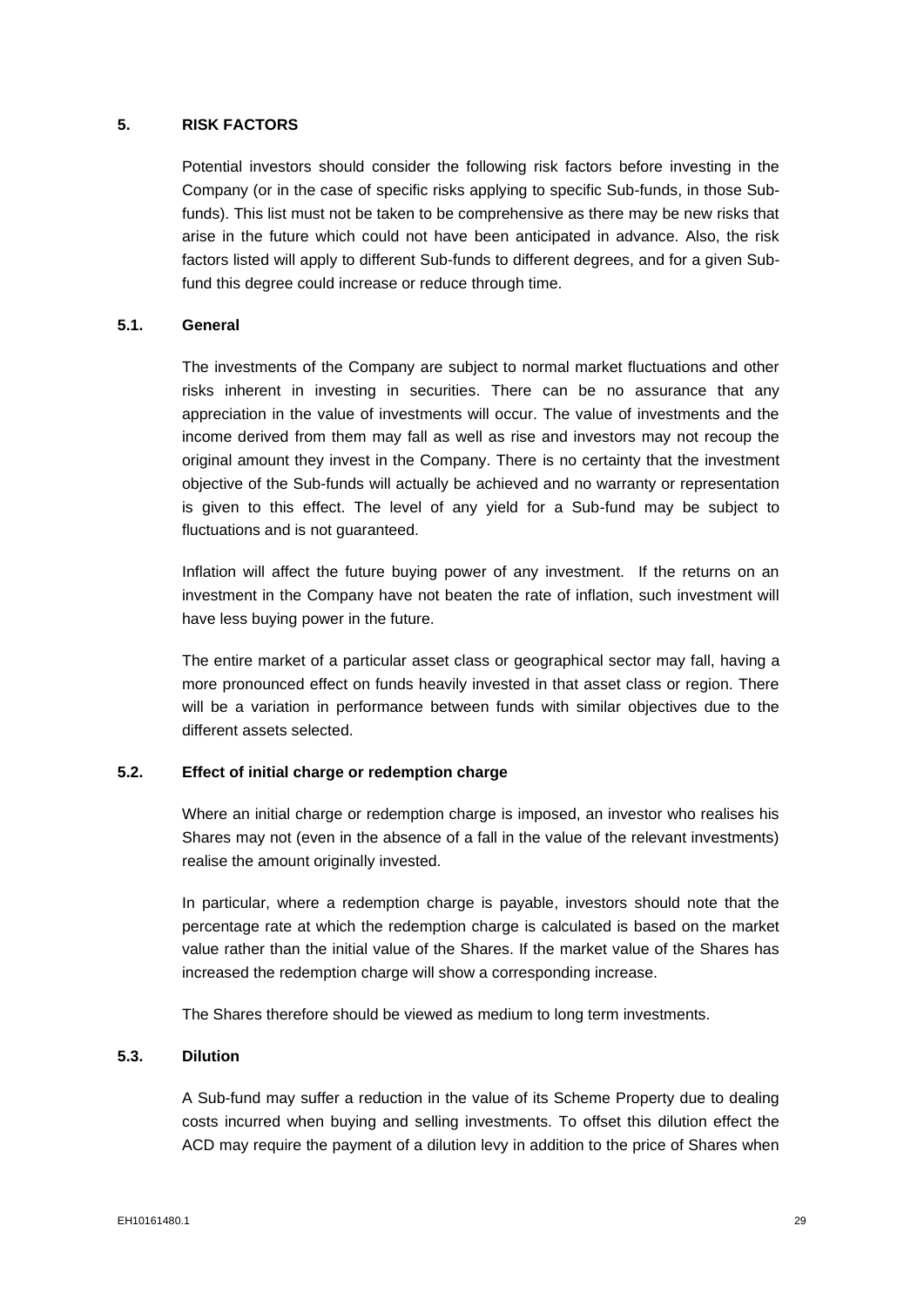bought or as a deduction when sold.

# **5.4. Charges to capital**

Where the investment objective of a Sub-fund is to treat the generation of income as a higher priority than capital growth, or the generation of income and capital growth have equal priority, or a fund is seeking total returns through a combination of capital growth and income all or part of the ACD's fee (and where appropriate fixed expenses) may be charged against capital instead of against income. The treatment of the ACD's fee (and where appropriate fixed expenses) may increase the amount of income (which may be taxable) available for distribution to Shareholders in the Sub-fund concerned but will erode capital and may constrain capital growth. It may also have tax implications for certain investors.

#### **5.5. Market Risk**

External factors can cause an entire asset class to decline in value. Prices and values of all shares or all bonds could decline at the same time. Some of the recognised exchanges on which each Sub-fund may invest may prove to be illiquid or highly volatile from time to time and this may affect the price at which each Sub-fund may liquidate positions to meet repurchase requests or other funding requirements.

#### **5.6. Suspension of dealings in Shares**

Investors are reminded that in certain circumstances their right to redeem Shares (including a redemption by way of switching) may be suspended.

## **5.7. Currency exchange rates**

Currency fluctuations may adversely affect the value of a Sub-fund's investments and the income thereon and, depending on an investor's currency of reference, currency fluctuations may adversely affect the value of his investment in Shares. Exchange rate changes may also cause the value of underlying overseas investments of a Sub-fund and any income from them to go down as well as up.

Investors should be aware that any currency hedging process may not give a precise hedge. Furthermore, there is no guarantee that the hedging will be totally successful.

## **5.8. Derivatives**

The Investment Manager may employ derivatives with the aim of reducing the risk profile of the Sub-funds, reducing costs or generating additional capital or income, in accordance with EPM and, where stated in Appendix in respect of the VT RM Global Real Opportunities FundI, also for the purpose of meeting their investment objectives. The use of derivatives and forward transactions for the purpose of meeting a Subfund's investment objectives may increase the risk profile of that Sub-fund.

To the extent that derivative instruments are utilised for hedging purposes, the risk of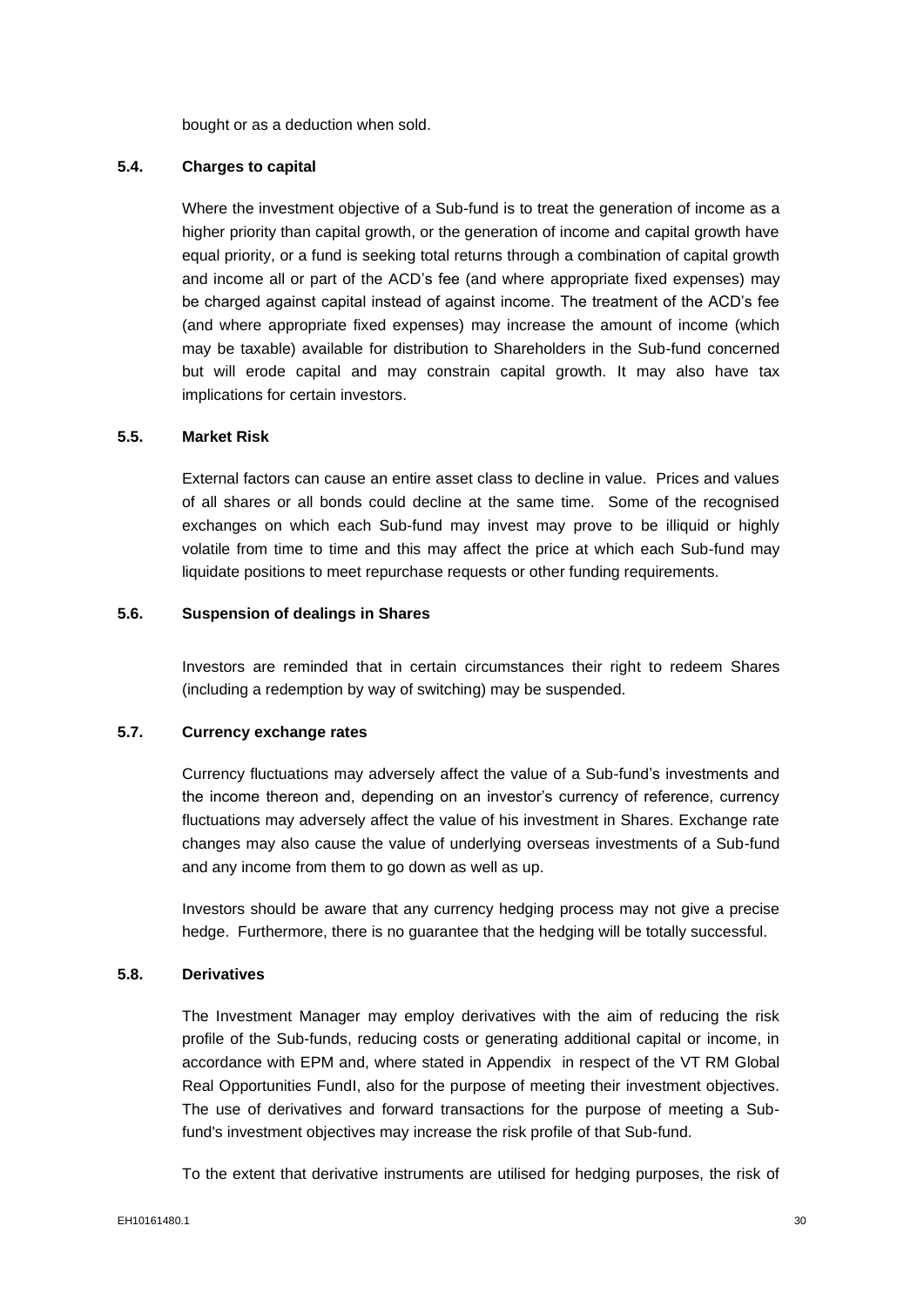loss to the Sub-funds may be increased where the value of the derivative instrument and the value of the security or position which it is hedging prove to be insufficiently correlated.

Investment in derivatives may result in gains or losses that are greater than the original amount invested.

Where a Sub-fund enters into swap arrangements (including total return swaps) and derivative techniques, they will be exposed to the risk that the counterparty may default on its obligations to perform under the relevant contract. In the event of a bankruptcy or insolvency of a counterparty, the Sub-funds could experience delays in liquidating the position and may incur significant losses. There is also a possibility that ongoing derivative transactions will be terminated unexpectedly as a result of events outside the control of the ACD, for instance, bankruptcy, supervening illegality or a change in the tax or accounting laws relative to those transactions at the time the agreement was originated. In accordance with standard industry practice, it is the ACD's policy to net exposures of each Sub-fund against its counterparties.

Since many derivatives have a leverage component, adverse changes in the value or level of the underlying asset, rate or index can result in a loss substantially greater than the amount invested in the derivative itself. Certain derivatives have the potential for unlimited loss regardless of the size of the initial investment. If there is a default by the other party to any such transaction, there will be contractual remedies; however, exercising such contractual rights may involve delays or costs which could result in the value of the total assets of the related portfolio being less than if the transaction had not been entered into. The swap market has grown substantially in recent years with a large number of banks and investment banking firms acting both as principals and as agents utilising standardised swap documentation. As a result, the swap market has become liquid but there can be no assurance that a liquid secondary market will exist at any specified time for any particular swap. Derivatives do not always perfectly or even highly correlate or track the value of the securities, rates or indices they are designed to track. Consequently, the ACD's use of derivative techniques may not always be an effective means of achieving and sometimes could be counter productive to, the Sub-fund's investment objective. An adverse price movement in a derivative position may require cash payments of variation margin by the ACD that might in turn require, if there is insufficient cash available in the portfolio, the sale of the relevant Sub-fund's investments under disadvantageous conditions.

For more information in relation to investment in derivatives, please see paragraphs 17 in Appendix III.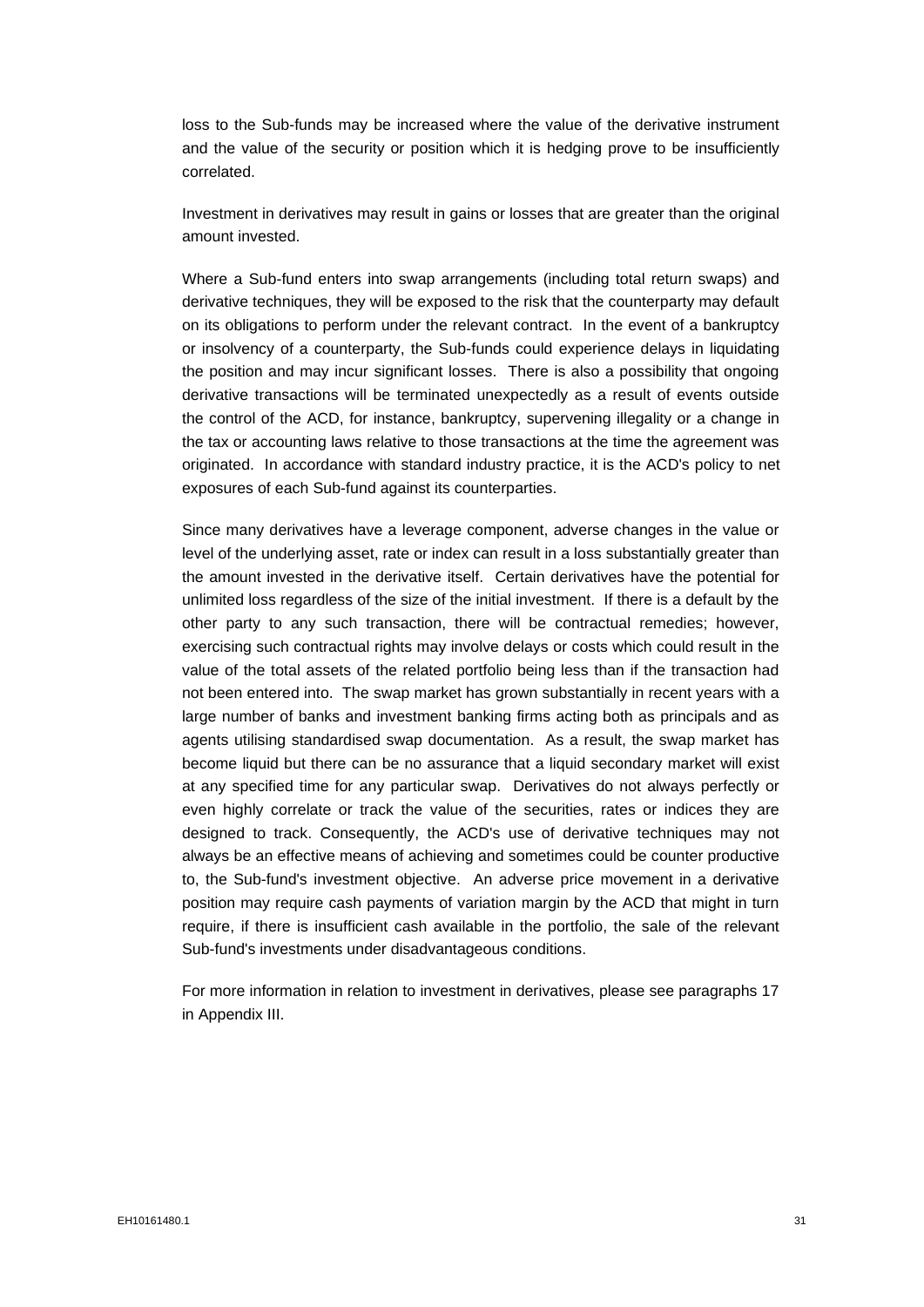#### **5.9. Particular risks of exchange traded derivative transactions**

The Sub-funds are subject to the risk of the failure of any of the exchanges on which it trades or of their clearing houses and in certain cases the counterparties with whom the trades are carried out. In addition, each securities exchange or derivatives market typically has the right to suspend or limit trading in all securities or derivatives which it lists. Such a suspension would render it impossible for a Sub-fund to liquidate positions and, accordingly, expose a Sub-fund to losses and delays in its ability to redeem Shares.

## **5.10. Particular risks of OTC derivative transactions**

## *Absence of regulation; counterparty default*

In general, there is less governmental regulation and supervision of transactions in the OTC markets (in which currencies, forward, spot and option contracts, swaps and certain options on currencies are generally traded) than of transactions entered into on organised exchanges. In addition, many of the protections afforded to participants on some organised exchanges, such as the performance guarantee of an exchange clearing house, may not be available in connection with OTC transactions.

The Sub-funds may use one or more separate counterparties to undertake derivative transactions on behalf of a Sub-fund and may be required to pledge collateral, paid from within the assets of the Sub-fund, to secure such contracts. There may be a risk that a counterparty will wholly or partially fail to honour their contractual obligations under the arrangement. The ACD assesses the creditworthiness of counterparties as part of the risk management process and will ordinarily hold collateral to mitigate this.

Unlike exchange-traded derivatives, which are standardised with respect to the underlying instrument, expiration date, contract size, and strike price, the terms of OTC derivatives, are generally established through negotiation with the other party to the instrument. This allows greater flexibility but may involve greater legal risk.

The ACD uses a risk management process as reviewed by the Depositary and filed with the FCA, enabling it to monitor and measure as frequently as appropriate the risk of a Sub-fund's positions and their contribution to the overall risk profile of the Subfund. Before using this process in connection with derivatives and forwards positions, the ACD will notify the FCA of the relevant details of the risk management process.

#### *Liquidity; requirement to perform*

Regardless of the measures a Sub-fund may seek to implement to reduce counterparty credit risk, there can be no assurance that a counterparty will not default or that a Subfund will not sustain losses as a result. From time to time, the counterparties with which a Sub-fund effects transactions might cease making markets or quoting prices in certain of the instruments. In such instances, the Sub-fund might be unable to enter into a desired transaction in currencies or swaps or to enter into an offsetting transaction with respect to an open position, which might adversely affect its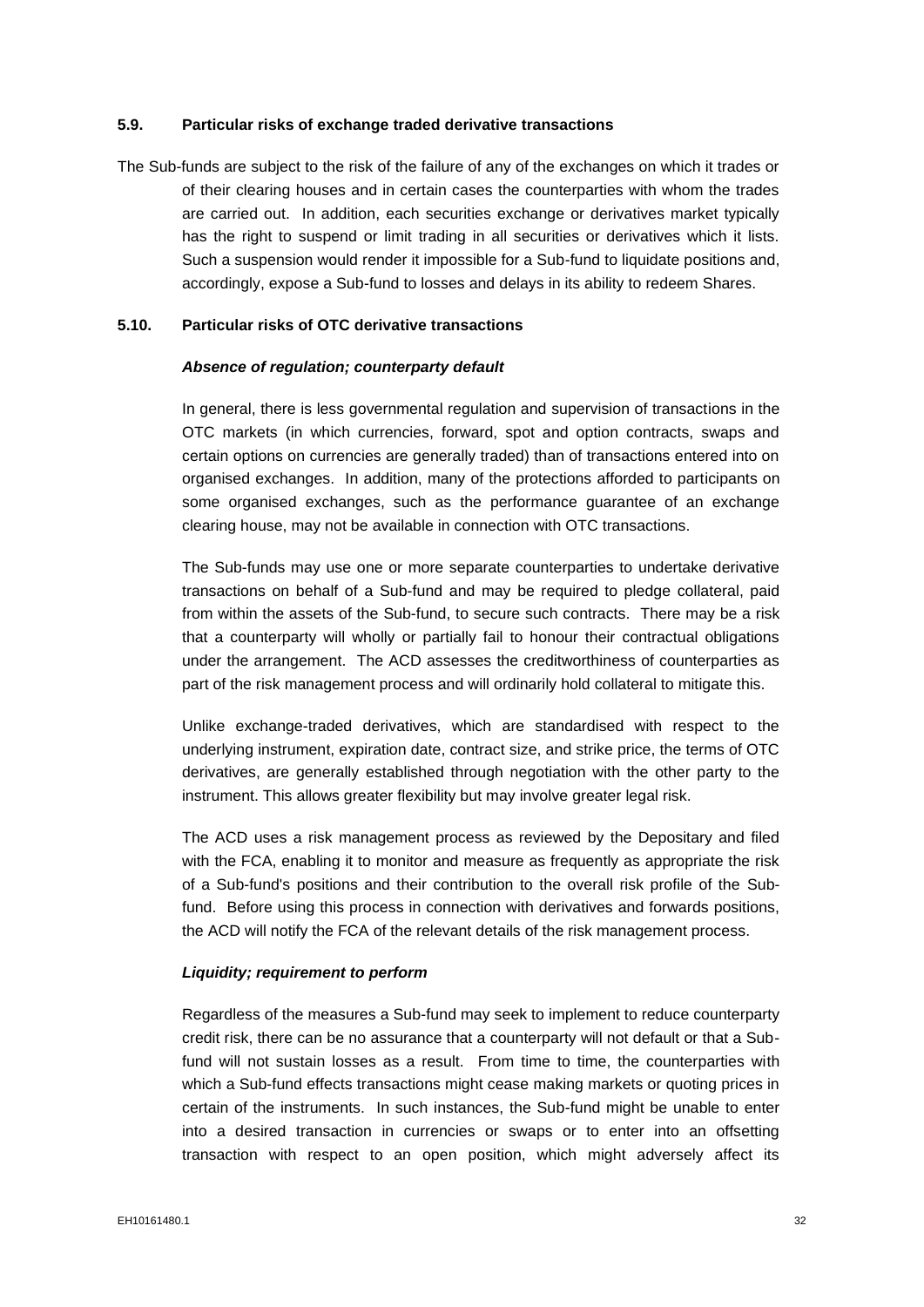performance.

#### **5.11. Credit and fixed interest securities**

Fixed interest securities are particularly affected by trends in interest rates and inflation. If interest rates go up, the value of capital may fall, and vice versa. Inflation will also decrease the real value of capital.

The value of a fixed interest security will fall in the event of the default or reduced credit rating of the issuer. Generally, the higher the yield, the higher the perceived credit risk of the issuer. High yield bonds with lower credit ratings (also known as sub-investment grade bonds) are potentially more risky (higher credit risk) than investment grade bonds. A sub-investment grade bond has a Standard & Poor's credit rating of below BBB or equivalent. BBB is described as having adequate capacity to meet financial commitments. However, adverse economic conditions or changing circumstances are more likely to lead to a weakened capacity of the bond issuer to meet its financial commitments.

## **5.12. Counterparty and settlement**

The Sub-funds will be exposed to a credit risk on parties with whom it trades and will also bear the risk of settlement default.

#### **5.13. Concentration Risk**

Sub-Funds which invest in a narrow range of investments or in specialised sectors may be more volatile than those with a more broadly diversified portfolio.

## **5.14. Tax**

Tax laws currently in place may change in the future which could affect the value of your investments. See the section headed 'Taxation' for further details about taxation of the Sub-funds.

## **5.15. Inflation and interest rates**

The real value of any returns that an investor may receive from the Sub-fund could be affected by interest rates and inflation over time.

#### **5.16. Custody**

There may be a risk of loss where the assets of the Sub-funds are held in custody that could result from the insolvency, negligence or fraudulent action of a custodian or subcustodian.

#### **5.17. Liquidity**

Depending on the types of assets the Company invests in there may be occasions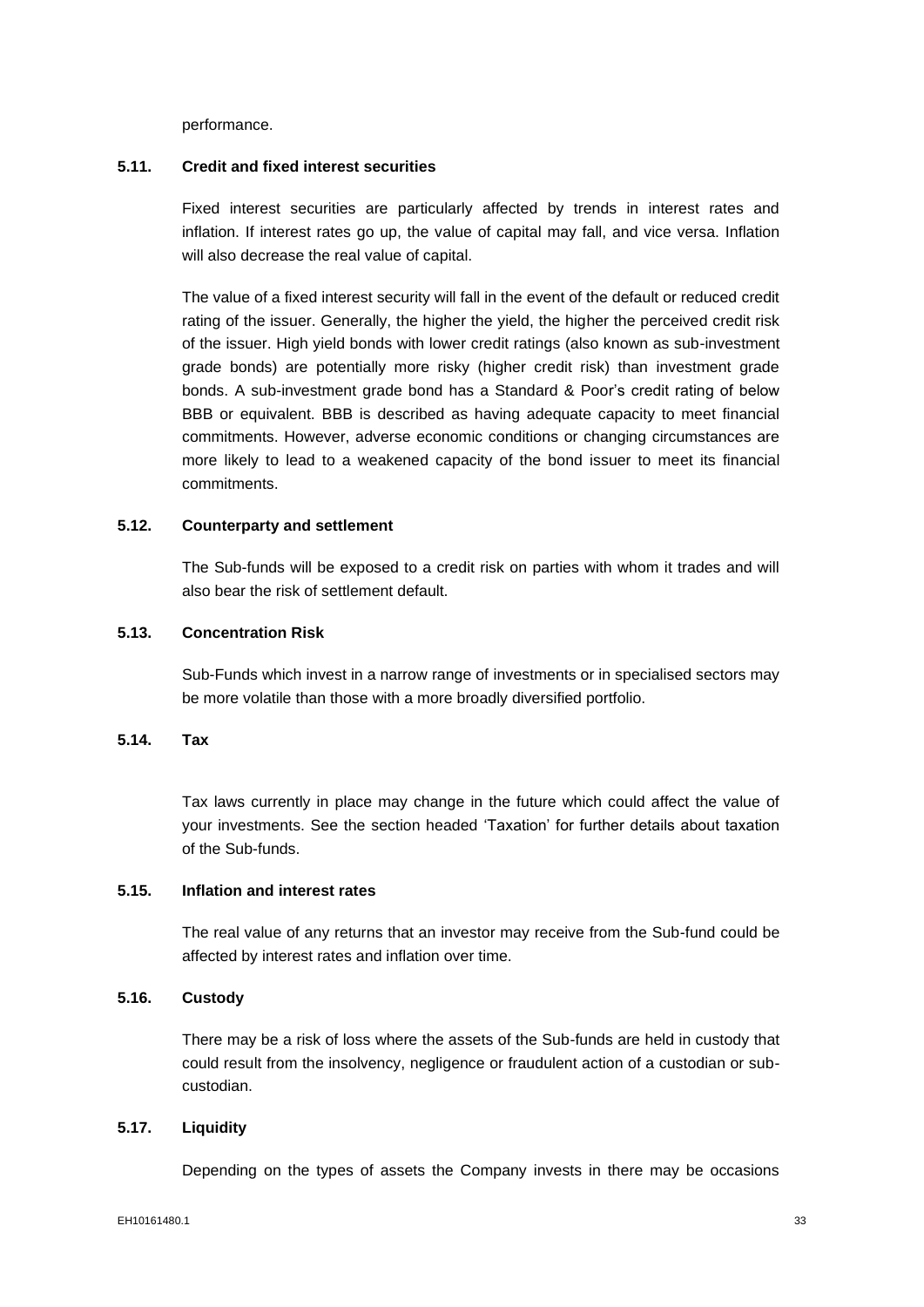where there is an increased risk that a position cannot be liquidated in a timely manner at a reasonable price.

Investments made may become less liquid in response to market developments or adverse investor perceptions.

Liquidity risk also includes the risk that a Sub-fund will not be able to pay redemption proceeds within an allowable time period because of unusual market conditions, and unusually high volume of redemption requests, or other uncontrollable factors. To meet redemption requests, the Sub-fund may be forced to sell investments, at an unfavourable time and/or conditions.

# **5.18. Leverage**

A proportion of the capital may be leveraged. While leverage presents opportunities for increasing the capital return, it has the effect of potentially increasing losses as well. Any event which adversely affects the underlying vehicles would be magnified to the extent the capital is leveraged. The cumulative effect of the use of leverage in a market that moves adversely to the underlying investment vehicles could result in a substantial loss to capital that would be greater than if capital were not leveraged.

## **5.19. Peer to Peer Lending**

There may be indirect exposure to peer-to-peer lending arrangements through investment in companies or funds which have a connection with such lending businesses. The risk of borrower default in respect of unsecured lending means that returns on investments in such entitles can be affected by an underlying borrowers ability to pay and service their obligations in a timely manner. Early pre-payment may also reduce interest which accrues and so reduce returns. Reduced returns for investee companies will have an impact on the returns of the Sub-fund(s).

# **5.20. Legal and regulatory risks**

Legal and regulatory (including taxation) changes could adversely affect the Company. Regulation (including taxation) of investment vehicles such as the Company is subject to change. The effect of any future legal or regulatory (including taxation) change on the Company is impossible to predict, but could be substantial and have adverse consequences on the rights and returns of Shareholders.

#### **5.21. Risks associated with the UK leaving the European Union ("Brexit")**

The UK has formally left the European Union (informally known as "Brexit").

However, the political, economic and legal consequences of Brexit are still not yet fully known. It is possible investments in the UK may be more difficult to value, to assess for suitability of risk, harder to buy or sell or subject to greater or more frequent rises and falls in value.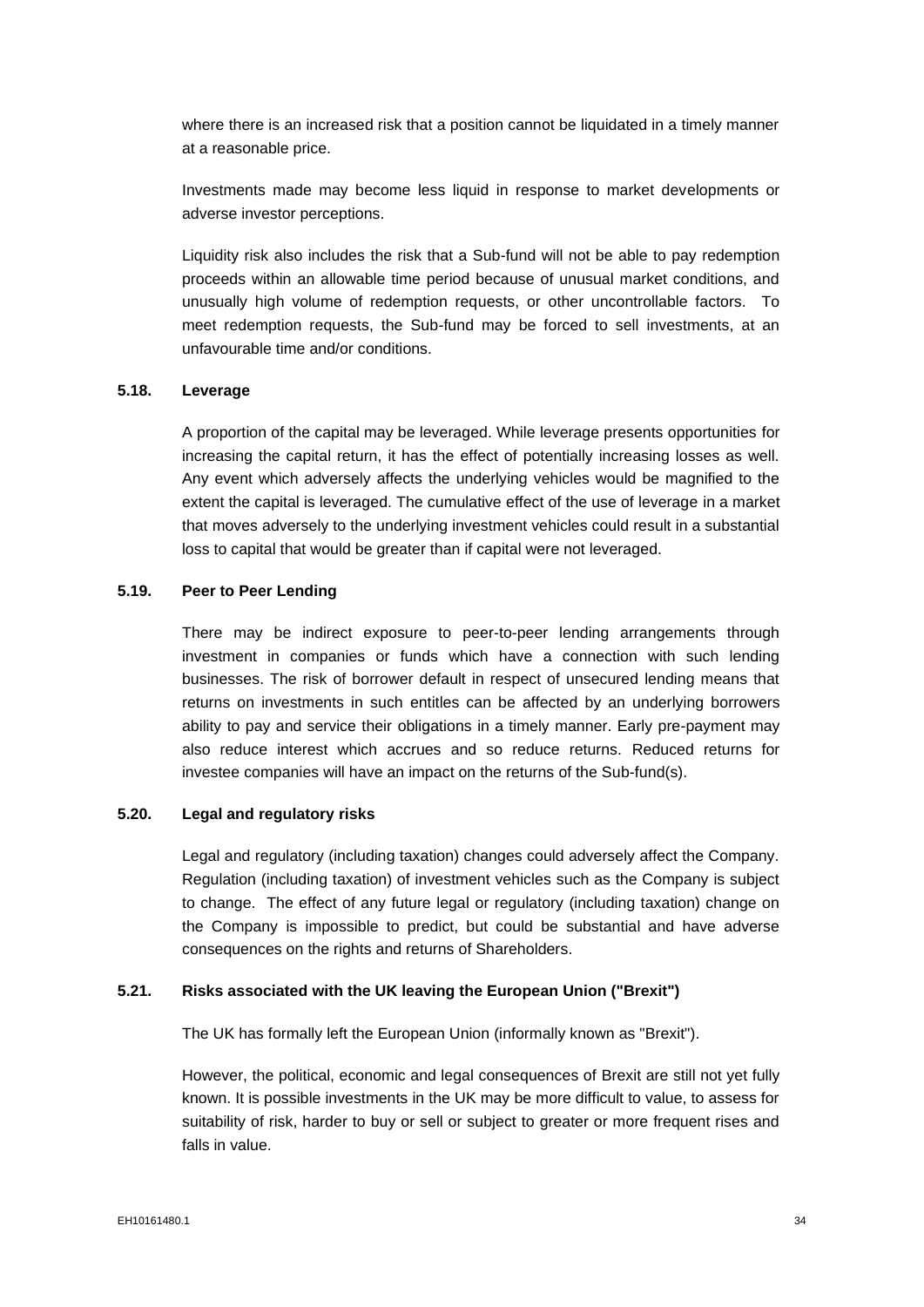The UK's laws and regulations concerning funds may in future diverge from those of the European Union. This may lead to changes in the operation of the Company or the rights of investors or the territories in which the Shares of the Company may be promoted and sold.

### **5.22. Epidemics/Pandemics**

Occurrences of epidemics/pandemics (such as COVID-19), depending on their scale, may cause damage to national and local economies which will have an impact on investments. Global economic conditions may be disrupted by widespread outbreaks of infectious or contagious diseases, and such disruption may adversely affect funds, may increase volatility, impair liquidity and potential returns and make assets difficult to value. During such epidemics investment management practices that have worked well in the past, or are accepted ways of addressing certain conditions, could prove ineffective. Custody, trading and settlements may also be affected. As a result there may be a negative impact on the value of funds.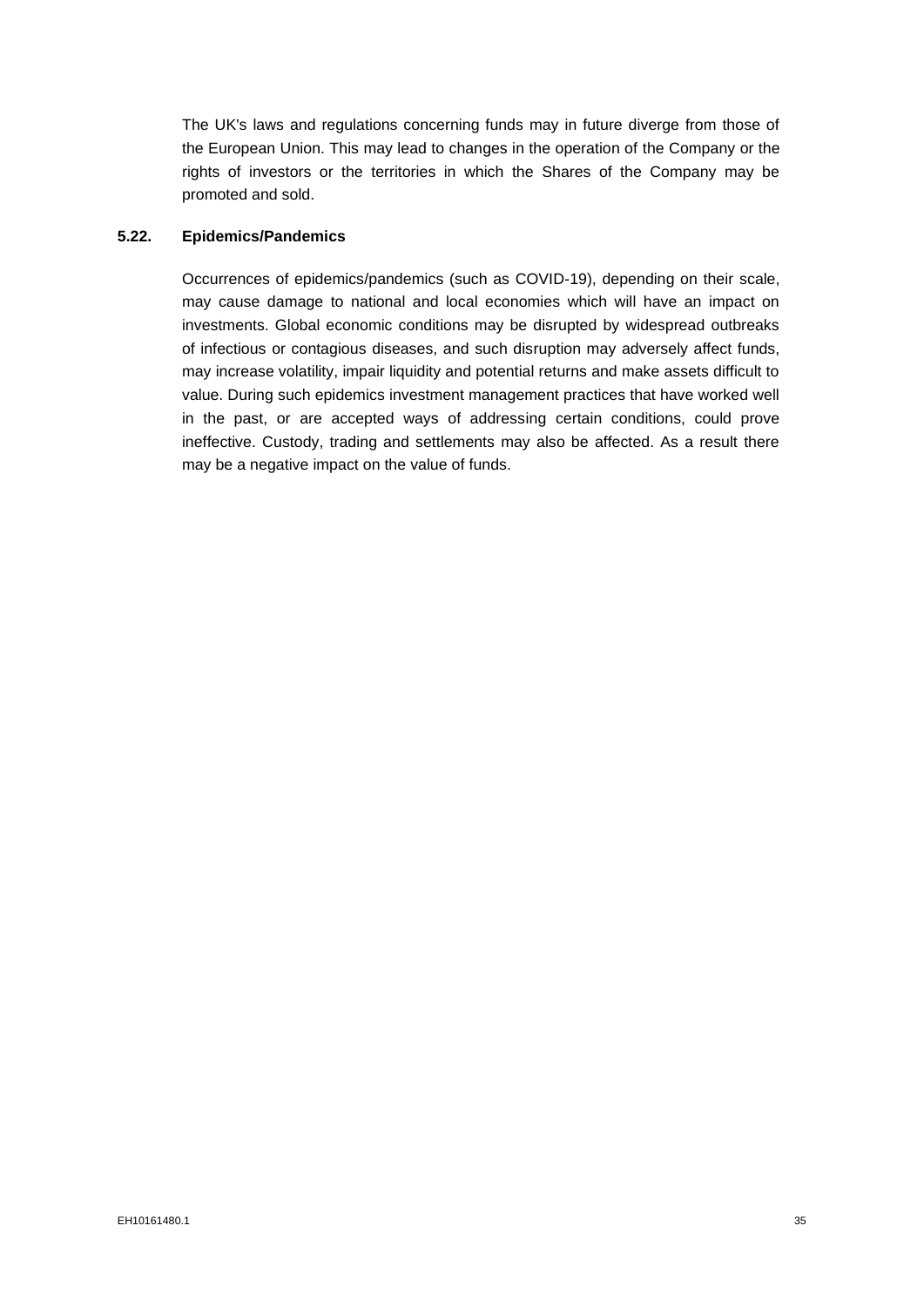#### **5.23. Political Risk**

The value of each Sub-fund may be affected by uncertainties such as international political developments, civil conflicts and war, changes in government policies, changes in taxation, restrictions on foreign investment and currency repatriation, currency fluctuations and other developments in the laws and regulations of countries in which investments may be made. For example, assets could be compulsorily reacquired without adequate compensation.

Events and evolving conditions in certain economies or markets may alter the risks associated with investments in countries or regions that historically were perceived as comparatively stable becoming riskier and more volatile. These risks are magnified in countries in emerging markets.

### **5.24. Lack of Operating History**

Each new Sub-fund is a sub-fund of the Company which is a newly incorporated entity and has no operating history. The past investment performance of the ACD, the Investment Manager or their affiliates may not be construed as an indicator of the future results of an investment in any Sub-fund.

#### **5.25. Collective Investment Scheme**

A Sub-fund may invest in other collective investment schemes (including those managed by the ACD or Investment Manager). As an investor in another collective investment scheme, a Sub-fund will bear, along with the other investors, its portion of the expenses of the other collective investment scheme, including the management performance and/or other fees. These fees will be in addition to the management fees and other expenses which a Sub-fund bears directly with its own operations.

#### **5.26. Counterparty risk in over-the-counter markets**

A Sub-fund may enter into transactions in over-the-counter markets, which will expose the Sub-fund to the credit of its counterparties and their ability to wholly or partially satisfy the terms of such contracts. For example, the Sub-fund may enter into agreements or use other derivative techniques, each of which expose the Sub-fund to the risk that the counterparty may default on its obligations to perform under the relevant contract. In the event of a bankruptcy or insolvency of a counterparty, the Subfund could experience delays in liquidating the position and significant losses, including declines in the value of its investment during the period in which the Company seeks to enforce its rights, inability to realise any gains on its investment during such period and fees and expenses incurred in enforcing its rights. The Company may only be able to achieve limited or, in some circumstances no, recovery in such circumstances. There is also a possibility that the above agreements and derivative techniques are terminated due, for instance, to bankruptcy, supervening illegality or change in the tax or accounting laws relative to those at the time the agreement was originated. In such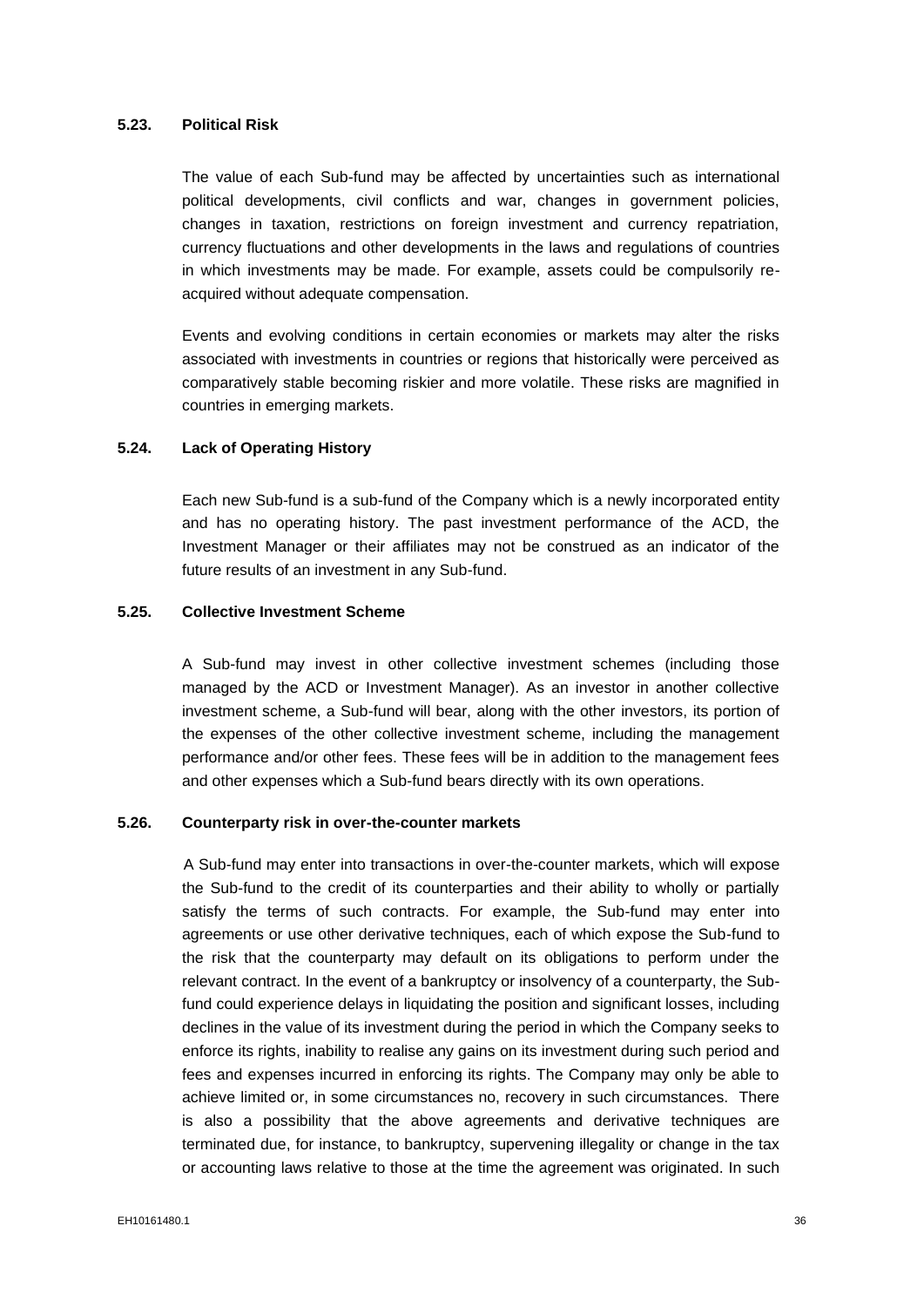circumstances, investors may be unable to recover any losses incurred.

# **5.27. Cyber Security**

As the use of technology has become more prevalent in the course of business, funds have become more susceptible to operational and financial risks associated with cyber security, including: theft, loss, misuse, improper release, corruption and destruction of, or unauthorised access to, confidential or highly restricted data relating to the company and the Shareholders and compromises or failures to systems, networks, devices and applications relating to the operations of the Company and its service providers. Cyber security risks may result in financial losses to the Company and the Shareholders; the inability of the Company to transact business with the Shareholders; delays or mistakes in the calculation of the Net Asset Value or other materials provided to Shareholders; the inability to process transactions with Shareholders or the parties; violations of privacy and other laws,; regulatory fines, penalties and reputational damage; and compliance and remediation costs, legal fees and other expenses. The Company's service providers (including but not limited to the ACD and the Depositary and their agents), financial intermediaries, companies in which a Sub-fund invests and parties with which the Company engages in portfolio or other transactions also may be adversely impacted by cyber security risks in their own business, which could result in losses to a Sub-fund or the Shareholders. While measures have been developed which are designed to reduce the risks associated with cyber security, there is no guarantee that those measures will be effective, particularly since the Company does not directly control the cyber security defences or plans of its service providers, financial intermediaries and companies in which a Sub-fund invests or with which it does business.

### **5.28. Structured Products**

The Sub-funds may invest in structured products in accordance with COLL. For the purposes of the FCA's rules, structured products may be regarded as either transferable securities, collective investment schemes or derivatives depending on the product in question. The common feature of these products is that they are designed to combine the potential upside of market performance with limited downside. Structured products typically are investments which are linked to the performance of one or more underlying instruments or assets such as market prices, rates, indices, securities, currencies and commodities and other financial instruments that may introduce significant risk that may affect the performance of the Sub-funds.

However, in addition to providing exposure to the asset classes described in the investment objective, the intention is that the use of structured products in the context of the Sub-funds should assist with keeping the volatility levels of the Sub-funds relatively low.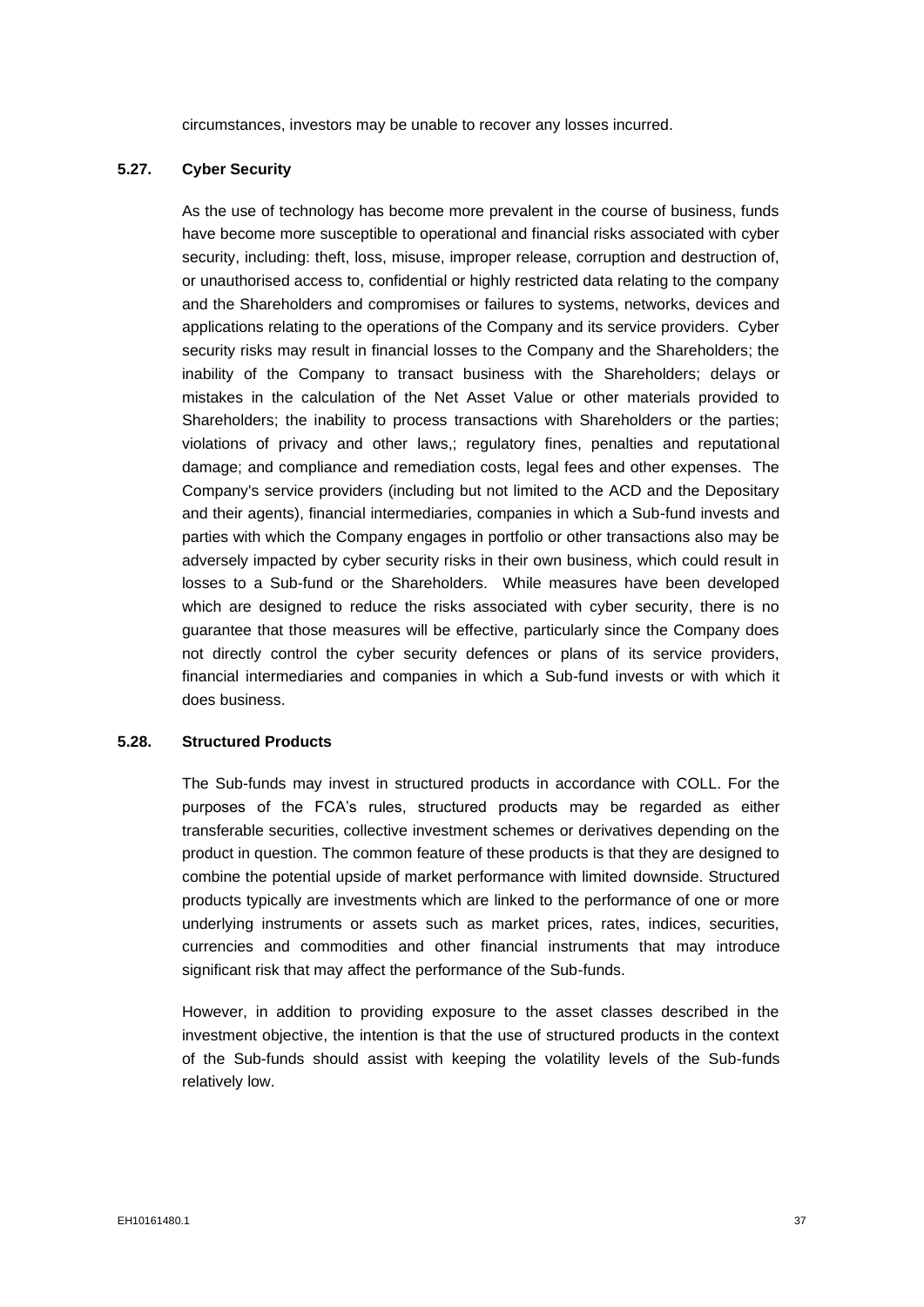## **6. MANAGEMENT AND ADMINISTRATION**

### **6.1. Regulatory Status**

The ACD, the Depositary and the Investment Manager are authorised and regulated by the Financial Conduct Authority of 25 The North Colonnade, Canary Wharf, London E14 5HS.

## **6.2. Authorised Corporate Director**

### **6.2.1. General**

The ACD is Valu-Trac Investment Management Limited which is a private company limited by shares incorporated in England and Wales on 3 October 1989 with company number 02428648.

The directors of the ACD are:

- Anne Laing
- Martin Henderson
- **Douglas Halley**
- Michael Barron
- Jeremy Brettell

The directors of the ACD and their significant business activities (if any) not connected with the business of the ACD are set out in Appendix IV.

| <b>Registered office:</b>                                   | Level 13 Broadgate Tower, 20 Primrose Street,<br>London, EC2A 2EW.                     |  |  |  |  |
|-------------------------------------------------------------|----------------------------------------------------------------------------------------|--|--|--|--|
| <b>Principal place of business:</b> Orton, Moray, IV32 7QE. |                                                                                        |  |  |  |  |
| Share capital:                                              | It has a share capital of £1,673,295 ordinary shares of<br>£1 each issued and paid up. |  |  |  |  |
| Ultimate holding company:                                   | Valu-Trac Limited, a company<br>incorporated<br>- in<br>Bermuda.                       |  |  |  |  |

The ACD is responsible for managing and administering the Company's affairs in compliance with the COLL Sourcebook. The ACD may delegate its management and administration functions, but not responsibility, to third parties, including associates subject to the rules in the COLL Sourcebook.

It has therefore delegated to the Investment Manager the function of managing and acting as the investment manager for the investment and reinvestment of the assets of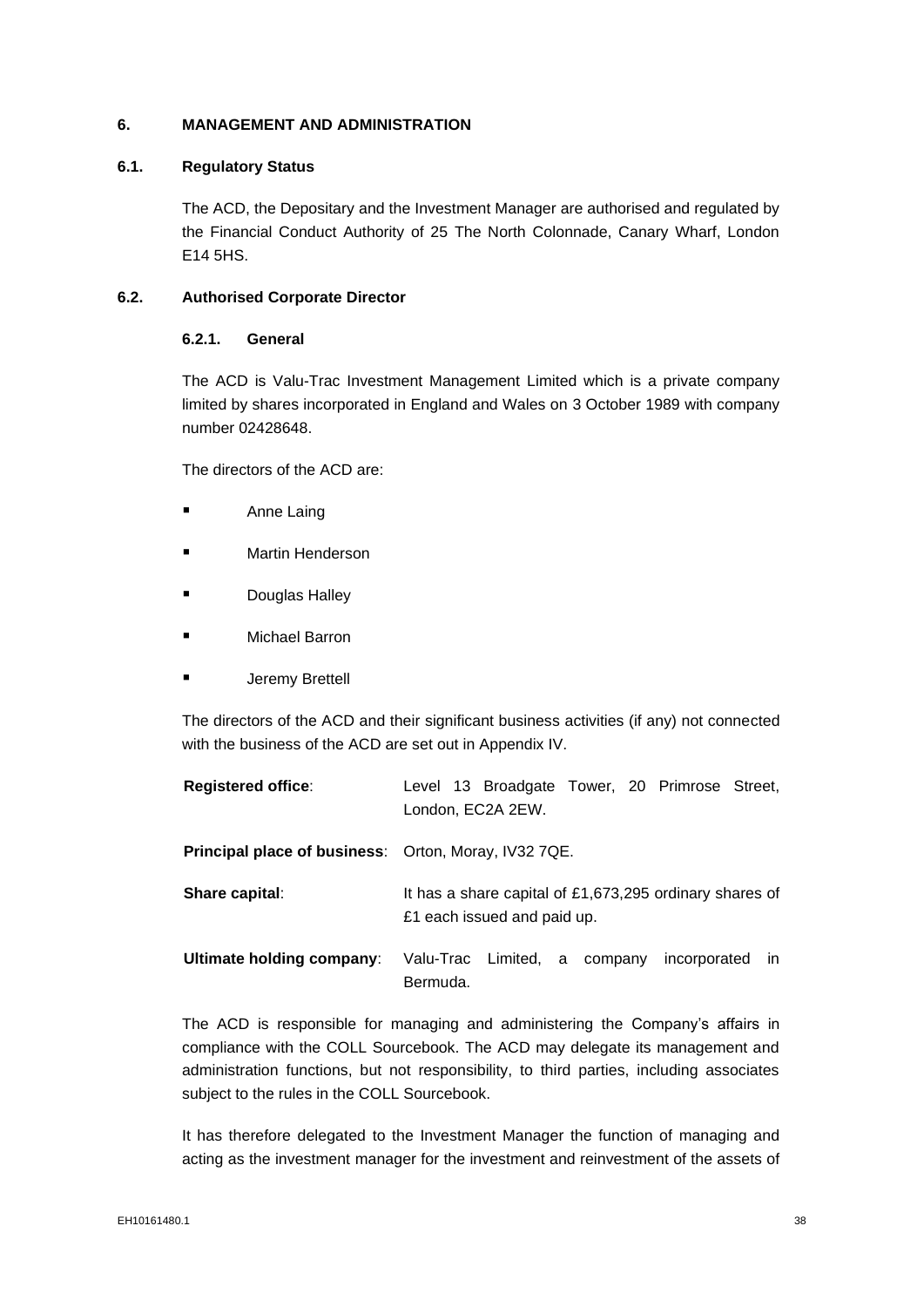the Sub-funds (as further explained in paragraph 6.4 below).

### **6.2.2. Terms of appointment:**

The appointment of the ACD has been made under an agreement between the Company and the ACD, as amended from time to time (the "ACD Agreement").

Pursuant to the ACD Agreement, the ACD manages and administers the affairs of the Company in accordance with the Regulations, the Instrument of Incorporation and this Prospectus. The ACD Agreement incorporates detailed provisions relating to the ACD's responsibilities.

The ACD Agreement may be terminated by either party after on not less than six months written notice or earlier upon the happening of certain specified events.

The ACD Agreement contains detailed provisions relating to the responsibilities of the ACD and excludes it from any liability to the Company or any Shareholder for any act or omission except in the case of negligence, wilful default, fraud, bad faith, breach of duty or breach of trust in relation to the Company on its part.

The ACD Agreement provides indemnities to the ACD to the extent allowed by the Regulations and other than for matters arising by reason of its negligence, wilful default, fraud, bad faith, breach of duty or breach of trust in the performance of its duties and obligations. Subject to certain limited exceptions set out in the Regulations, the ACD may retain the services of any person to assist it in the performance of its functions.

Details of the fees payable to the ACD are set out in paragraph 7.2 "Charges payable to the ACD" below.

The ACD is also under no obligation to account to the Depositary, the Company or the Shareholders for any profit it makes on the issue or re-issue or cancellation of Shares which it has redeemed.

The Company has no directors other than the ACD. The ACD is the manager or authorised corporate director of certain open-ended investment companies details of which are set out in Appendix IV.

#### **6.2.3. Remuneration Policy**

FCA Rules require that the ACD applies remuneration policies and practices that are consistent with, and promote, effective risk management for certain categories of staff (namely those whose activities have a material impact on the risk profile of the ACD or the UCITS funds that it manages ("Code Staff"). The ACD, taking account of the principle of proportionality, has in place a remuneration policy (the "Remuneration Policy") which is reviewed at least annually.

The ACD considers the Remuneration Policy to be appropriate to the size, internal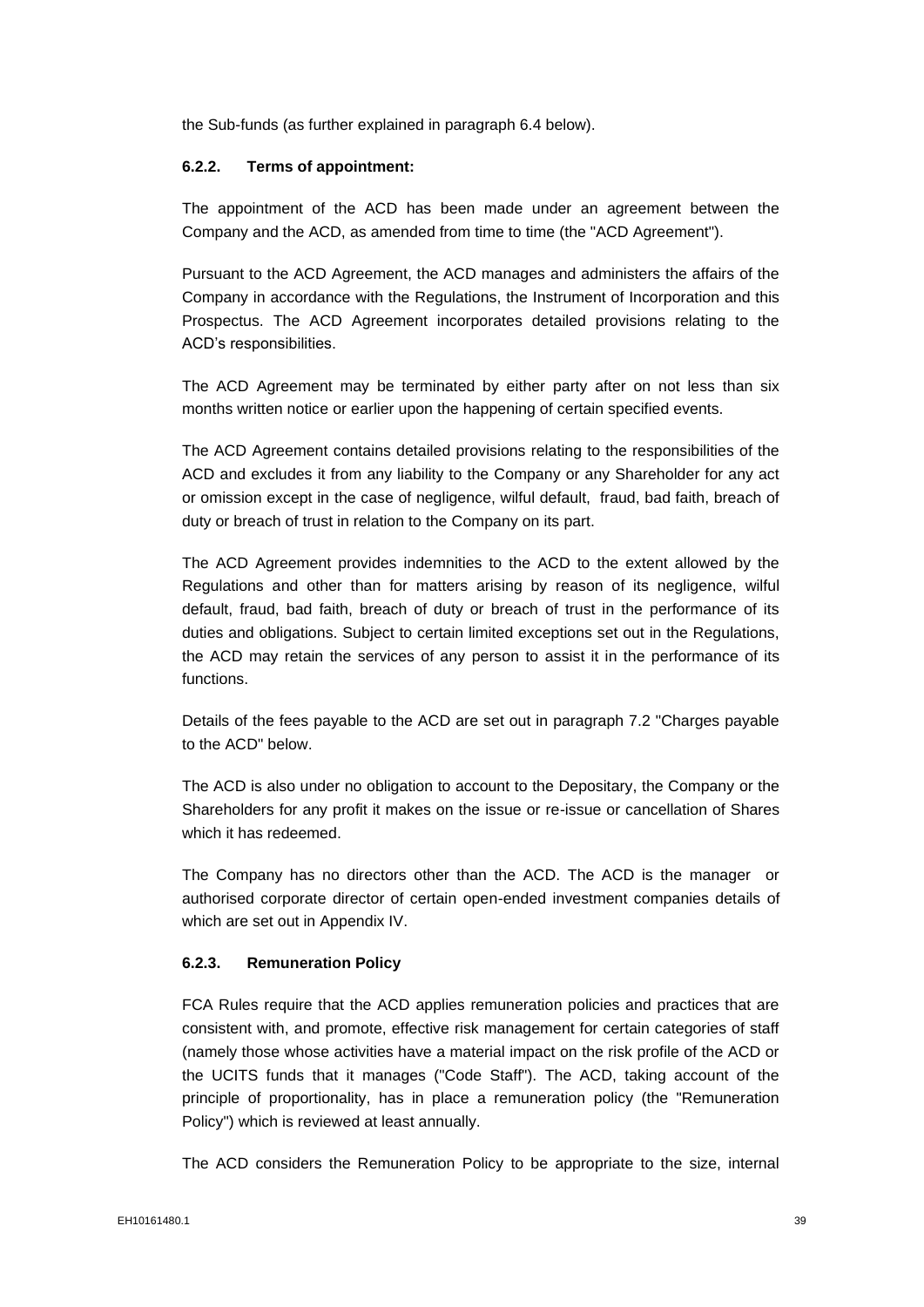operations, nature, scale and complexity of the Sub-Fund(s) and in line with the risk profile, risk appetite and the strategy of the Sub-Fund(s).

The Remuneration Policy will apply to the fixed and variable (if any) remuneration received by the Code Staff.

In respect of any investment management delegates, the ACD requires that: (i) the entities to which such activities have been delegated are subject to regulatory requirements on remuneration that are equally as effective as those applicable under the European Securities and Market's Authority's ("ESMA's") Guidelines on Sound Remuneration Policies under the UCITS Directive and AIFMD/Article 14 of the UCITS Directive; or (ii) appropriate contractual arrangements are put in place with entities to which such activities have been delegated in order to ensure that there is no circumvention of the remuneration rules set out in the ESMA Guidelines or the FCA Handbook.

The ACD's remuneration policy requires, amongst other items, that the remuneration practices within the ACD:

- (i) are consistent with and promote sound and effective risk management;
- (ii) do not encourage risk taking and are consistent with the risk profiles of the funds which the ACD manages; and
- (iii) do not impair the ACD's ability to comply with its duty to act in the best interests of the funds which it manages.

Details of the Remuneration Policy, including a description of how remuneration and benefits are calculated, and the identities of persons responsible for awarding the remuneration and benefits, will be made available on the ACD's website (www.valutrac.com) and a paper copy will be made available free of charge from the ACD upon request.

#### **6.3. The Depositary**

#### *The Depositary*

NatWest Trustee and Depositary Services Limited is the Depositary of the Company.

The Depositary is incorporated in England as a private limited company. Its registered and head office is at 250 Bishopsgate, London EC2M 4AA. The ultimate holding company of the Depositary is NatWest Group plc, which is incorporated in Scotland. The principal business activity of the Depositary is the provision of trustee and depositary services. The Depositary is authorised and regulated by the FCA. It is authorised to carry on investment business in the United Kingdom by virtue of its authorisation and regulation by the regulator..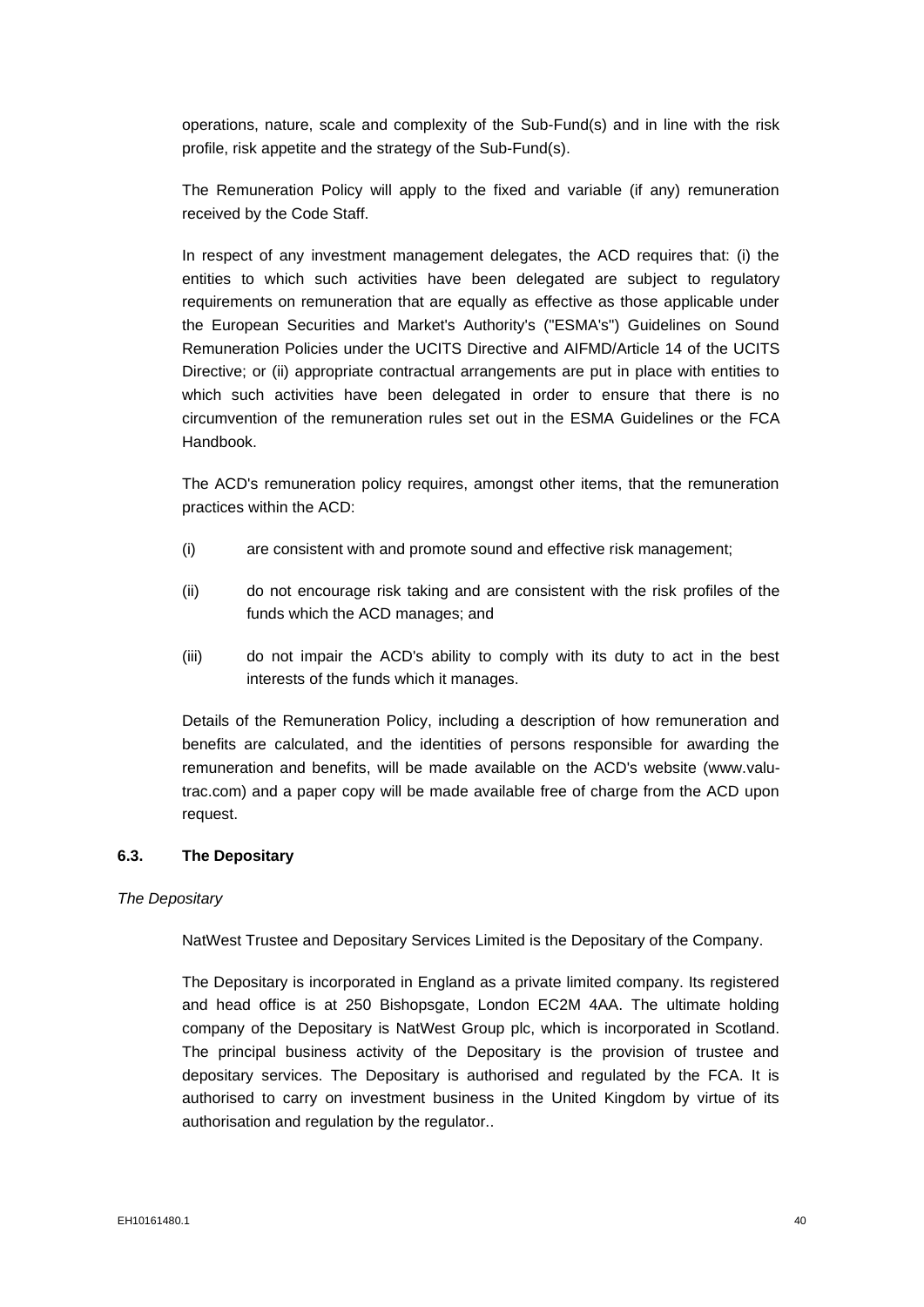#### *Duties of the Depositary*

The Depositary is responsible for the safekeeping of all the Scheme Property, monitoring the cash flows of the Company, and must ensure that certain processes carried out by the ACD are performed in accordance with the applicable rules and scheme documents.

#### *Conflicts of interest*

The Depositary may act as the depositary of other open-ended investment companies and as trustee or custodian of other collective investment schemes.

It is possible that the Depositary and/or its delegates and sub-delegates may in the course of its or their business be involved in other financial and professional activities which may on occasion have potential conflicts of interest with the UCITS or a particular Sub-fund and/or other funds managed by the ACD or other funds for which the Depositary acts as the depositary, trustee or custodian. The Depositary will, however, have regard in such event to its obligations under the Depositary Agreement and the Regulations and, in particular, will use reasonable endeavours to ensure that the performance of its duties will not be impaired by any such involvement it may have and that any conflicts which may arise will be resolved fairly and in the best interests of Shareholders collectively so far as practicable, having regard to its obligations to other clients.

Nevertheless, as the Depositary operates independently from the Company, Shareholders, the ACD and its associated suppliers and the Custodian, the Depositary does not anticipate any conflicts of interest with any of the aforementioned parties.

Up to date information regarding (i) the Depositary's name, (ii) the description of its duties and any conflicts of interest that may arise between the Company, the shareholders or the ACD and the depositary, and (iii) the description of any safekeeping functions delegated by the Depositary, the description of any conflicts of interest that may arise from such delegation, and the list showing the identity of each delegate and sub-delegate, will be made available to Shareholders on request.

#### *Delegation of safekeeping functions*

The Depositary is permitted to delegate (and authorise its delegate to sub-delegate) the safekeeping of Scheme Property.

The Depositary has delegated safekeeping of the Scheme Property to RBC Investor Services Trust, UK Branch ("the Custodian"). In turn, the Custodian has delegated the custody of assets in certain markets in which the Company may invest to various subdelegates ("Sub-custodians"). A list of Sub-custodians is given in Appendix III. Investors should note that the list of Sub-custodians is updated only at each Prospectus review. An updated list of Sub-custodians is maintained by the ACD at www.valu-trac.com.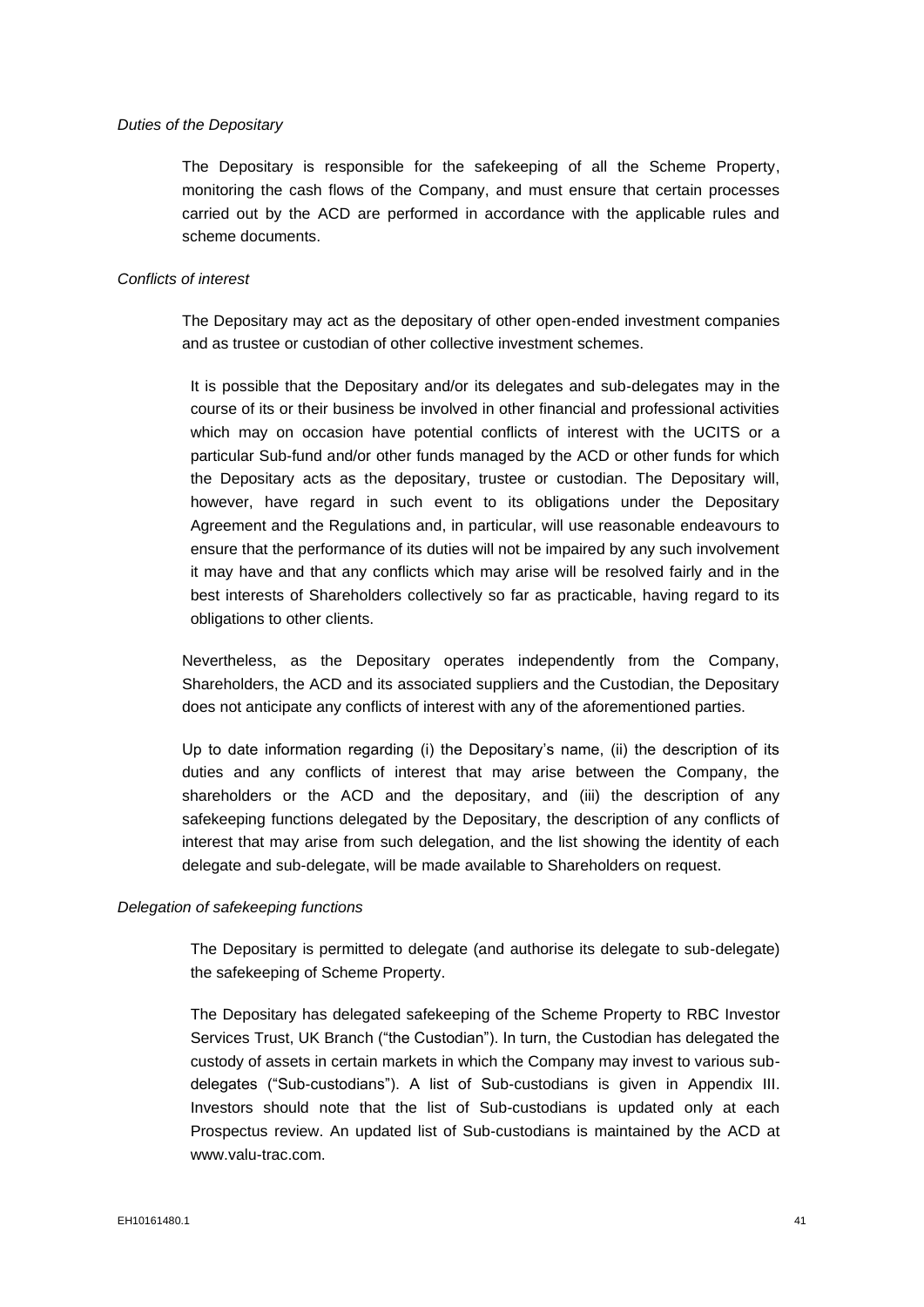#### *Updated information*

Up-to-date information regarding the Depositary, its duties, its conflicts of interest, the delegation of its safekeeping functions and a list showing the identity of each delegate and sub-delegate will be made available to unitholders on request.

#### *Terms of Appointment*

The Depositary was appointed under a depositary agreement between the ACD, the Company and the Depositary (the "Depositary Agreement").

Under the Depositary Agreement, the Depositary is free to render similar services to others and the Depositary, the Company and the ACD are subject to a duty not to disclose confidential information.

The powers, duties, rights and obligations of the Depositary, the Company and the ACD under the Depositary Agreement shall, to the extent of any conflict, be overridden by the FCA Rules.

Under the Depositary Agreement the Depositary will be liable to the Company for any loss of financial instruments held in custody or for any liabilities incurred by the Company as a result of the Depositary's negligent or intentional failure to fulfil its obligations.

However, the Depositary Agreement excludes the Depositary from any liability except in the case of fraud, wilful default, negligence or failure to exercise due care and diligence in the performance or non-performance of its obligations.

It also provides that the Company will indemnify the Depositary for any loss suffered in the performance or non-performance of its obligations except in the case of fraud, wilful default, negligence or failure to exercise due care and diligence on its part.

The Depositary Agreement may be terminated on 6 months' notice by the Company or the Depositary or earlier on certain breaches or the insolvency of a party. However, termination of the Depositary Agreement will not take effect, nor may the Depositary retire voluntarily, until the appointment of a new Depositary.

Details of the fees payable to the Depositary are given in Clause 7.2.3.

#### **6.4. The Investment Manager**

#### **6.4.1. General**

The ACD has appointed the Investment Manager, RM Capital Markets Limited (registered number SC380707 and having its registered office at 4th Floor, 7 Castle Street, Edinburgh. EH2 3AH) to provide investment management services to the Company.

The principal activity of the Investment Manager is the provision of investment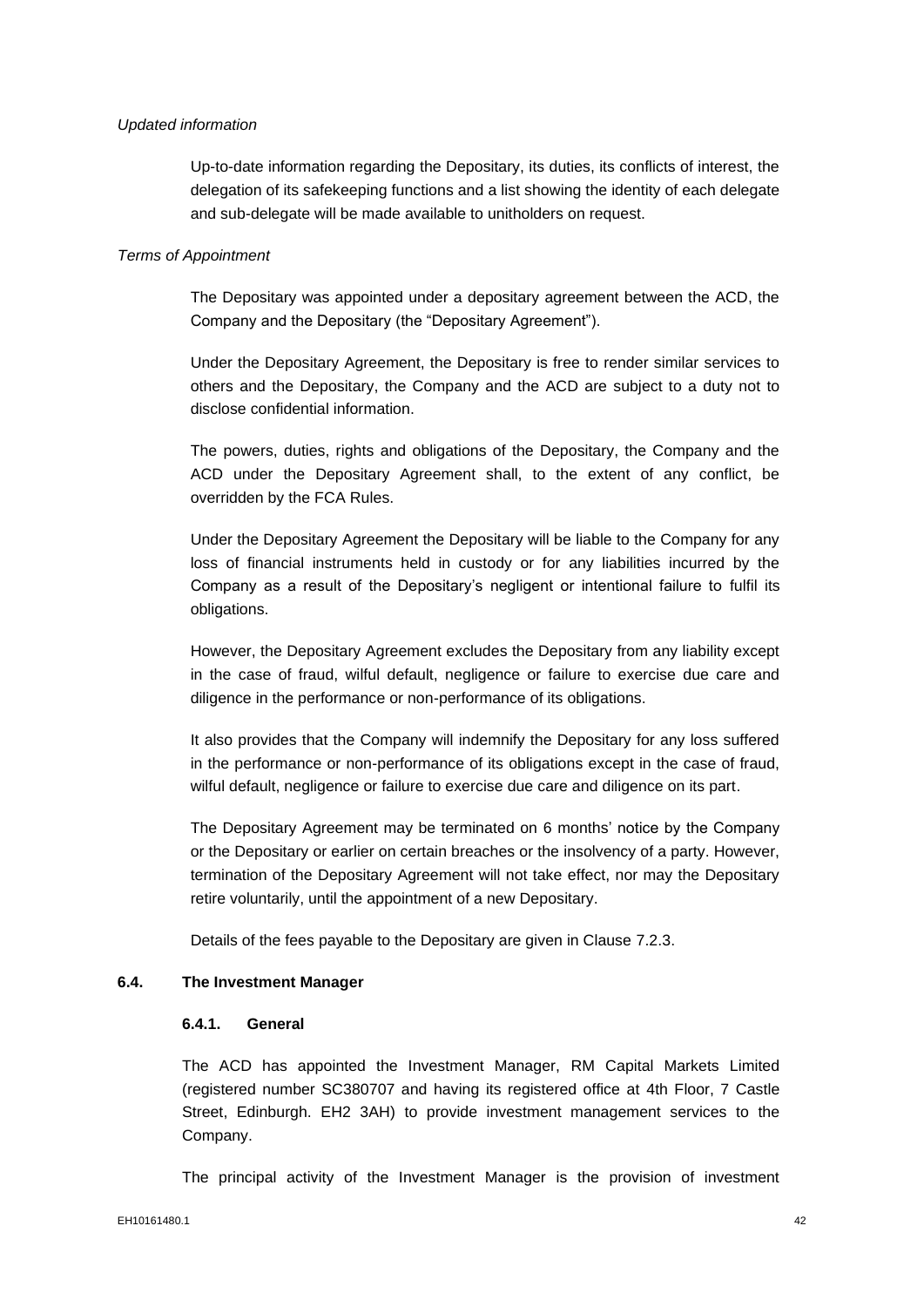management services.

#### **6.4.2. Terms of appointment:**

The terms of the Investment Management Agreement between the ACD and the Investment Manager provide that the Investment Manager has authority to make decisions on behalf of the ACD on a discretionary basis in respect of day to day investment management of the Scheme Property including authority to place purchase orders and sale orders. Subject to the agreement of the ACD, the Investment Manager may appoint sub-investment advisers to discharge some or all of these duties. The Agreement may be terminated by either party on not less than six months' written notice or earlier upon the happening of certain specified events.

The Investment Manager will receive a fee paid by the ACD out of its remuneration received each month from the Company as explained in paragraph 7.4 below.

#### **6.5. The Registrar**

The ACD will also act as Registrar with responsibility for maintaining the Register. The Register will be kept at the offices of the ACD, where it can be inspected by Shareholders during normal business hours.

## **6.6. The Auditors**

The auditors of the Company are Johnston Carmichael whose principal place of business is at Commerce House, South Street, Elgin, IV30 1JE.

# **6.7. Conflicts of interest**

The ACD, the Investment Manager and other companies within the ACD and/or the Investment Manager's group may, from time to time, act as investment manager or advisers to other funds or Sub-funds which follow similar investment objectives to those of the Sub-funds. It is therefore possible that the ACD and/or the Investment Manager may in the course of their business have potential conflicts of interest with the Company or a particular Sub-fund or that a conflict exists between the Company and other funds managed by the ACD. Each of the ACD and the Investment Manager will, however, have regard in such event to their obligations under the ACD Agreement and the Investment Management Agreement respectively and, in particular, to its obligation to act in the best interests of the Company so far as practicable, having regard to its obligations to other clients, when undertaking any investment business where potential conflicts of interest may arise. Where a conflict of interest cannot be avoided, the ACD and the Investment Manager will ensure that the Company and other collective investment schemes it manages are fairly treated.

The ACD acknowledges that there may be some situations where the organisational or administrative arrangements in place for the management of conflicts of interest are not sufficient to ensure, with reasonable confidence, that risks of damage to the interests of the Company or its shareholders will be prevented. Should any such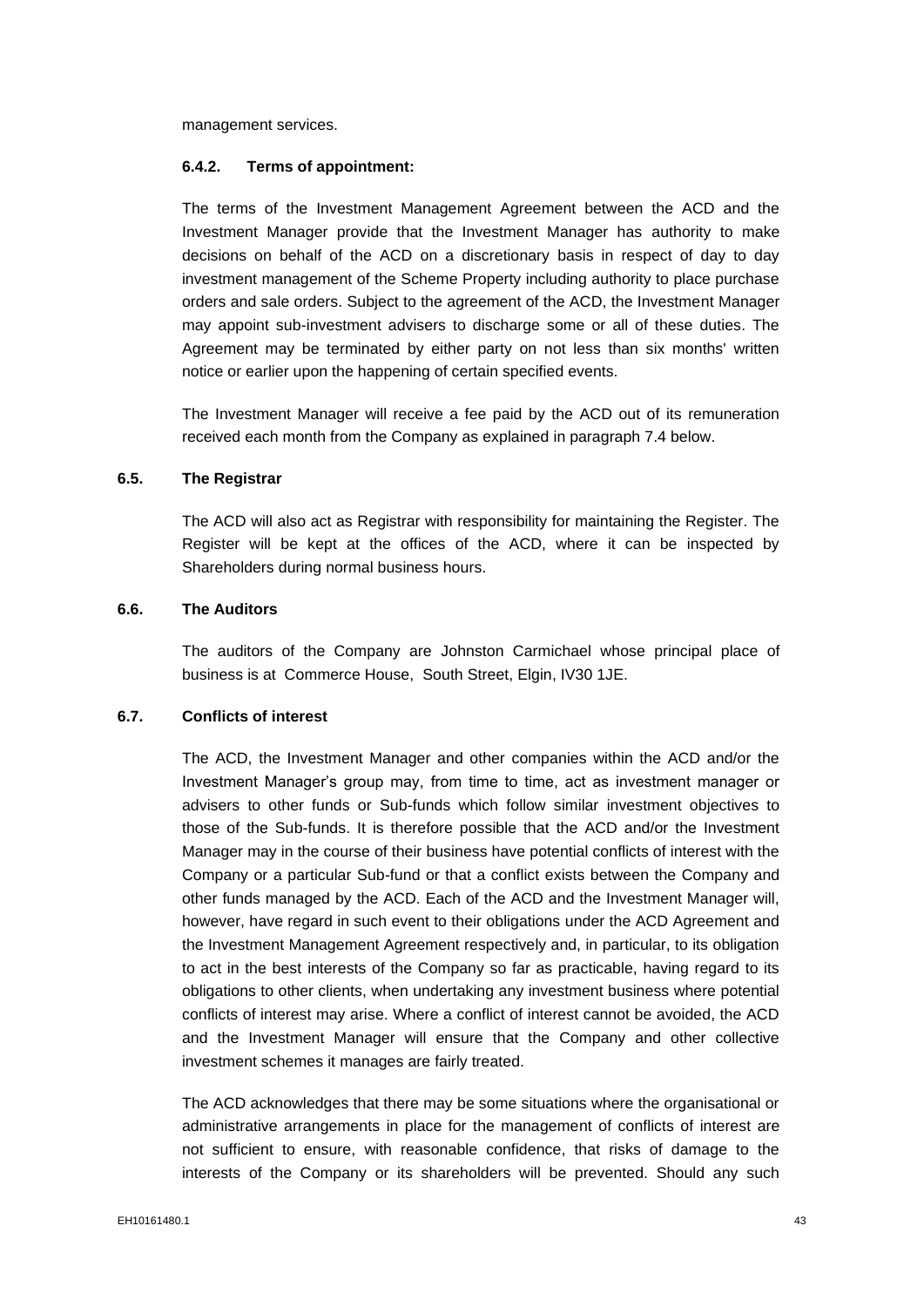situations arise the ACD will disclose these to shareholders in the report and accounts or otherwise in another appropriate format.

The Depositary may act as the depositary of other open-ended investment companies and as trustee or custodian of other collective investment schemes.

Details of the ACD's conflicts of interest policy are available on its website at: www.valu-trac.com.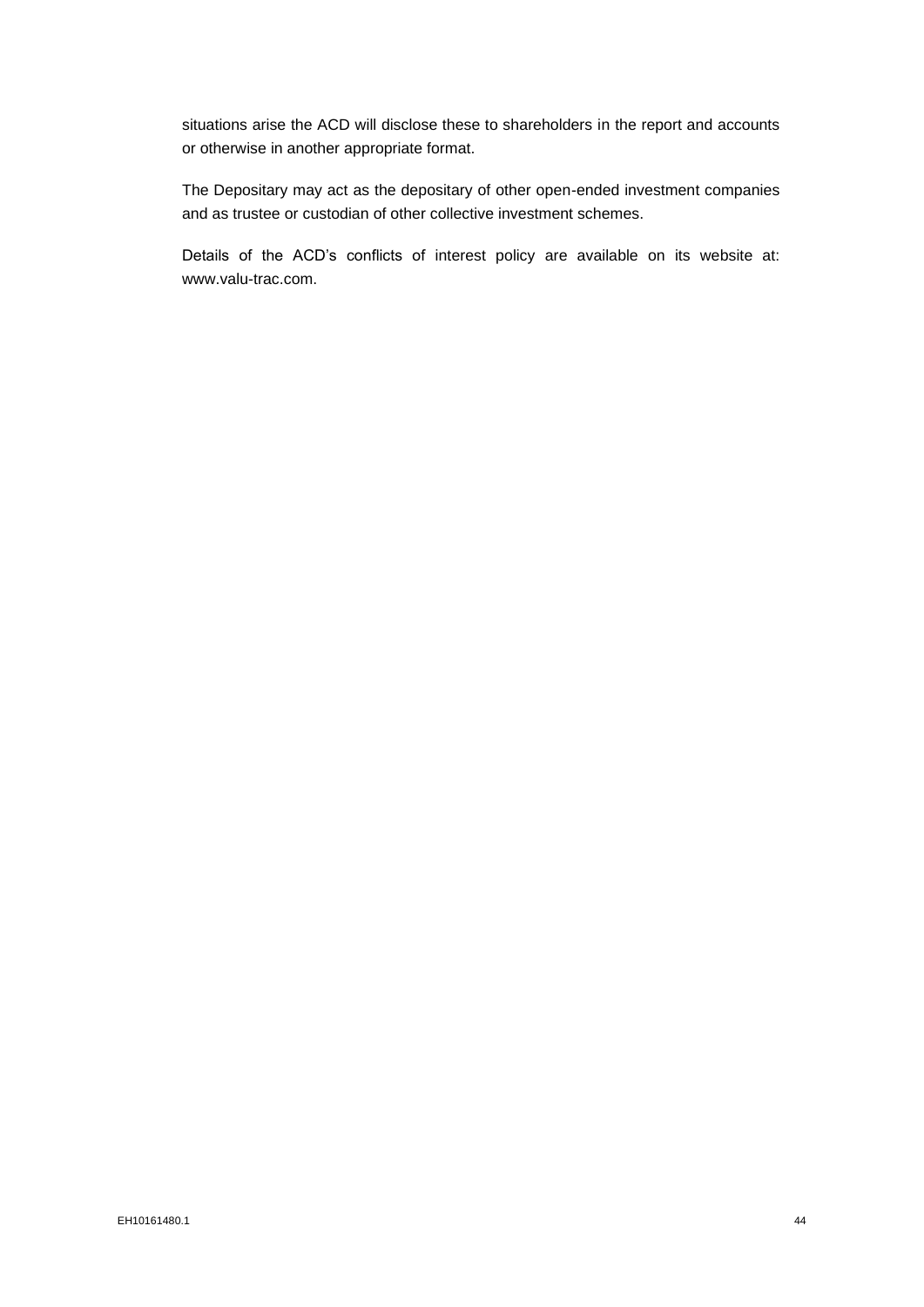### **7. FEES AND EXPENSES**

# **7.1. Ongoing**

Other costs, charges, fees or expenses, other than the charges made in connection with the subscription and redemption of Shares (see paragraph 3.6) payable by a Shareholder or out of Scheme Property are set out in this section.

The Company or each Sub-fund (as the case may be) may, so far as the COLL Sourcebook allows, pay out of the Scheme Property all relevant costs, charges, fees and expenses including, but not limited to, the following:

- 7.1.1. the fees and expenses and other charges (including for the avoidance of doubt any performance fee) payable to the ACD, the Investment Manager, the Registrar/Administrator and the Depositary;
- 7.1.2. broker's commission, fiscal charges (including stamp duty and/or stamp duty reserve tax) and other disbursements which are necessary to be incurred in effecting transactions for the Sub-funds and normally shown in contract notes, confirmation notes and difference accounts as appropriate;
- 7.1.3. fees and expenses in respect of establishing and maintaining the register of Shareholders, including any sub-registers and any associated incurred expenses whether they are provided by the ACD, its associates or any other person;
- 7.1.4. any costs incurred in or about the listing of Shares in the Company on any Stock Exchange, and the creation, conversion and cancellation of Shares;
- 7.1.5. any costs incurred in establishing or maintaining any services or facilities for electronic dealing in shares;
- 7.1.6. any costs incurred by the Company in publishing the price of the Shares in a national or other newspaper or any other form of media;
- 7.1.7. any costs incurred in producing and dispatching any payments made by the Company or a Sub-fund (as the case may be), or the yearly and half-yearly reports of the Company;
- 7.1.8. any fees, expenses or disbursements of any legal or other professional adviser of the Company or of the ACD or Investment Manager in relation to the Company;
- 7.1.9. any costs incurred in taking out and maintaining any insurance policy in relation to the Company and ACD;
- 7.1.10. any costs incurred in respect of meetings of Shareholders convened for any purpose;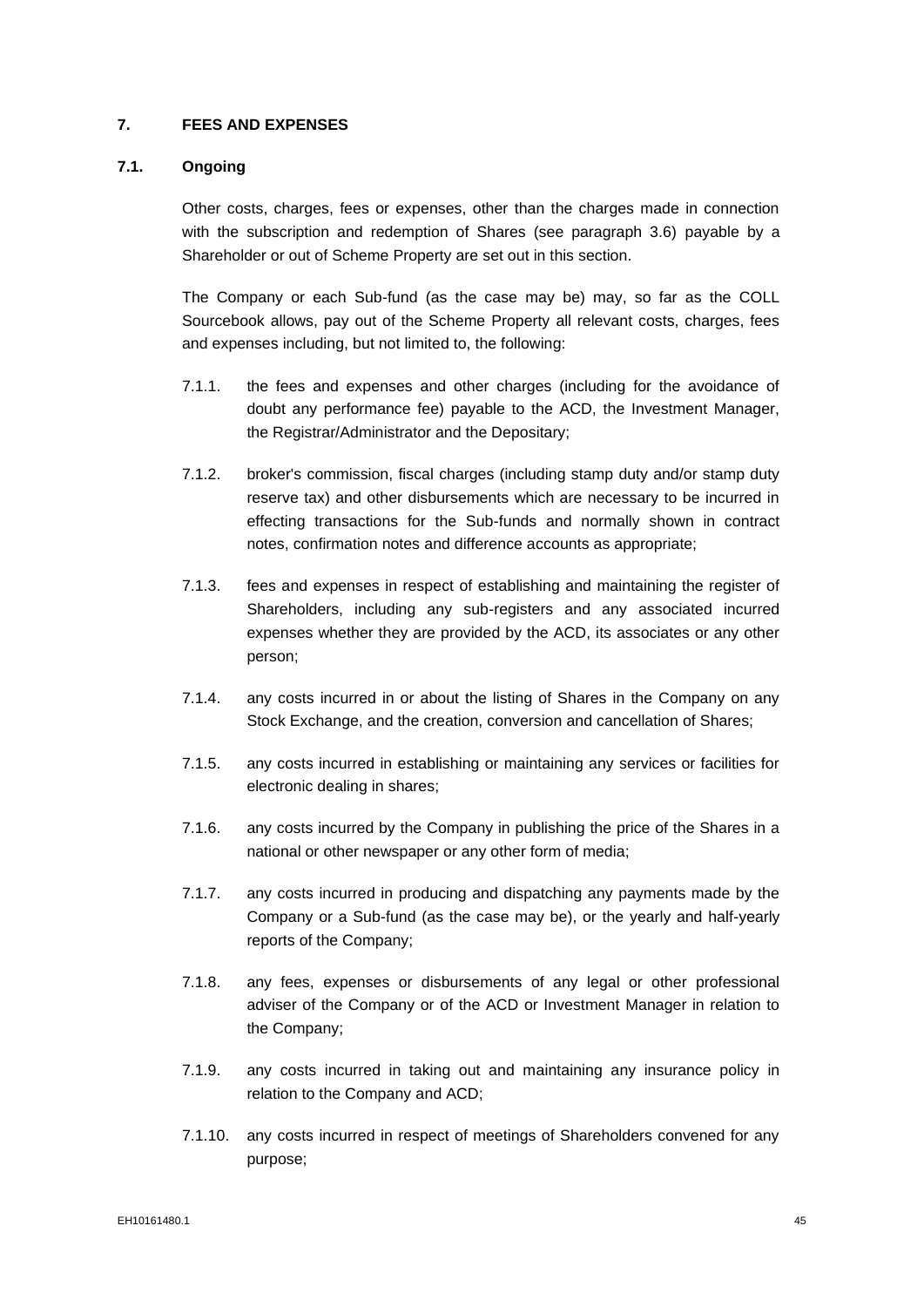- 7.1.11. any payment permitted by clause 6.7.15R of the COLL Sourcebook;
- 7.1.12. interest on borrowings and charges incurred in effecting or terminating such borrowings or in negotiating or varying the terms of such borrowings;
- 7.1.13. taxation and duties payable in respect of the Scheme Property or the issue or redemption of Shares;
- 7.1.14. the audit fees of the Auditors (including VAT) and any expenses of the Auditors;
- 7.1.15. the fees of the FCA, in accordance with FCA's Fee Manual, together with any corresponding periodic fees of any regulatory authority in a country or territory outside the United Kingdom in which shares in the Company or any Sub-fund are or may be marketed;
- 7.1.16. any expense incurred in relation to company secretarial duties including the cost of maintenance of minute books and other documentation required to be maintained by the Company;
- 7.1.17. any costs incurred in modifying the Instrument of Incorporation, Prospectus, KIIDs and other materials of the Company (including costs in respect of meetings of shareholders and/or directors convened for the purposes);
- 7.1.18. any costs incurred in printing reports, accounts, the Instrument of Incorporation, Prospectus and KIIDs of the Company, and any costs incurred as a result of periodic updates of such documents and any other administrative expenses;
- 7.1.19. any expense incurred in relation to each dealing transaction of Shares of the Company by way of example, including the cost of telephone, fax, postage and bank charges required to process a dealing transaction.
- 7.1.20. all fees and expenses of paying agents in countries other than the UK where shares in the Company are registered for retail sale;
- 7.1.21. the total amount of any cost relating to the authorisation and incorporation of any additional Sub-fund and of its initial offer or issue of shares;
- 7.1.22. any other fee, cost, charge or expense otherwise due or permitted to be deducted from the Company under the Regulations and/or by virtue of a change to the Regulations;
- 7.1.23. any value added or similar tax relating to any charge or expense set out herein;
- 7.1.24. any value added or similar tax relating to any change or expense set out herein;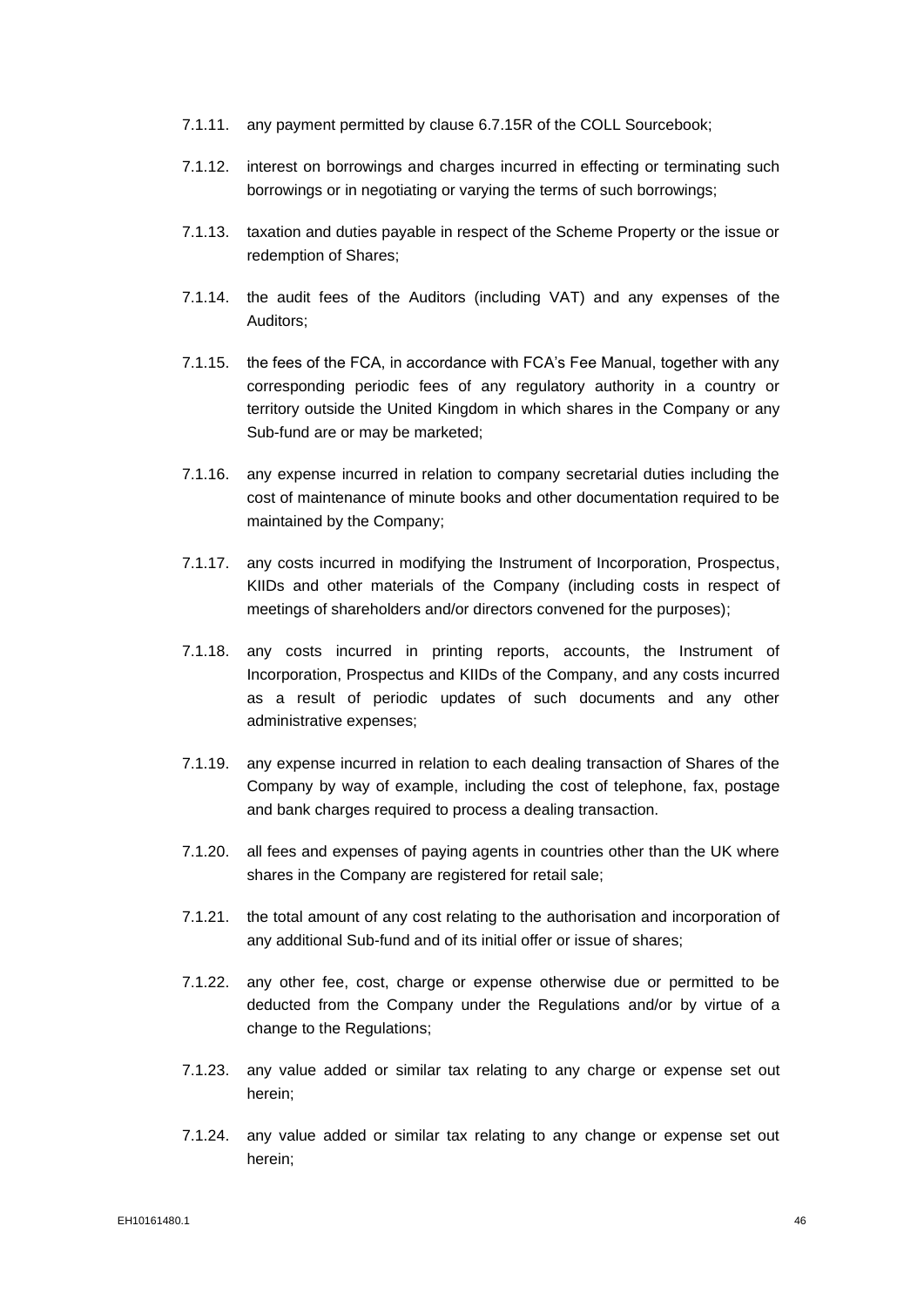- 7.1.25. expenses properly incurred by the ACD in the performance of its duties as ACD of the Company, including without limitation any costs incurred in preparing, translating, producing (including printing), distributing and modifying, any instrument of incorporation any prospectus or key investor information document (apart from the cost of distributing the key investor information document), or reports, accounts, statements, contract notes and other like documentation or any other relevant document required under the Regulations;
- 7.1.26. such other expenses as the ACD resolves are properly payable out of the Sub-funds property;

The ACD is also entitled to be paid by the Company out of the Scheme Property any expenses incurred by the ACD or its delegates of the kinds described above.

VAT will be added to these fees, charges and expenses where appropriate and will be payable by the Company.

## **7.2. Charges payable to the ACD and Depositary**

#### **7.2.1. ACD charges**

#### *Annual management charge*

In payment for carrying out its duties and responsibilities the ACD is entitled to take an annual fee out of each Sub-fund as set out in Appendix I. The annual management charge will accrue on a daily basis in arrears by reference to the Net Asset Value of the Sub-fund on the immediately preceding Dealing Day and the amount due for each month is payable on the last Dealing Day of each month.

The current annual management charges for the Sub-funds (expressed as a percentage per annum of the Net Asset Value of each Sub-fund) are set out in Appendix I.

The fees payable to the Investment Manager are payable by the ACD out of its own fee income.

#### **7.2.2. ACD Expenses**

The ACD is also entitled to all reasonable, properly documented, out of pocket expenses incurred in the performance of its duties as set out above, including stamp duty, stamp duty reserve tax on transactions in shares and expenses incurred in effecting regulatory changes to the Company.

VAT is payable on the charges or expenses mentioned above, where appropriate.

If a Class's expenses in any period exceed its income the ACD may take that excess from the capital property attributable to that Class.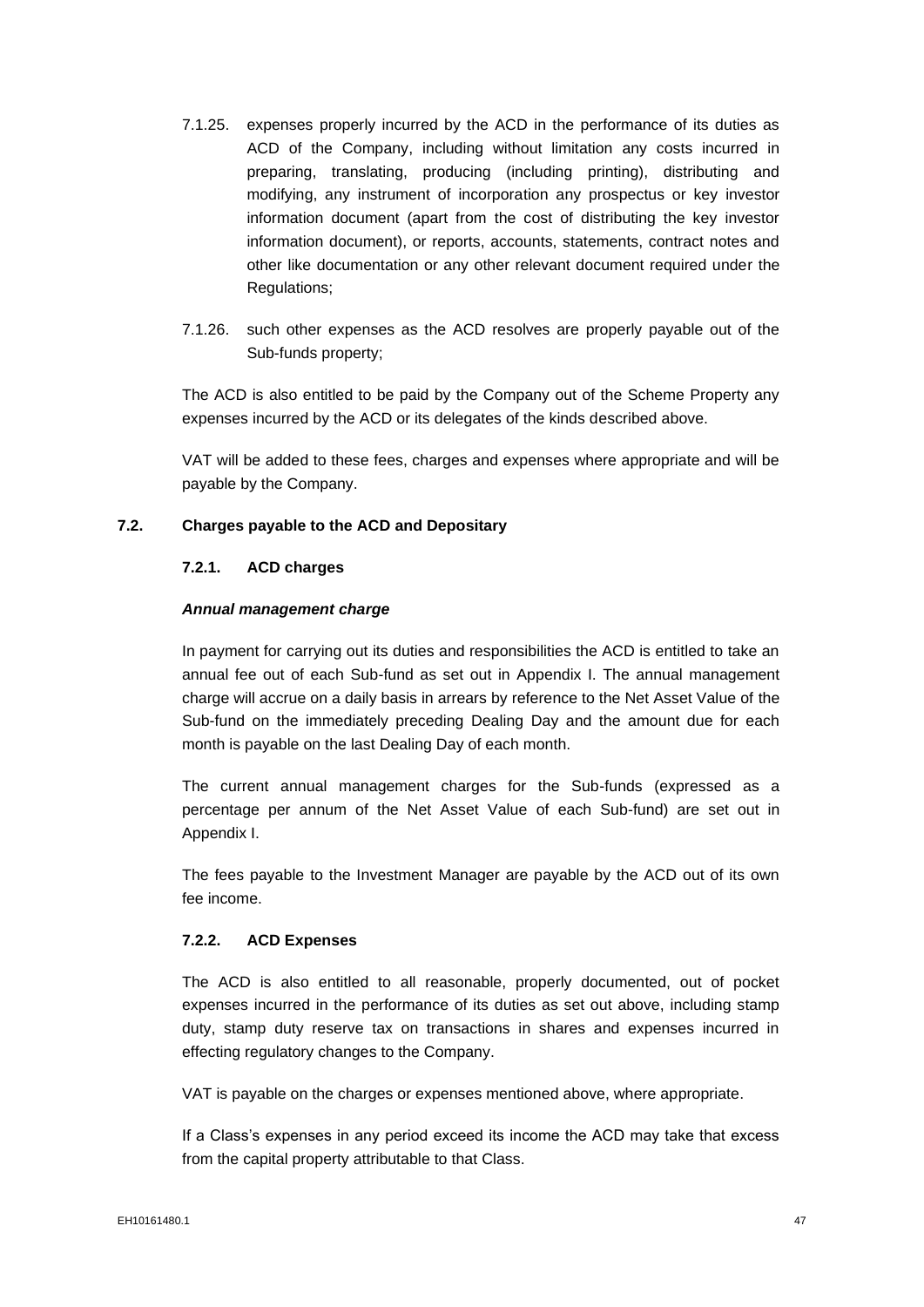The current annual fee payable to the ACD for a Class may only be increased or a new type of remuneration introduced in accordance with the Regulations.

### **7.2.3. Depositary's fee and expenses**

The Depositary receives for its own account a periodic fee which will accrue daily and is due monthly on the last Valuation Point in each calendar month in respect of that day and the period since the last Valuation Point in the preceding month and is payable within seven days after the last Valuation Point in each month. The fee is calculated by reference to the value of the Company on the last Valuation Point of the preceding month except for the first accrual which is calculated by reference to the first Valuation Point of the Company. The rate of the periodic fee is agreed between the ACD and the Depositary from time to time and is currently based on the value of each Sub-fund:

Up to £100 million – 3 bps (0.03%) per annum

- $-$  £100 million to £200 million  $-$  2.5 bps (0.025%) per annum
- £200 million to £400 million 2.0 bps (0.020%) per annum
- thereafter  $-1.5$  bps (0.015%) per annum

(plus VAT) subject to a minimum of £15,000 (plus VAT) per annum per Sub-fund.

These rates can be varied from time to time in accordance with the OEIC Regulations and the Rules.

In addition to the periodic fee referred to above, the Depositary shall also be entitled to be paid transaction and custody charges in relation to transaction handling and safekeeping of the Scheme Property as follows:

*Item Range*

Custody charges 0.0% to 0.12%

Transaction charges £0 to £40 per transaction

Transaction and custody charges vary from country to country depending on the markets and the type of transaction involved. Transaction charges accrue at the time the transactions are effected and are payable as soon as is reasonably practicable, and in any event not later than the last Business Day of the month when such charges arose or as otherwise agreed between the Depositary and the ACD. Custody charges accrue and are payable as agreed from time to time by the ACD, the Depositary and the Custodian.

Where relevant, the Depositary may make a charge for (or otherwise benefit from) providing services in relation to: distributions, the provision of banking services, holding money on deposit, lending money or engaging in stock lending or derivative transactions in relation to the Company and may purchase or sell or deal in the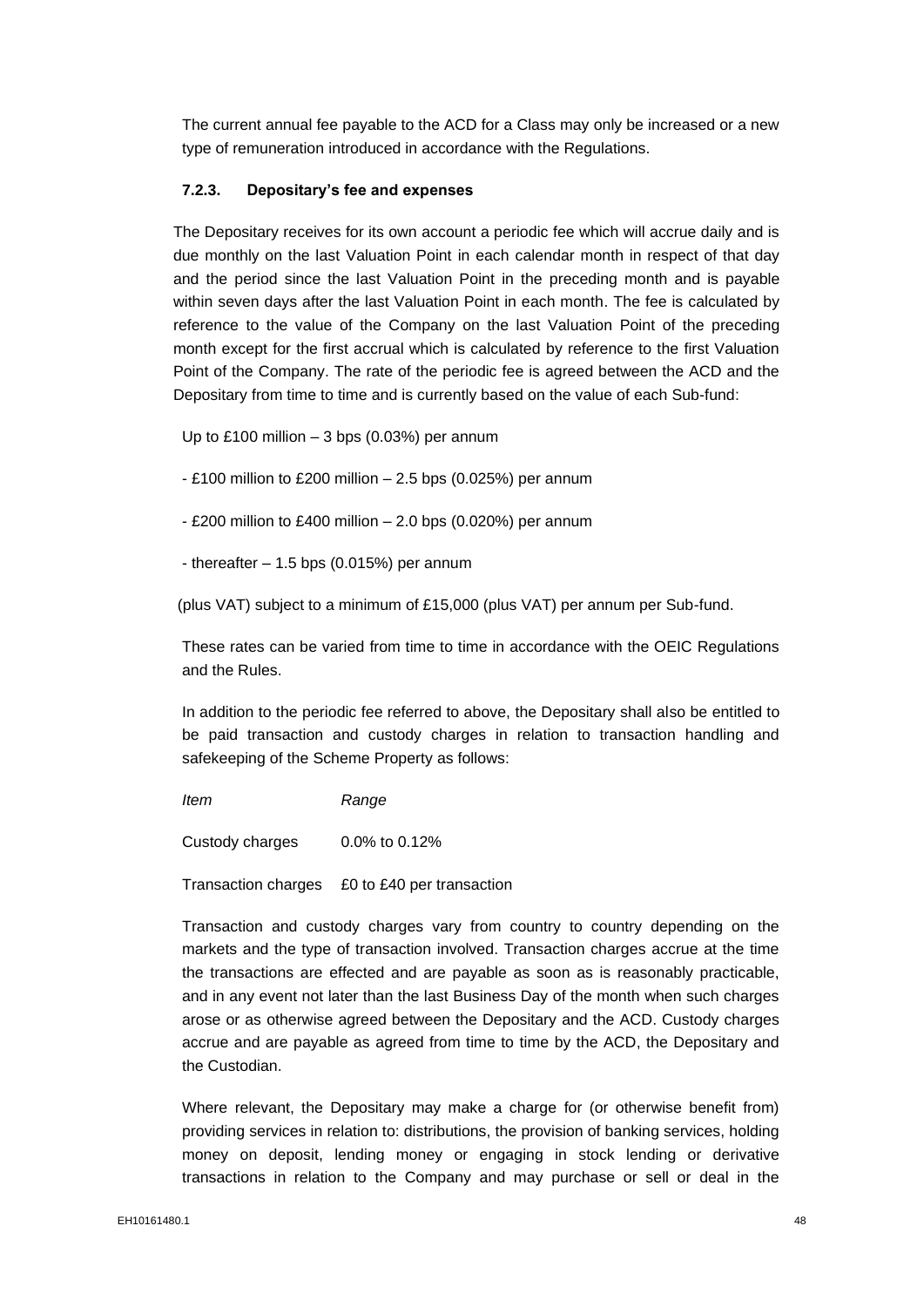purchase or sale of Scheme Property, provided always that the services concerned and any such dealing are in accordance with the provisions of the OEIC Regulations or the Rules.

The Depositary will also be entitled to payment and reimbursement of all costs, liabilities and expenses properly incurred in the performance of, or arranging the performance of, functions conferred on it by the Instrument of Incorporation, the OEIC Regulations, the Rules or the general law.

On a winding up, redemption or termination of the Company or a Sub-fund, the Depositary will be entitled to its pro rata fees, charges and expenses to the date of winding up, redemption or termination (as appropriate) and any additional expenses necessarily realised in settling or receiving any outstanding obligations.

Any value added tax on any fees, charges or expenses payable to the Depositary will be added to such fees, charges or expenses.

Any of the Depositary's fees, charges and expenses described above may be payable to any person (including the ACD or any associate or nominee of the Depositary or of the ACD) who has had the relevant duty delegated to it by the Depositary pursuant to the FCA Rules.

#### **7.3. Investment Manager's fee**

The Investment Manager's fees and expenses (plus VAT thereon where applicable) for providing investment management services will be paid by the ACD out of its remuneration under the ACD Agreement.

The Investment Manager is also entitled to be repaid out of the assets of the Company, all reasonable, properly documented, out of pocket expenses incurred in the proper performance of its duties.

Further details of this agreement are summarised in paragraph 6.4.2 "Terms of Appointment" above.

#### **7.4. Allocation of fees and expenses between Sub-funds**

All the above fees, duties and charges (other than those borne by the ACD) will be charged to the Sub-fund in respect of which they were incurred. This includes any charges and expenses incurred in relation to the Register of Shareholders, except that these will be allocated and charged to each class of Shares on a basis agreed between the ACD and the Depositary.

Where an expense is not considered to be attributable to any one Sub-fund, the expense will, subject to applicable law, normally be allocated to all Sub-funds pro rata to the value of the Net Asset Value of the Sub-funds, although the ACD has discretion to allocate these fees and expenses in a manner which it considers fair to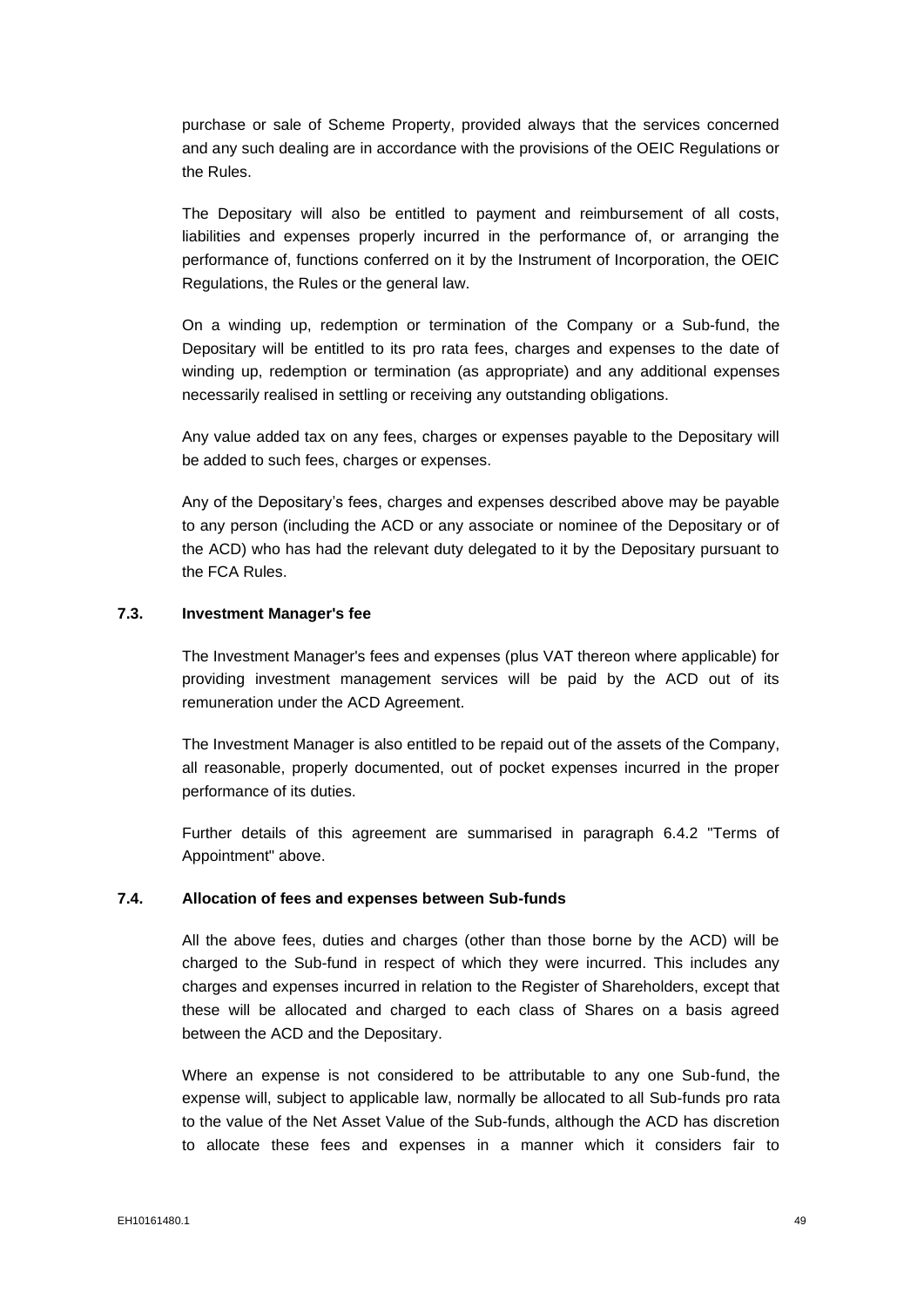Shareholders generally in accordance with COLL.

Where income is insufficient to pay charges the residual amount is taken from capital.

#### Allocation of expenses

Expenses are allocated between capital and income in accordance with the Regulations. However, the approach for a given Sub-fund is set out in Appendix I. **Deducting charges from capital may erode or constrain capital growth.**

Where expenses are deducted in the first instance from income, if and only if this is insufficient, the ACD and Depositary have agreed that all or part of the deductions will be made from capital (save for any charge made in respect of SDRT). If deductions were made from capital, this would result in capital erosion and constrain growth.

The ACD and the Depositary have agreed that the fees payable to the ACD and the Depositary will be apportioned as is set out in Appendix I in respect of each share class of each Sub-fund.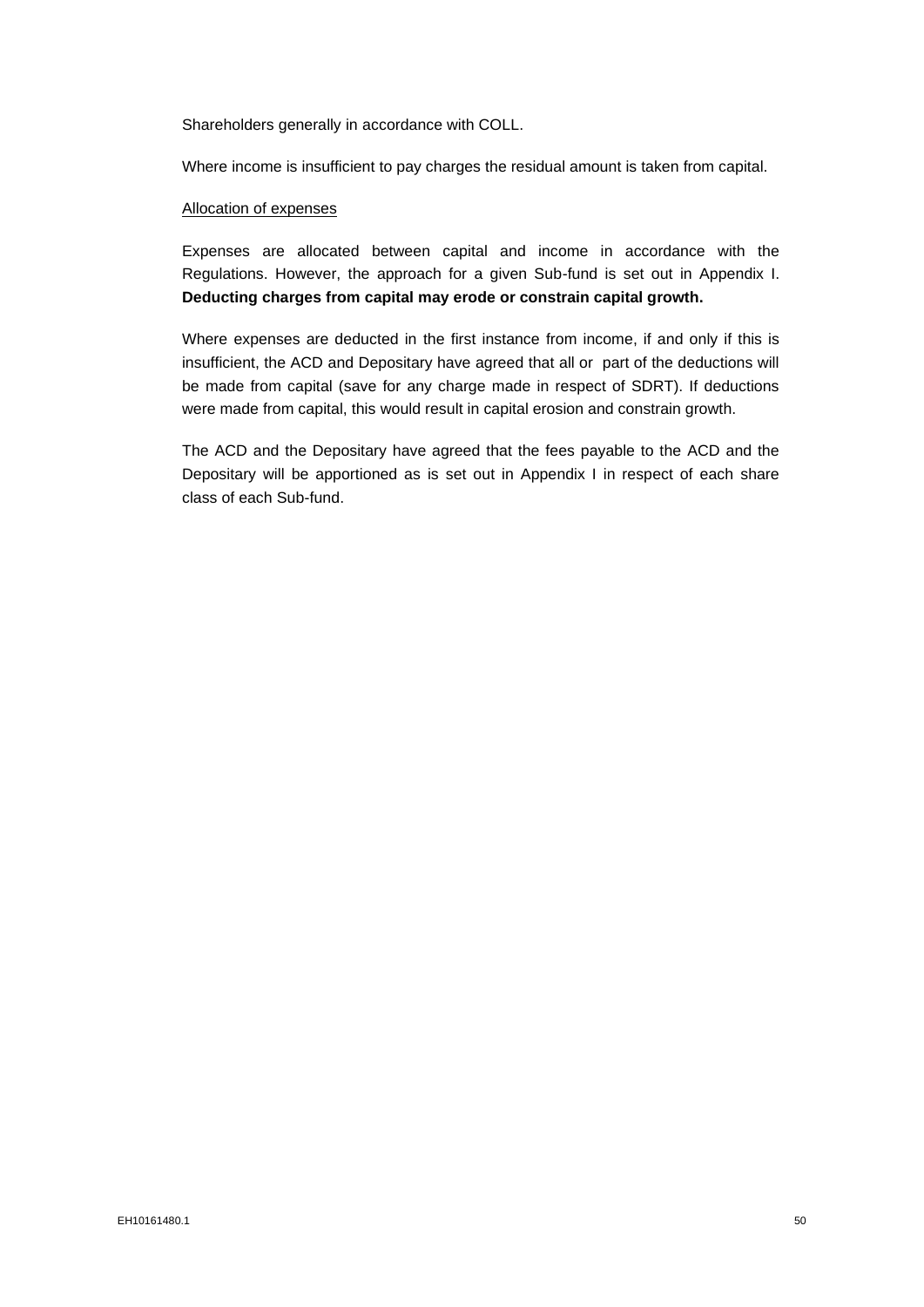# **8. INSTRUMENT OF INCORPORATION**

The Instrument of Incorporation is available for inspection at the ACD's offices at Orton, Moray, IV32 7QE.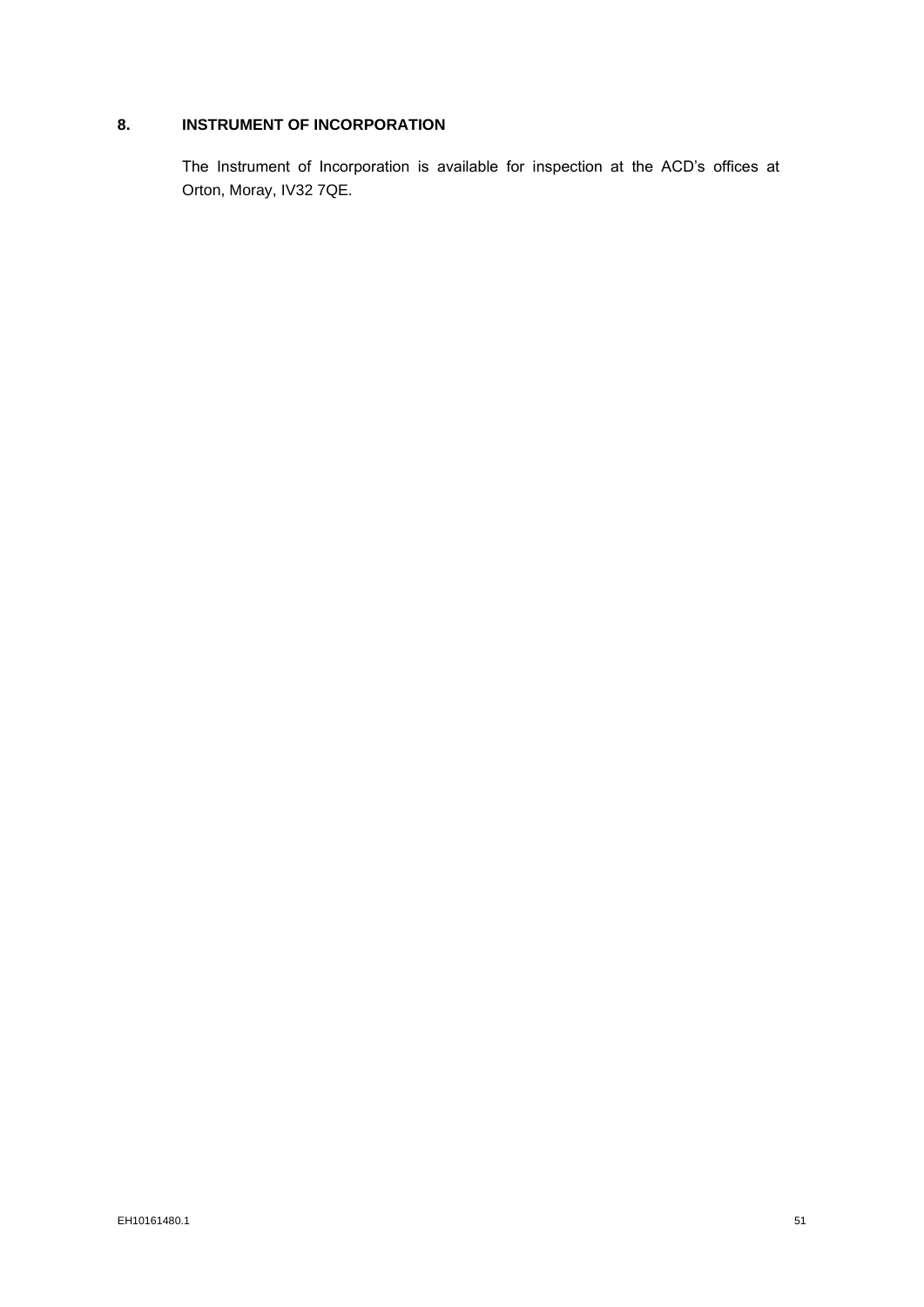### **9. SHAREHOLDER MEETINGS AND VOTING RIGHTS**

### **9.1. Class, Company and Sub-fund meetings**

The Company has dispensed with the holding of annual general meetings.

The provisions below, unless the context otherwise requires, apply to Class meetings and meetings of Sub-funds as they apply to general meetings of the Company, but by reference to Shares of the Class or Sub-fund concerned and the Shareholders and value and prices of such Shares.

#### **9.2. Requisitions of meetings**

The ACD may requisition a general meeting at any time.

Shareholders may also requisition a general meeting of the Company. A requisition by Shareholders must state the objects of the meeting, be dated, be signed by Shareholders who, at the date of the requisition, are registered as holding not less than one tenth in value of all Shares then in issue and the requisition must be deposited at the head office of the Company. The ACD must convene a general meeting no later than eight weeks after receipt of such requisition.

## **9.3. Notice and quorum**

Shareholders will receive at least 14 days' notice of a general meeting and are entitled to be counted in the quorum and vote at such meeting either in person or by proxy. The quorum for a meeting is two Shareholders, present in person or by proxy. The quorum for an adjourned meeting is one person entitled to be counted in a quorum. Notices of meetings and adjourned meetings will be sent to Shareholders at their registered addresses.

#### **9.4. Voting rights**

At a general meeting, on a show of hands every Shareholder who (being an individual) is present in person or (being a corporation) is present by its representative properly authorised in that regard, has one vote.

On a poll vote, a Shareholder may vote either in person or by proxy. The voting rights attaching to each Share are such proportion of the voting rights attached to all the Shares in issue that the price of the Share bears to the aggregate price of all the Shares in issue at the date seven days before the notice of meeting is sent out, such date to be decided by the ACD.

A Shareholder entitled to more than one vote need not, if he votes, use all his votes or cast all the votes he uses in the same way.

In the case of joint Shareholders, the vote of the most senior Shareholder who votes, whether in person or by proxy, must be accepted to the exclusion of the votes of the other joint Shareholders. For this purpose seniority must be determined by the order in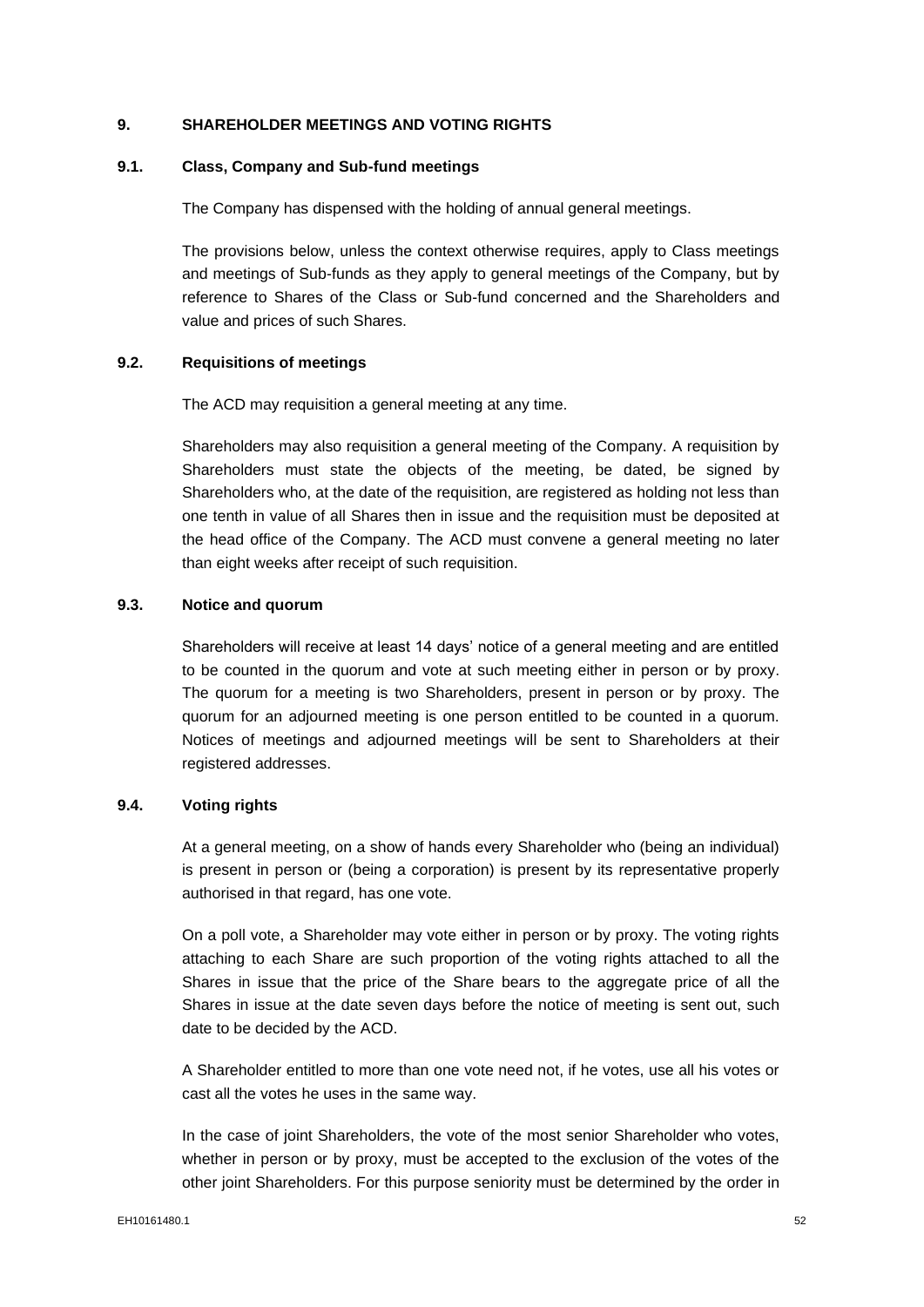which the names stand in the Register.

Except where the COLL Sourcebook or the Instrument of Incorporation require an extraordinary resolution (which needs at least 75% of the votes cast at the meeting to be in favour if the resolution is to be passed) any resolution required by the COLL Sourcebook will be passed by a simple majority of the votes validly cast for and against the resolution.

The ACD may not be counted in the quorum for a meeting and neither the ACD nor any associate (as defined in the COLL Sourcebook) of the ACD is entitled to vote at any meeting of the Company except in respect of Shares which the ACD or associate holds on behalf of or jointly with a person who, if the registered Shareholder, would be entitled to vote and from whom the ACD or associate has received voting instructions.

Where all the Shares in a Sub-fund are registered to, or held by, the ACD or its associates and they are therefore prohibited from voting and a resolution (including an extraordinary resolution) is required to conduct business at a meeting, it shall not be necessary to convene such a meeting and a resolution may, with the prior written agreement of the Depositary, instead be passed with the written consent of Shareholders representing 50% or more, or for an extraordinary resolution 75% or more, of the Shares in issue.

"Shareholders" in this context means Shareholders on the date seven days before the notice of the relevant meeting was sent out but excludes holders who are known to the ACD not to be Shareholders at the time of the meeting.

# **9.5. Variation of Class or Sub-fund rights**

The rights attached to a Class or Sub-fund may not be varied without the sanction of an extraordinary resolution passed at a meeting of Shareholders of that Class or Subfund or otherwise in accordance with the COLL Sourcebook.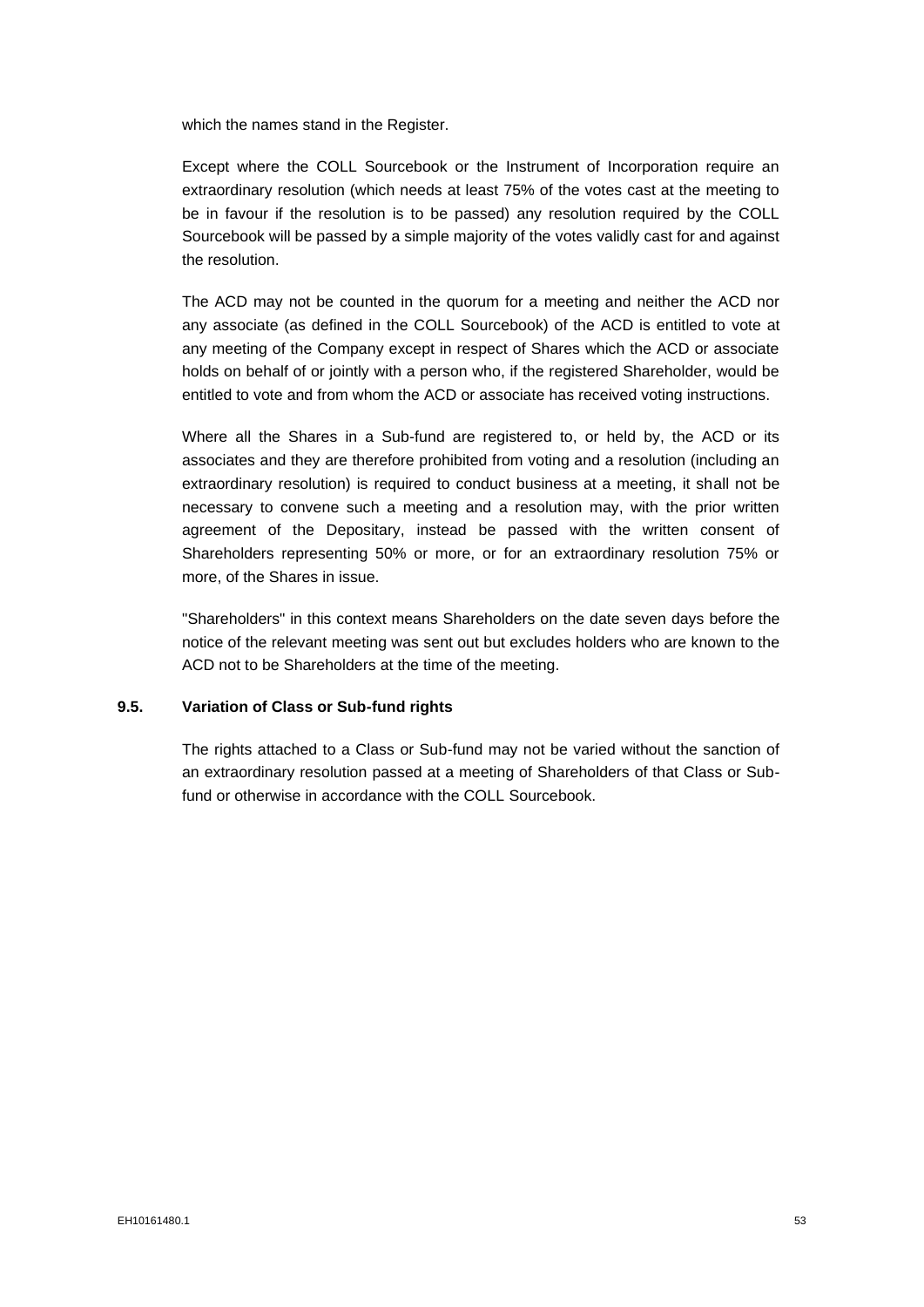## **10. TAXATION**

### **10.1. General**

The information below is a general guide based on current United Kingdom law and HM Revenue & Customs practice, all of which are subject to change. It is not intended to be exhaustive and there may be other tax considerations which may be relevant to prospective investors.

It summarises the tax position of the Company and of investors who are resident in the United Kingdom for tax purposes and hold Shares as investments. The regime for taxation of income and capital gains received by investors depends on the tax law applicable to their particular circumstances and/or the place where the Scheme Property is invested.

Prospective investors who are in any doubt about their tax position, or who may be subject to tax in a jurisdiction other than the United Kingdom, are recommended to take professional advice.

#### **10.2. The Company**

Each Sub-fund will be treated as a separate entity for United Kingdom tax purposes.

The Company is generally exempt from United Kingdom tax on capital gains realised on the disposal of its investments. However, in some cases, gains realised on holdings in non-reporting offshore funds will incur a tax charge on disposal.

Any dividend distribution received by the Company will not normally be charged to corporation tax provided that it falls within one of the exempt classes set out in the relevant legislation. The Company will be subject to corporation tax on most other types of income but after deducting allowable management expenses and the gross amount of any interest distributions. Where the Company suffers foreign tax on income received, this will normally be an irrecoverable tax expense.

The Company will make dividend distributions except where more than a certain percentage of its property has been invested throughout the distribution period in interest-paying investments, in which case it will make interest distributions.

#### **10.3. Shareholders**

## **10.3.1. Income distributions**

Any income distribution made by the Company, unless designated by the Company as an interest distribution, will be treated as if it were a dividend from a UK company. No deduction of UK income tax is made from a dividend distribution.

Corporate Shareholders within the charge to UK corporation tax receive this income distribution as franked investment income to the extent that the distribution relates to underlying franked investment income (before deduction of expenses, but net of UK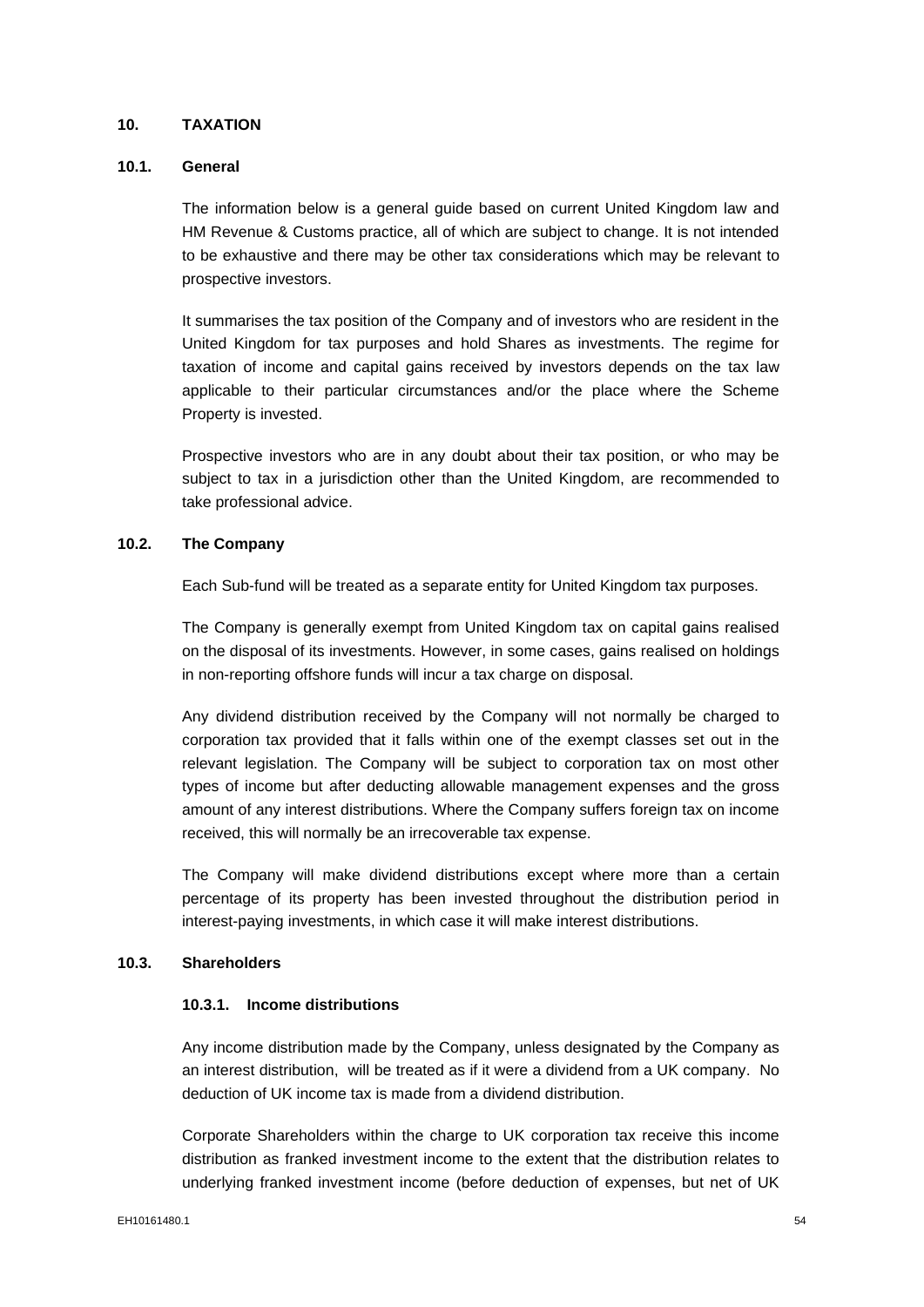corporation tax) for the period in respect of which the distribution is made. Any part of the distribution which is not received as franked investment income is deemed to be an annual payment from which income tax at the rate of 20% has been deducted.

### **10.3.2. Capital gains**

Shareholders who are resident in the UK for tax purposes may be liable to capital gains tax or, where the Shareholder is a company, corporation tax in respect of gains arising from the sale, exchange or other disposal of Shares (including Switches between Sub-funds but not Switches between Classes in respect of the same Subfund).

Capital gains made by individual Shareholders on disposals from all chargeable sources of investment will be tax free if the net gain (after deduction of allowable losses) falls within an individual's annual capital gains exemption.

Shareholders chargeable to UK corporation tax must include all chargeable gains realised on the disposal of Shares in their taxable profits.

Special provisions apply to a UK corporate Shareholder which invests in a bond fund (see above). Where this is the case, the corporate Shareholder's Shares in the Subfund are treated for tax purposes as rights under a creditor loan relationship. This means that the increase or decrease in value of the Shares during each accounting period of the corporate Shareholder is treated as a loan relationship credit or debit, as appropriate and constitutes income (as opposed to a capital gain) for tax purposes and, as such, is taxed in the year that it arises.

The amount representing the income equalisation element of the Share price is a return of capital and is not taxable as income in the hands of Shareholders. This amount should be deducted from the cost of Shares in computing any capital gain realised on a subsequent disposal.

#### **10.3.3 Income Equalisation**

The first income allocation received by an investor after buying Shares may include an amount of income equalisation, which will be shown on the issued tax voucher. This is effectively a repayment of the income equalisation paid by the investor as part of the purchase price. It is a return of capital, and is not taxable. Rather it should be deducted from the acquisition cost of the Shares for capital gains tax purposes.

#### **10.4. Reporting of tax information**

The Company and the ACD are subject to obligations which require them to provide certain information to relevant tax authorities about the Company, investors and payments made to them.

Under the Automatic Exchange of Information (AEOI) Regime the fund is obliged to share certain information in relation to investors with HMRC which will be shared with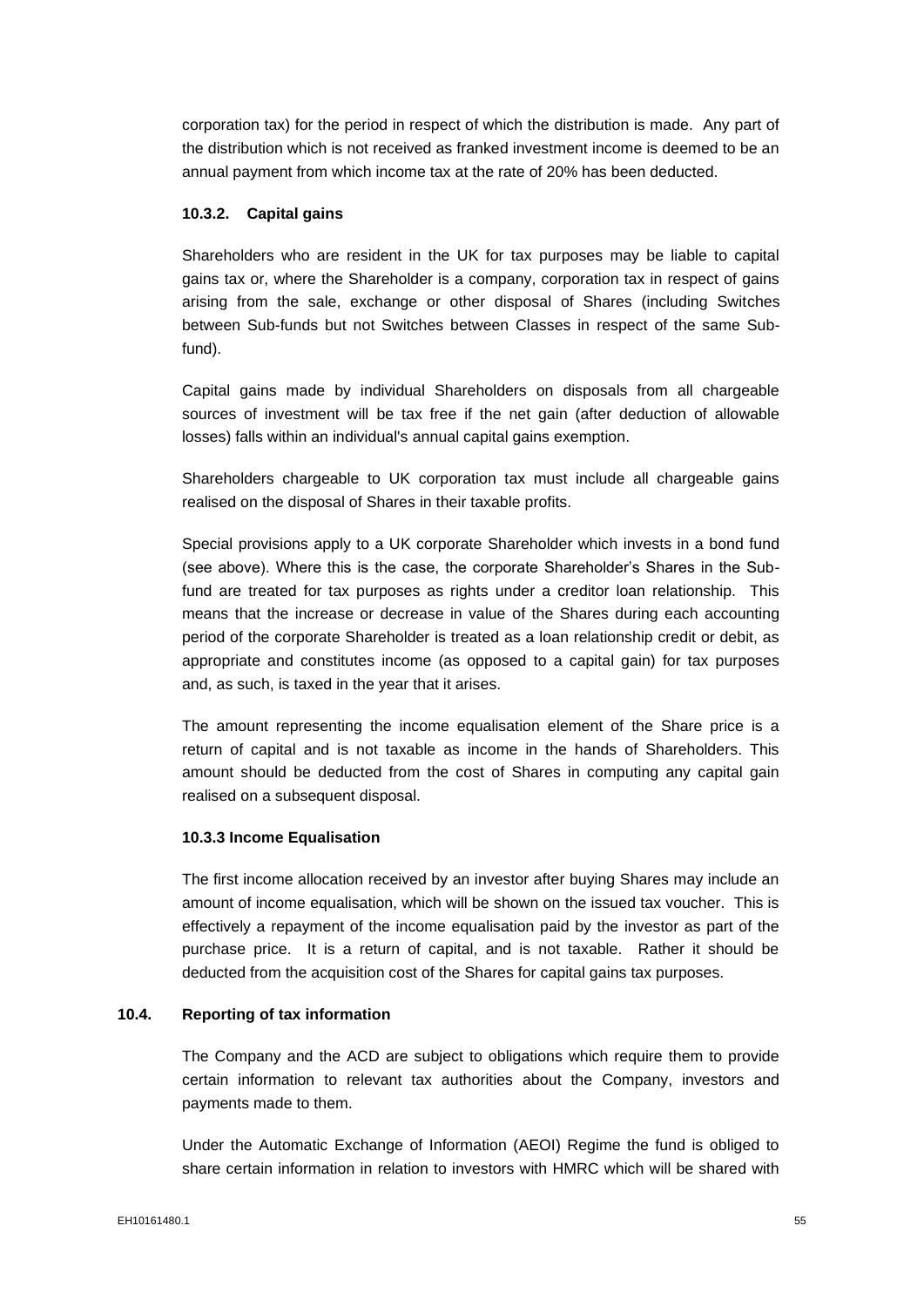other tax authorities. AEOI refers to US Foreign Account Tax Compliant Act ("FATCA") and associated inter-governmental agreements and OECD's Common Reporting Standard ("CRS") as applicable in participating jurisdictions.

Failure to comply with these requirements will subject a Fund to US withholding taxes on certain US-sourced income and gains under FATCA and various penalties as applicable in different participating jurisdictions for being non-compliant with CRS regulations.

Shareholders may be asked to provide additional information to the ACD to enable the Sub-fund to satisfy these obligations. Failure to provide requested information under FATCA may subject a Shareholder liable for any resulting US withholding taxes, US tax information reporting and/or mandatory redemption, transfer or other termination of the Shareholder's interest in a Sub-fund.

To the extent a Sub-fund is subject to withholding tax as a result of:

- a Shareholder failing (or delaying) to provide relevant information to the ACD;
- a Shareholder failing (or delaying) to enter into a direct agreement with the IRS;
- the Sub-fund becoming liable under FATCA or any legislation or regulation to account for tax in any jurisdiction in the event that a Shareholder or beneficial owner of a Share receives a distribution, payment or redemption, in respect of their Shares or disposes (or be deemed to have disposed) of part or all of their Shares in any way;

(each a "Chargeable Event"),

the ACD may take any action in relation to a Shareholder's or beneficial owner's holding to ensure that such withholding is economically borne by the relevant Shareholder or beneficial owner, and/or the ACD and/or its delegate or agent shall be entitled to deduct from the payment arising on a Chargeable Event an amount equal to the appropriate tax. The action by the ACD may also include, but is not limited to, removal of a non-compliant Shareholder from the Company or the ACD or its delegates or agents redeeming or cancelling such number of Shares held by the Shareholder or such beneficial owner as are required to meet the amount of tax. Neither the ACD nor its delegate or agent, will be obliged to make any additional payments to the Shareholder or beneficial owner in respect of such withholding or deduction.

Each investor agrees to indemnify the Company, each Sub-fund and/or the ACD and its delegates/agents for any loss caused by such investor arising to the Company, a Sub-fund and/or ACD and/or its delegates/agents by reason of them becoming liable to account for tax in any jurisdiction on the happening of a Chargeable Event.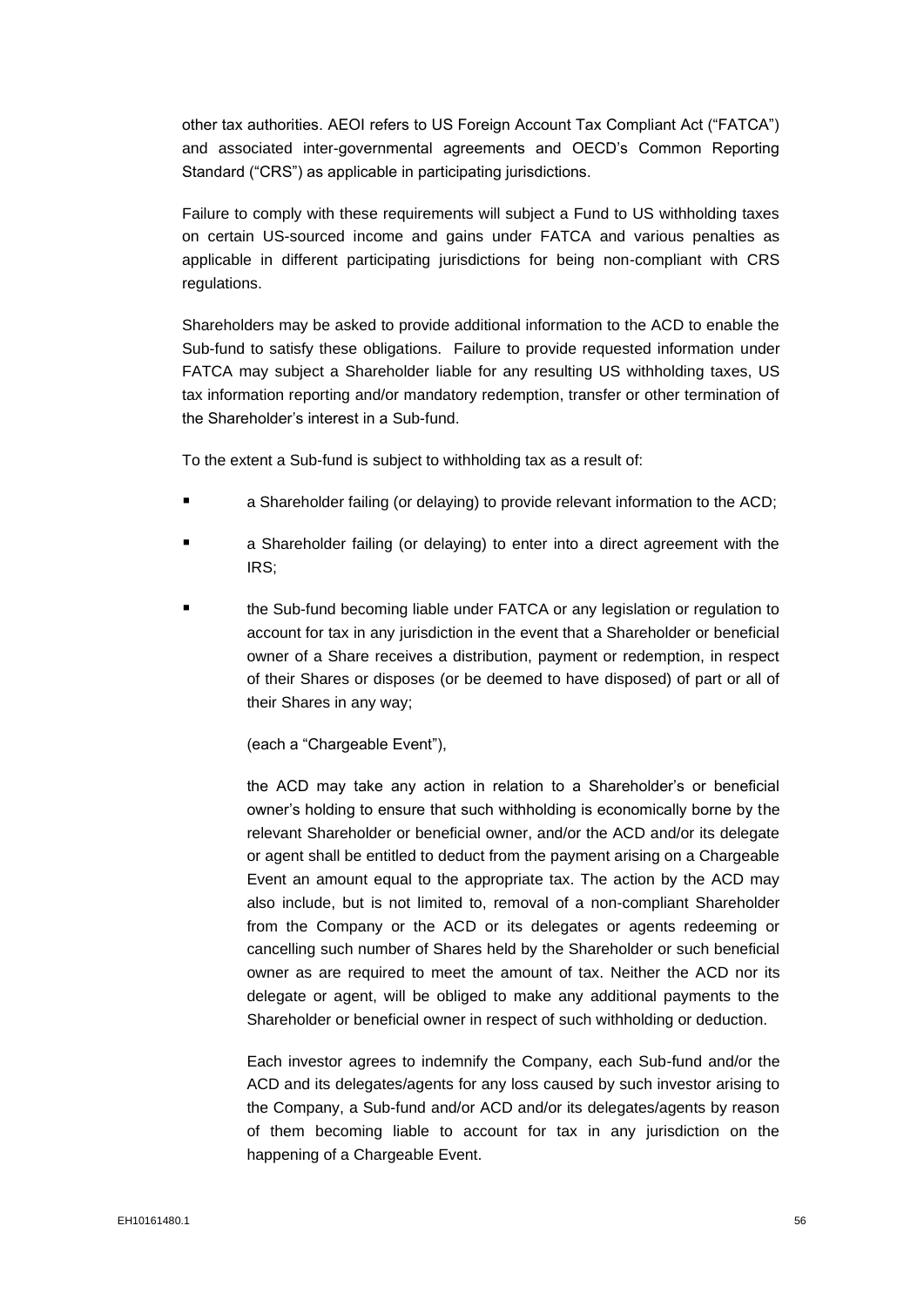**The foregoing statements are based on UK law and HMRC practice as known at the date of this Prospectus, which is subject to change, are intended to provide general guidance only. Shareholders and applicants for Shares are recommended to consult their professional advisers if they are in any doubt about their tax position. No liability is accepted by the ACD for such interpretation.**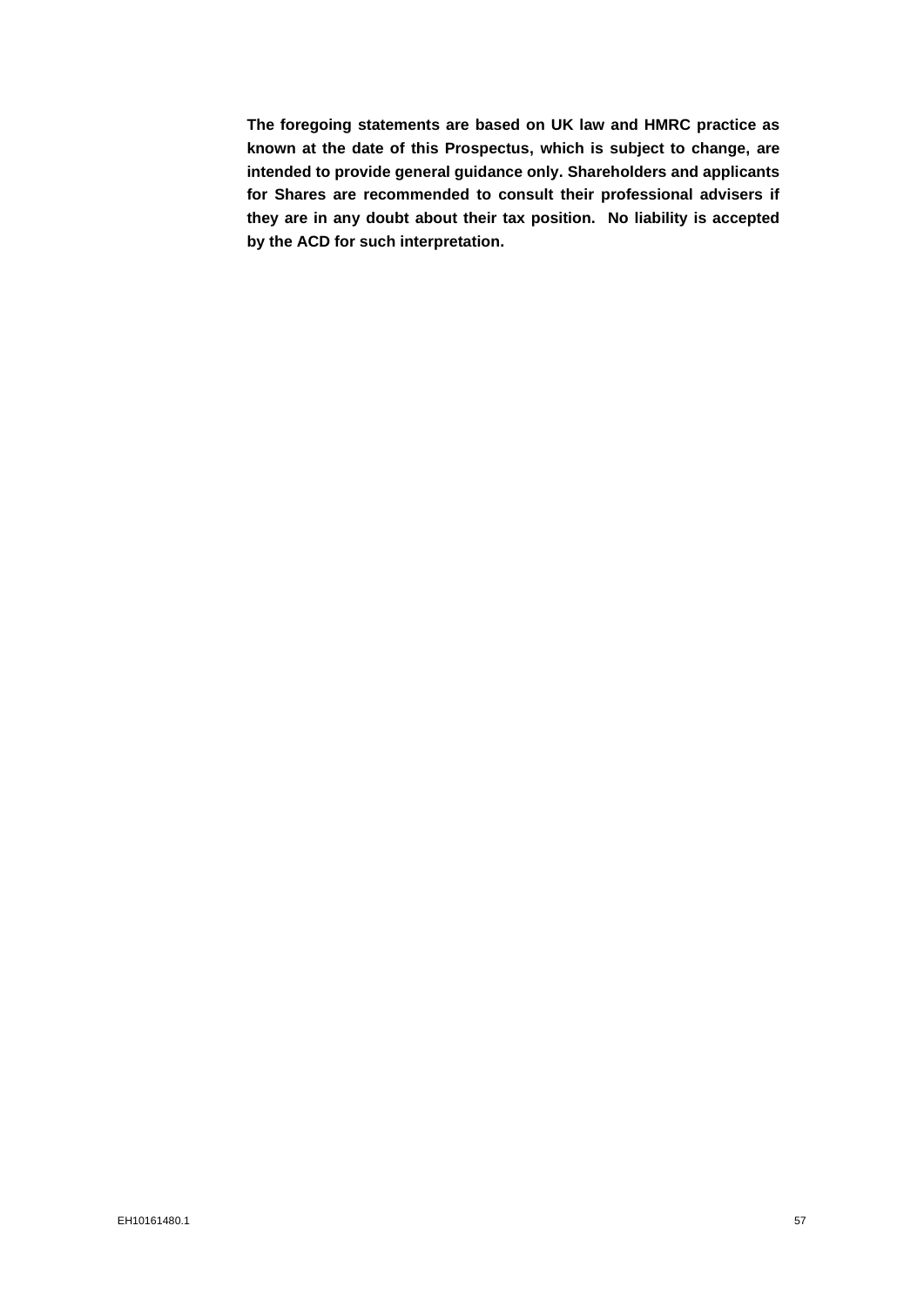### **11. WINDING UP OF THE COMPANY OR A SUB-FUND**

The Company will not be wound up except as an unregistered company under Part V of the Insolvency Act 1986 or under the COLL Sourcebook. A Sub-fund may be terminated under the COLL Sourcebook instead of by the court provided that the Sub-Fund is solvent and the steps required by regulation 21 of the OEIC Regulations are complied with.

Where the Company is to be wound up or a Sub-fund terminated under the COLL Sourcebook, such winding up or termination may only be commenced following approval by the FCA. The FCA may only give such approval if the ACD provides a statement (following an investigation into the affairs of the Company or Sub-fund) either that the Company (or Sub-fund)(as the case may be) will be able to meet its liabilities within 12 months of the date of the statement or that the Company (or Subfund) will be unable to do so. The Company may not be wound up or a Sub-fund terminated under the COLL Sourcebook if there is a vacancy in the position of ACD at the relevant time.

The Company shall be wound up or a Sub-fund must be terminated under the COLL Sourcebook:

- 11.1. if an extraordinary resolution to that effect is passed by Shareholders; or
- 11.2. when the period (if any) fixed for the duration of the Company or a particular Sub-fund by the Instrument of Incorporation expires or any event occurs, on the occurrence of which the Instrument of Incorporation provides that the Company or a particular Subfund is to be wound up or terminated (as appropriate)(for example, if the Share capital of the Company or (in relation to any Sub-fund) the Net Asset Value of the Sub-fund is below £1 million, or if a change in the laws or regulations of any country means that, in the ACD's opinion, it is desirable to terminate the Sub-fund);
- 11.3. on the date stated in any agreement by the FCA in response to a request by the ACD for the winding up of the Company or for a request for the termination of the relevant Sub-fund;
- 11.4. on the effective date of a duly approved scheme of arrangement which is to result in the Company or Sub-fund ceasing to hold any Scheme Property; or
- 11.5. on the date on which all of the Sub-funds of the Company fall within 11.4 or have otherwise ceased to hold any Scheme Property, notwithstanding that the Company may have assets and liabilities that are not attributable to any particular Sub-fund.

On the occurrence of any of the above:

11.6. COLL 6.2 (Dealing), COLL 6.3 (Valuation and Pricing) and COLL 5 (Investment and borrowing powers) will cease to apply to the Company or the relevant Sub-fund (except in respect of the final calculation);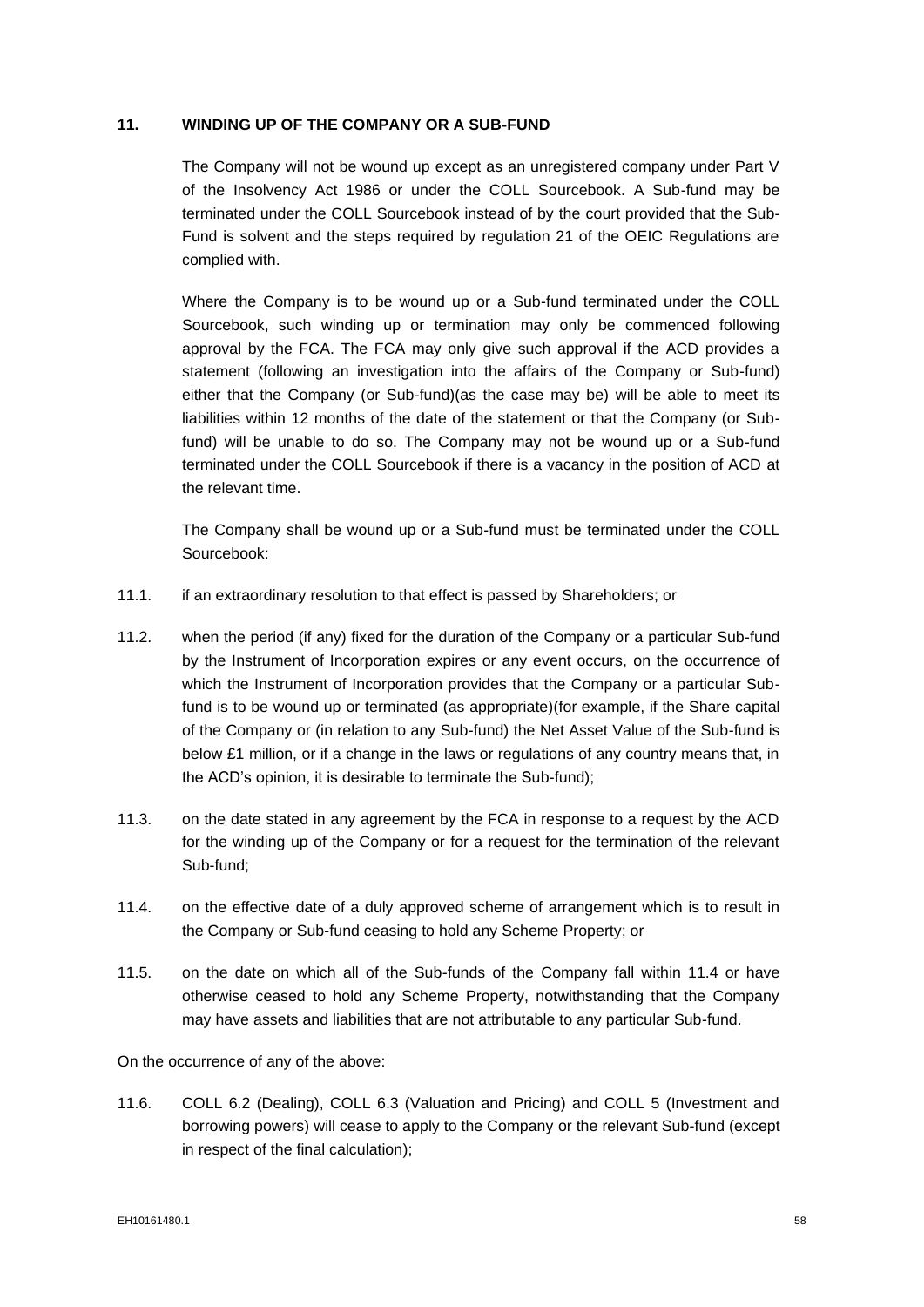- 11.7. the Company will cease to issue and cancel Shares in the Company or the relevant Sub-fund and the ACD shall cease to sell or redeem Shares or arrange for the Company to issue or cancel them for the Company or the relevant Sub-fund (except in respect of a final cancellation);
- 11.8. no transfer of a Share shall be registered and no other change to the Register of Shareholders shall be made without the sanction of the ACD;
- 11.9. where the Company is being wound up, or a Sub-Fund terminated, the Company shall cease to carry on its business except in so far as it is beneficial for the winding up of the Company; or for the termination of the Sub-Fund.
- 11.10. the corporate status and powers of the Company and subject to 11.6 to 11.9 above, the powers of the ACD shall continue until the Company is dissolved. The ACD must ensure that it keeps Shareholders appropriately informed about the winding up or termination including, if known, its likely duration.

The ACD shall, as soon as practicable after the winding up or termination commences, realise the assets and meet the liabilities of the Company or the Sub-Fund and, after paying out or retaining adequate provision for all liabilities properly payable and retaining provision for the costs of winding up, or termination arrange for the Depositary to make one or more interim distributions out of the proceeds to Shareholders proportionately to their rights to participate in the Scheme Property. The ACD must instruct the Depositary how the proceeds must be held prior to being utilised to meet liabilities or make distributions to Shareholders with a view to the prudent protection of creditors and Shareholders against loss. If the ACD has not previously notified Shareholders of the proposal to wind up the Company or terminate the Subfund, the ACD shall, as soon as practicable after the commencement of winding up of the Company or the termination of the Sub-fund, give written notice of the commencement to Shareholders. When the ACD has caused all of the Scheme Property to be realised and all of the liabilities of the Company or the particular Subfund to be realised, the ACD shall arrange for the Depositary to make a final distribution to Shareholders on or prior to the date on which the final account is sent to Shareholders of any balance remaining in proportion to their holdings in the Company or the particular Sub-fund.

As soon as reasonably practicable after completion of the winding up of the Company or the termination of a particular Sub-fund, the Depositary shall notify the FCA that the winding up or termination has been completed.

On completion of a winding up of the Company or termination of a sub-fund, the Company will be dissolved or the sub-fund terminated and any money (including unclaimed distributions) still standing to the account of the Company or the Sub-fund, will be paid into court by the ACD within one month of the dissolution or the termination.

Following the completion of a winding up the Company or termination of a Sub-fund,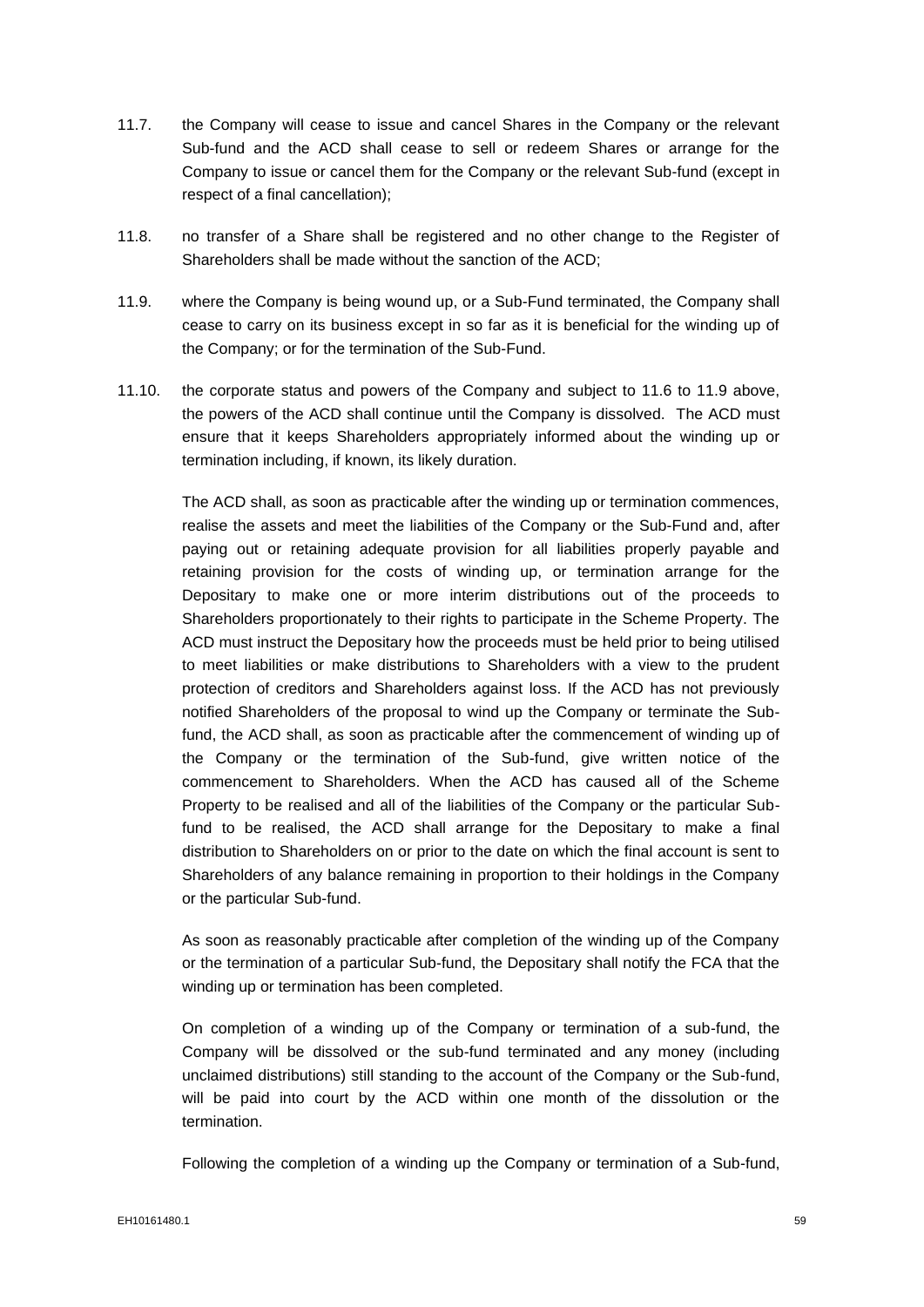the ACD must prepare a final account showing how the winding up or termination took place and how the Scheme Property was distributed. The Auditors of the Company shall make a report in respect of the final account stating their opinion as to whether the final account has been properly prepared. Within four months of the completion of the winding up or termination this final account and the auditors' report must be sent to the FCA and to each person who was a Shareholder (or the first named of joint Shareholders) immediately before the winding up or termination commenced.

As the Company is an umbrella company, with each Sub-fund having segregated liability, any liabilities attributable or allocated to a particular Sub-fund under the COLL Sourcebook shall be met out of the Scheme Property attributable or allocated to that particular Sub-fund.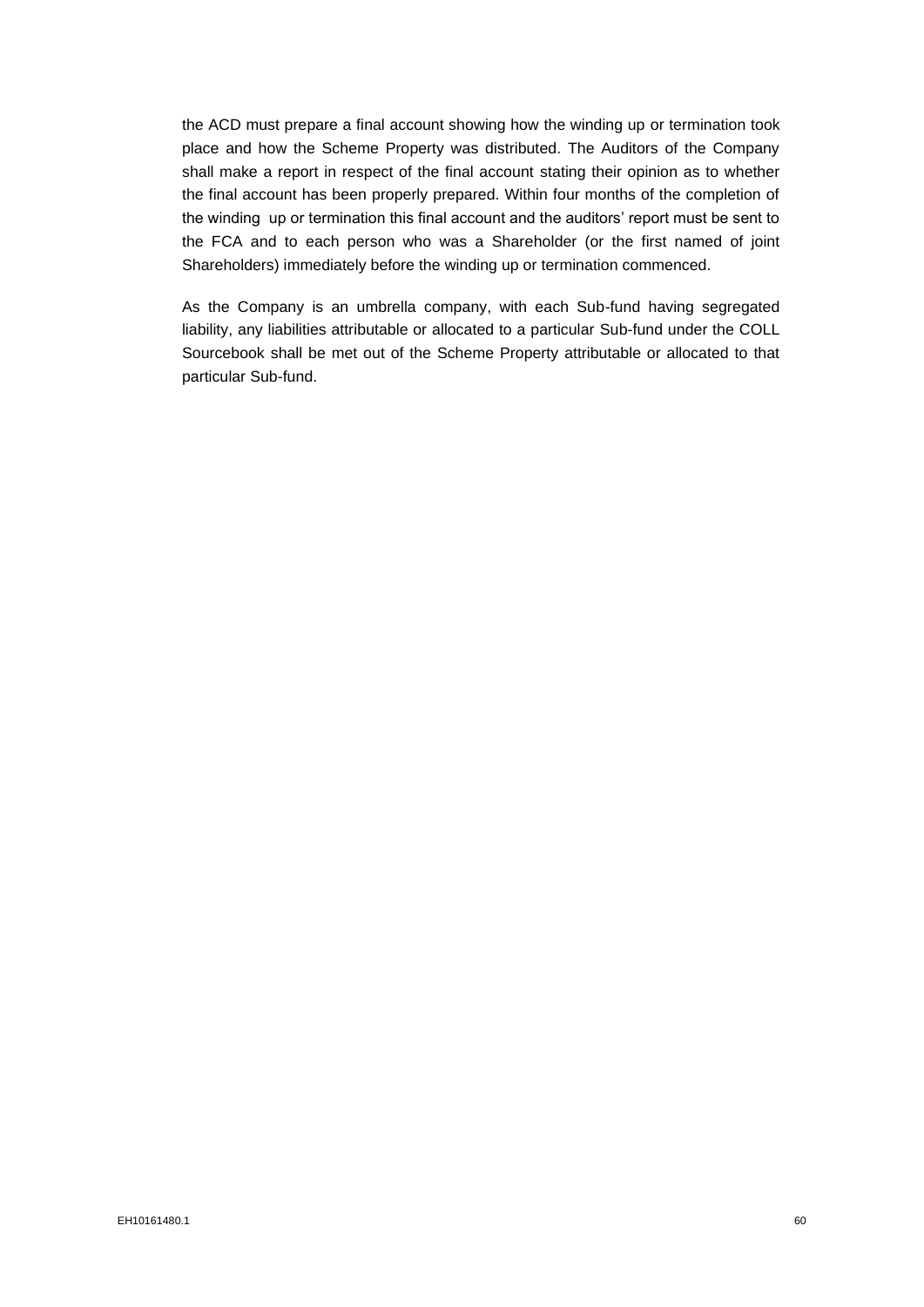### **12. GENERAL INFORMATION**

### **12.1. Accounting periods**

The annual accounting period of the Company ends each year on 30 April (the accounting reference date). Details of the interim accounting periods for each Sub-fund are set out in Appendix I.

### **12.2. Notice to Shareholders**

All notices or other documents sent by the ACD to a Shareholder will be sent by normal post (or by email if the Shareholder agrees) to the last address (or email address as appropriate) notified in writing to the Company by the Shareholder.

### **12.3. Income allocations**

Some Sub-funds may have interim and final income allocations. For each of the Subfunds income is allocated in respect of the income available at each accounting date set out in Appendix I.

In relation to income Shares, distributions of income for each Sub-fund in which income Shares are issued are paid by bank transfer directly into a Shareholder's bank account on or before the relevant income allocation date in each year as set out in Appendix I.

In relation to income Shares, distributions of income for each Sub-Fund in which income Shares are issued will be paid in GBP, irrespective of the currency in which each Class of Shares is denominated.

The ACD may at its option carry out any authentication procedures that it considers appropriate to verify, confirm or clarify shareholder payment instructions relating to dividend payments. This aims to mitigate the risk of error and fraud for the Company, each Sub-fund, its agents or Shareholders. Where it has not been possible to complete any authentication procedures to its satisfaction, the ACD and transfer agent may, at its discretion, delay the processing of payment instructions until authentication procedures have been satisfied, to a date later than the envisaged dividend payment date.

If the ACD is not satisfied with any verification or confirmation, it may decline to execute the relevant dividend payment until satisfaction is obtained. Neither the ACD nor the Company shall be held responsible to the Shareholder or anyone if it delays execution or declines to execute dividend payments in these circumstances.

For Sub-funds in which accumulation Shares are issued, income will become part of the capital property of the Sub-fund and will be reflected in the price of each such accumulation Share as at the end of the relevant accounting period.

If a distribution made in relation to any income Shares remains unclaimed for a period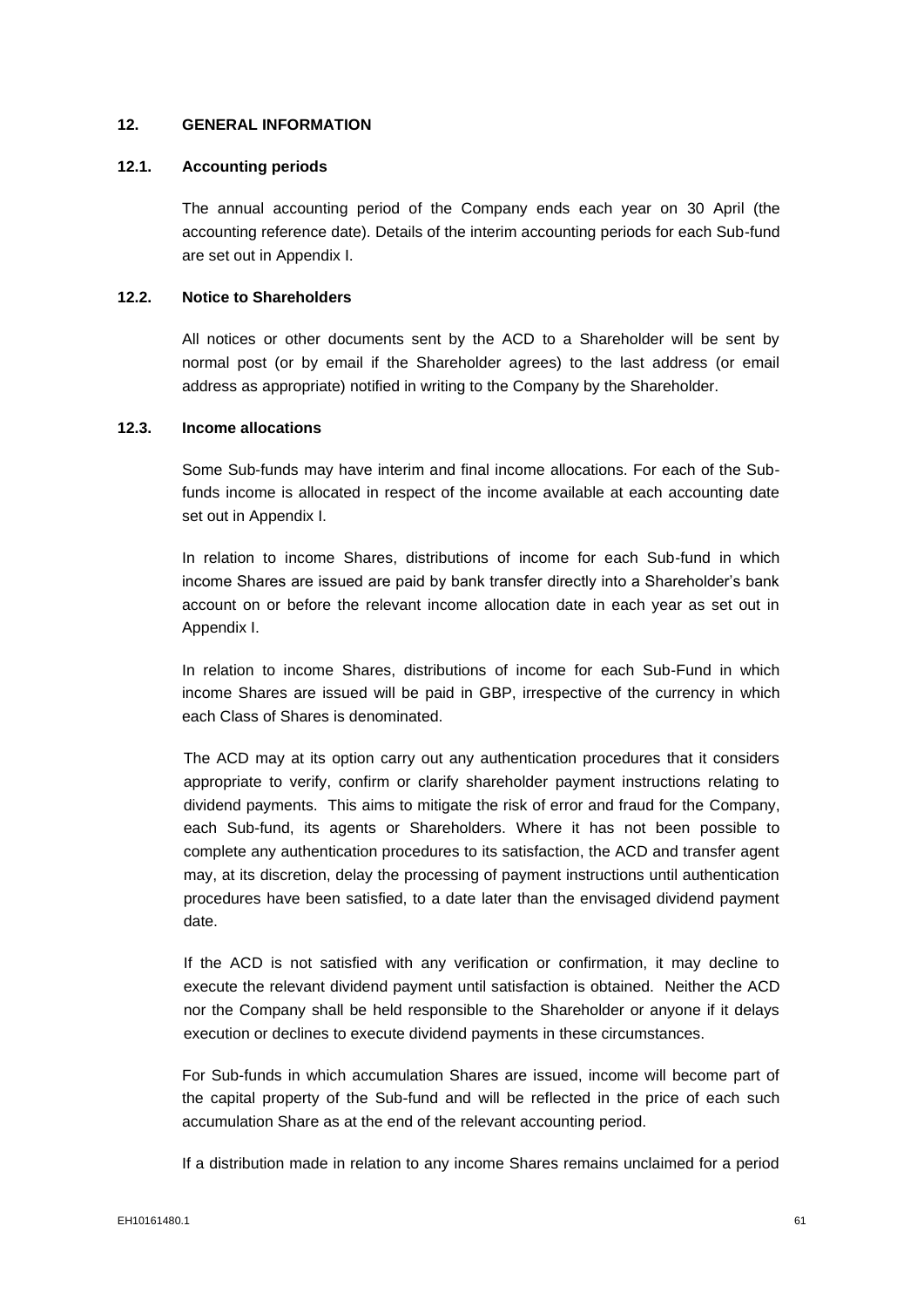of six years after it has become due, it will be forfeited and will revert to the relevant Sub-fund (or, if that no longer exists, to the Company).

The amount available for distribution in any accounting period is calculated by taking the aggregate of the income received or receivable for the account of the relevant Subfund in respect of that period, and deducting the charges and expenses of the relevant Sub-fund paid or payable out of income in respect of that accounting period. The ACD then makes such other adjustments as it considers appropriate (and after consulting the Company's Auditors as appropriate) in relation to taxation, income equalisation, income unlikely to be received within 12 months following the relevant income allocation date, income which should not be accounted for on an accrual basis because of lack of information as to how it accrues, transfers between the income and capital account and other matters.

## **12.4. Annual reports**

Annual reports of the Company will be published within four months of each annual accounting period and half yearly reports will be published within two months of each interim accounting period. The report containing the full accounts will be available upon request free of charge.

## **12.5. Documents of the Company**

The following documents may be inspected free of charge during normal business hours on any Business Day at the offices of the ACD at Orton, Moray, IV32 7QE.

- 12.5.1. the Prospectus;
- 12.5.2. the most recent annual and half yearly reports of the Company;
- 12.5.3. the Instrument of Incorporation (and any amending documents); and
- 12.5.4. the material contracts referred to below.

Shareholders may obtain copies of the above documents from the ACD. The ACD may make a charge at its discretion for copies of documents (apart from the most recent versions of the Instrument of Incorporation, Prospectus and annual and half yearly reports of the Company which are available free of charge to anyone who requests).

### **12.6. Material Contracts**

The following contracts, not being contracts entered into in the ordinary course of business, have been entered into by the Company and are, or may be, material:

- 12.6.1. the ACD Agreement between the Company, and the ACD;
- 12.6.2. the Depositary Agreement between the Company, the Depositary and the ACD; and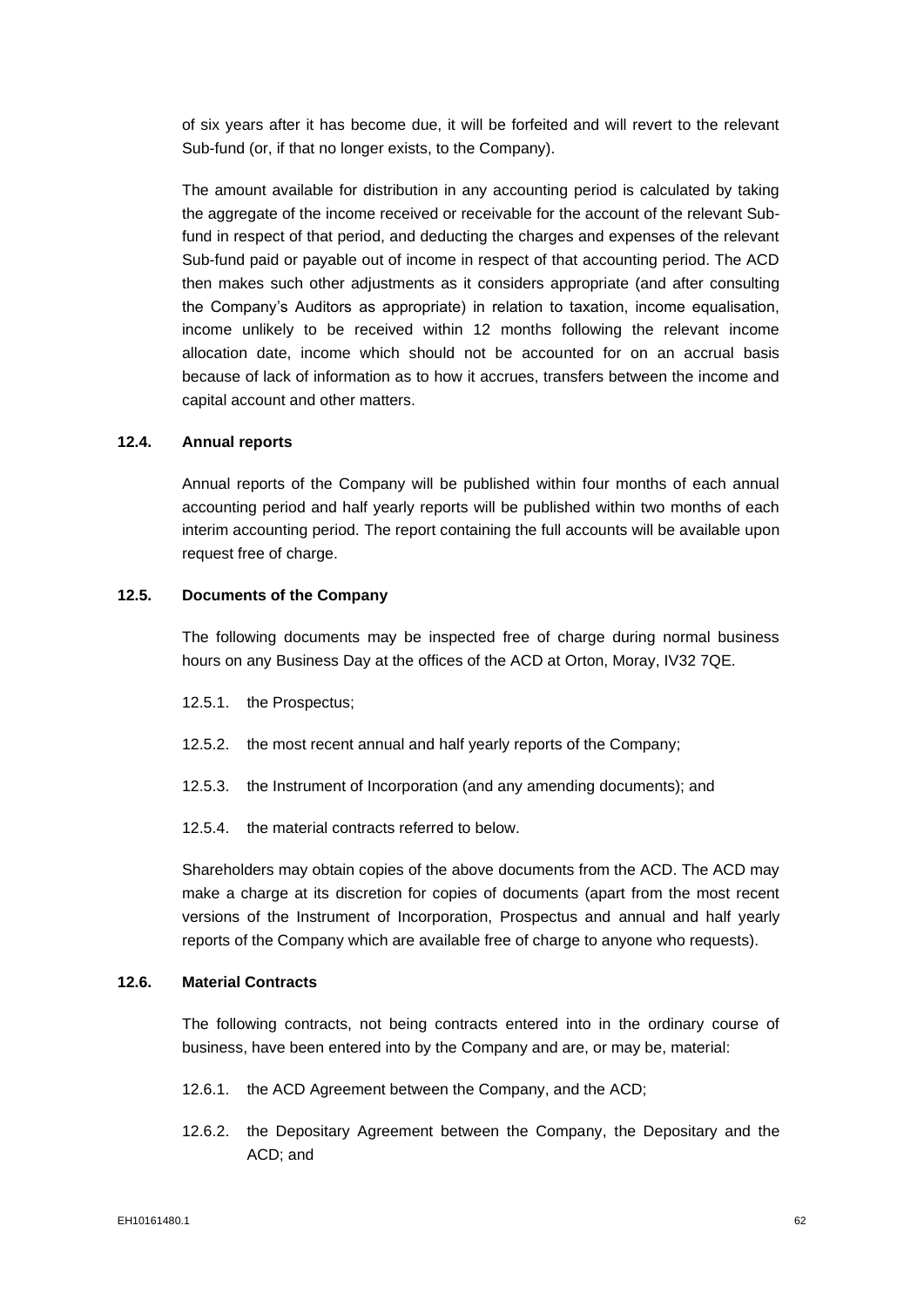12.6.3. the Investment Management Agreement between the Investment Manager, the ACD and the Company.

Details of the above contracts are given under section 6 "Management and Administration".

#### **12.7. Provision of investment advice**

All information concerning the Company and about investing in Shares of the Company is available from the ACD at Orton, Moray, IV32 7QE.

Neither the ACD nor any of its officers, representatives or advisers shall be regarded as giving investment advice and persons requiring such advice should consult a professional financial adviser. All applications for Shares are made solely on the basis of the current prospectus of the Company, and investors should ensure that they have the most up to date version.

#### **12.8. Telephone recordings**

Please note that the ACD may record telephone calls for training and monitoring purposes and to confirm investors' instructions.

# **12.9. Complaints**

Complaints may be brought in writing to Valu-Trac Investment Management Limited, Orton, Moray, IV32 7QE

or by telephone to 01343 880 344.

In the event that an unsatisfactory response is provided, you can refer your complaint to the Financial Ombudsman Service at:

Financial Ombudsman Service Exchange Tower London E14 9SR

Please note that a copy of the ACD's guide to making a complaint is available upon request.

The Financial Services Compensation Scheme (FSCS) offers compensation when an authorised firm is unable to pay claims against it, usually because the firm has gone out of business. The ACD is covered by the Financial Services Compensation Scheme. Investors may be entitled to compensation from the scheme if the ACD cannot meet its obligations. Most types of investment business are covered for 100% of the first £85,000 only. Further information is available from:

The Financial Services Compensation Scheme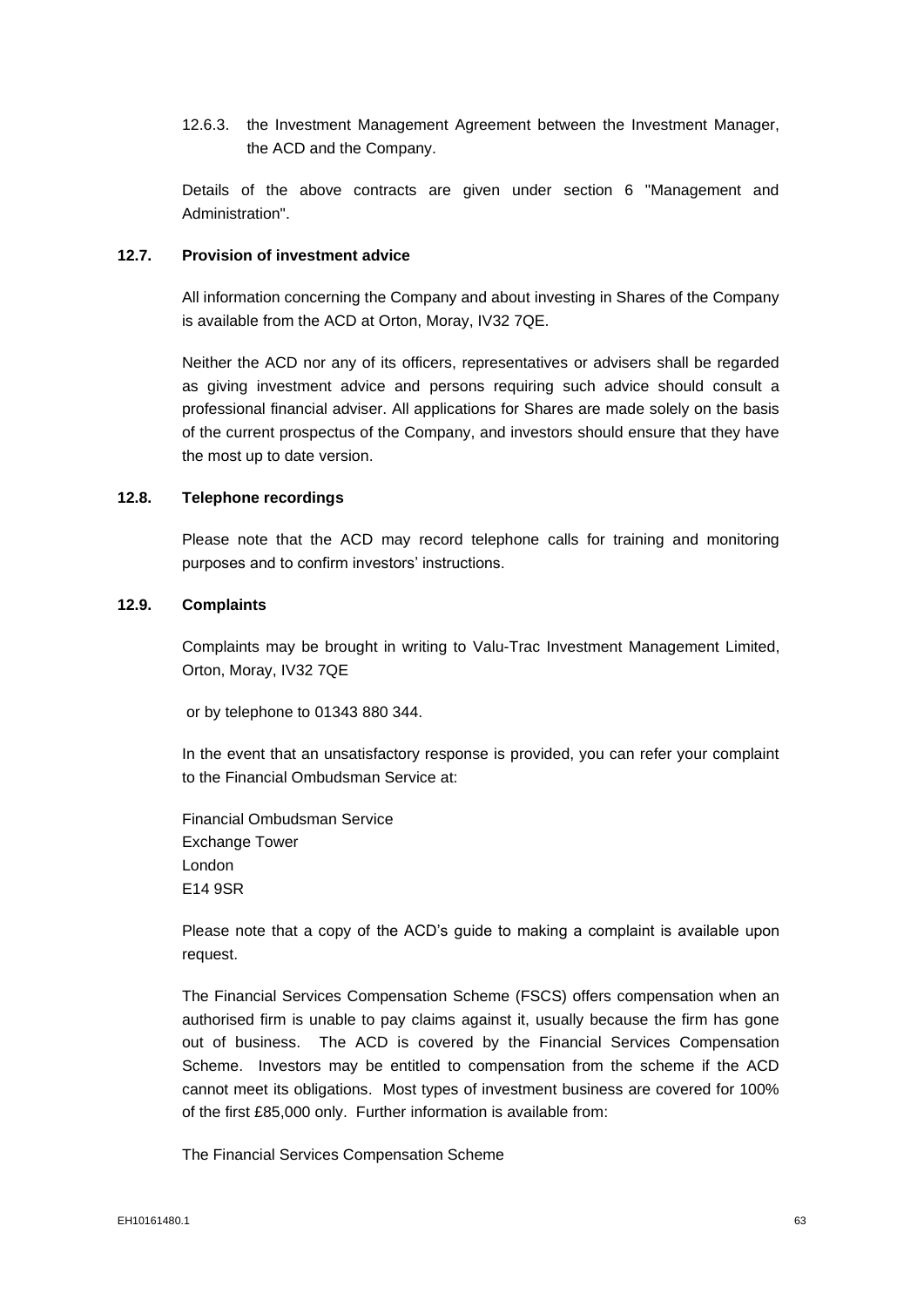PO Box 300

Mitcheldean

GL17 1DY

Tel: 0800 678 1100

Website: www.fscs.org.uk

### **12.10. Risk management**

The ACD will provide upon the request of a Shareholder further information relating to:

- 12.10.1. the quantitative limits applying in the risk management of any Sub-fund;
- 12.10.2. the methods used in relation to 12.10.1; and
- 12.10.3. any recent development of the risk and yields of the main categories of investment.

### **12.11. Indemnity**

The Instrument of Incorporation contains provisions indemnifying the Directors, other officers and the Company's Auditors or the Depositary against liability in certain circumstances otherwise than in respect of their negligence, default, breach of duty or breach of trust, and indemnifying the Depositary against liability in certain circumstances otherwise than in respect of its failure to exercise due care and diligence in the discharge of its functions in respect of the Company.

# **12.12. Strategy for the exercise of voting rights**

The ACD has a strategy for determining when and how voting rights attached to ownership of the Scheme Property are to be exercised for the benefit of each Subfund. A summary of this strategy is available from the ACD on request or on the ACD's website at www.valu-trac.com. Voting records and further details of the actions taken on the basis of this strategy in relation to each Sub-fund are available free of charge from the ACD on request.

#### **12.13. Best execution**

The ACD's order execution policy sets out the factors which the ACD expects the Investment Manager to consider when effecting transactions and placing orders in relation to the Company. This policy has been developed in accordance with the ACD's obligations under the Regulations to obtain the best possible result for the Company.

Details of the order execution policy are available on the ACD's website at www.valu-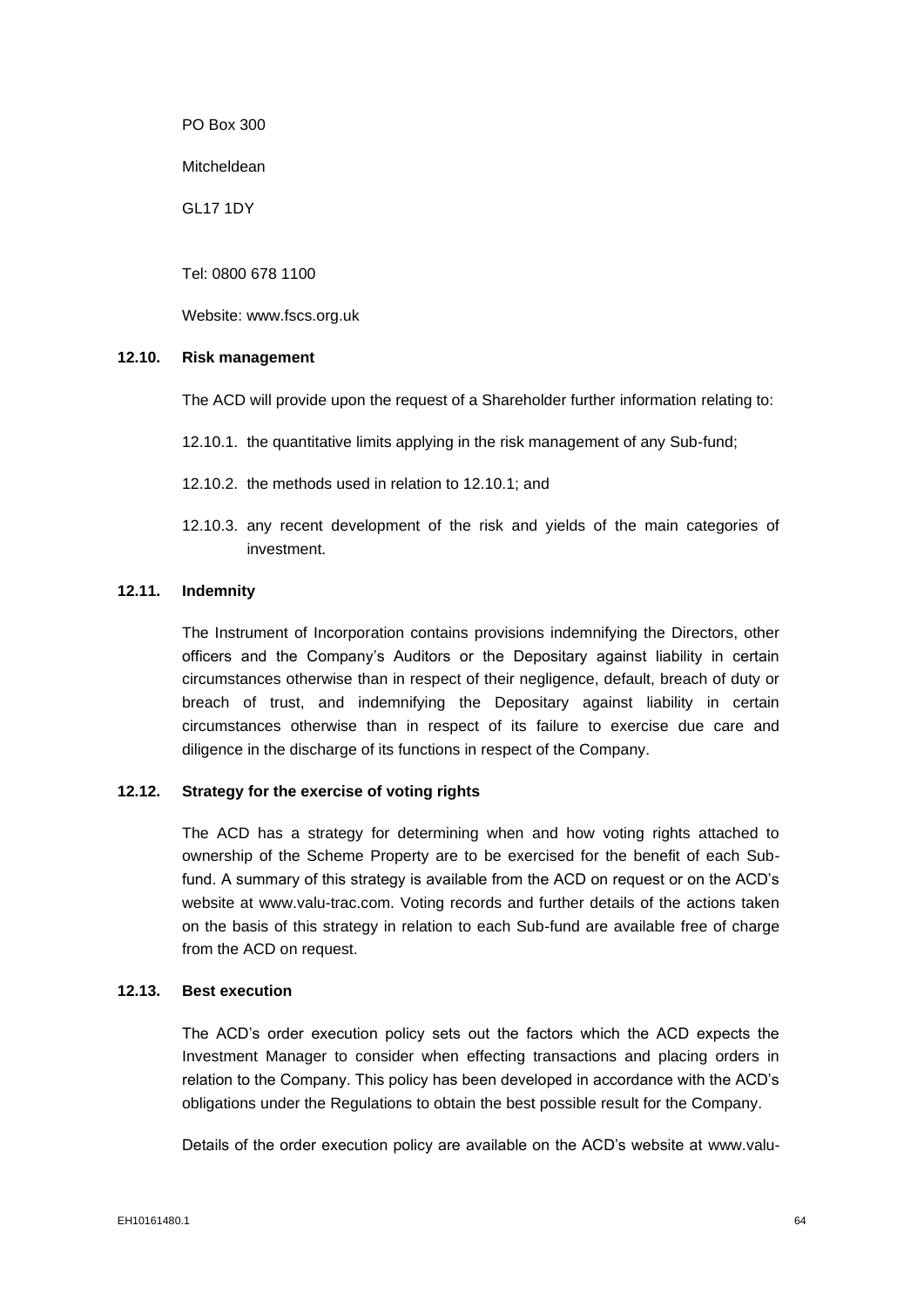trac.com

# 12.14 **Genuine diversity of ownership**

Shares in the Company are and will continue to be widely available. The intended categories of investors are retail investors and non-retail, professional investors. Different Share Classes of a sub-fund are issued to different types of investors.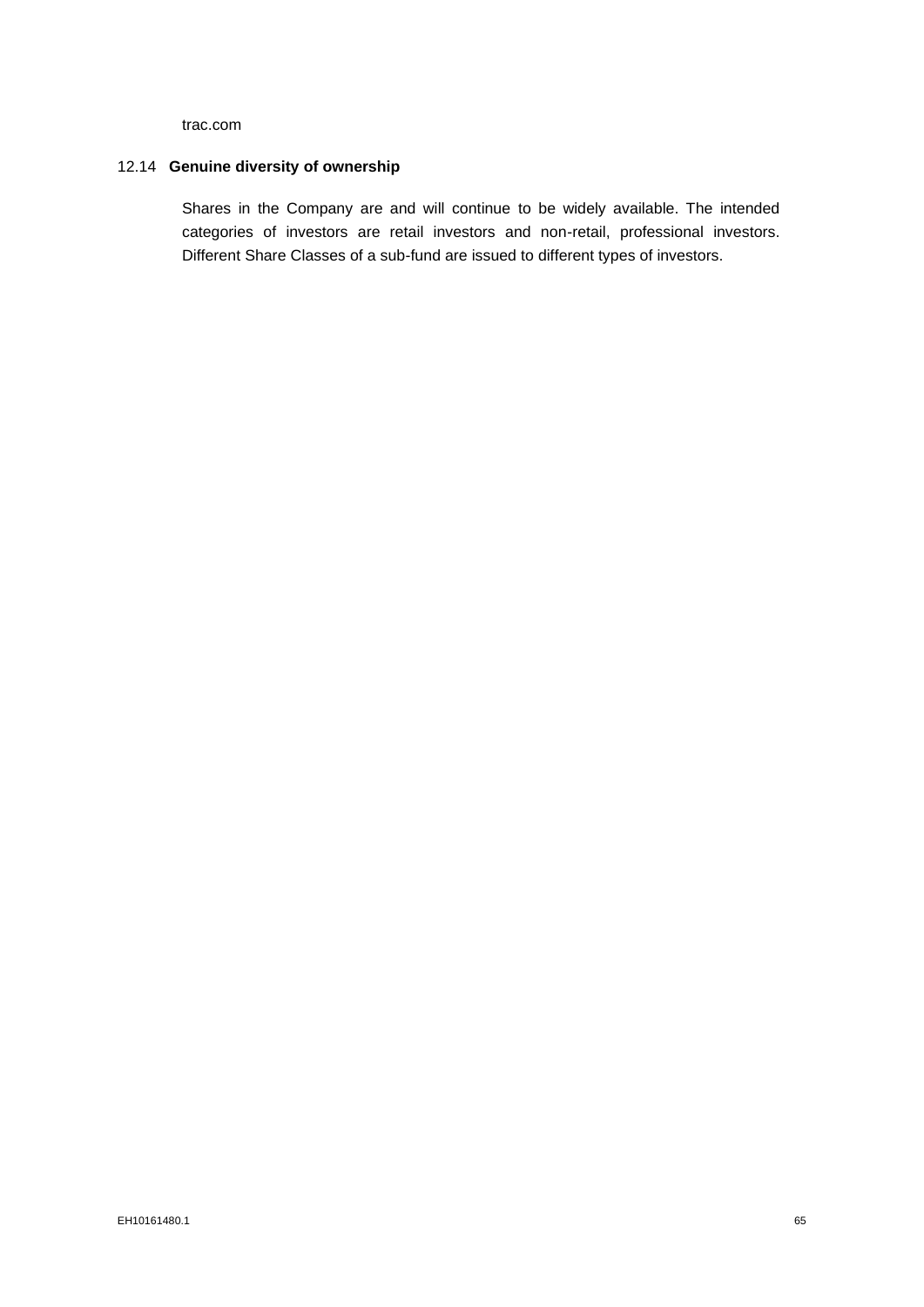# **APPENDIX I**

# **SUB-FUND DETAILS**

| <b>VT RM Alternative Income Fund</b>                     |                                                                                                                                                                                                                                                                                                                                                                                                            |  |  |  |  |
|----------------------------------------------------------|------------------------------------------------------------------------------------------------------------------------------------------------------------------------------------------------------------------------------------------------------------------------------------------------------------------------------------------------------------------------------------------------------------|--|--|--|--|
| <b>Type of Scheme:</b>                                   | <b>UCITS</b> scheme                                                                                                                                                                                                                                                                                                                                                                                        |  |  |  |  |
| PRN:                                                     | 805397                                                                                                                                                                                                                                                                                                                                                                                                     |  |  |  |  |
| <b>Investment</b><br>Objective &<br>Policy:              | The investment objective of the Fund is to provide income whilst<br>preserving capital over the medium to longer term (3-5 years).                                                                                                                                                                                                                                                                         |  |  |  |  |
|                                                          | The Fund seeks to meet its objectives by investing primarily (70% +) in<br>listed equities, whose primary activity or exposure is within the alternative<br>income sector, which includes REITs and Investment Trusts which<br>operate in areas such as Asset Lending, Direct Lending, Peer to Peer<br>Lending, Infrastructure Debt and Equity, Property, Structured Credit<br>Investments and Renewables. |  |  |  |  |
|                                                          | In addition to investing in listed equities the fund may also invest in other<br>transferable securities, bonds, money market instruments, deposits, cash<br>or near cash.                                                                                                                                                                                                                                 |  |  |  |  |
|                                                          | The Fund will have a preference for investments denominated in sterling<br>with issuers which have activities and assets within the UK, Europe, USA,<br>Singapore or another OECD country. Other than as noted above, the sub-<br>Fund has no particular emphasis on any geographical area or industry or<br>economic sector.                                                                              |  |  |  |  |
| Derivatives:<br><b>Performance</b><br><b>Comparator:</b> | The Fund may use derivatives only for efficient portfolio management<br>purposes. It is not intended that the use of derivatives for efficient portfolio<br>management purposes will increase the risk profile of the Fund.                                                                                                                                                                                |  |  |  |  |
|                                                          | The Fund is not managed to or constrained by a benchmark, and nor<br>does the ACD use a benchmark in order to assess performance.                                                                                                                                                                                                                                                                          |  |  |  |  |
|                                                          | However, many funds sold in the UK are grouped into sectors by the<br>Investment Association (the "IA") (the trade body that represents UK<br>investment managers), to help investors to compare funds with broadly<br>similar characteristics.                                                                                                                                                            |  |  |  |  |
|                                                          | In order to assess the Fund's performance, investors may find it useful to<br>compare the Fund against the performance of the IA Infrastructure Sector,<br>which serves as a method of comparing the Fund's performance with<br>other funds which have broadly similar characteristics.                                                                                                                    |  |  |  |  |
| CIS:                                                     | The Fund will not invest in collective investment schemes                                                                                                                                                                                                                                                                                                                                                  |  |  |  |  |
|                                                          |                                                                                                                                                                                                                                                                                                                                                                                                            |  |  |  |  |

**Accounting date:** 30 April (final)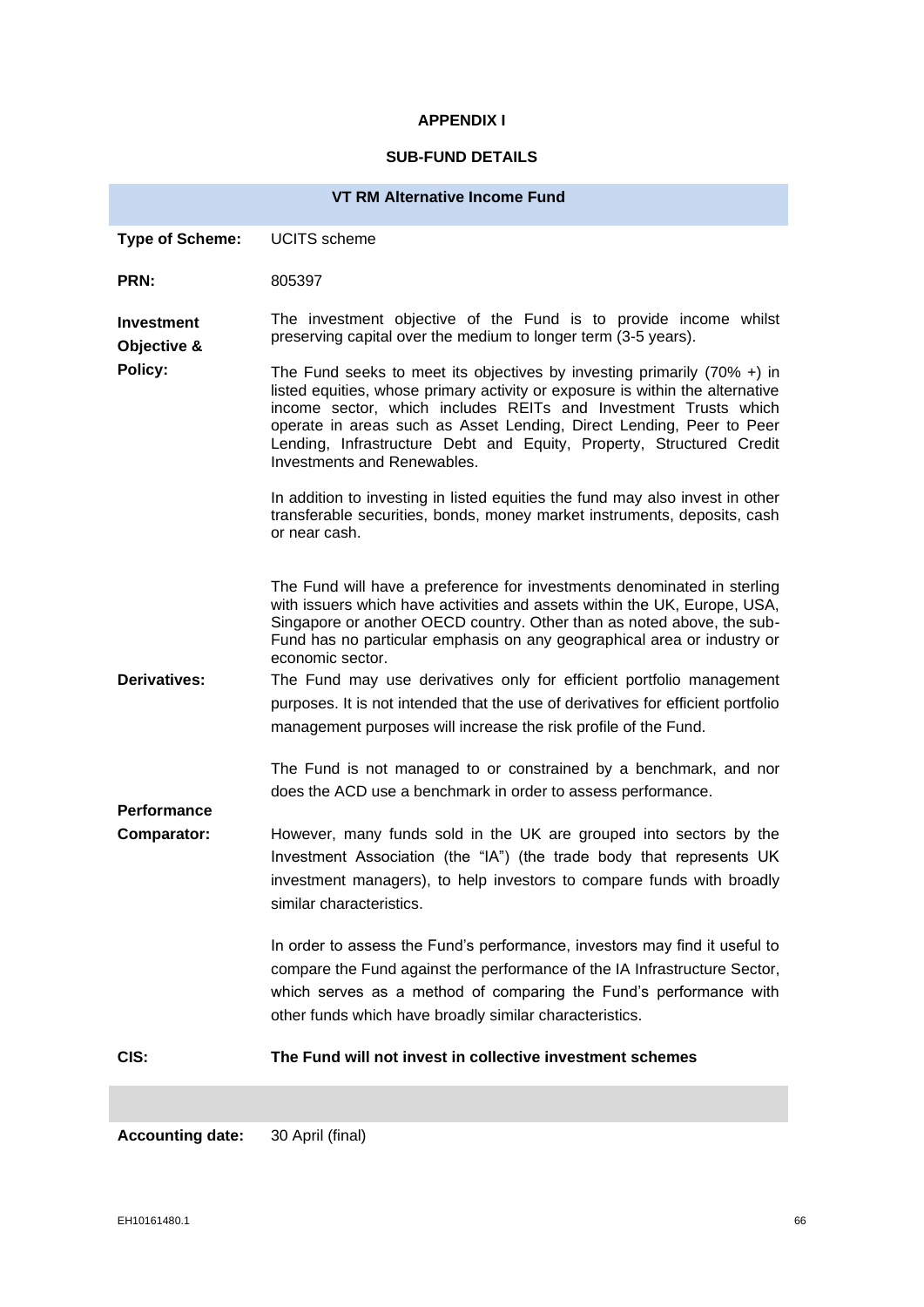|                                      | 31 July (interim)                                                                                                    |
|--------------------------------------|----------------------------------------------------------------------------------------------------------------------|
| <b>Income</b><br>distribution dates: | 31 October (interim)                                                                                                 |
|                                      | 31 January (interim)                                                                                                 |
|                                      | 30 June (final)                                                                                                      |
|                                      | 30 September (interim)                                                                                               |
|                                      | 31 December (interim)                                                                                                |
|                                      | 31 March (interim)                                                                                                   |
|                                      |                                                                                                                      |
| <b>Shares Classes:</b>               | Retail Income $(E, \in \text{and } \$)$<br>Retail Accumulation (£, $\epsilon$ and \$)                                |
|                                      | Institutional Income – $(E, \in \text{and } \$)$<br>Institutional Accumulation – $(E, \epsilon \text{ and } \theta)$ |
|                                      | Class F Income $-$ (£, $\in$ and \$)                                                                                 |
|                                      | Class F Accumulation – $(E, \epsilon \text{ and } \theta)$                                                           |

| Initial charge:                        | Nil                                                                                                                                             |
|----------------------------------------|-------------------------------------------------------------------------------------------------------------------------------------------------|
| <b>Redemption</b><br>Charge:           | Nil                                                                                                                                             |
| <b>Switching Charge:</b> N/A at launch |                                                                                                                                                 |
| Annual<br><b>Management</b><br>Charge: | Retail: 0.80% per annum                                                                                                                         |
|                                        | Institutional: 0.70% per annum                                                                                                                  |
|                                        | Class $F^1$ : 0.45% per annum                                                                                                                   |
|                                        | the above percentages being a percentage of the Net Asset Value of the<br>sub-fund attributable to the relevant Class (plus VAT if applicable). |
| <b>Charges taken</b><br>from:          | Capital.                                                                                                                                        |
|                                        | (Note: deducting charges from capital may erode or constrain capital<br>growth)                                                                 |

<sup>1</sup> Class F shares are **only available to certain institutional investors** at the discretion of the ACD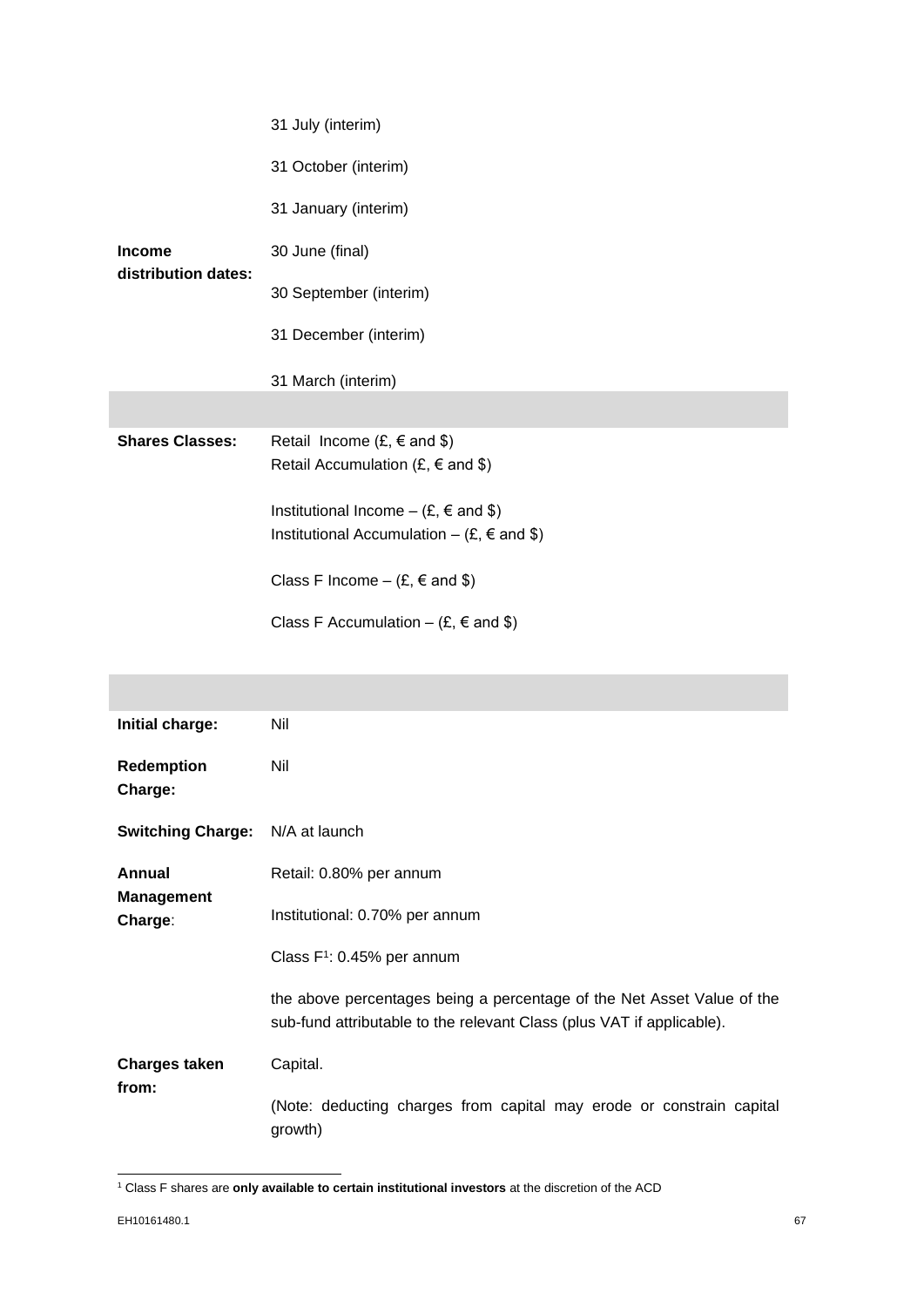| Investment<br>minima: $2$          | Retail: £1,000 (reinvestment at £25)          |       |         |  |  |
|------------------------------------|-----------------------------------------------|-------|---------|--|--|
|                                    | Institutional: £10,000                        |       |         |  |  |
|                                    | Class F: £1,000,000                           |       |         |  |  |
| Lump sum<br>subscription           |                                               |       |         |  |  |
| Top-up                             | Retail: £25                                   |       |         |  |  |
|                                    | Institutional: £100                           |       |         |  |  |
|                                    | Class F: £10,000                              |       |         |  |  |
| Holding                            | Retail: £1,000                                |       |         |  |  |
|                                    | Institutional: £10,000                        |       |         |  |  |
|                                    | Class F: £1,000,000                           |       |         |  |  |
| Redemption                         | N/A (provided minimum holding is maintained)  |       |         |  |  |
| Switching                          | N/A (provided minimum holding is maintained)  |       |         |  |  |
|                                    |                                               |       |         |  |  |
| Initial price of<br><b>Shares:</b> | £1                                            |       |         |  |  |
|                                    |                                               |       |         |  |  |
| Past<br><b>Performance:</b>        |                                               |       |         |  |  |
|                                    |                                               | 2019  | 2020    |  |  |
|                                    | <b>RM</b><br>Alternative<br>VT<br>Income Fund | 16.2% | $-0.3%$ |  |  |
|                                    |                                               |       |         |  |  |

**NOTE: PAST PERFORMANCE SHOULD NOT BE TAKEN AS A GUIDE TO THE FUTURE. THE VALUE OF INVESTMENTS AND INCOME FROM THEM CAN GO DOWN AS WELL AS UP AND INVESTORS MAY NOT GET BACK THE AMOUNT ORIGINALLY INVESTED.**

<sup>2</sup> **The ACD may waive the minimum levels (and initial charge and redemption charge) at its discretion.**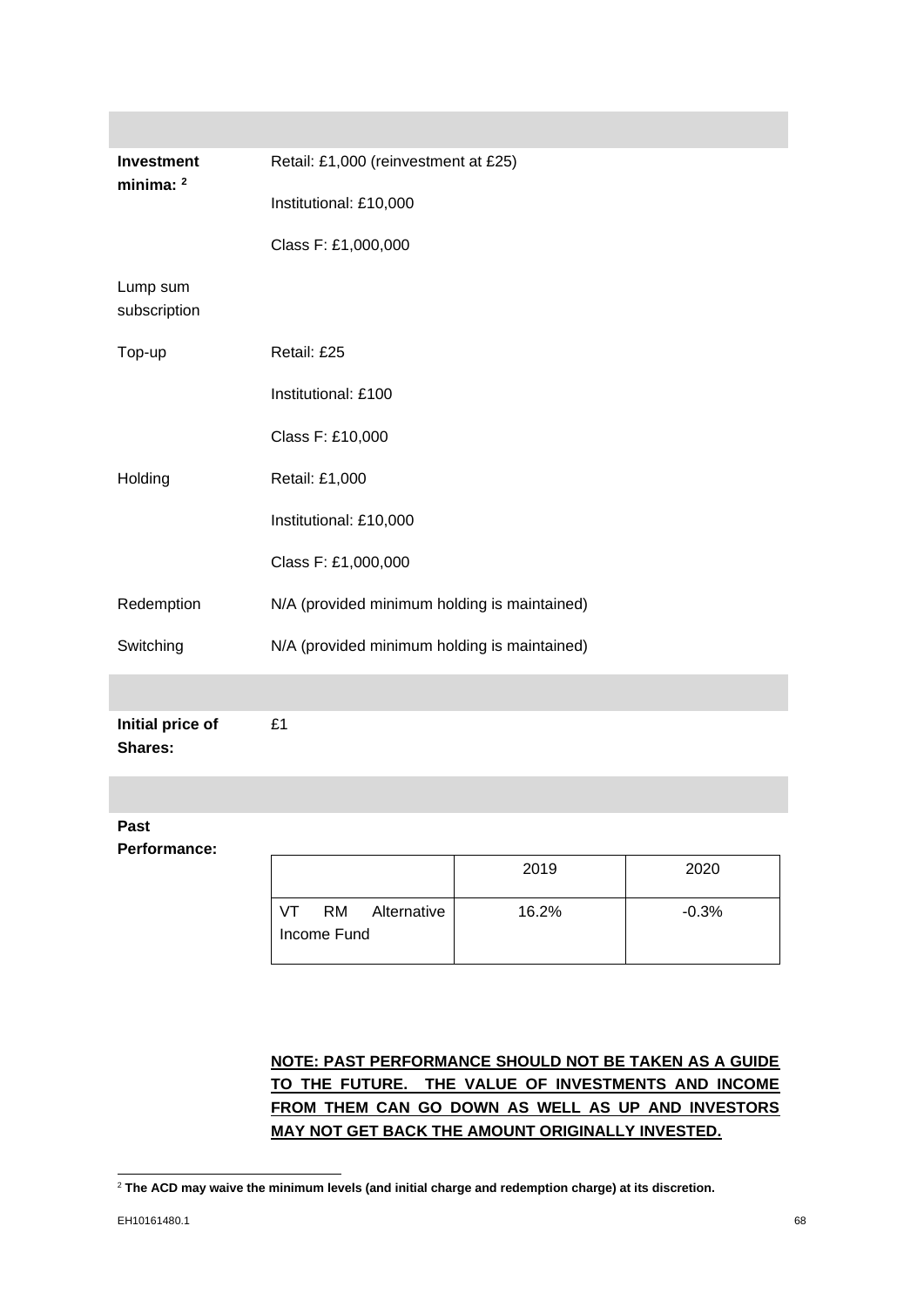**Profile of a Typical Investor/Target Market: Type of clients:** retail, professional clients and eligible counterparties (subject to the applicable legal and regulatory requirements in the relevant iurisdiction).

**Clients' knowledge and experience**: investors with at least basic knowledge and experience of funds which are to be managed in accordance with a specific investment objective and policy.

**Clients' financial situation with a focus on ability to bear losses**: Investors must be prepared to accept fluctuations in the value of capital including capital loss and accept the risks of investing in equity markets, including having the ability to bear 100% capital loss.

**Clients' risk tolerance and compatibility of risk/reward profile of the product with the target market:** due to the volatility of markets and specific risks of investing in shares in a fund (including those set out in the risk warnings in this Prospectus), investors should have a high risk tolerance. They should be willing to accept price fluctuations in exchange for the opportunity of higher returns.

**Clients' objectives and needs:** investors should be seeking to invest for the medium to long term who wish to gain access to a portfolio managed in accordance with the specific investment objective and policy of the Sub-fund.

**Clients' who should not invest:** shares in the Company is deemed incompatible for investors which:

- are looking for full capital protection or full repayment of the amount invested and clients who want a guaranteed return (whether income or capital)
- are fully risk averse/have no risk tolerance
- need a fully guaranteed income of fully predictable return profile

**Distribution channel:** This product is eligible for all distribution channels (e.g. investment advice, portfolio management, non-advised sales and pure execution services).

## **Ongoing Charges**

The Investment Manager aims to ensure that ongoing charges are maintained at a low level relative to the industry average.

In order to achieve such objective, the Investment Manager has, with the agreement of the ACD, undertaken that if the total OCF of the Fund (as calculated at the end of the relevant accounting period) exceeds 0.85%<sup>3</sup>, the Investment Manager shall reimburse the Sub-fund for an amount which, when deducted from the operating costs incurred by the Sub-fund during the relevant accounting period, would result in the Sub-fund having a total OCF equal to 0.85%<sup>45</sup> in the relevant accounting period.

 $3$  For Class F shareholders the cap will be 0.45% r

<sup>4</sup> For Class F shareholders the cap will be 0.45%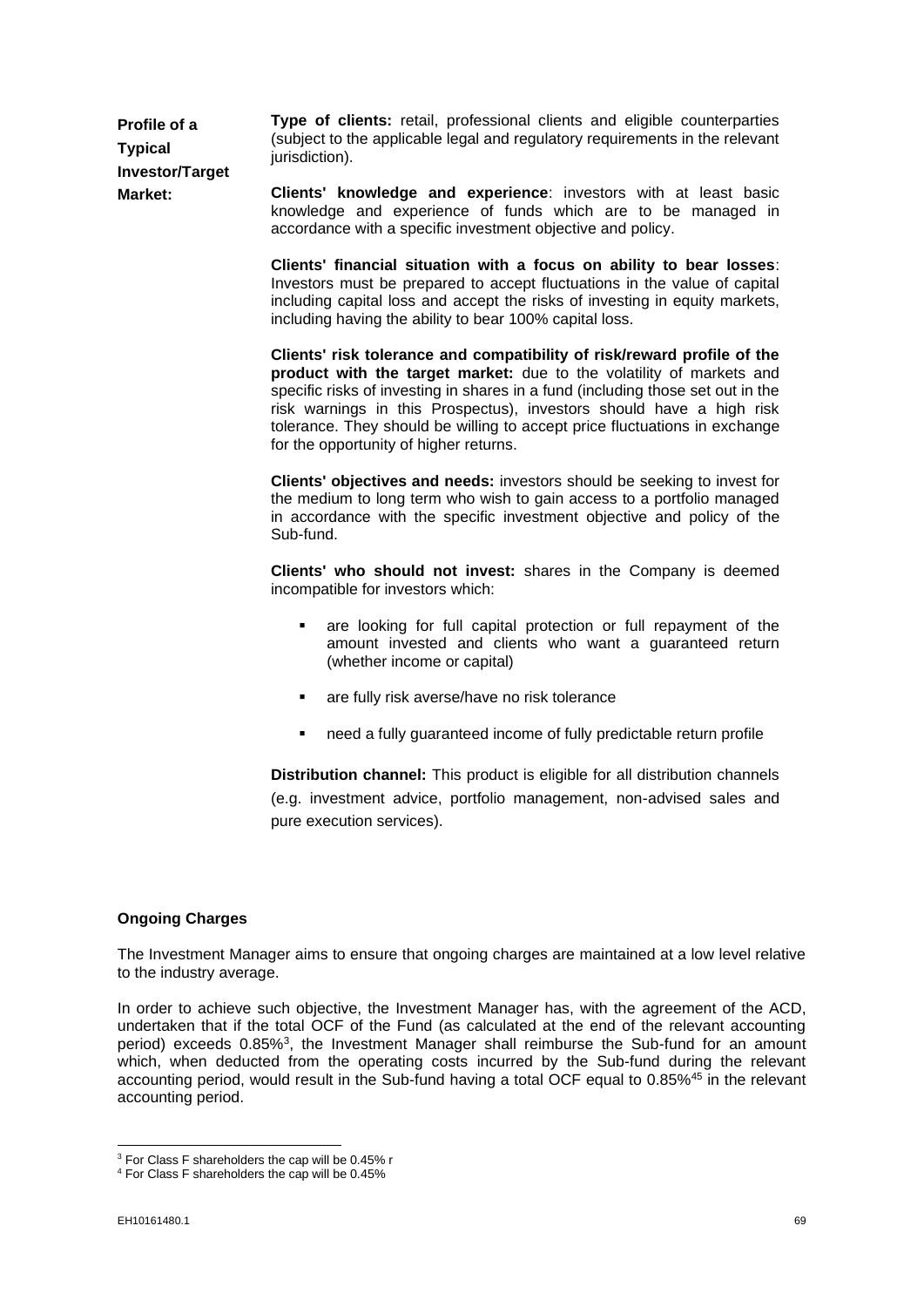Any amount to be reimbursed as stated above may be reimbursed by the Investment Manager in any one, or a combination of any or all, of the following methods as the Investment Manager may elect in its absolute discretion:

- (a) by repaying to the ACD or the Sub-fund any fees, charges or other remuneration that the Investment Manager has received in respect of the relevant accounting period or previous accounting periods in consideration for its services;
- (b) by making a cash payment to the ACD or the Sub-fund as a reimbursement for operating costs incurred by the Sub-fund during the relevant accounting period;
- (c) by waiving any fees, charges or other remuneration that the Investment Manager has accrued in respect of the relevant accounting period or previous accounting periods in consideration for its services as Investment Manager to the ACD of the Sub-fund but in respect of which payment has not been received;
- (d) by waiving any fees, charges or other remuneration that the Investment Manager reasonably expects to accrue in respect of future periods in consideration for its services as the Investment Manager of the Sub-fund.

The ACD has undertaken to procure that the Fund receives promptly the full benefit of any such reimbursement, payment or waiver.

Any extraordinary cost, one-time expense, nonrecurring charge or any other cost, expense, charge or liability suffered or incurred by the Sub-fund in respect of a reasonably unpredictable event or which is unlikely to occur again will not be included in total operating costs for the purpose of calculating the OCF of the Sub-fund for the purposes of the above provisions.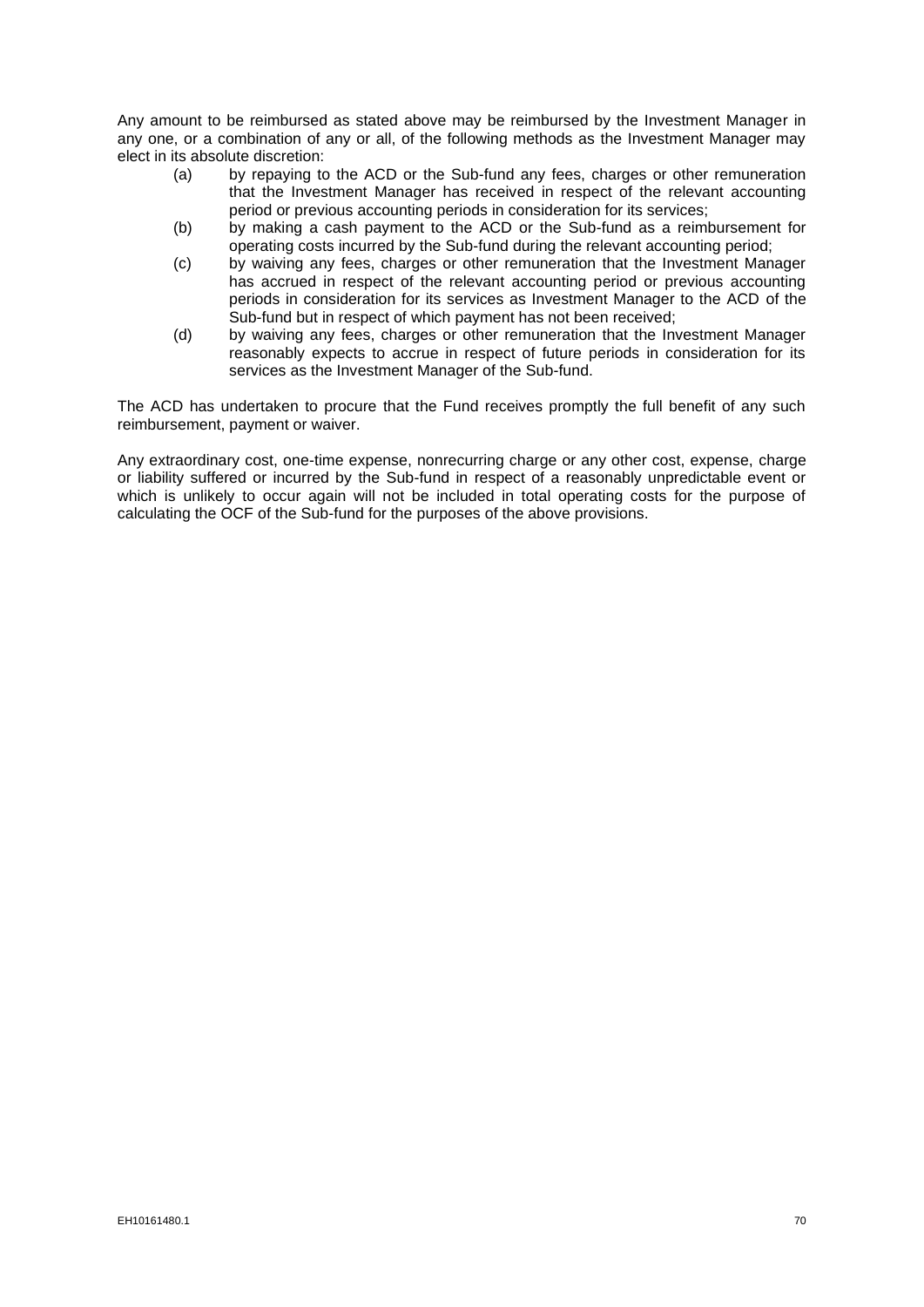|                                             | <b>VT RM Bond Income Fund</b>                                                                                                                                                                                                                                                                                                                                     |
|---------------------------------------------|-------------------------------------------------------------------------------------------------------------------------------------------------------------------------------------------------------------------------------------------------------------------------------------------------------------------------------------------------------------------|
|                                             |                                                                                                                                                                                                                                                                                                                                                                   |
| <b>Type of Scheme:</b>                      | <b>UCITS</b> scheme                                                                                                                                                                                                                                                                                                                                               |
| PRN:                                        | 935623                                                                                                                                                                                                                                                                                                                                                            |
| <b>Investment</b><br>Objective &<br>Policy: | The investment objective of the Fund is to provide income of Sterling<br>Overnight Index Average (SONIA) plus 3% (or greater) whilst preserving<br>capital over the medium to longer term (3- 5 years).                                                                                                                                                           |
|                                             | The Fund seeks to meet its objectives by investing primarily $(70\% +)$ in<br>fixed income securities (investment grade and sub-investment grade).                                                                                                                                                                                                                |
|                                             | In addition, the Fund will also invest in equities, typically in investment<br>trusts, which are focussed on lending and/or the collection of loans.                                                                                                                                                                                                              |
|                                             | The Fund may also invest in other transferable securities (equities),<br>money market instruments, deposits, cash or near cash.                                                                                                                                                                                                                                   |
|                                             | The Fund will have a preference for investments denominated in sterling<br>with issuers which have activities and assets within the UK, Europe, USA,<br>Singapore or another OECD country.                                                                                                                                                                        |
|                                             | Other than as noted above, the Fund has no particular emphasis on any<br>geographical area or industry or economic sector.                                                                                                                                                                                                                                        |
|                                             | The Fund may use derivatives for efficient portfolio management and<br>hedging purposes.                                                                                                                                                                                                                                                                          |
| <b>Derivatives:</b>                         | The Fund may use derivatives for efficient portfolio management and<br>hedging<br>purposes. It is not intended that the use of derivatives for<br>efficient portfolio management purposes will increase the risk profile of the<br>Fund.                                                                                                                          |
| <b>Benchmark:</b>                           | A target for the Fund's performance has been set by reference to the<br>Sterling Overnight Index Average (SONIA) plus 3% (the "Index") over the<br>medium to long term (3-5 years). SONIA is published and administered<br>by the Bank of England, further information for which can be obtained<br>from https://www.bankofengland.co.uk/markets/sonia-benchmark. |
|                                             | The Index has been recommended as this will allow assessment as to<br>whether the income that is being received (and so return on investment)<br>relative to a widely understood measure of investment returns.                                                                                                                                                   |
| CIS:                                        | The Fund will not invest in collective investment schemes                                                                                                                                                                                                                                                                                                         |
|                                             |                                                                                                                                                                                                                                                                                                                                                                   |
| <b>Accounting date:</b>                     | 30 April (final)                                                                                                                                                                                                                                                                                                                                                  |
|                                             | 31 July (interim)                                                                                                                                                                                                                                                                                                                                                 |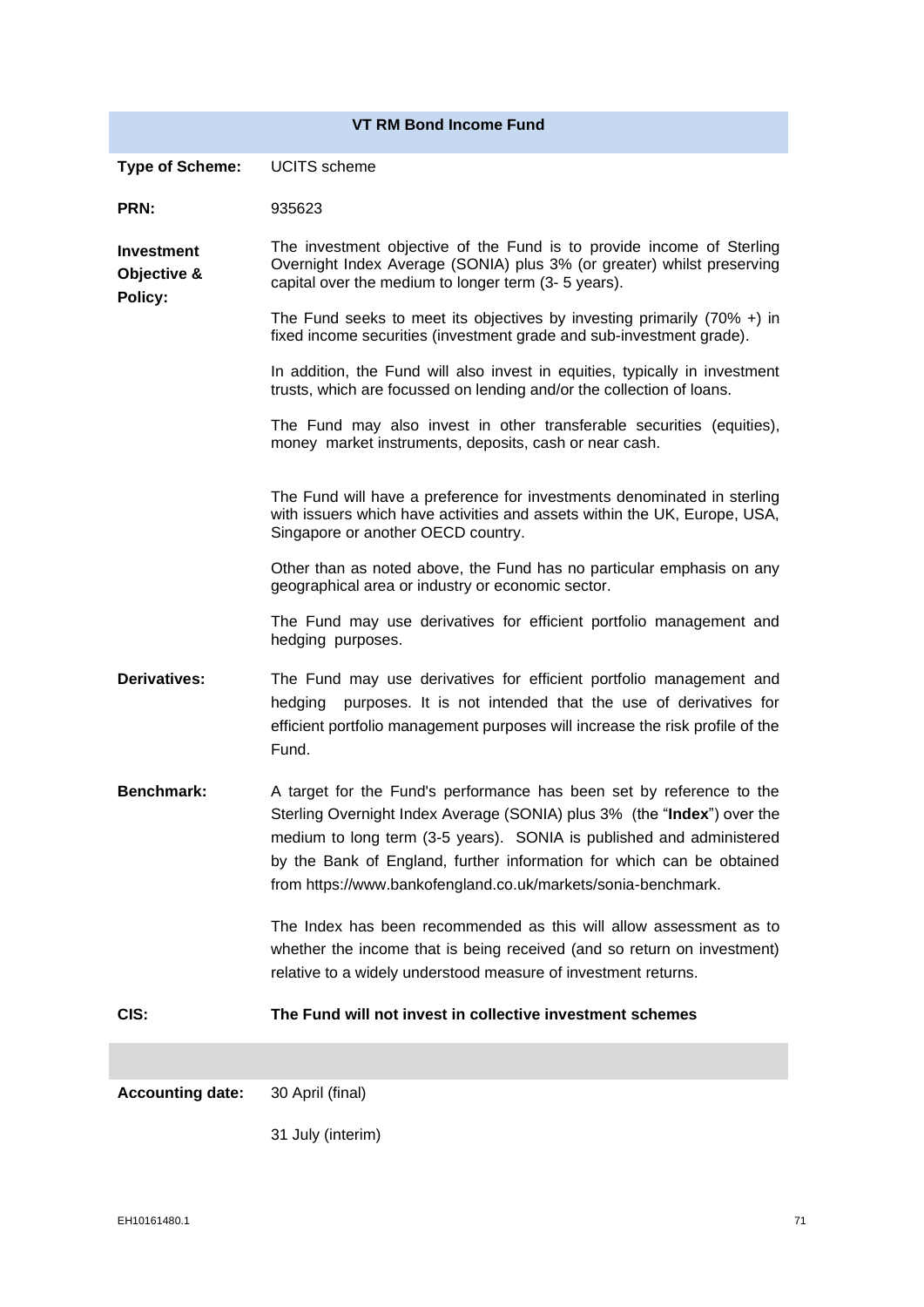|                                      | 31 October (interim)                                                                                                 |
|--------------------------------------|----------------------------------------------------------------------------------------------------------------------|
| <b>Income</b><br>distribution dates: | 31 January (interim)                                                                                                 |
|                                      | 30 June (final)                                                                                                      |
|                                      | 30 September (interim)                                                                                               |
|                                      | 31 December (interim)                                                                                                |
|                                      | 31 March (interim)                                                                                                   |
|                                      |                                                                                                                      |
| <b>Shares Classes:</b>               | Retail Income $(E, \in \text{and } \$)$<br>Retail Accumulation (£, $\epsilon$ and \$)                                |
|                                      | Institutional Income – $(E, \in \text{and } \$)$<br>Institutional Accumulation – $(E, \epsilon \text{ and } \theta)$ |
|                                      | Class F Income – $(E, \epsilon \text{ and } \$)$                                                                     |
|                                      | Class F Accumulation – $(E, \epsilon \text{ and } \theta)$                                                           |

| Initial charge:                        | Nil                                                                                                                                             |
|----------------------------------------|-------------------------------------------------------------------------------------------------------------------------------------------------|
| <b>Redemption</b><br>Charge:           | Nil                                                                                                                                             |
| <b>Switching Charge:</b> N/A at launch |                                                                                                                                                 |
| Annual                                 | Retail: 0.65% per annum                                                                                                                         |
| <b>Management</b><br>Charge:           | Institutional: 0.55% per annum                                                                                                                  |
| <b>Charges taken</b><br>from:          | Class $F6$ : 0.45% per annum                                                                                                                    |
|                                        | the above percentages being a percentage of the Net Asset Value of the<br>sub-fund attributable to the relevant Class (plus VAT if applicable). |
|                                        | Capital.                                                                                                                                        |
|                                        | (Note: deducting charges from capital may erode or constrain capital<br>growth)                                                                 |
|                                        |                                                                                                                                                 |

<sup>6</sup> Class F shares are **only available to certain institutional investors** at the discretion of the ACD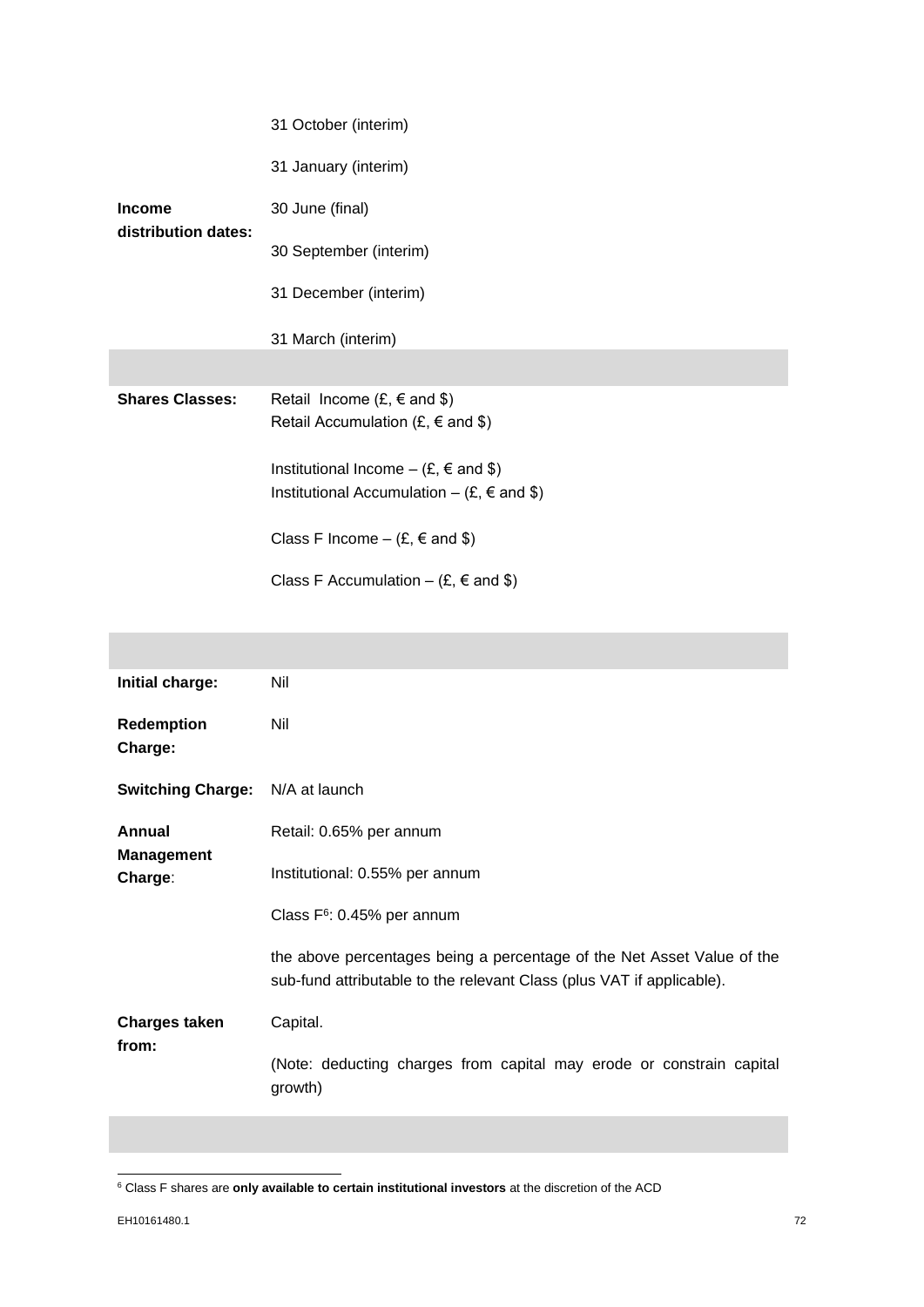# **Investment minima: <sup>7</sup>**

| Lump sum<br>subscription           | Retail: £1,000                                                                   |  |  |
|------------------------------------|----------------------------------------------------------------------------------|--|--|
|                                    | Institutional: £10,000                                                           |  |  |
|                                    | Class F: £1,000,000                                                              |  |  |
| Top-up                             | Retail: £25                                                                      |  |  |
|                                    | Institutional: £100                                                              |  |  |
|                                    | Class F: £10,000                                                                 |  |  |
| Holding                            | Retail: £1,000                                                                   |  |  |
|                                    | Institutional: £10,000                                                           |  |  |
|                                    | Class F: £1,000,000                                                              |  |  |
| Redemption                         | N/A (provided minimum holding is maintained)                                     |  |  |
| Switching                          | N/A (provided minimum holding is maintained)                                     |  |  |
|                                    |                                                                                  |  |  |
| Initial price of<br><b>Shares:</b> | £1                                                                               |  |  |
|                                    |                                                                                  |  |  |
| Past<br>Performance:               | As this Sub-fund launched in 2020 past performance data is not yet<br>available. |  |  |
|                                    | 2020                                                                             |  |  |
|                                    | Fund return                                                                      |  |  |
|                                    | (Retail Class)                                                                   |  |  |
|                                    | $SONIA + 3%$                                                                     |  |  |
|                                    | Annual<br>difference                                                             |  |  |
|                                    |                                                                                  |  |  |
|                                    | Met objective                                                                    |  |  |
|                                    | <b>Failed to meet objective</b>                                                  |  |  |

<sup>7</sup> **The ACD may waive the minimum levels (and initial charge and redemption charge) at its discretion.**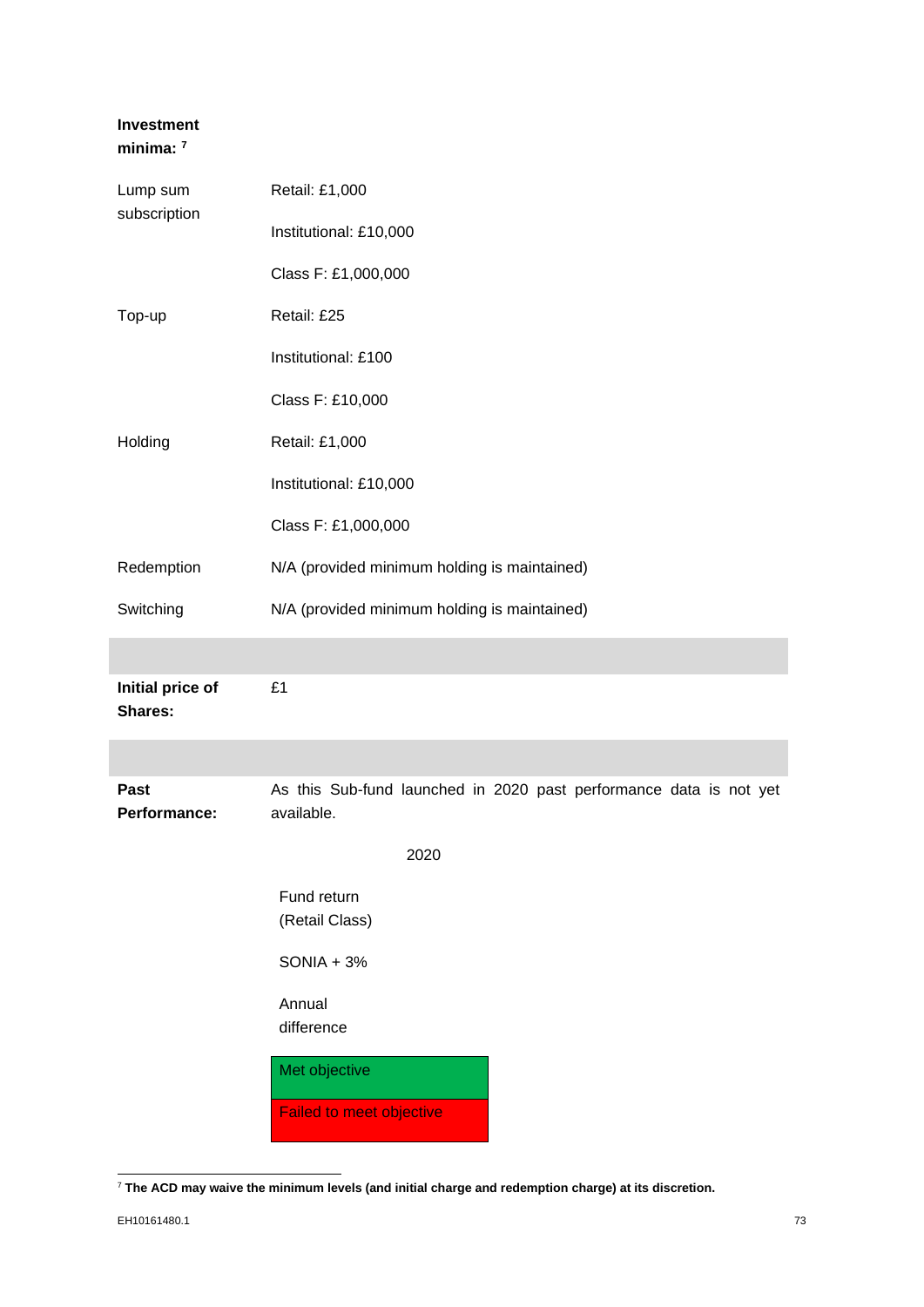# **NOTE: PAST PERFORMANCE SHOULD NOT BE TAKEN AS A GUIDE TO THE FUTURE. THE VALUE OF INVESTMENTS AND INCOME FROM THEM CAN GO DOWN AS WELL AS UP AND INVESTORS MAY NOT GET BACK THE AMOUNT ORIGINALLY INVESTED.**

**Profile of a Typical Investor/Target Market:**

**Type of clients:** retail, professional clients and eligible counterparties (subject to the applicable legal and regulatory requirements in the relevant jurisdiction).

**Clients' knowledge and experience**: investors with at least basic knowledge and experience of funds which are to be managed in accordance with a specific investment objective and policy.

**Clients' financial situation with a focus on ability to bear losses**: Investors must be prepared to accept fluctuations in the value of capital including capital loss and accept the risks of investing, including having the ability to bear significant capital loss.

**Clients' risk tolerance and compatibility of risk/reward profile of the product with the target market:** due to the volatility of markets and specific risks of investing in shares in a fund (including those set out in the risk warnings in this Prospectus), investors should have a high risk tolerance. They should be willing to accept price fluctuations in exchange for the opportunity of higher returns.

**Clients' objectives and needs:** investors should be seeking to invest for the medium to long term who wish to gain access to a portfolio managed in accordance with the specific investment objective and policy of the Sub-fund.

**Clients' who should not invest:** shares in the Company is deemed incompatible for investors which:

- are looking for full capital protection or full repayment of the amount invested and clients who want a guaranteed return (whether income or capital)
- are fully risk averse/have no risk tolerance
- need a fully guaranteed income of fully predictable return profile

**Distribution channel:** This product is eligible for all distribution channels (e.g. investment advice, portfolio management, non-advised sales and pure execution services).

#### **Ongoing Charges**

The Investment Manager aims to ensure that ongoing charges are maintained at a low level relative to the industry average.

In order to achieve such objective, the Investment Manager has, with the agreement of the ACD, undertaken that if the total OCF of the Fund (as calculated at the end of the relevant accounting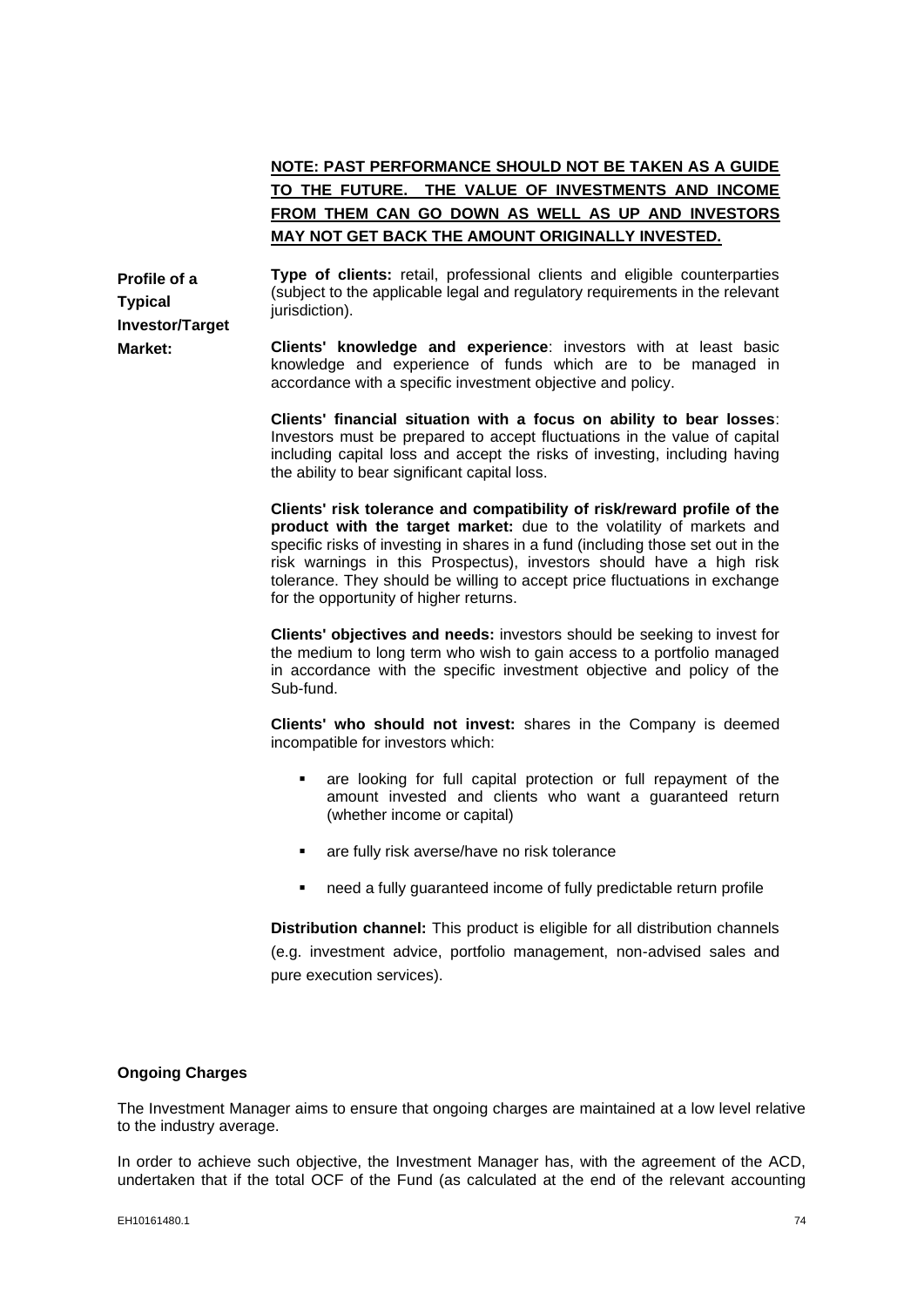period) exceeds 0.80%<sup>8</sup>, the Investment Manager shall reimburse the Sub-fund for an amount which, when deducted from the operating costs incurred by the Sub-fund during the relevant accounting period, would result in the Sub-fund having a total OCF equal to 0.80%<sup>910</sup> in the relevant accounting period.

Any amount to be reimbursed as stated above may be reimbursed by the Investment Manager in any one, or a combination of any or all, of the following methods as the Investment Manager may elect in its absolute discretion:

- (a) by repaying to the ACD or the Sub-fund any fees, charges or other remuneration that the Investment Manager has received in respect of the relevant accounting period or previous accounting periods in consideration for its services;
- (b) by making a cash payment to the ACD or the Sub-fund as a reimbursement for operating costs incurred by the Sub-fund during the relevant accounting period;
- (c) by waiving any fees, charges or other remuneration that the Investment Manager has accrued in respect of the relevant accounting period or previous accounting periods in consideration for its services as Investment Manager to the ACD of the Sub-fund but in respect of which payment has not been received;
- (d) by waiving any fees, charges or other remuneration that the Investment Manager reasonably expects to accrue in respect of future periods in consideration for its services as the Investment Manager of the Sub-fund.

The ACD has undertaken to procure that the Fund receives promptly the full benefit of any such reimbursement, payment or waiver.

Any extraordinary cost, one-time expense, nonrecurring charge or any other cost, expense, charge or liability suffered or incurred by the Sub-fund in respect of a reasonably unpredictable event or which is unlikely to occur again will not be included in total operating costs for the purpose of calculating the OCF of the Sub-fund for the purposes of the above provisions.

<sup>8</sup> For Class I shareholders the cap will be 0.70% and for Class F shareholders the cap will be 0.60%

<sup>&</sup>lt;sup>9</sup> For Class I shareholders the cap will be 0.70% and for Class F shareholders the cap will be 0.60%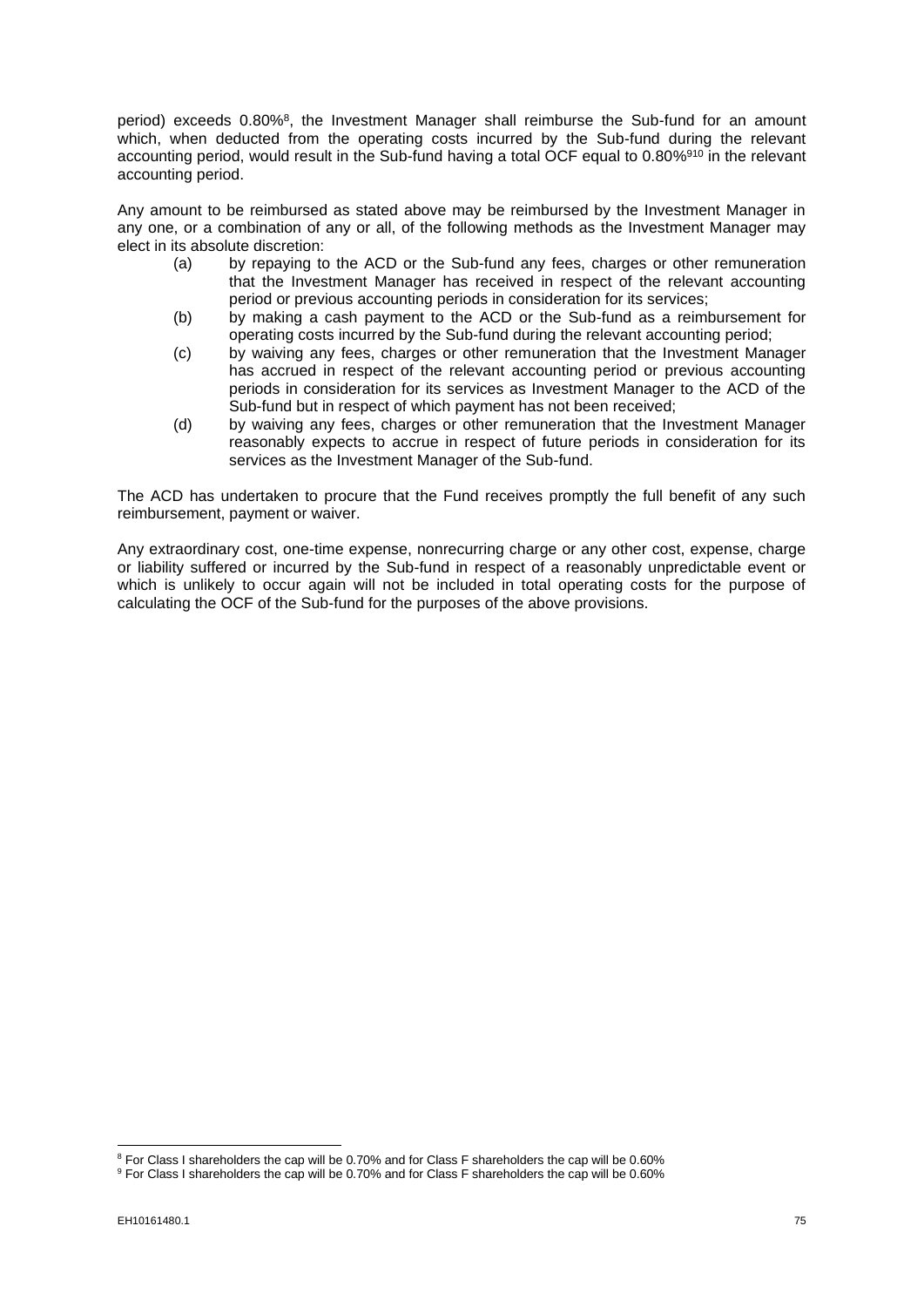|                                  | <b>VT RM Global Real Opportunities Fund</b>                                                                                                                                                                                                                                                                                                                                                                                                                                                                                                                                                                                                                                                                                                                                     |
|----------------------------------|---------------------------------------------------------------------------------------------------------------------------------------------------------------------------------------------------------------------------------------------------------------------------------------------------------------------------------------------------------------------------------------------------------------------------------------------------------------------------------------------------------------------------------------------------------------------------------------------------------------------------------------------------------------------------------------------------------------------------------------------------------------------------------|
| <b>Type of Scheme:</b>           | <b>UCITS</b> scheme                                                                                                                                                                                                                                                                                                                                                                                                                                                                                                                                                                                                                                                                                                                                                             |
| PRN:                             | 935622                                                                                                                                                                                                                                                                                                                                                                                                                                                                                                                                                                                                                                                                                                                                                                          |
| <b>Investment</b><br>Objective & | The investment objective of the Fund is to provide income and capital<br>growth over the medium to longer term (3- 5 years).                                                                                                                                                                                                                                                                                                                                                                                                                                                                                                                                                                                                                                                    |
| Policy:                          | The Fund seeks to meet its objectives by investing primarily $(70\% +)$ in<br>listed equities, whose primary activity or exposure is within core thematic<br>areas including but not limited to ageing populations, urbanisation, digital<br>commerce, infrastructure, decarbonisation, disruptive real estate and<br>consumer staples. Investments will include listed companies, REITs and<br>Investment Trusts. The Investment Manager believes real opportunities<br>represent the best ideas derived from key investment themes. The<br>investment focus is on an investment universe which benefits from<br>structural or social-demographic tailwinds (such as ageing populations,<br>the decarbonisation of energy generation and rapid growth of digital<br>services). |
|                                  | Target holdings will often; (i) operate in areas in which there are material<br>structural tail winds; (ii) have robust balance sheets including plant,<br>property and equipment; (iii), have contracted cash flows; and/or (iv) be<br>managed by excellent executive teams, and so, in the Investment<br>Manager's opinion present real opportunities for the Fund.                                                                                                                                                                                                                                                                                                                                                                                                           |
|                                  | In addition to investing in listed equities the fund may also invest in other<br>transferable securities, bonds, derivatives (including options and futures<br>contracts) money market instruments, deposits, government securities,<br>cash or near cash.                                                                                                                                                                                                                                                                                                                                                                                                                                                                                                                      |
|                                  | The Fund will have a preference for investments denominated in sterling,<br>but will invest in a mix of currencies, with issuers which have activities and<br>assets within the UK, Europe, USA, Australia, New Zealand, Singapore or<br>another OECD country. Other than as noted above, the Fund has no<br>particular emphasis on any geographical area or industry or economic<br>sector.                                                                                                                                                                                                                                                                                                                                                                                    |
|                                  | The Fund may use derivatives for efficient portfolio management and<br>investment purposes.                                                                                                                                                                                                                                                                                                                                                                                                                                                                                                                                                                                                                                                                                     |
| <b>Derivatives:</b>              | The Fund may use derivatives for efficient portfolio management and<br>investment purposes. It is not intended that the use of derivatives for<br>efficient portfolio management purposes will increase the risk profile of the<br>Fund.                                                                                                                                                                                                                                                                                                                                                                                                                                                                                                                                        |
| Performance                      | The Fund does not have a target benchmark.                                                                                                                                                                                                                                                                                                                                                                                                                                                                                                                                                                                                                                                                                                                                      |
| <b>Comparator:</b>               | However, many funds sold in the UK are grouped into sectors by the<br>Investment Association (the "IA") (the trade body that represents UK<br>investment managers), to help investors to compare funds with broadly<br>similar characteristics.                                                                                                                                                                                                                                                                                                                                                                                                                                                                                                                                 |
|                                  | In order to assess the Fund's performance, investors may find it useful to<br>compare the Fund against the performance of the IA Flexible Investment                                                                                                                                                                                                                                                                                                                                                                                                                                                                                                                                                                                                                            |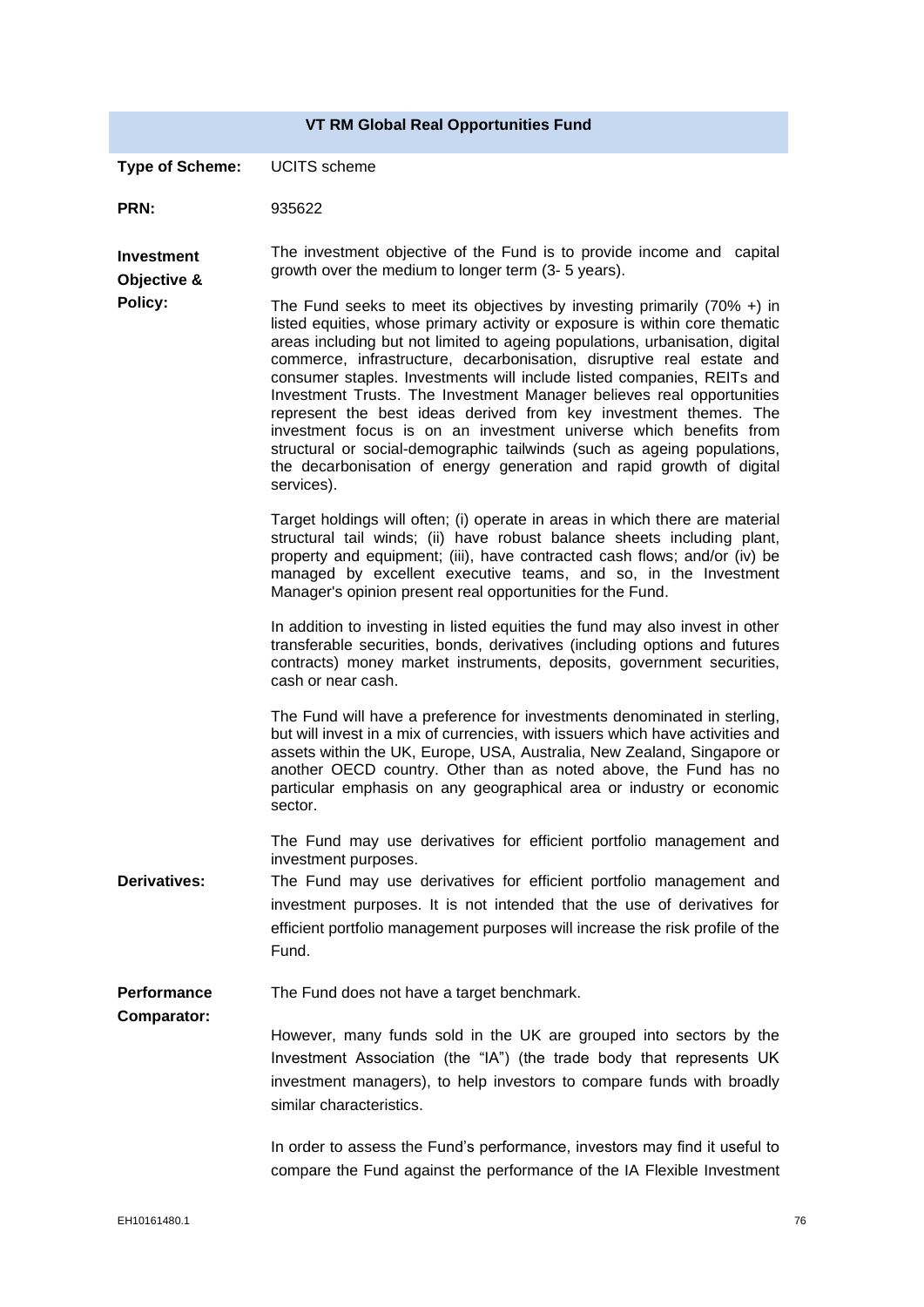|                         | Sector, which serves as a method of comparing the Fund's performance<br>with other funds which have broadly similar characteristics. |  |
|-------------------------|--------------------------------------------------------------------------------------------------------------------------------------|--|
| CIS:                    | The Fund will not invest in collective investment schemes                                                                            |  |
|                         |                                                                                                                                      |  |
| <b>Accounting date:</b> | 30 April (final)                                                                                                                     |  |
|                         | 31 July (interim)                                                                                                                    |  |
|                         | 31 October (interim)                                                                                                                 |  |
|                         | 31 January (interim)                                                                                                                 |  |
| <b>Income</b>           | 30 June (final)                                                                                                                      |  |
| distribution dates:     | 30 September (interim)                                                                                                               |  |
|                         | 31 December (interim)                                                                                                                |  |
|                         | 31 March (interim)                                                                                                                   |  |
|                         |                                                                                                                                      |  |
| <b>Shares Classes:</b>  | Retail Income (£)<br>Retail Accumulation (£)                                                                                         |  |
|                         | Institutional Income $-$ (£)                                                                                                         |  |
|                         | Institutional Accumulation $-$ (£)                                                                                                   |  |
|                         | Class F Income $-$ (£)                                                                                                               |  |
|                         | Class F Accumulation $-(E)$                                                                                                          |  |
|                         |                                                                                                                                      |  |
|                         |                                                                                                                                      |  |
| Initial charge:         | Nil                                                                                                                                  |  |
| Redemption<br>Charge:   | Nil                                                                                                                                  |  |

| <b>Switching Charge:</b> N/A at launch |                                |
|----------------------------------------|--------------------------------|
| Annual                                 | Retail: 0.75% per annum        |
| <b>Management</b>                      | Institutional: 0.65% per annum |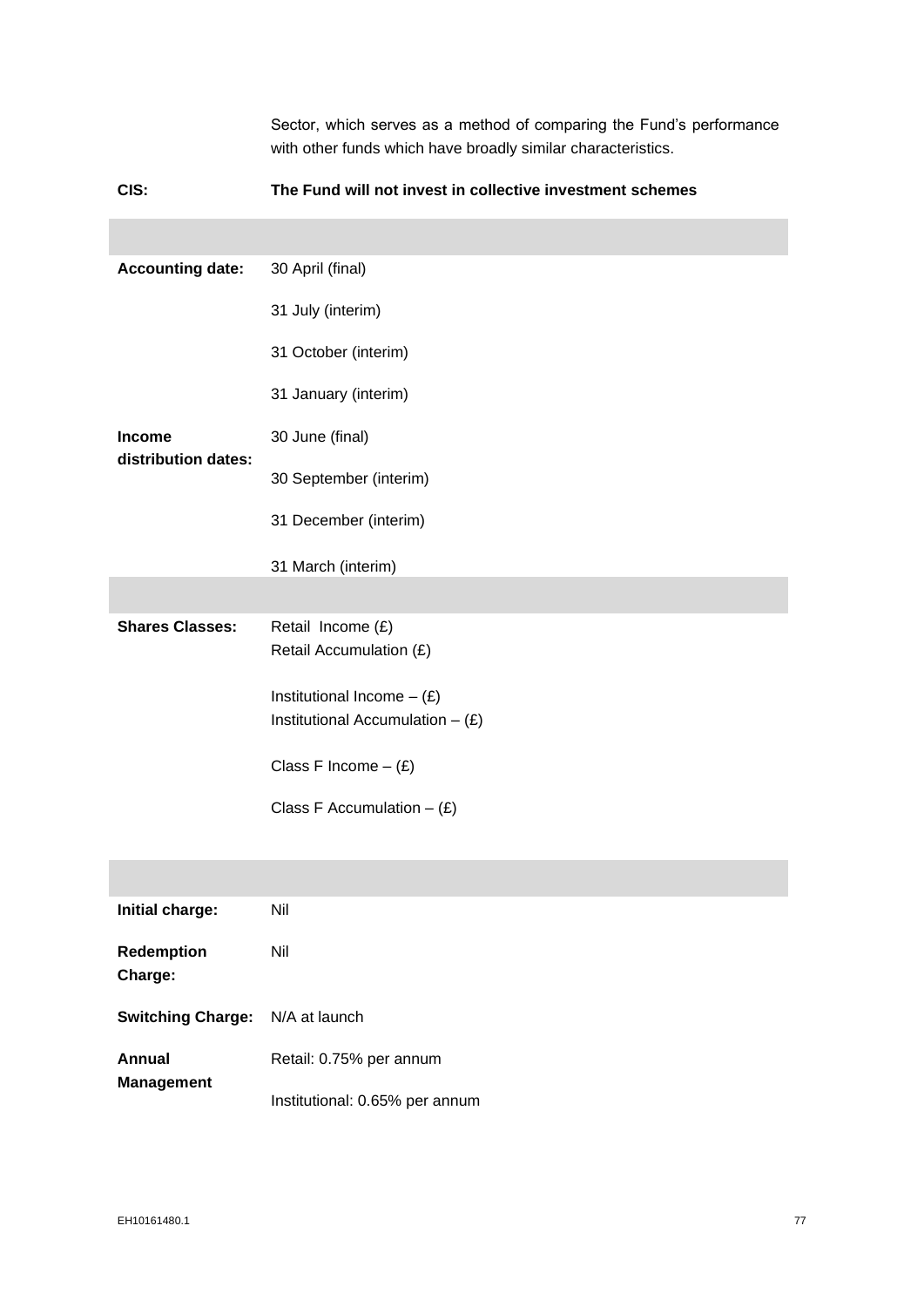| Charge:                            | Class $F^{11}$ : 0.50% per annum                                                                                                                |  |
|------------------------------------|-------------------------------------------------------------------------------------------------------------------------------------------------|--|
|                                    | the above percentages being a percentage of the Net Asset Value of the<br>sub-fund attributable to the relevant Class (plus VAT if applicable). |  |
| <b>Charges taken</b><br>from:      | Capital.                                                                                                                                        |  |
|                                    | (Note: deducting charges from capital may erode or constrain capital<br>growth)                                                                 |  |
|                                    |                                                                                                                                                 |  |
| <b>Investment</b><br>minima: $12$  |                                                                                                                                                 |  |
| Lump sum                           | Retail: £1                                                                                                                                      |  |
| subscription                       | Institutional: £10,000                                                                                                                          |  |
|                                    | Class F: £1,000,000                                                                                                                             |  |
| Top-up                             | Retail: £1                                                                                                                                      |  |
|                                    | Institutional: £1                                                                                                                               |  |
|                                    | Class F: £1                                                                                                                                     |  |
| Holding                            | Retail: £1                                                                                                                                      |  |
|                                    | Institutional: £10,000                                                                                                                          |  |
|                                    | Class F: £1,000,000                                                                                                                             |  |
| Redemption                         | N/A (provided minimum holding is maintained)                                                                                                    |  |
| Switching                          | N/A (provided minimum holding is maintained)                                                                                                    |  |
|                                    |                                                                                                                                                 |  |
| Initial price of<br><b>Shares:</b> | £1                                                                                                                                              |  |
|                                    |                                                                                                                                                 |  |
| Past<br>Performance:               | As this Sub-fund launched in 2020 past performance data is not yet<br>available.                                                                |  |
|                                    | NOTE: PAST PERFORMANCE SHOULD NOT BE TAKEN AS A GUIDE<br>THE VALUE OF INVESTMENTS AND INCOME<br>TO THE FUTURE.                                  |  |

<sup>11</sup> Class F shares are **only available to certain institutional investors** at the discretion of the ACD

<sup>12</sup> **The ACD may waive the minimum levels (and initial charge and redemption charge) at its discretion.**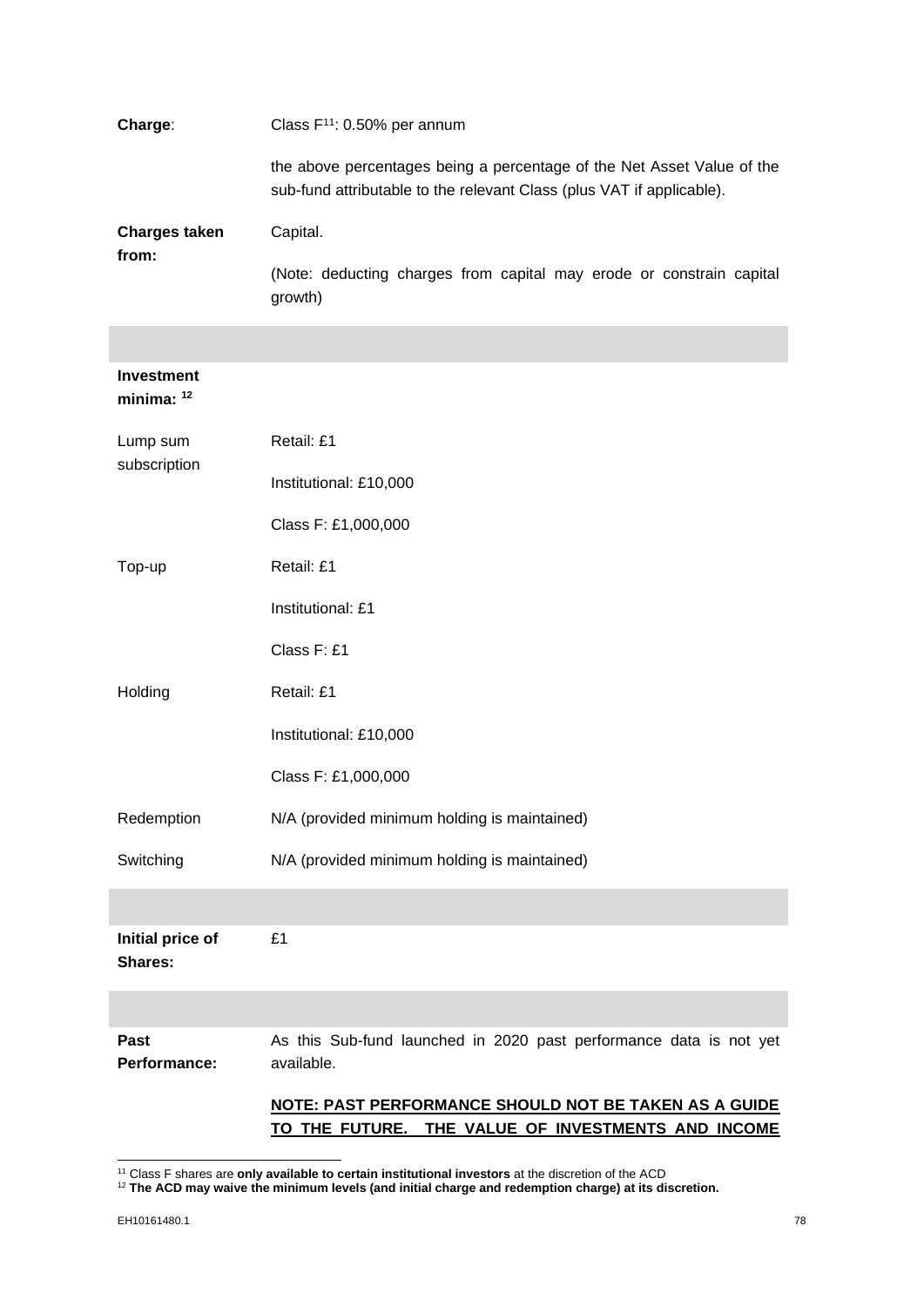# **FROM THEM CAN GO DOWN AS WELL AS UP AND INVESTORS MAY NOT GET BACK THE AMOUNT ORIGINALLY INVESTED.**

**Profile of a Typical Investor/Target Market: Type of clients:** retail, professional clients and eligible counterparties (subject to the applicable legal and regulatory requirements in the relevant jurisdiction).

**Clients' knowledge and experience**: investors with at least basic knowledge and experience of funds which are to be managed in accordance with a specific investment objective and policy.

**Clients' financial situation with a focus on ability to bear losses**: Investors must be prepared to accept fluctuations in the value of capital including capital loss and accept the risks of investing in equity markets, including having the ability to bear 100% capital loss.

**Clients' risk tolerance and compatibility of risk/reward profile of the product with the target market:** due to the volatility of markets and specific risks of investing in shares in a fund (including those set out in the risk warnings in this Prospectus), investors should have a high risk tolerance. They should be willing to accept price fluctuations in exchange for the opportunity of higher returns.

**Clients' objectives and needs:** investors should be seeking to invest for the medium to long term who wish to gain access to a portfolio managed in accordance with the specific investment objective and policy of the Sub-fund.

**Clients' who should not invest:** shares in the Company is deemed incompatible for investors which:

- are looking for full capital protection or full repayment of the amount invested and clients who want a guaranteed return (whether income or capital)
- are fully risk averse/have no risk tolerance
- need a fully guaranteed income of fully predictable return profile

**Distribution channel:** This product is eligible for all distribution channels (e.g. investment advice, portfolio management, non-advised sales and pure execution services).

# **Ongoing Charges**

The Investment Manager aims to ensure that ongoing charges are maintained at a low level relative to the industry average.

In order to achieve such objective, the Investment Manager has, with the agreement of the ACD, undertaken that if the total OCF of the Fund (as calculated at the end of the relevant accounting period) exceeds 0.85%<sup>13</sup>, the Investment Manager shall reimburse the Sub-fund for an amount which, when deducted from the operating costs incurred by the Sub-fund during the relevant

<sup>&</sup>lt;sup>13</sup> For Class I shareholders the cap will be 0.75% - For Class F shareholders the cap will be 0.60%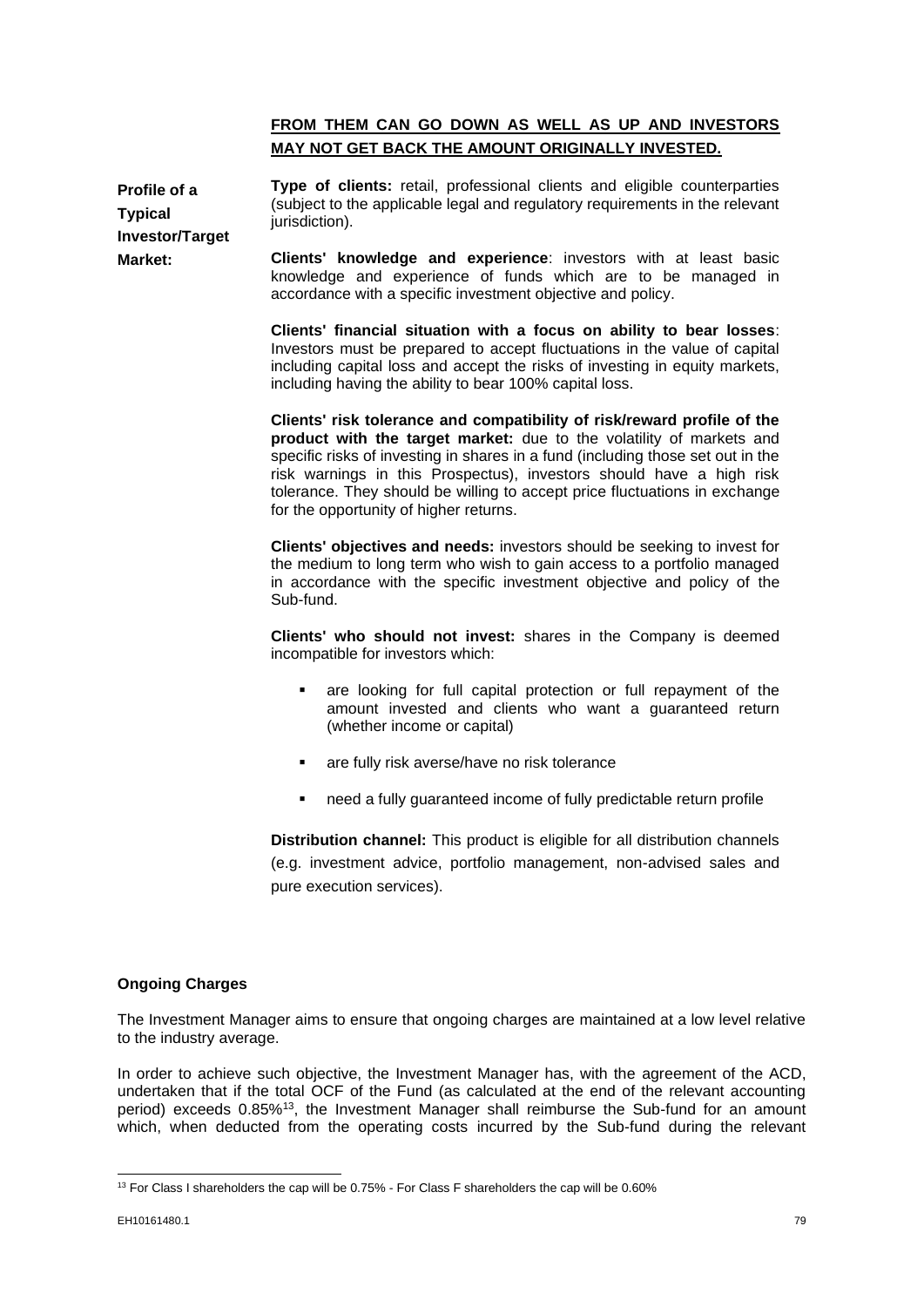accounting period, would result in the Sub-fund having a total OCF equal to 0.85%<sup>14</sup> in the relevant accounting period.

Any amount to be reimbursed as stated above may be reimbursed by the Investment Manager in any one, or a combination of any or all, of the following methods as the Investment Manager may elect in its absolute discretion:

- (a) by repaying to the ACD or the Sub-fund any fees, charges or other remuneration that the Investment Manager has received in respect of the relevant accounting period or previous accounting periods in consideration for its services;
- (b) by making a cash payment to the ACD or the Sub-fund as a reimbursement for operating costs incurred by the Sub-fund during the relevant accounting period;
- (c) by waiving any fees, charges or other remuneration that the Investment Manager has accrued in respect of the relevant accounting period or previous accounting periods in consideration for its services as Investment Manager to the ACD of the Sub-fund but in respect of which payment has not been received;
- (d) by waiving any fees, charges or other remuneration that the Investment Manager reasonably expects to accrue in respect of future periods in consideration for its services as the Investment Manager of the Sub-fund.

The ACD has undertaken to procure that the Fund receives promptly the full benefit of any such reimbursement, payment or waiver.

Any extraordinary cost, one-time expense, nonrecurring charge or any other cost, expense, charge or liability suffered or incurred by the Sub-fund in respect of a reasonably unpredictable event or which is unlikely to occur again will not be included in total operating costs for the purpose of calculating the OCF of the Sub-fund for the purposes of the above provisions.

<sup>&</sup>lt;sup>14</sup> For Class I shareholders the cap will be 0.75% - For Class F shareholders the cap will be 0.60%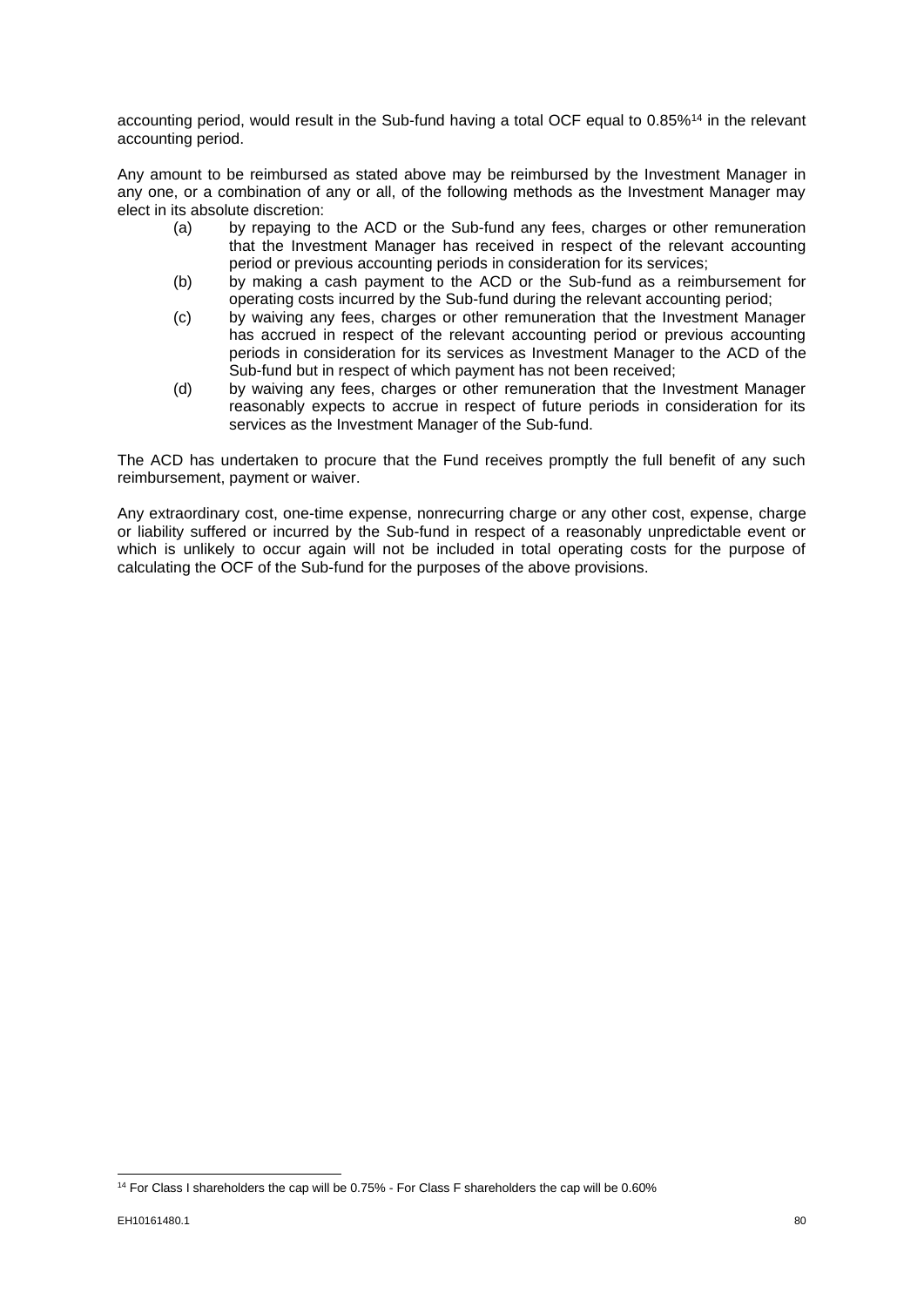# **APPENDIX II**

# **PART I - ELIGIBLE SECURITIES MARKETS AND ELIGIBLE DERIVATIVES MARKETS**

All the Sub-funds may deal through securities and derivatives markets which are regulated markets (as defined in the glossary to the FCA Handbook) or markets established in an EEA State which are regulated, operate regularly and are open to the public (excluding Cyprus and Slovenia).

Each Sub-fund may also deal through the securities and derivatives markets and derivatives markets indicated below:

# **Eligible Securities Markets:**

| <b>United States of America</b> | <b>NYSE Euronext New York</b>                                                                                                                                                                                                                              |
|---------------------------------|------------------------------------------------------------------------------------------------------------------------------------------------------------------------------------------------------------------------------------------------------------|
|                                 | The NASDAQ Stock Market (NASDAQ)                                                                                                                                                                                                                           |
|                                 | <b>NYSE Amex Equities</b>                                                                                                                                                                                                                                  |
|                                 | The market in transferable securities issued by or on behalf<br>of the United States of America conducted through those<br>persons for the time being recognised and supervised by the<br>Federal Reserve Bank of New York and known as primary<br>dealers |
| <b>Australia</b>                | Australian Securities Exchange (ASX)                                                                                                                                                                                                                       |
| Canada                          | Toronto Stock Exchange (TSX)                                                                                                                                                                                                                               |
|                                 | <b>TSX Venture Exchange</b>                                                                                                                                                                                                                                |
| <b>Hong Kong</b>                | Hong Kong Stock Exchange                                                                                                                                                                                                                                   |
| India                           | National Stock Exchange of India (NSE)                                                                                                                                                                                                                     |
| Indonesia                       | Indonesian Stock Exchange                                                                                                                                                                                                                                  |
| Japan                           | <b>Tokyo Stock Exchange</b>                                                                                                                                                                                                                                |
|                                 | Nagoya Stock Exchange                                                                                                                                                                                                                                      |
| Korea                           | Korea Exchange (KRX)                                                                                                                                                                                                                                       |
| <b>Malaysia</b>                 | <b>Bursa Malaysia Securities Bhd</b>                                                                                                                                                                                                                       |
| <b>Mexico</b>                   | Bolsa Mexicana de Valores (BMV)                                                                                                                                                                                                                            |
| New Zealand                     | New Zealand Stock Exchange (NZX)                                                                                                                                                                                                                           |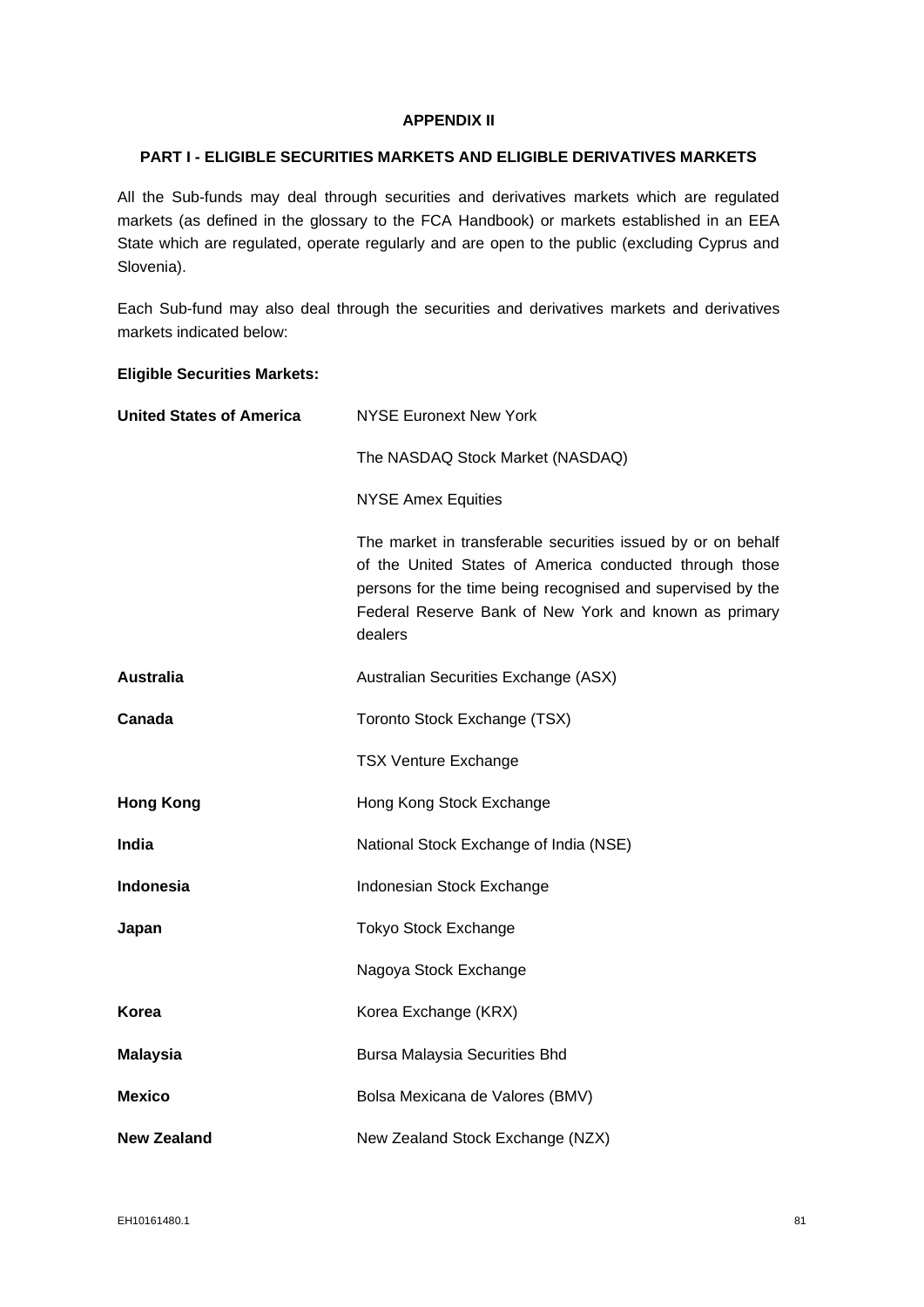| <b>Philippines</b>                   | Philippine Stock Exchange                                          |  |
|--------------------------------------|--------------------------------------------------------------------|--|
| <b>Singapore</b>                     | Singapore Exchange (SGX)                                           |  |
| <b>South Africa</b>                  | <b>JSE Limited</b>                                                 |  |
| Switzerland                          | SIX Swiss Exchange (SWX)                                           |  |
| <b>Taiwan</b>                        | Taiwan Stock Exchange                                              |  |
| <b>Thailand</b>                      | The Stock Exchange of Thailand (SET)                               |  |
| <b>Eligible Derivatives Markets:</b> |                                                                    |  |
| <b>United Kingdom</b>                | The London International Financial Futures and Options<br>Exchange |  |
|                                      | (NYSE LIFFE)                                                       |  |
| <b>United States</b>                 | Chicago Mercantile Exchange                                        |  |

# **Part II – List of Sub-custodians (as at the date of this prospectus)**

| <b>MARKET</b>                                                                                                      | <b>SUB-CUSTODIAN</b>                  |
|--------------------------------------------------------------------------------------------------------------------|---------------------------------------|
| Argentina                                                                                                          | Citibank N.A. Argentina Branch        |
| Australia                                                                                                          | <b>HSBC Bank Australia Limited</b>    |
| Austria                                                                                                            | Raiffeisen Bank International         |
| <b>Bahrain</b>                                                                                                     | <b>HSBC Bank Middle East Limited</b>  |
| Bangladesh                                                                                                         | <b>Standard Chartered Bank</b>        |
| Belgium                                                                                                            | <b>Citibank Europe</b>                |
| Bermuda                                                                                                            | <b>HSBC Securities Services</b>       |
| Bosnia-Herzegovina: The Federation of<br>Bosnia and Herzegovina (Sarajevo)<br>Bosnia-Herzegovina: The Republika of | Raiffeisen Bank International AG      |
| Srpska (Banja Luka)                                                                                                |                                       |
| <b>Botswana</b>                                                                                                    | Standard Chartered Bank Botswana Ltd. |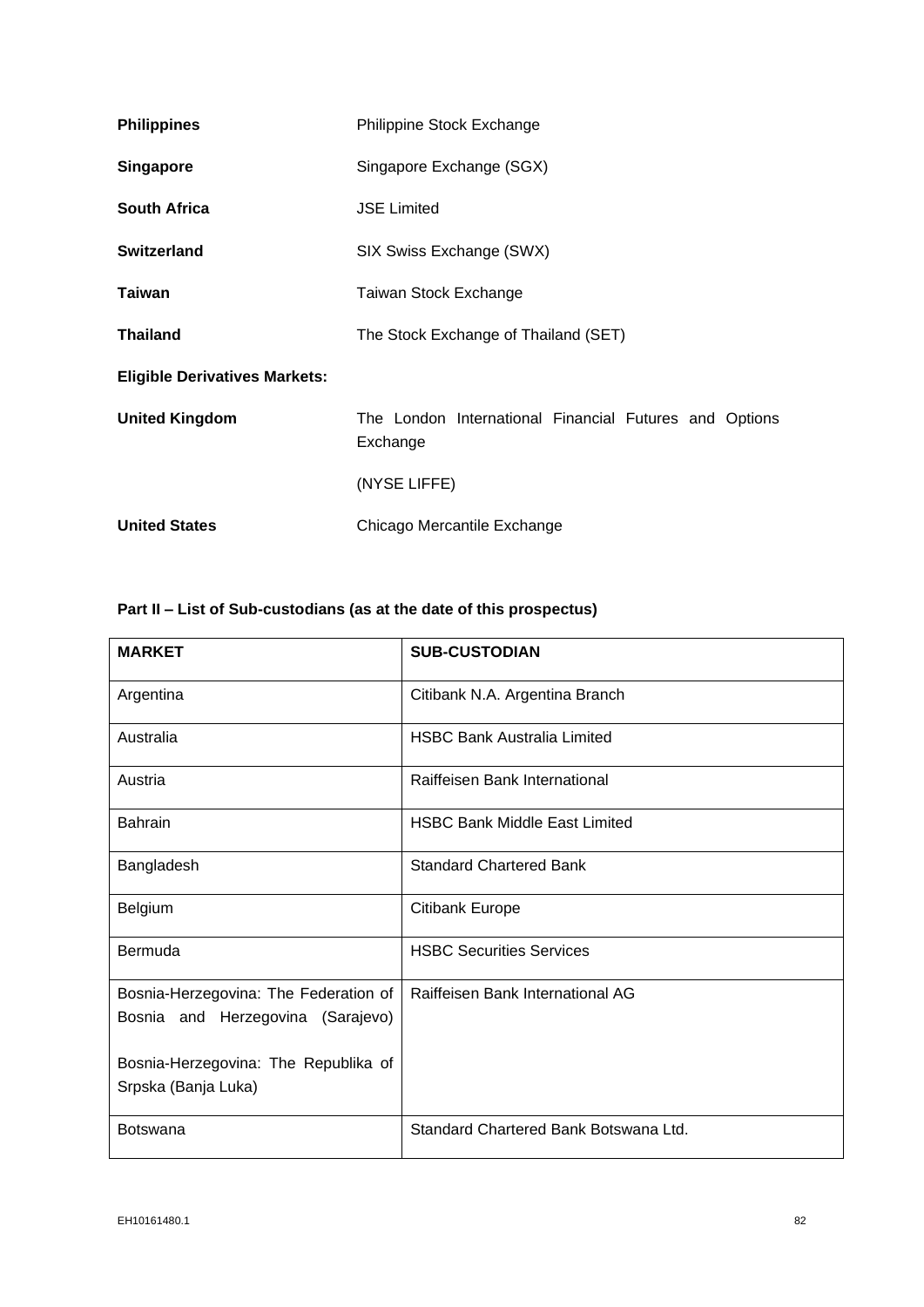| <b>Brazil</b>         | Citibank N.A. - Filial Brasileira (Brazilian Branch)                                                                                                                                                                        |
|-----------------------|-----------------------------------------------------------------------------------------------------------------------------------------------------------------------------------------------------------------------------|
| <b>Bulgaria</b>       | UniCredit Bulbank AD                                                                                                                                                                                                        |
| Canada                | <b>RBC</b>                                                                                                                                                                                                                  |
| Chile                 | Banco de Chile (Citibank N.A.)                                                                                                                                                                                              |
| China                 | Citibank<br>China-<br><b>Shares</b><br>(china)<br>Co.<br>Ltd<br>A<br>$\overline{\phantom{a}}$<br>China - Shanghai- Standard Chartered Bank (China) Limited<br>China - Shenzhen - Standard Chartered Bank (China)<br>Limited |
| Colombia              | Cititrust Colombia S.A.                                                                                                                                                                                                     |
| Croatia               | UniCredit Bank Austria AG                                                                                                                                                                                                   |
| Cyprus                | Citibank Europe plc, Greece Branch                                                                                                                                                                                          |
| <b>Czech Republic</b> | Raiffeisen Bank International AG                                                                                                                                                                                            |
| Denmark               | Danske Bank A/S                                                                                                                                                                                                             |
| Egypt                 | N.A.<br>Citibank                                                                                                                                                                                                            |
| Estonia               | Swedbank                                                                                                                                                                                                                    |
| Euroclear             | Euroclear                                                                                                                                                                                                                   |
| Finland               | Nordea Bank AB (publ)                                                                                                                                                                                                       |
| France                | Deutsche Bank AG                                                                                                                                                                                                            |
| Germany               | Citibank Europe PLC Dublin                                                                                                                                                                                                  |
| Ghana                 | Standard Chartered Bank Ghana Ltd.                                                                                                                                                                                          |
| Greece                | Citibank Europe PLC, Greece Branch                                                                                                                                                                                          |
| Hong Kong             | Standard<br>Chartered<br>Limited<br><b>Bank</b><br>(Hong<br>Kong)<br>Citibank N.A., Hong Kong Branch (Shanghai HK Connect)                                                                                                  |
| Hungary               | Raiffeisen Bank International AG                                                                                                                                                                                            |
| India                 | The Hong Kong and Shanghai Banking Corporation Ltd                                                                                                                                                                          |
| Indonesia             | <b>Standard Chartered Bank</b>                                                                                                                                                                                              |
| Ireland               | <b>RBC</b><br>Investor<br><b>Services</b><br>Trust                                                                                                                                                                          |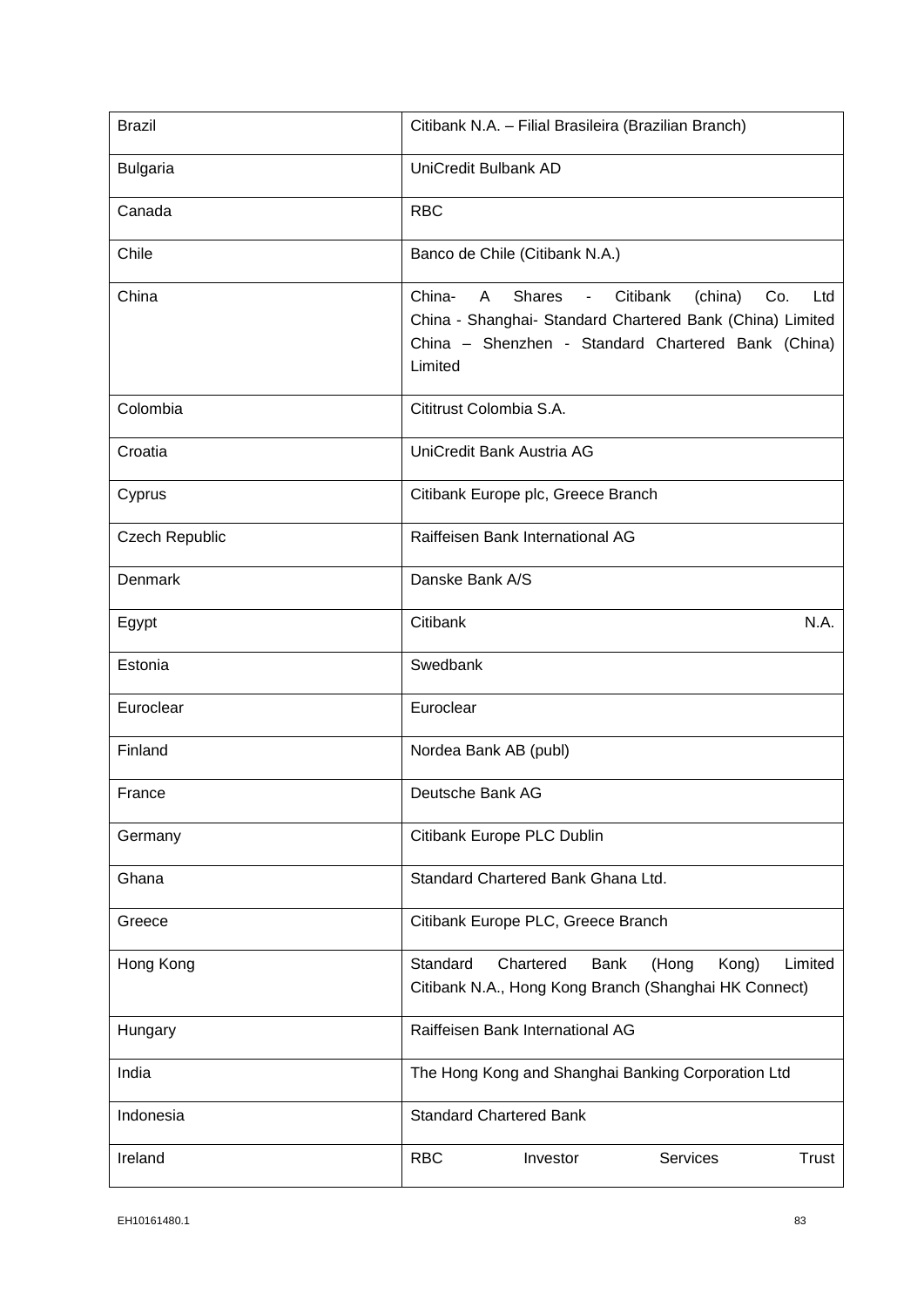| Israel           | Citibank N.A. Tel Aviv Branch                          |
|------------------|--------------------------------------------------------|
| Italy            | <b>BNP Paribas Securities Services</b>                 |
| Japan            | Citibank N.A., Tokyo Branch                            |
| Jordan           | Standard Chartered Bank, Jordan Branch                 |
| Kazakhstan       | <b>JSC Citibank Kazakhstan</b>                         |
| Kenya            | Standard Chartered Bank Kenya                          |
| Kuwait           | <b>HSBC Bank Middle East Limited</b>                   |
| Latvia           | Swedbank AS                                            |
| Lithuania        | Swedbank AB                                            |
| Luxembourg       | Euroclear<br>Bank                                      |
| Malaysia         | Standard Chartered Bank Malaysia Berhad                |
| <b>Mauritius</b> | The Hong Kong and Shanghai Banking Corporation Limited |
| Mexico           | Citibanamex                                            |
| Morocco          | Societe General Marocaine de Banques (SGMB)            |
| Namibia          | Standard<br>South<br>Bank<br>of<br>Africa              |
| Netherlands      | Citibank Europe                                        |
| New Zealand      | Citibank N.A. New Zealand Branch                       |
| Nigeria          | Standard Chartered Bank, DIFC Branch                   |
| Norway           | <b>DNB Bank ASA</b>                                    |
| Oman             | HSBC Bank Oman S.A.O.G.                                |
| Pakistan         | Deutsche Bank A.G.                                     |
| Peru             | Citibank del Peru S.A.                                 |
| Philippines      | <b>Standard Chartered Bank</b>                         |
| Poland           | Bank Polska Kasa Opieki S.A                            |
| Portugal         | <b>BNP Paribas Securities Services</b>                 |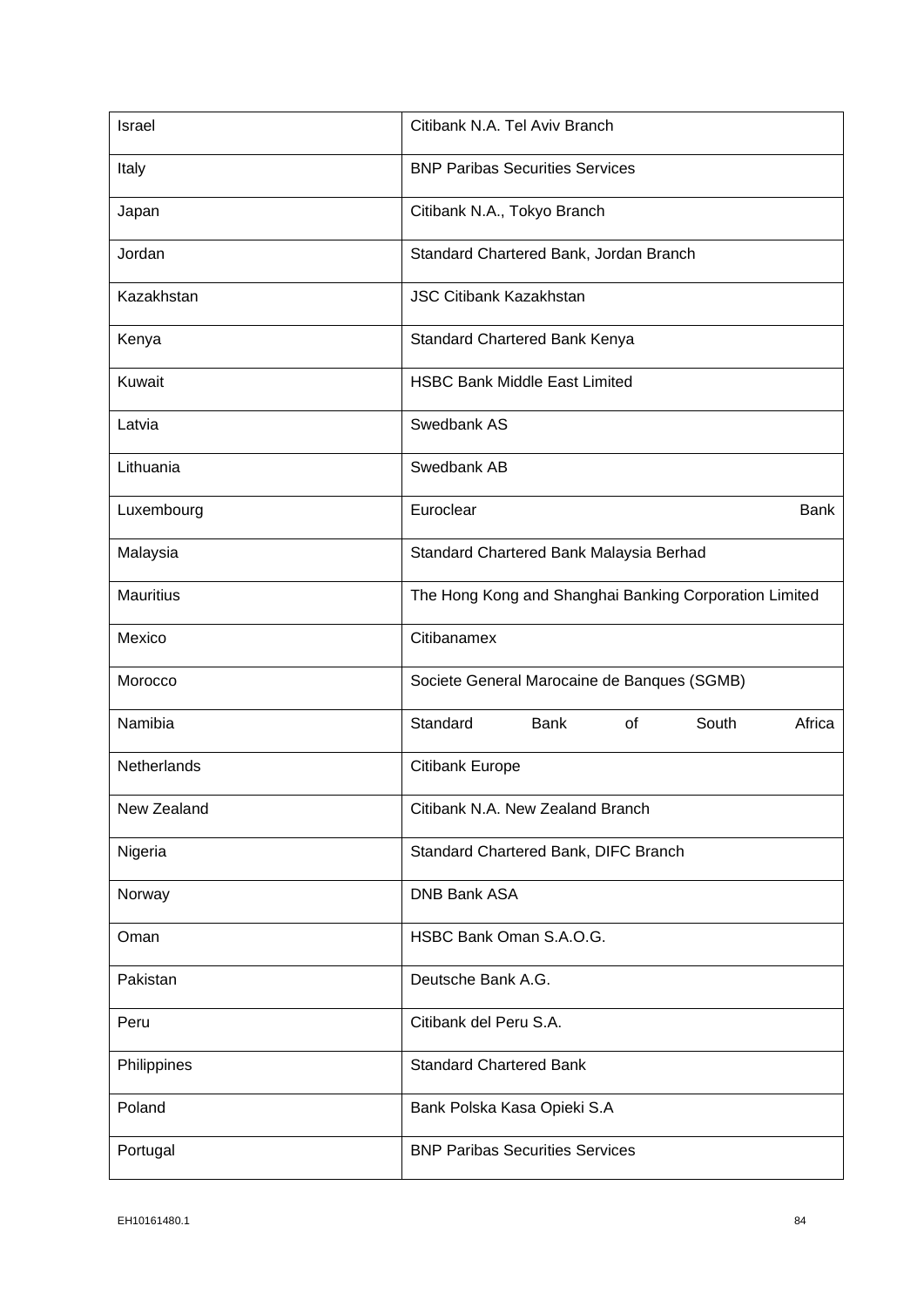| Qatar                       | <b>HSBC Bank Middle East Limited</b>                                             |
|-----------------------------|----------------------------------------------------------------------------------|
| Romania                     | <b>BRD- Group Societe Generale</b>                                               |
| Russia                      | Societe Generale, Rosbank                                                        |
| Saudi Arabia                | <b>HSBC Saudi Arabia</b>                                                         |
| Serbia                      | UniCredit Bank Austria AG                                                        |
| Singapore                   | Standard Chartered Bank (Singapore) Limited                                      |
| Slovak Republic             | Raiffeisen Bank International AG                                                 |
| Slovenia                    | Raiffeisen Bank International AG                                                 |
| South Africa                | Standard Chartered Bank Johannesburg                                             |
| South Korea                 | The Hong Kong and Shanghai Banking Corporation Limited                           |
| Spain                       | <b>Banco Inversis S.A</b>                                                        |
| Sri Lanka                   | The Hong Kong and Shanghai Banking Corporation Limited                           |
| Sweden                      | Skandinaviska Enskilda Banken AB (publ)                                          |
| Switzerland                 | <b>Credit Suisse AG</b>                                                          |
| Taiwan*                     | HSBC Bank (Taiwan) Limited                                                       |
| Thailand                    | Standard Chartered Bank (Thai) Pcl                                               |
| Tunisia                     | Societe Generale Securities Service UIB Tunisia                                  |
| Turkey                      | Citibank A.S.                                                                    |
| Ukraine                     | <b>PJSC Citibank</b>                                                             |
| United Arab Emirates-ADX    | <b>HSBC Bank Middle East Limited</b>                                             |
| United Arab Emirates-DFM    | <b>HSBC Bank Middle East Limited</b>                                             |
| United Arab Emirates-NASDAQ | <b>HSBC Bank Middle East Limited</b>                                             |
| <b>United Kingdom</b>       | <b>RBC</b><br>Trust/Deutche<br>Investor<br><b>Services</b><br><b>Bank</b><br>A.G |
| <b>United States</b>        | The Bank of New York Mellon                                                      |
| Uruguay                     | Banco Itaú Uruguay S.A.                                                          |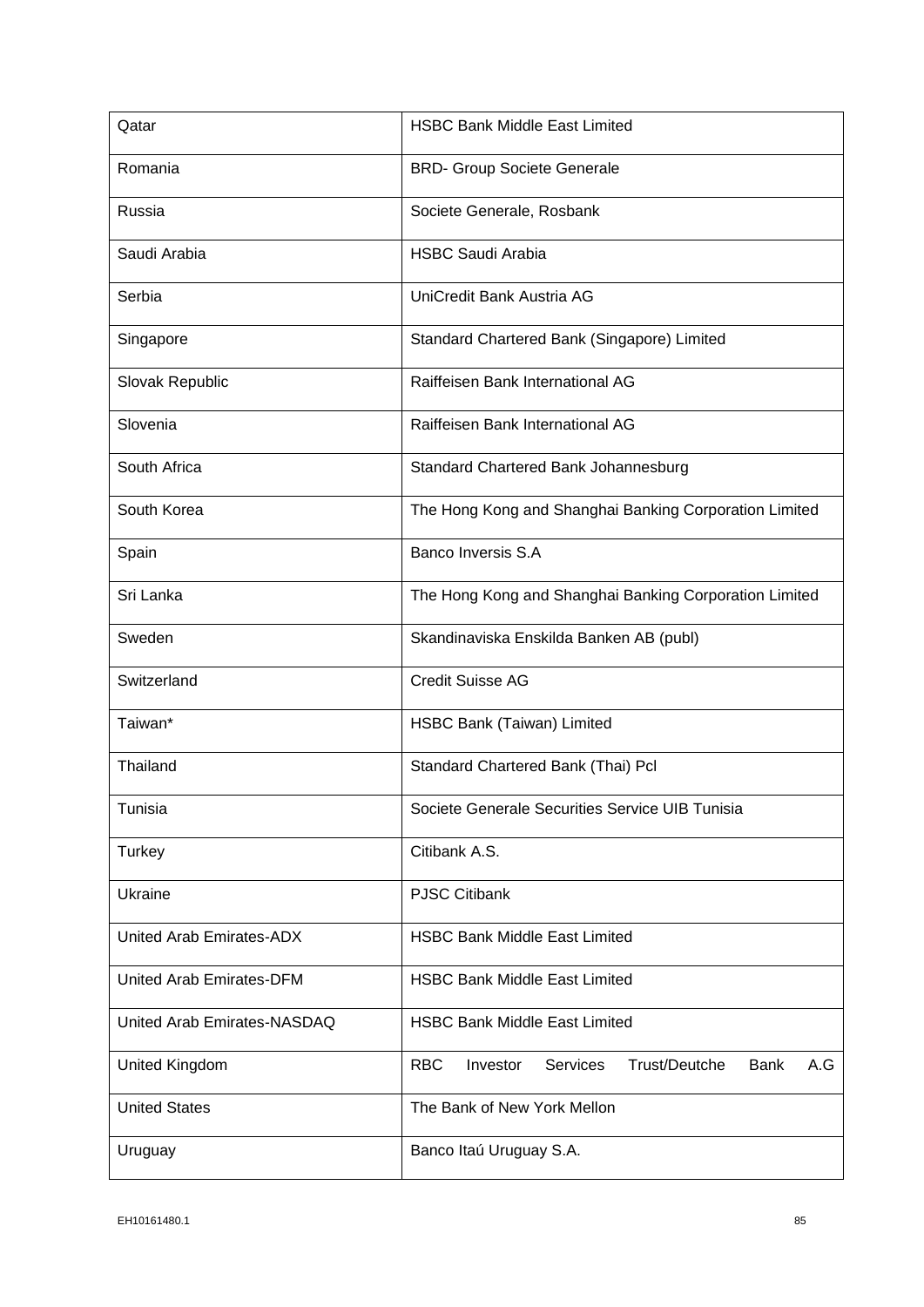| Vietnam | HSBC Bank (Vietnam) Ltd            |
|---------|------------------------------------|
| Zambia  | Standard Chartered Bank Zambia PLC |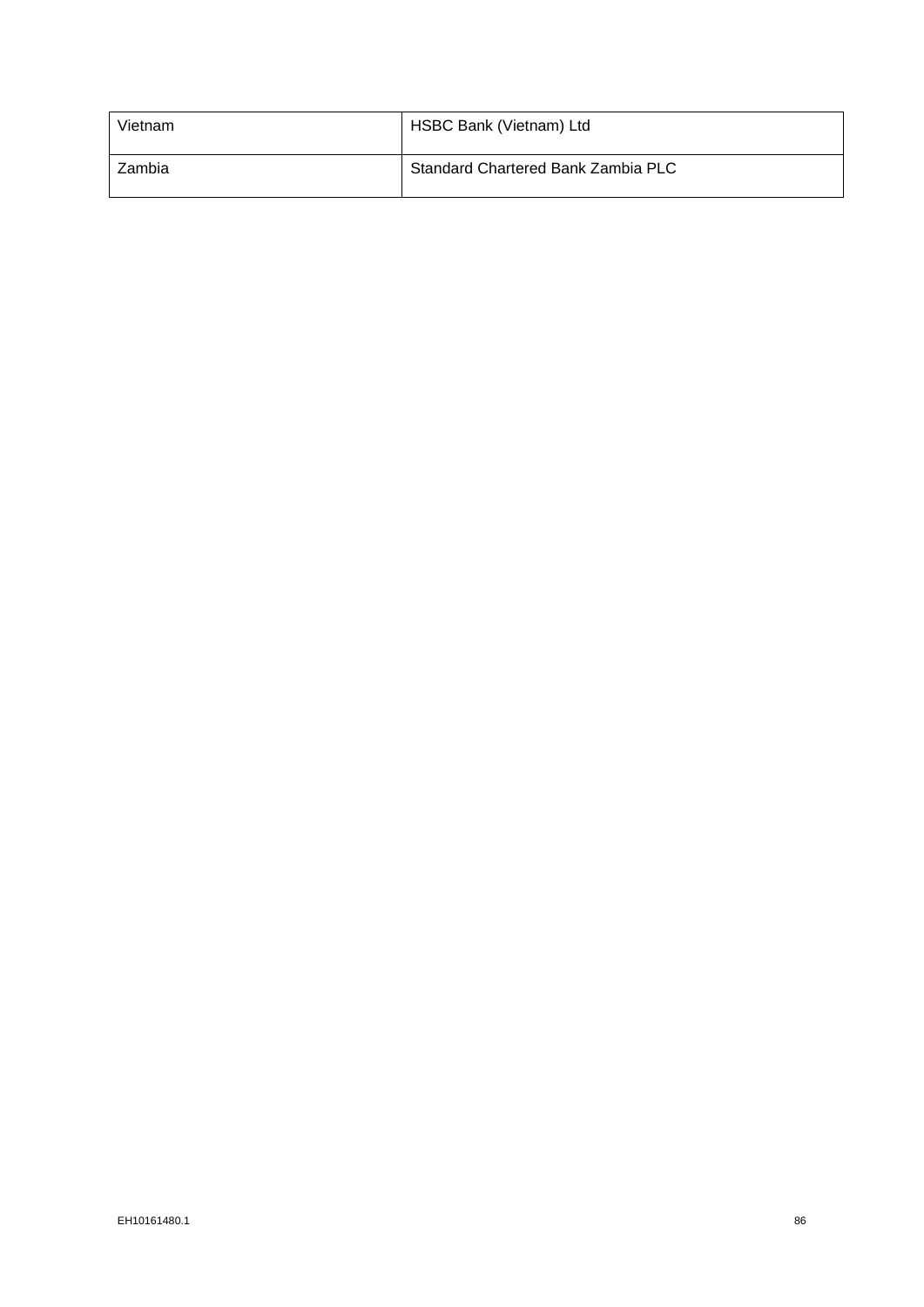#### **APPENDIX III**

# **INVESTMENT AND BORROWING POWERS OF THE COMPANY**

# **1. General**

The Scheme Property of a Sub-fund will be invested with the aim of achieving the investment objective of that Sub-fund but subject to the limits set out in a Sub-fund's investment policy and the limits set out in Chapter 5 of the COLL Sourcebook ("COLL 5") and this Prospectus. These limits apply to each Sub-fund as summarised below.

Normally, the Sub-funds will be fully invested save for an amount to enable redemption of shares, efficient management of the Sub-funds in relation to their strategic objectives and other purposes which may be reasonably regarded as ancillary to the investment objectives of the Sub-funds.

This amount will vary depending upon prevailing circumstances and although it would normally not exceed 10% of the total value of each Sub-fund, there may be times when the Investment Manager considers stock markets to be overpriced or that a period of instability exists which presents unusual risks. In such cases or during such periods, a higher level of liquidity may be maintained and, if considered prudent, the amount of fixed interest, cash or near cash instruments held would be increased. Unless market conditions were deemed unusually risky, the increased amount and period would not be expected to exceed 30% and six months respectively.

#### **1.1. Prudent spread of risk**

The ACD must ensure that, taking account of the investment objectives and policy of each Sub-fund, the Scheme Property of each Sub-fund aims to provide a prudent spread of risk.

# **1.2. Cover**

- 1.2.1. Where the COLL Sourcebook allows a transaction to be entered into or an investment to be retained only (for example, investment in nil and partly paid securities and the general power to accept or underwrite) if possible obligations arising out of the investment transactions or out of the retention would not cause any breach of any limits in COLL 5, it must be assumed that the maximum possible liability of a Sub-fund under any other of those rules has also to be provided for.
- 1.2.2. Where the COLL Sourcebook permits an investment transaction to be entered into or an investment to be retained only if that investment transaction, or the retention, or other similar transactions, are covered:
	- (a) it must be assumed that in applying any of those rules, a Sub-fund must also simultaneously satisfy any other obligation relating to cover; and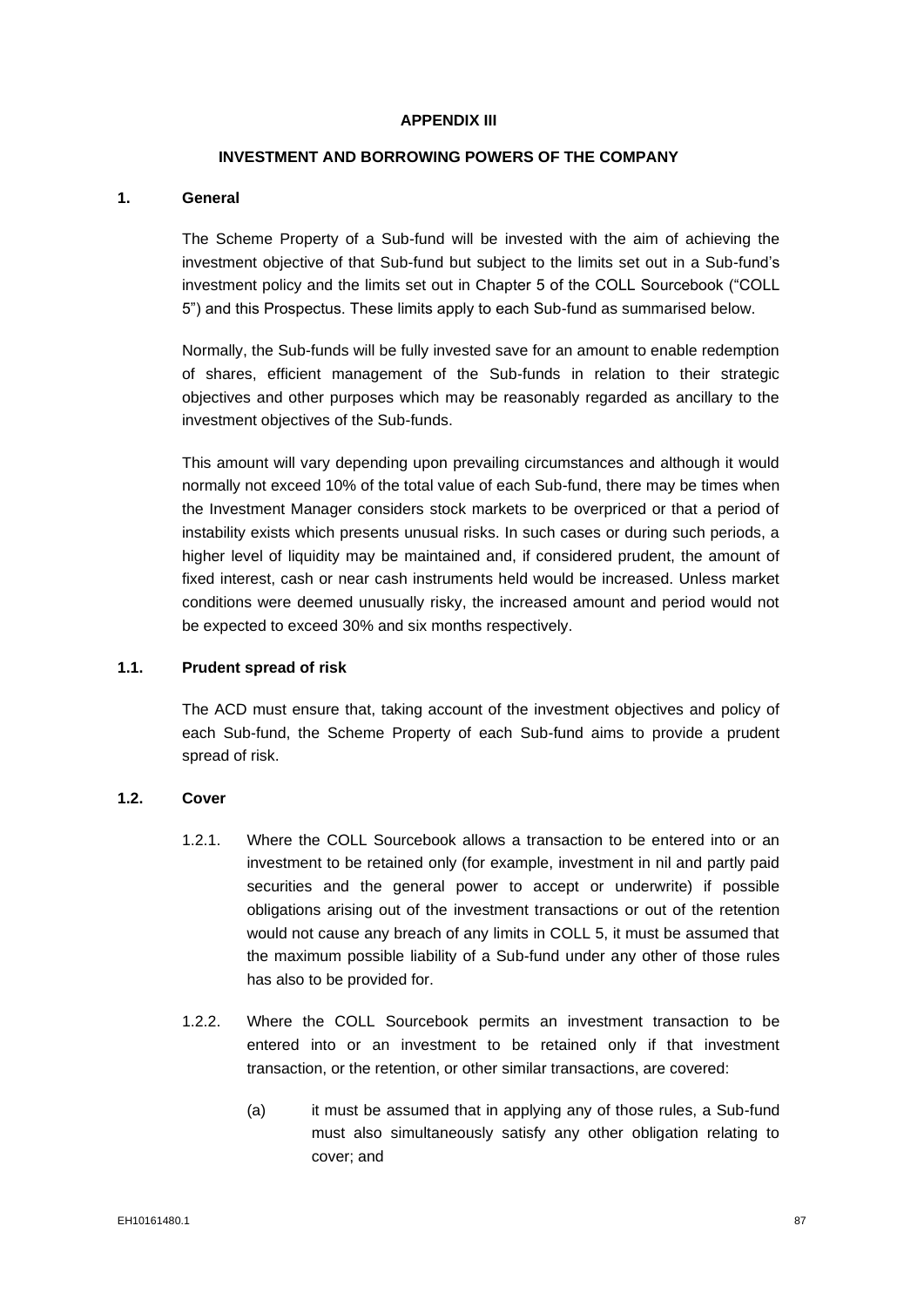(b) no element of cover must be used more than once.

# **2. UCITS Schemes – general**

- 2.1. Subject to the investment objective and policy of a Sub-fund, the Scheme Property of a Sub-fund must, except where otherwise provided in COLL 5, only consist of any or all of:
	- 2.1.1. transferable securities;
	- 2.1.2. approved money-market instruments;
	- 2.1.3. permitted units in collective investments schemes;
	- 2.1.4. permitted derivatives and forward transactions; and
	- 2.1.5. permitted deposits.
- 2.2. It is not intended that the Sub-funds will have an interest in any immovable property or tangible movable property.

# **3. Transferable securities**

- 3.1. A transferable security is an investment which is any of the following; (a) a share; (b) a debenture; (c) an alternative debenture; (d) a government and public security; (e) a warrant; or (f) a certificate representing certain securities.
- <span id="page-89-0"></span>3.2. An investment is not a transferable security if the title to it cannot be transferred, or can be transferred only with the consent of a third party.
- 3.3. In applying paragraph [3.2](#page-89-0) of this Appendix to an investment which is issued by a body corporate, and which is a share or debenture, the need for any consent on the part of the body corporate or any members or debenture holders of it may be ignored.
- 3.4. An investment is not a transferable security unless the liability of the holder of it to contribute to the debts of the issuer is limited to any amount for the time being unpaid by the holder of it in respect of the investment.
- <span id="page-89-1"></span>3.5. A Sub-fund may invest in a transferable security only to the extent that the transferable security fulfils the following criteria:
	- 3.5.1. the potential loss which a Sub-fund may incur with respect to holding the transferable security is limited to the amount paid for it;
	- 3.5.2. its liquidity does not compromise the ability of the ACD to comply with its obligation to redeem Shares at the request of any qualifying Shareholder under the FCA Handbook;
	- 3.5.3. reliable valuation is available for it as follows: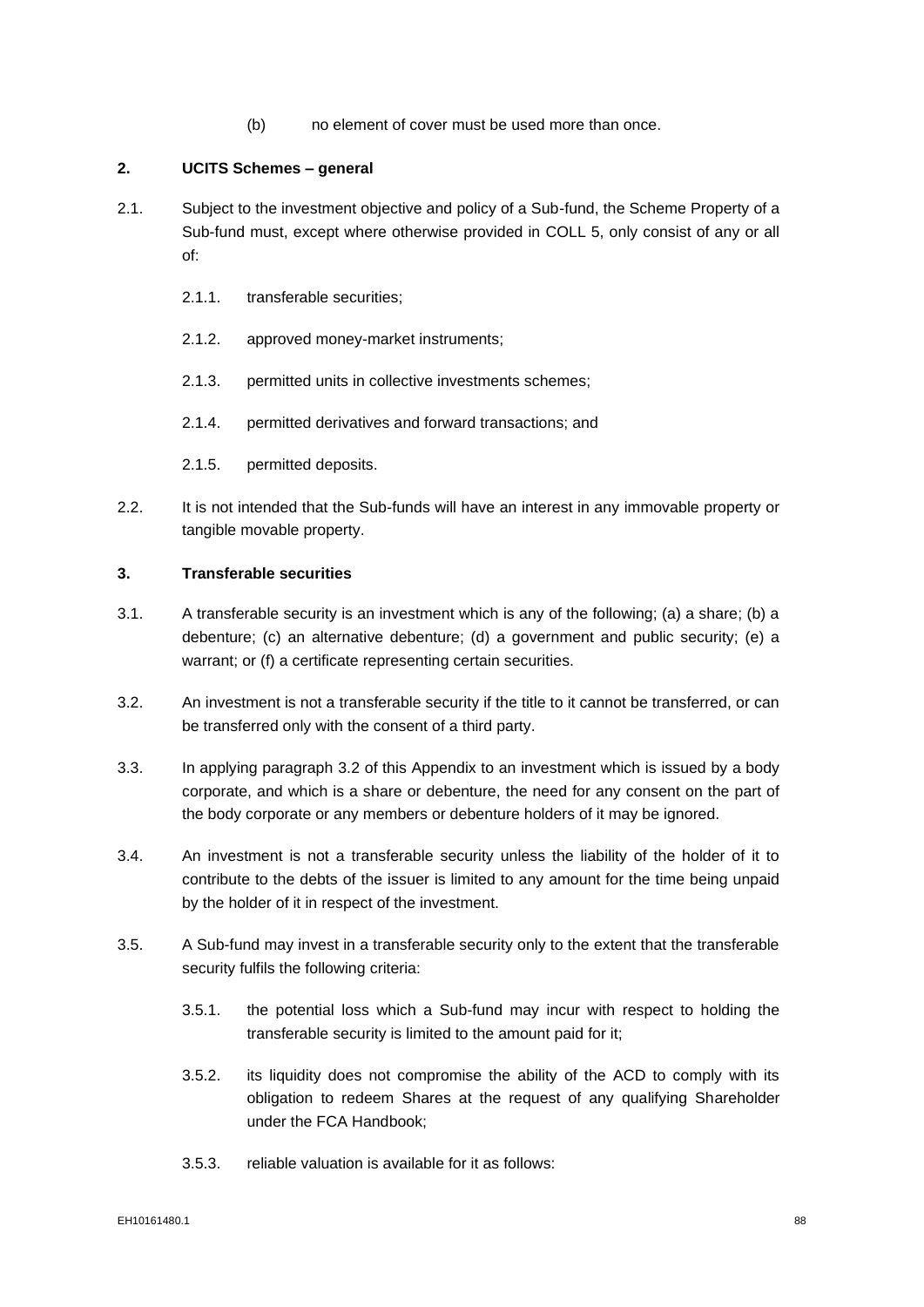- (a) in the case of a transferable security admitted to or dealt in on an eligible market, where there are accurate, reliable and regular prices which are either market prices or prices made available by valuation systems independent from issuers;
- (b) in the case of a transferable security not admitted to or dealt in on an eligible market, where there is a valuation on a periodic basis which is derived from information from the issuer of the transferable security or from competent investment research;
- 3.5.4. appropriate information is available for it as follows:
	- (a) in the case of a transferable security admitted to or dealt in on an eligible market, where there is regular, accurate and comprehensive information available to the market on the transferable security or, where relevant, on the portfolio of the transferable security;
	- (b) in the case of a transferable security not admitted to or dealt in on an eligible market, where there is regular and accurate information available to the ACD on the transferable security or, where relevant, on the portfolio of the transferable security;
- 3.5.5. it is negotiable; and
- 3.5.6. its risks are adequately captured by the risk management process of the ACD.
- 3.6. Unless there is information available to the ACD that would lead to a different determination, a transferable security which is admitted to or dealt in on an eligible market shall be presumed:
	- 3.6.1. not to compromise the ability of the ACD to comply with its obligation to redeem Shares at the request of any qualifying Shareholder; and

3.6.2. to be negotiable.

#### **4. Closed end funds constituting transferable securities**

- 4.1. A unit or a share in a closed end fund shall be taken to be a transferable security for the purposes of investment by a Sub-fund, provided it fulfils the criteria for transferable securities set out in paragraph [3.5](#page-89-1) and either:
	- 4.1.1. where the closed end fund is constituted as an investment company or a unit trust:
		- (a) it is subject to corporate governance mechanisms applied to companies; and
		- (b) where another person carries out asset management activity on its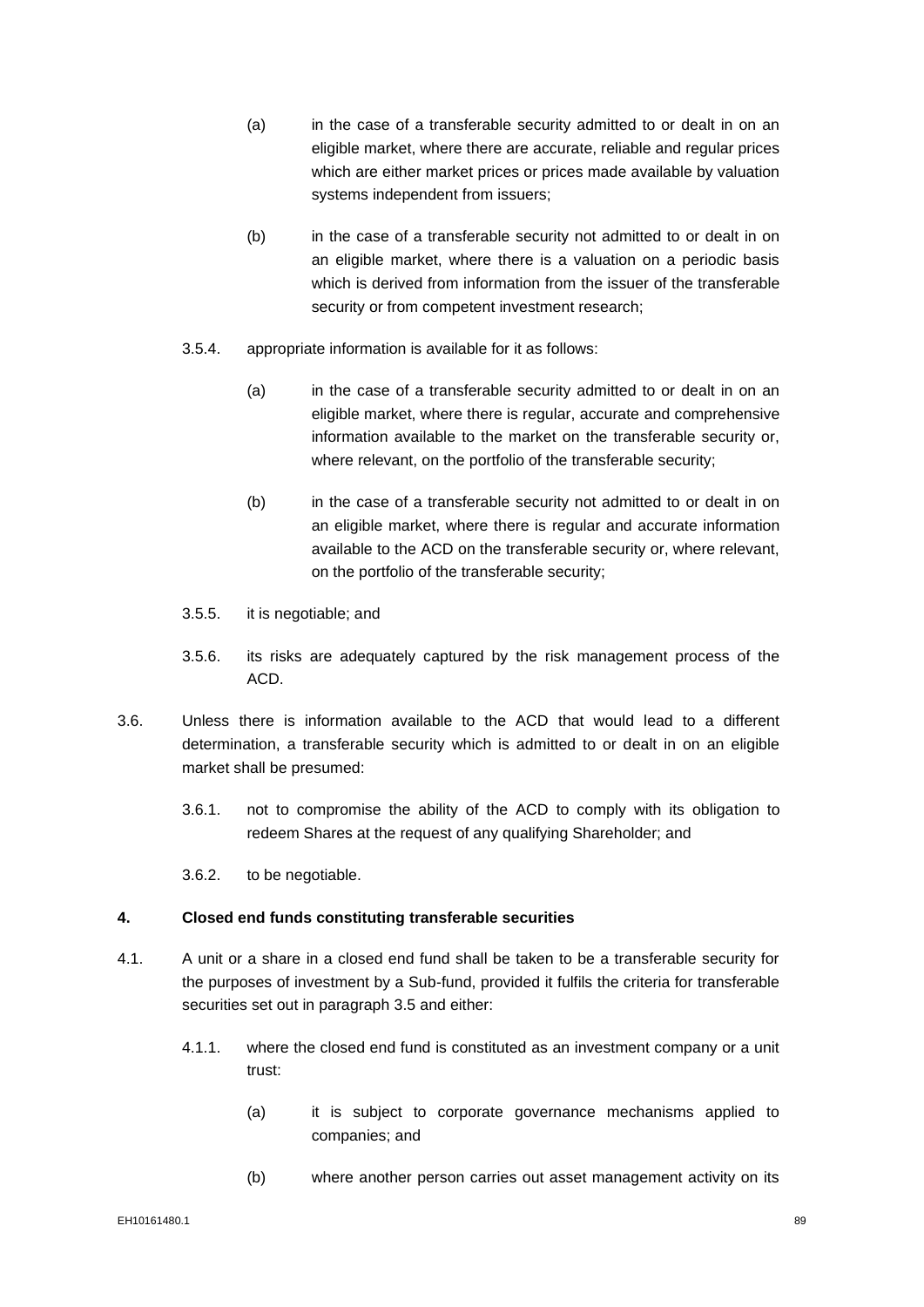behalf, that person is subject to national regulation for the purpose of investor protection; or

- 4.1.2. Where the closed end fund is constituted under the law of contract:
	- (a) it is subject to corporate governance mechanisms equivalent to those applied to companies; and
	- (b) it is managed by a person who is subject to national regulation for the purpose of investor protection.

# **5. Transferable securities linked to other assets**

- <span id="page-91-0"></span>5.1. A Sub-fund may invest in any other investment which shall be taken to be a transferable security for the purposes of investment by a Sub-fund provided the investment:
	- 5.1.1. fulfils the criteria for transferable securities set out in [3.5](#page-89-1) above; and
	- 5.1.2. is backed by or linked to the performance of other assets, which may differ from those in which a Sub-fund can invest.
- 5.2. Where an investment in [5.1](#page-91-0) contains an embedded derivative component, the requirements of this section with respect to derivatives and forwards will apply to that component.

# **6. Approved money-market instruments**

- 6.1. An approved money-market instrument is a money-market instrument which is normally dealt in on the money-market, is liquid and has a value which can be accurately determined at any time.
- <span id="page-91-3"></span><span id="page-91-2"></span><span id="page-91-1"></span>6.2. A money-market instrument shall be regarded as normally dealt in on the moneymarket if it:
	- 6.2.1. has a maturity at issuance of up to and including 397 days;
	- 6.2.2. has a residual maturity of up to and including 397 days;
	- 6.2.3. undergoes regular yield adjustments in line with money-market conditions at least every 397 days; or
	- 6.2.4. has a risk profile, including credit and interest rate risks, corresponding to that of an instrument which has a maturity as set out in [6.2.1](#page-91-1) or [6.2.2](#page-91-2) or is subject to yield adjustments as set out in [6.2.3.](#page-91-3)
- 6.3. A money-market instrument shall be regarded as liquid if it can be sold at limited cost in an adequately short time frame, taking into account the obligation of the ACD to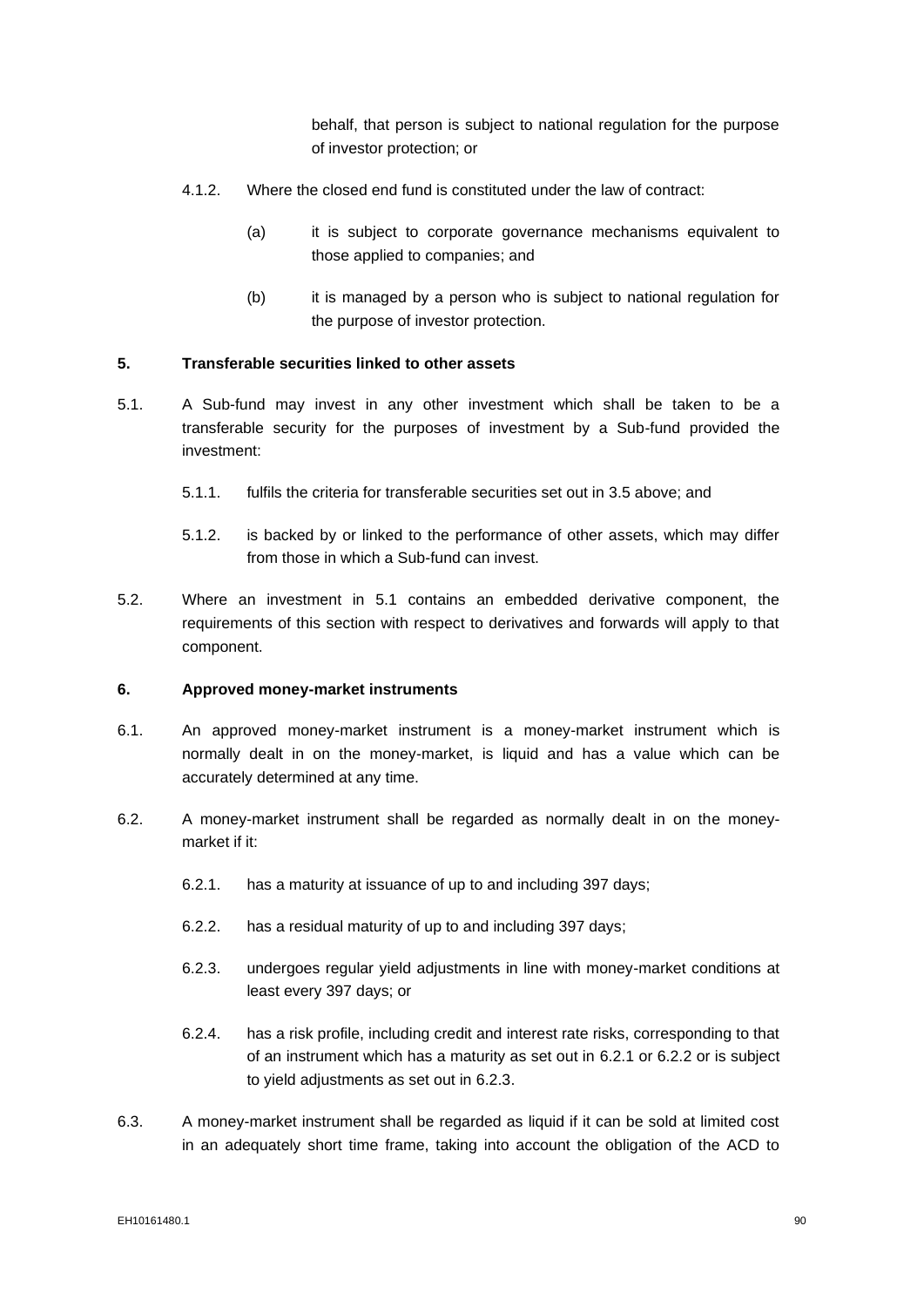redeem Shares at the request of any qualifying Shareholder.

- 6.4. A money-market instrument shall be regarded as having a value which can be accurately determined at any time if accurate and reliable valuations systems, which fulfil the following criteria, are available:
	- 6.4.1. enabling the ACD to calculate a net asset value in accordance with the value at which the instrument held in the Scheme Property of a Sub-fund could be exchanged between knowledgeable willing parties in an arm's length transaction; and
	- 6.4.2. based either on market data or on valuation models including systems based on amortised costs.
- 6.5. A money-market instrument that is normally dealt in on the money-market and is admitted to or dealt in on an eligible market shall be presumed to be liquid and have a value which can be accurately determined at any time unless there is information available to the ACD that would lead to a different determination.

# **7. Transferable securities and money-market instruments generally to be admitted or dealt in on an Eligible Market**

- <span id="page-92-2"></span><span id="page-92-0"></span>7.1. Transferable securities and approved money-market instruments held within a Subfund must be:
	- 7.1.1. admitted to or dealt in on an eligible market as described in [8.3.1;](#page-93-0) or
	- 7.1.2. dealt in on an eligible market as described in 8.3.2; or
	- 7.1.3. admitted to or dealt in on an eligible market as described in [8.4;](#page-93-1) or
	- 7.1.4. for an approved money-market instrument not admitted to or dealt in on an eligible market, within [9.1;](#page-93-2) or
	- 7.1.5. recently issued transferable securities provided that:
		- (a) the terms of issue include an undertaking that application will be made to be admitted to an eligible market; and
		- (b) such admission is secured within a year of issue.
- <span id="page-92-1"></span>7.2. However, a Sub-fund may invest no more than 10% of its Scheme Property in transferable securities and approved money-market instruments other than those referred to in [7.1.](#page-92-0)

#### **8. Eligible markets regime: purpose and requirements**

8.1. To protect Shareholders the markets on which investments of the Sub-funds are dealt in or traded on should be of an adequate quality ("eligible") at the time of acquisition of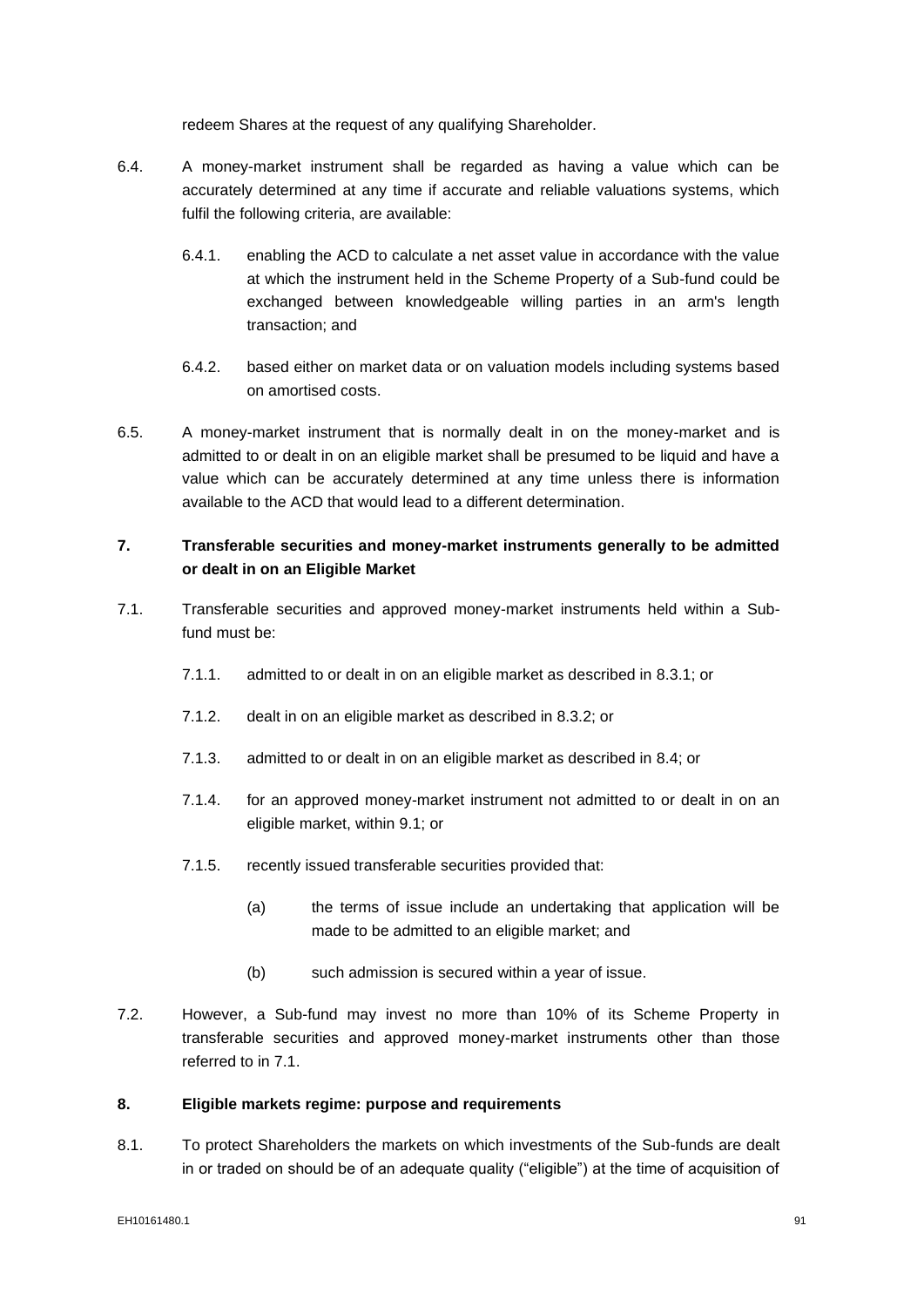the investment and until it is sold.

- 8.2. Where a market ceases to be eligible, investments on that market cease to be approved securities. The 10% restriction in [7.2](#page-92-1) above on investing in non approved securities applies and exceeding this limit because a market ceases to be eligible will generally be regarded as an inadvertent breach.
- <span id="page-93-0"></span>8.3. A market is eligible for the purposes of the rules if it is:
	- 8.3.1. a regulated market as defined in the FCA Handbook; or
	- 8.3.2. a market in the United Kingdom or an EEA State which is regulated, operates regularly and is open to the public; or
	- 8.3.3. a market in paragraph 8.4 of this Appendix.
- <span id="page-93-3"></span><span id="page-93-1"></span>8.4. A market not falling within paragraph 8.3 of this Appendix is eligible for the purposes of COLL 5 if:
	- 8.4.1. the ACD, after consultation with and notification to the Depositary, decides that market is appropriate for investment of, or dealing in, the Scheme Property;
	- 8.4.2. the market is included in a list in the prospectus; and
	- 8.4.3. the Depositary has taken reasonable care to determine that:
		- (a) adequate custody arrangements can be provided for the investment dealt in on that market; and
		- (b) all reasonable steps have been taken by the ACD in deciding whether that market is eligible.
- 8.5. In paragraph [8.4.1,](#page-93-3) a market must not be considered appropriate unless it is regulated, operates regularly, is recognised by an overseas regulator, is open to the public, is adequately liquid and has adequate arrangements for unimpeded transmission of income and capital to or for the order of Shareholders.
- 8.6. The Eligible Markets for the Sub-funds are set out in Appendix II.

# **9. Money-market instruments with a regulated issuer**

- <span id="page-93-2"></span>9.1. In addition to instruments admitted to or dealt in on an eligible market, a Sub-fund may invest in an approved money-market instrument provided it fulfils the following requirements:
	- 9.1.1. the issue or the issuer is regulated for the purpose of protecting Shareholders and savings;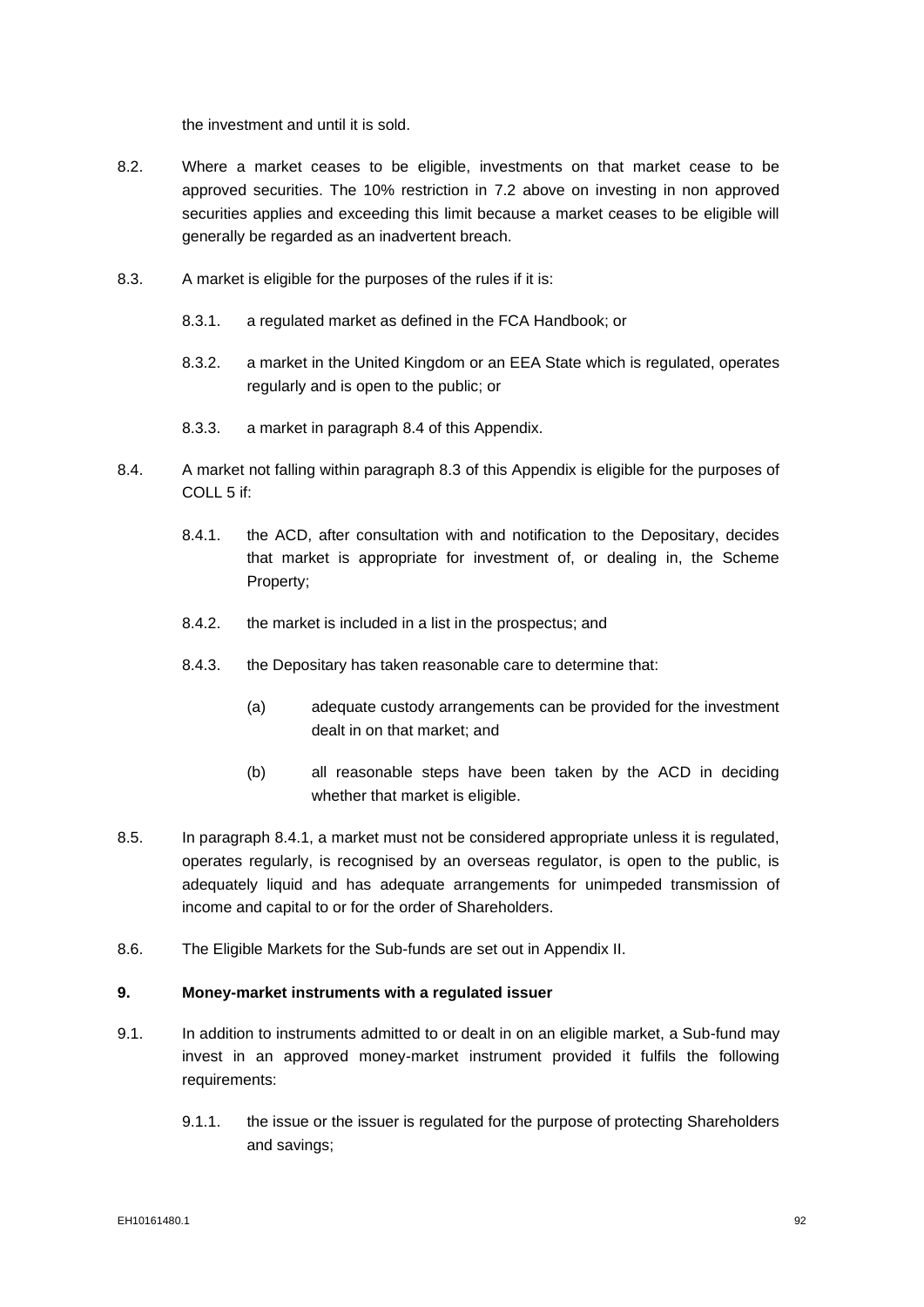- 9.1.2. the instrument is issued or guaranteed in accordance with paragraph [10](#page-94-0) (Issuers and guarantors of money-market instruments) below ;and
- 9.1.3. the issuer is a company whose capital and reserves amount to at least EUR 10 million and which presents and publishes its annual accounts in accordance with the requirements of the Companies Act 2006 applicable to public companies limited by shares or by guarantee, or private companies limited by shares or by guarantee, or, for companies incorporated in the EEA, Directive 2013/34/EU, is an entity which, within a group of companies which includes one or several listed companies, is dedicated to the financing of the group or is an entity which is dedicated to the financing of securitisation vehicles which benefit from a banking liquidity line.
- 9.2. The issue or the issuer of a money-market instrument, other than one dealt in on an eligible market, shall be regarded as regulated for the purpose of protecting Shareholders and savings if:
	- 9.2.1. the instrument is an approved money-market instrument;
	- 9.2.2. appropriate information is available for the instrument (including information which allows an appropriate assessment of the credit risks related to investment in it), in accordance with paragraph [11](#page-95-0) (Appropriate information for money-market instruments) below; and
	- 9.2.3. the instrument is freely transferable.

# <span id="page-94-0"></span>**10. Issuers and guarantors of money-market instruments**

- <span id="page-94-5"></span><span id="page-94-4"></span><span id="page-94-3"></span><span id="page-94-2"></span><span id="page-94-1"></span>10.1. A Sub-fund may invest in an approved money-market instrument if it is:
	- 10.1.1. issued or guaranteed by any one of the following:
		- (a) a central authority of the United Kingdom or an EEA State or, if the EEA State is a federal state, one of the members making up the federation;
		- (b) a regional or local authority of the United Kingdom or an EEA State;
		- (c) the European Central Bank or a central bank of an EEA State;
		- (d) the European Union or the European Investment Bank;
		- (e) a non-EEA State or, in the case of a federal state, one of the members making up the federation;
		- (f) a public international body to which the United Kingdom or one or more EEA States belong; or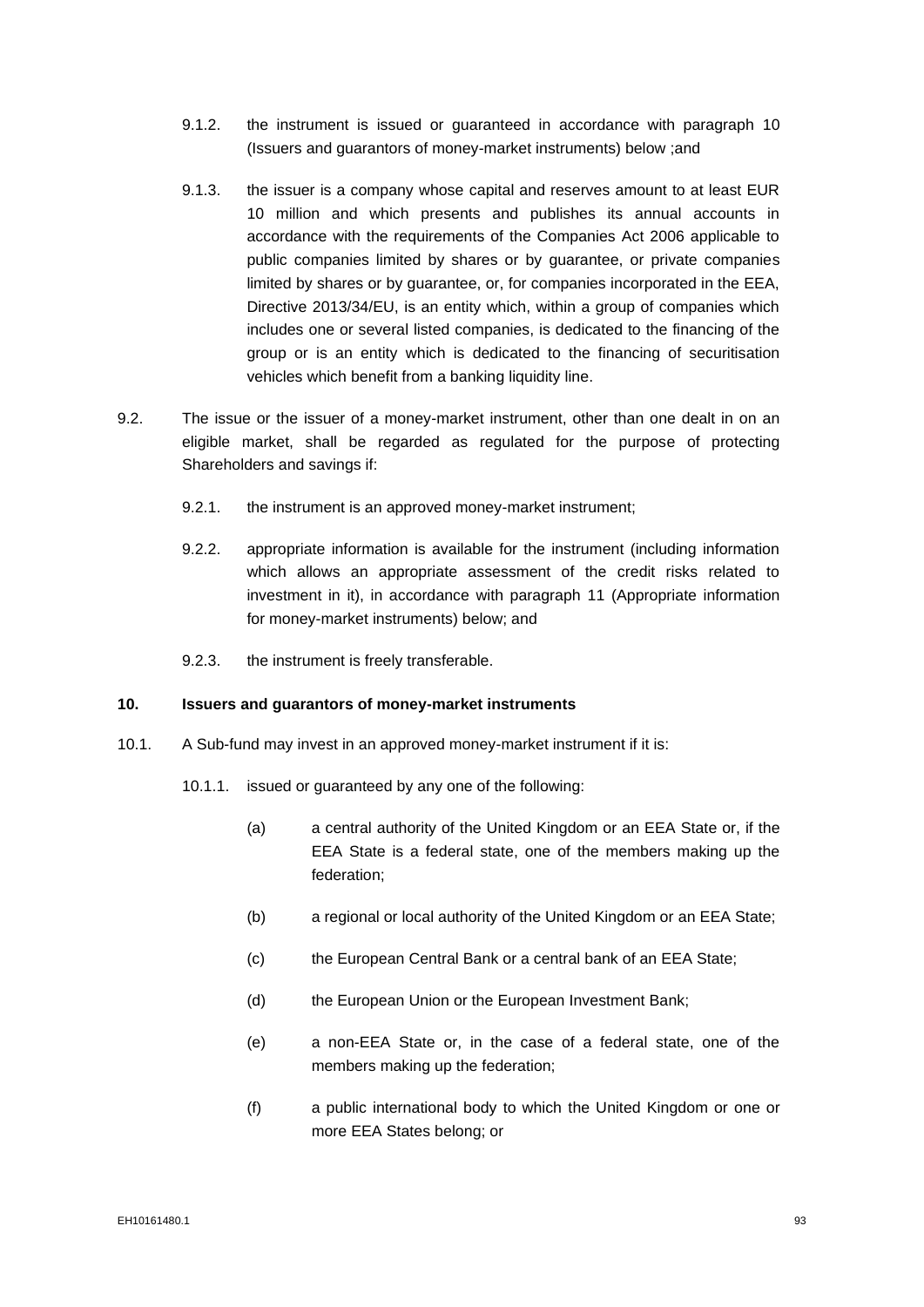- <span id="page-95-2"></span>10.1.2. issued by a body, any securities of which are dealt in on an eligible market; or
- <span id="page-95-3"></span>10.1.3. issued or guaranteed by an establishment which is:
	- (a) subject to prudential supervision in accordance with criteria defined by UK or EU law; or
	- (b) subject to and complies with prudential rules considered by the FCA to be at least as stringent as those laid down by UK or EU law.
- <span id="page-95-1"></span>10.2. An establishment shall be considered to satisfy the requirement in [10.1.3\(b\)](#page-95-1) if it is subject to and complies with prudential rules, and fulfils one or more of the following criteria:
	- 10.2.1. it is located in the European Economic Area;
	- 10.2.2. it is located in an OECD country belonging to the Group of Ten;
	- 10.2.3. it has at least investment grade rating;
	- 10.2.4. on the basis of an in-depth analysis of the issuer, it can be demonstrated that the prudential rules applicable to that issuer are at least as stringent as those laid down by UK or EU law.

# <span id="page-95-0"></span>**11. Appropriate information for money-market instruments**

- 11.1. In the case of an approved money-market instrument within [10.1.2](#page-95-2) or issued by a body of the type referred to in COLL 5.2.10E G, or which is issued by an authority within [10.1.1\(b\)](#page-94-1) or a public international body within [10.1.1\(f\)](#page-94-2) but is not guaranteed by a central authority within [10.1.1\(a\),](#page-94-3) the following information must be available:
	- 11.1.1. information on both the issue or the issuance programme, and the legal and financial situation of the issuer prior to the issue of the instrument, verified by appropriately qualified third parties not subject to instructions from the issuer;
	- 11.1.2. updates of that information on a regular basis and whenever a significant event occurs; and
	- 11.1.3. available and reliable statistics on the issue or the issuance programme.
- 11.2. In the case of an approved money-market instrument issued or guaranteed by an establishment within [10.1.3,](#page-95-3) the following information must be available:
	- 11.2.1. information on the issue or the issuance programme or on the legal and financial situation of the issuer prior to the issue of the instrument;
	- 11.2.2. updates of that information on a regular basis and whenever a significant event occurs; and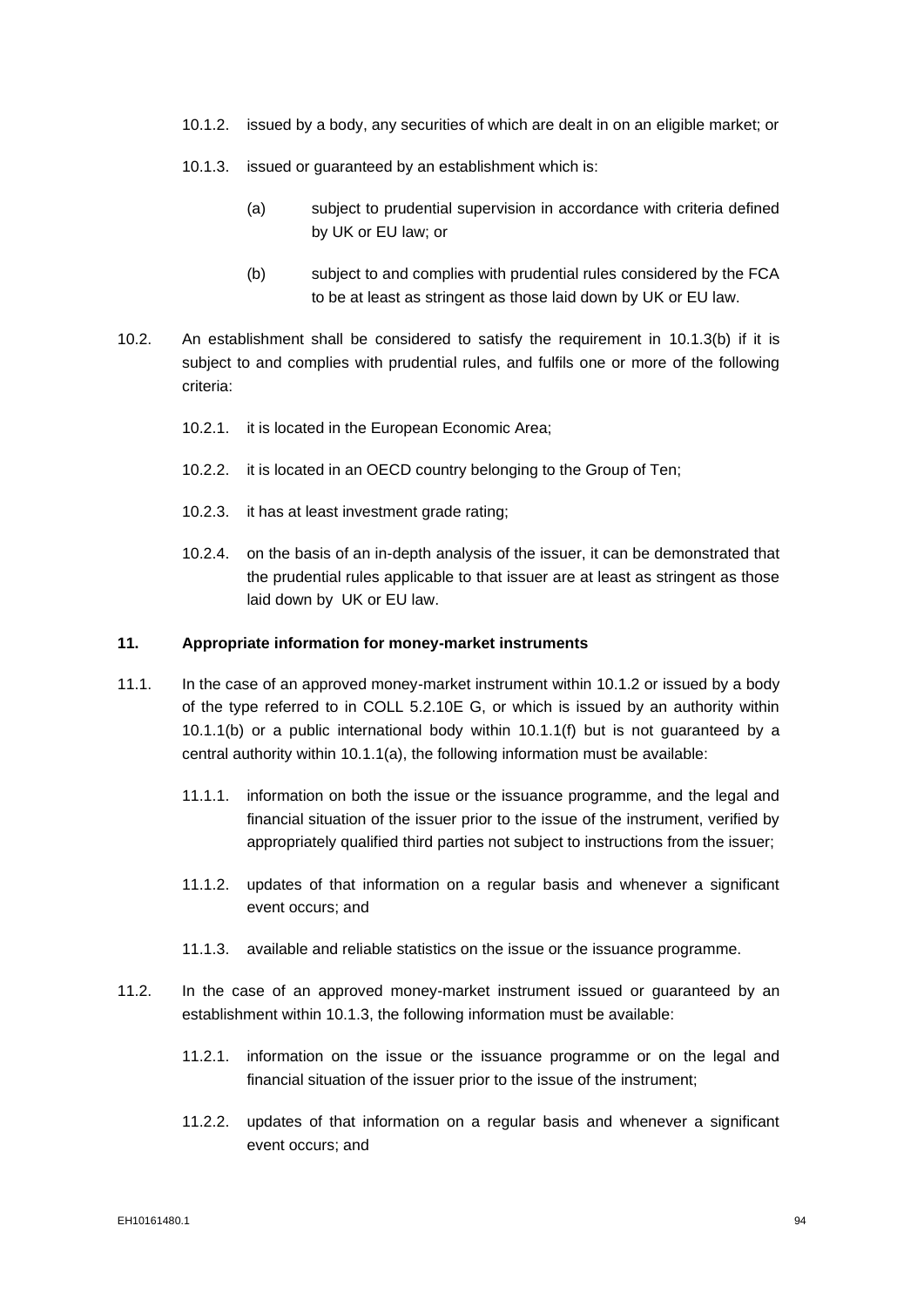- 11.2.3. available and reliable statistics on the issue or the issuance programme, or other data enabling an appropriate assessment of the credit risks related to investment in those instruments.
- 11.3. In the case of an approved money-market instrument:
	- 11.3.1. within [10.1.1\(a\),](#page-94-3) [10.1.1\(d\)](#page-94-4) or [10.1.1\(e\);](#page-94-5) or
	- 11.3.2. which is issued by an authority within [10.1.1\(b\)](#page-94-1) or a public international body within [10.1.1\(f\)](#page-94-2) and is quaranteed by a central authority within [10.1.1\(a\);](#page-94-3)

information must be available on the issue or the issuance programme, or on the legal and financial situation of the issuer prior to the issue of the instrument.

# <span id="page-96-5"></span>**12. Spread: general**

- <span id="page-96-4"></span>12.1. This rule on spread does not apply to government and public securities.
- 12.2. For the purposes of this requirement companies included in the same group for the purposes of consolidated accounts as defined in accordance with section 399 of the Companies Act 2006, Directive 83/349/EEC or in the same group in accordance with international accounting standards are regarded as a single body.
- <span id="page-96-0"></span>12.3. Not more than 20% in the value of the Scheme Property of a Sub-fund is to consist of deposits with a single body.
- <span id="page-96-1"></span>12.4. Not more than 5% in value of the Scheme Property of a Sub-fund is to consist of transferable securities or approved money-market instruments issued by any single body, except that the limit of 5% is raised to 10% in respect of up to 40% in value of the Scheme Property (covered bonds need not be taken into account for the purposes of applying the limit of 40%). For these purposes certificates representing certain securities are treated as equivalent to the underlying security.
- <span id="page-96-3"></span>12.5. The limit of 5% is raised to 25% in value of the Scheme Property in respect of covered bonds provided that when a Sub-fund invests more than 5% in covered bonds issued by a single body, the total value of covered bonds held must not exceed 80% in value of the Scheme Property.
- <span id="page-96-2"></span>12.6. The exposure to any one counterparty in an OTC derivative transaction must not exceed 5% in value of the Scheme Property of a Sub-fund. This limit is raised to 10% where the counterparty is an Approved Bank.
- 12.7. Not more than 20% in value of the Scheme Property of a Sub-fund is to consist of transferable securities and approved money-market instruments issued by the same group.
- 12.8. Not more than 20% in value of the Scheme Property of a Sub-fund is to consist of the units of any one collective investment scheme.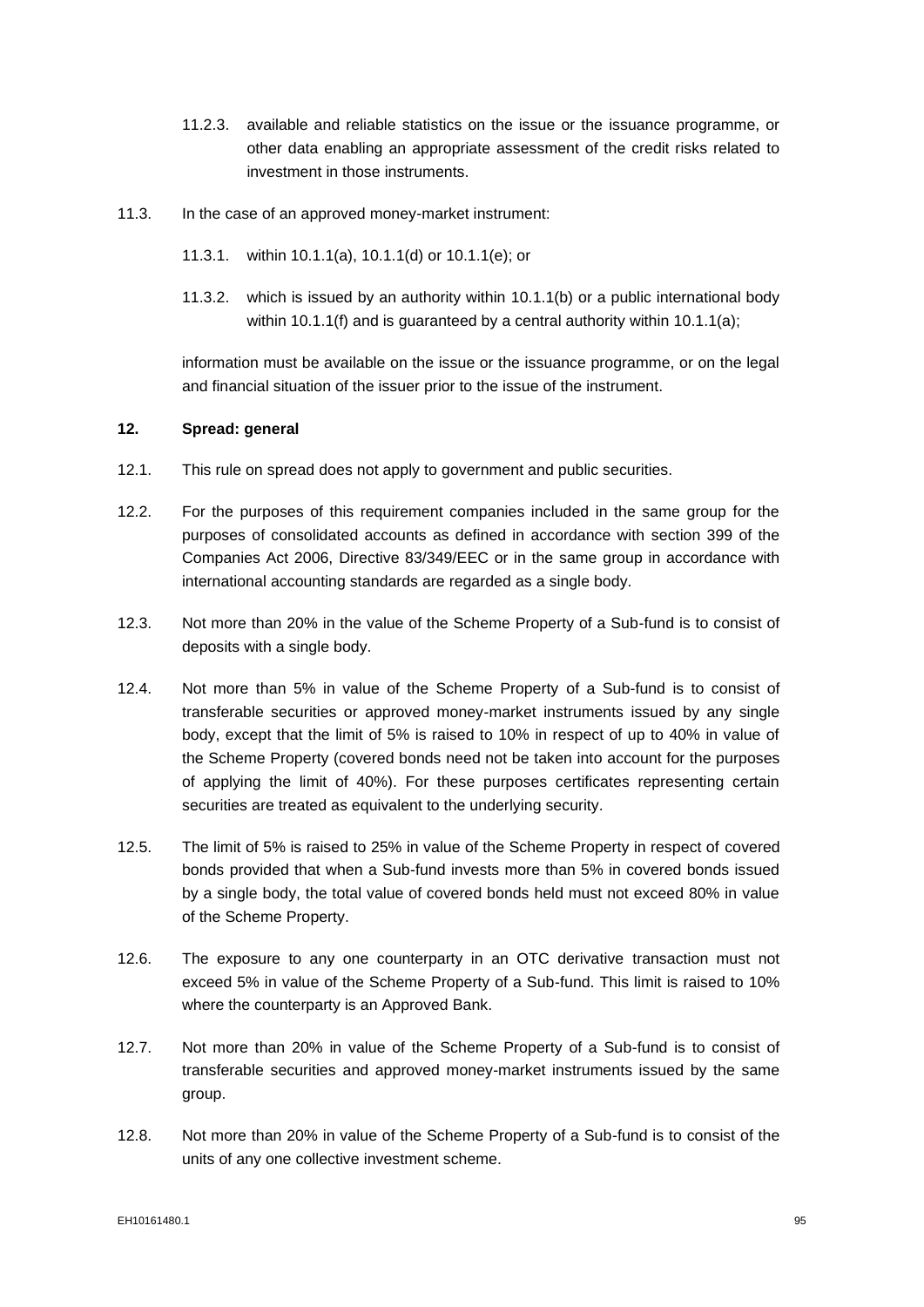- <span id="page-97-0"></span>12.9. The COLL Sourcebook provides that in applying the limits in [12.3,](#page-96-0) [12.4](#page-96-1) and [12.6](#page-96-2) and subject to [12.5,](#page-96-3) not more than 20% in value of the Scheme Property of a Sub-fund is to consist of any combination of two or more of the following:
	- 12.9.1. transferable securities (including covered bonds) or approved money-market instruments issued by; or
	- 12.9.2. deposits made with; or
	- 12.9.3. exposures from OTC derivatives transactions made with;

a single body.

# **13. Counterparty risk and issuer concentration**

- 13.1. The ACD must ensure that counterparty risk arising from an OTC derivative is subject to the limits set out in paragraphs 12.6 and 12.9 above.
- 13.2. When calculating the exposure of a Sub-fund to a counterparty in accordance with the limits in paragraph 12.6 the ACD must use the positive mark-to-market value of the OTC derivative contract with that counterparty.
- 13.3. An ACD may net the OTC derivative positions of a Sub-fund with the same counterparty, provided they are able legally to enforce netting agreements with the counterparty on behalf of the Sub-fund.
- 13.4. The netting agreements in paragraph 13.3 above are permissible only with respect to OTC derivatives with the same counterparty and not in relation to any other exposures the Sub-fund may have with that same counterparty.
- 13.5. The ACD may reduce the exposure of Scheme Property to a counterparty of an OTC derivative through the receipt of collateral. Collateral received must be sufficiently liquid so that it can be sold quickly at a price that is close to its pre-sale valuation.
- 13.6. The ACD must take collateral into account in calculating exposure to counterparty risk in accordance with the limits in paragraph 12.6 when it passes collateral to an OTC counterparty on behalf of a Sub-fund.
- 13.7. Collateral passed in accordance with paragraph 13.6 may be taken into account on a net basis only if the ACD is able legally to enforce netting arrangements with this counterparty on behalf of that Sub-fund.
- 13.8. The ACD must calculate the issuer concentration limits referred to in paragraph 12.6 on the basis of the underlying exposure created through the use of OTC derivatives pursuant to the commitment approach.
- 13.9. In relation to the exposure arising from OTC derivatives as referred to in paragraph 12.6 the ACD must include any exposure to OTC derivative counterparty risk in the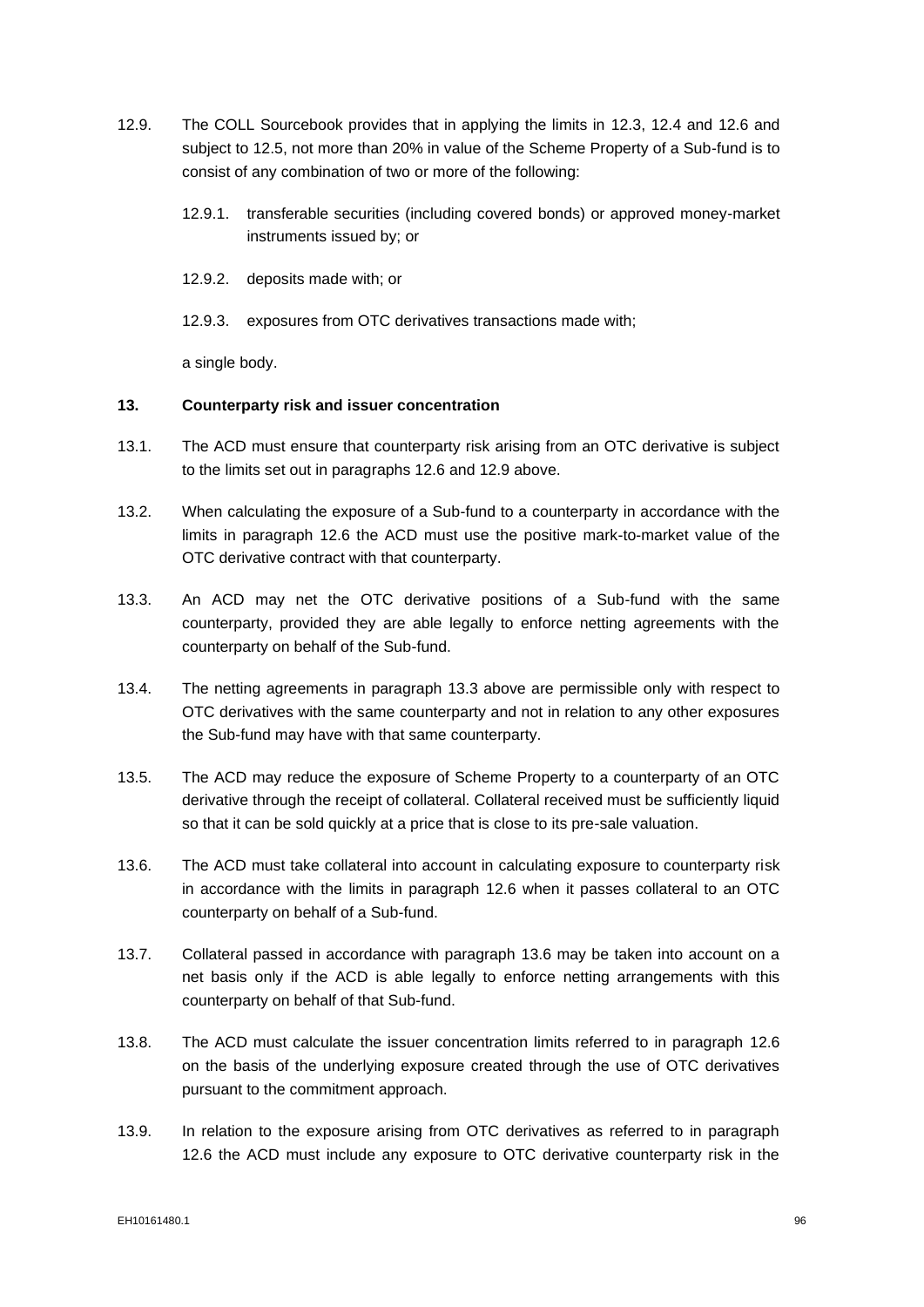calculation.

13.10. The ACD measures the creditworthiness of counterparties as part of the risk management process. The counterparties of these transactions will be highly rated financial institutions specialising in these types of transactions and approved by the ACD which may give rise to a conflict of interest. For further details of the ACD's conlict of interest policy please see "Conflicts of Interest".

# **14. Spread: government and public securities**

- 14.1. The following section applies in respect of a transferable security or an approved money-market instrument ("such securities") that is issued by:
	- (a) the United Kingdom or an EEA state;
	- (b) a local authority of the United Kingdom or an EEA state;
	- (c) a non-EEA state; or

(d) a public international body to which the United Kingdom or one or more EEA states belong.

- 14.2. Where no more than 35% in value of the Scheme Property of a Sub-fund is invested in such securities issued by any one body, there is no limit on the amount which may be invested in such securities or in any one issue.
- 14.3. The Company or a Sub-fund may invest more than 35% in value of the Scheme Property in such securities issued by any one body provided that:
	- 14.3.1. the ACD has before any such investment is made consulted with the Depositary and as a result considers that the issuer of such securities is one which is appropriate in accordance with the investment objectives of the relevant Sub-fund;
	- 14.3.2. no more than 30% in value of the Scheme Property consists of such securities of any one issue;
	- 14.3.3. the Scheme Property includes such securities issued by that or another issuer, of at least six different issues;
	- 14.3.4. the disclosures required by the FCA have been made.
- 14.4. Notwithstanding [12.1](#page-96-4) and subject to 14.2 and 14.3 above, in applying the 20% limit in paragraph [12.9](#page-97-0) with respect to a single body, government and public securities issued by that body shall be taken into account.

# **15. Investment in collective investment schemes**

15.1. **VT RM Alternative Income Fund, VT RM Bond Income Fund and VT RM Global**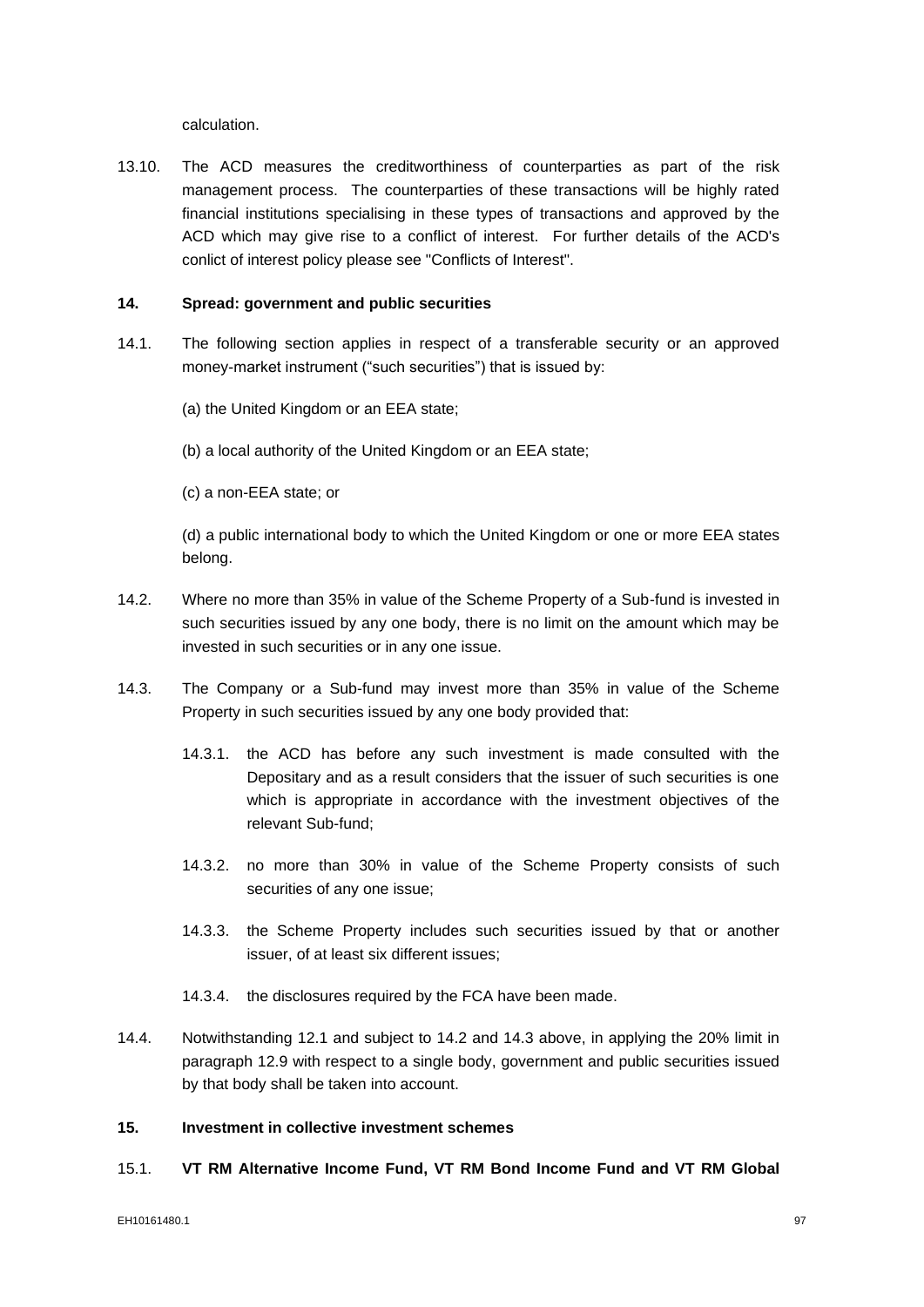# **Real Opportunities Fund will not invest in collective investment schemes**.

Save as otherwise provided in the prospectus, up to 100% of the value of the Scheme Property of a Sub-fund may be invested in units or shares in other collective investment schemes ("Second Scheme") provided the Second Scheme satisfies all of the following conditions and provided that no more than 30% in value of the Scheme Property of a Sub-fund is invested in Second Schemes within 15.1.1(b) - 15.1.1 (e) below.

- 15.1.1. The Second Scheme must:
	- (a) satisfy the conditions necessary for it to enjoy the rights conferred by the UCITS Directive as implemented in the EEA; or
	- (b) be recognised under the provisions of s.272 of the Financial Services and Markets Act 2000(individually recognised overseas schemes) that is authorised by the supervisory authorities of Guernsey, Jersey or the Isle of Man (provided the requirements of article 50(1)(e) of the UCITS Directive are met); or
	- (c) be authorised as a non-UCITS retail scheme (provided the requirements of Article 50(1)(e) of the UCITS Directive are met);
	- (d) be authorised in an EEA State provided the requirements of Article 50(1)(e) of the UCITS Directive are met; or
	- (e) be authorised by the competent authority of an OECD member country (other than another EEA State) which has:
		- (i) signed the IOSCO Multilateral Memorandum of Understanding; and
		- (ii) approved the Second Scheme's management company, rules and depositary/custody arrangements;

(provided the requirements of article 50(1)(e) of the UCITS Directive are met).

- 15.1.2. The Second Scheme must have terms which prohibit it from having more than 10% in value of the scheme property consisting of units in collective investment schemes. Where the Second Scheme is an umbrella, the provisions in this paragraph 15.1.2, paragraph 15.1.3 and paragraph [12](#page-96-5) (Spread: General) apply to each sub fund as if it were a separate scheme.
- 15.1.3. Investment may only be made in other collective investment schemes managed by the ACD or an Associate of the ACD if the Sub-fund's Prospectus clearly states that it may enter into such investments and the rules on double charging contained in the COLL Sourcebook are complied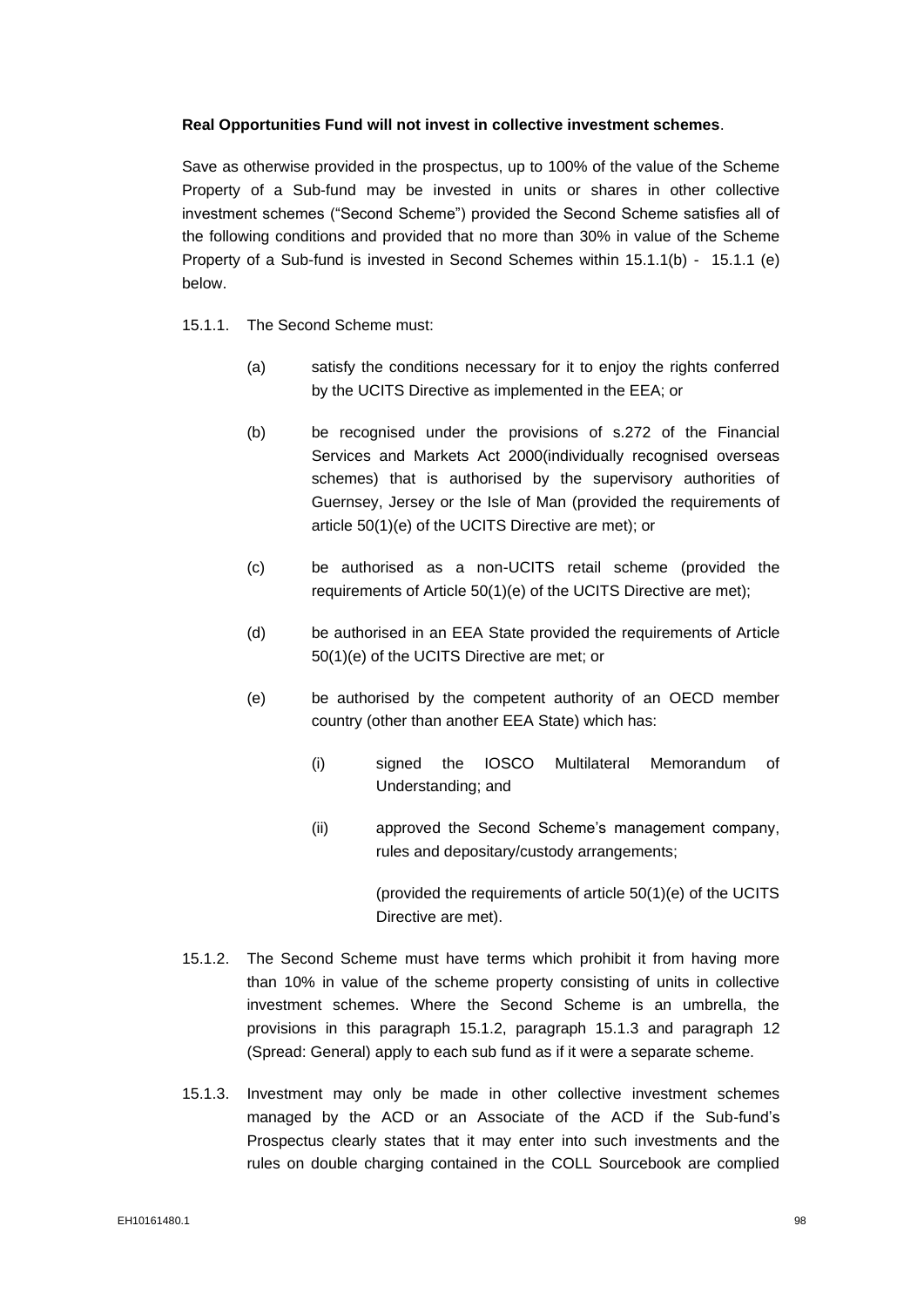with.

- **15.2. The Sub-funds may, subject to the limit set out in 15.1 above, invest in collective investment schemes managed or operated by, or whose authorised corporate director is, the ACD of the Sub-funds or one of its Associates.**
- 15.3. If a substantial proportion of a Sub-funds assets are invested in other collective investment schemes, the maximum level of management fees which may be charged by an investee collective investment scheme to the Sub-fund will be 6%.
- 15.4. Sub-funds in the Company are not permitted to invest in other Sub-funds of the Company.

# **16. Investment in nil and partly paid securities**

A transferable security or an approved money-market instrument on which any sum is unpaid falls within a power of investment only if it is reasonably foreseeable that the amount of any existing and potential call for any sum unpaid could be paid by a Subfund, at the time when payment is required, without contravening the rules in COLL 5.

# 17. Derivatives: general

Unless otherwise stated in the Prospectus (see Appendix I for the approach of each Sub-fund), the Investment Manager may employ derivatives for the purposes of meeting the investment objectives of the Sub-funds and may further employ derivatives for the purposes of hedging with the aim of reducing the risk profile of the Sub-funds , or reducing costs, or generating additional capital or income, in accordance with Efficient Portfolio Management ("EPM"), further information on EPM is provided in paragraph 18. To the extent that derivative instruments are utilised for hedging purposes, the risk of loss to the Sub-funds may be increased where the value of the derivative instrument and the value of the security or position which it is hedging prove to be insufficiently correlated.

- 17.1. A transaction in derivatives or a forward transaction must not be effected for the Company unless the transaction is of a kind specified in paragraph 19 (Permitted transactions (derivatives and forwards)) below, and the transaction is covered, as required by paragraph 31 (Cover for investment in derivatives and forward transactions) of this Appendix.
- 17.2. Where the Company invests in derivatives, the exposure to the underlying assets must not exceed the limits set out in the COLL Sourcebook in relation to COLL 5.2.11R (Spread: general) and COLL 5.2.12R (Spread: government and public securities) except for index based derivatives where the rules below apply.
- 17.3. Where a transferable security or approved money-market instrument embeds a derivative, this must be taken into account for the purposes of complying with this section.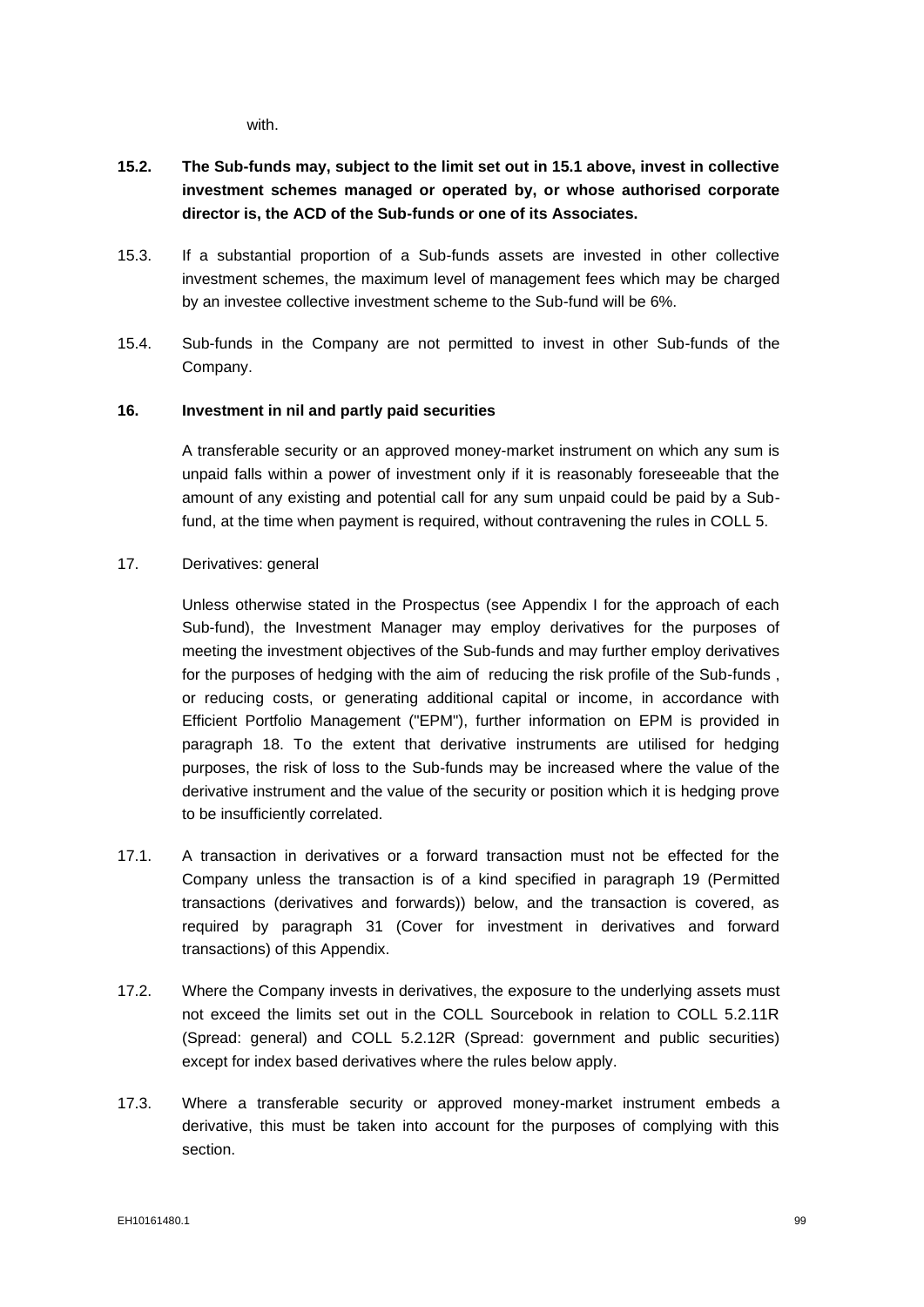- 17.4. A transferable security or an approved money-market instrument will embed a derivative if it contains a component which fulfils the following criteria:
	- 17.4.1. by virtue of that component some or all of the cash flows that otherwise would be required by the transferable security or approved money-market instrument which functions as host contract can be modified according to a specified interest rate, financial instrument price, foreign exchange rate, index of prices or rates, credit rating or credit index or other variable, and therefore vary in a way similar to a stand-alone derivative;
	- 17.4.2. its economic characteristics and risks are not closely related to the economic characteristics and risks of the host contract; and
	- 17.4.3. it has a significant impact on the risk profile and pricing of the transferable security or approved money-market instrument.
- 17.5. A transferable security or an approved money-market instrument does not embed a derivative where it contains a component which is contractually transferable independently of the transferable security or the approved money-market instrument. That component shall be deemed to be a separate instrument.
- 17.6. Where the Company invests in an index based derivative, provided the relevant index falls within paragraph 20 (Financial Indices underlying derivatives), the underlying constituents of the index do not have to be taken into account for the purposes of COLL 5.2.11R and COLL 5.2.12R.

# **18. Efficient Portfolio Management**

- 18.1. The Company may enter into derivative and forward transactions for the purposes of Efficient Portfolio Management ("EPM"). EPM permits techniques and instruments which relate to transferable securities and approved money-market instruments and satisfy the following criteria:
	- 18.1.1. the transaction must be economically appropriate;
	- 18.1.2. the exposure on the transaction must be fully covered; and
	- 18.1.3. the transaction must be entered into for one of the following specific aims:
		- (a) the reduction of risk:
		- (b) the reduction of costs; or
		- (c) the generation of additional capital or income for the Fund with a risk level which is consistent with the risk profile of the Fund and the risk diversification rules laid down in COLL.
- 18.2. A transaction which is regarded as speculative will not be permitted. A list of the current eligible derivatives markets is set out in Appendix 2. Further derivatives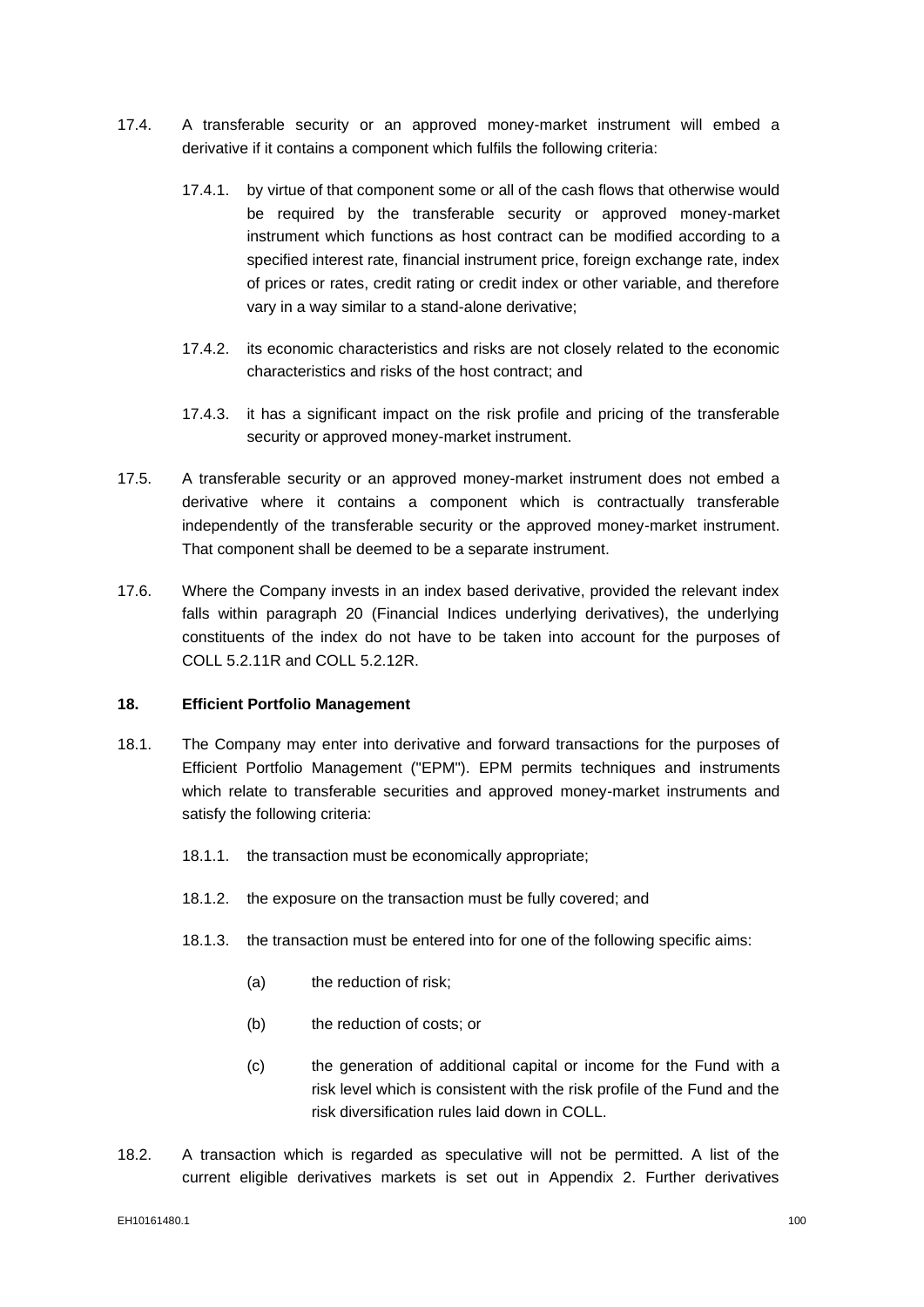markets may be added following consultation with the Depositary in accordance with COLL.

- 18.3. A derivatives or forward transaction which would or could lead to delivery of property to the Depositary may be entered into only if such property can be held by the Company and the ACD has taken reasonable care to determine that delivery of the property pursuant to the transaction will not lead to a breach of the relevant provisions in COLL.
- 18.4. Where a transaction is entered into for hedging purposes and relates to the actual or potential acquisition of transferable securities, the ACD must intend that the Company should invest in such transferable securities within a reasonable time and the ACD must ensure that, unless the position has itself been closed out, that intention is realised within such time.

# **19. Permitted transactions (derivatives and forwards)**

- 19.1. A transaction in a derivative must be in an approved derivative; or be one which complies with paragraph 23(OTC transactions in derivatives).
- 19.2. A transaction in a derivative must have the underlying consisting of any one or more of the following to which a Sub-fund is dedicated:
	- 19.2.1. transferable securities;
	- 19.2.2. approved money-market instruments permitted under paragraphs 7.1.1 to [7.1.4;](#page-92-2)
	- 19.2.3. deposits permitted under paragraph 26.1;
	- 19.2.4. permitted derivatives under this paragraph;
	- 19.2.5. collective investment scheme units permitted under paragraph 15 (Investment in collective investment schemes);
	- 19.2.6. financial indices which satisfy the criteria set out in paragraph 20 (Financial indices underlying derivatives);
	- 19.2.7. interest rates;
	- 19.2.8. foreign exchange rates; and
	- 19.2.9. currencies.
- 19.3. A transaction in an approved derivative must be effected on or under the rules of an eligible derivatives market.
- 19.4. A transaction in a derivative must not cause a Sub-fund to diverge from its investment objectives as stated in the Instrument constituting a Sub-fund and the most recently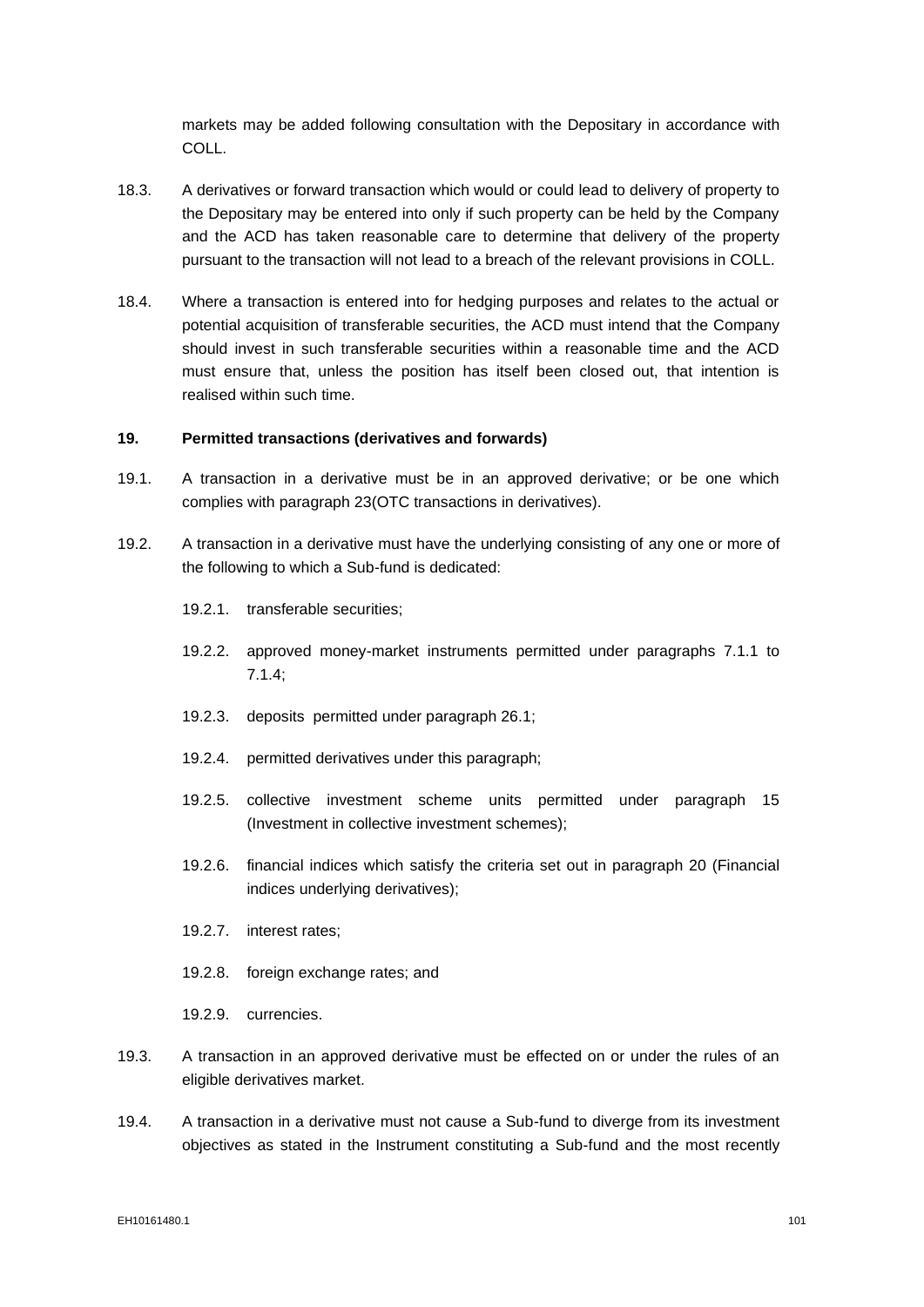published version of this Prospectus.

- 19.5. A transaction in a derivative must not be entered into if the intended effect is to create the potential for an uncovered sale of one or more, transferable securities, approved money-market instruments, units in collective investment schemes, or derivatives.
- 19.6. Any forward transaction must be with an Eligible Institution or an Approved Bank.
- 19.7. A derivative includes an investment which fulfils the following criteria:
	- 19.7.1. it allows transfer of the credit risk of the underlying independently from the other risks associated with that underlying;
	- 19.7.2. it does not result in the delivery or the transfer of assets other than those referred to in COLL 5.2.6AR, including cash;
	- 19.7.3. in the case of an OTC derivative, it complies with the requirements in paragraph 23; and
	- 19.7.4. its risks are adequately captured by the risk management process of the ACD and by its internal control mechanisms in the case of risk asymmetry of information between the ACD and the counterparty to the derivative resulting from the potential access of the counterparty to non-public information on persons whose assets are used as the underlying by that derivative.
- 19.8. A Sub-fund may not undertake transactions in derivatives on commodities.

# **20. Financial Indices underlying derivatives**

- 20.1. The financial indices referred to in 19.2.6 are those which satisfy the following criteria:
	- 20.1.1. the index is sufficiently diversified;
	- 20.1.2. the index represents an adequate benchmark for the market to which it refers; and
	- 20.1.3. the index is published in an appropriate manner.
- 20.2. A financial index is sufficiently diversified if:
	- 20.2.1. it is composed in such a way that price movements or trading activities regarding one component do not unduly influence the performance of the whole index;
	- 20.2.2. where it is composed of assets in which a Sub-fund is permitted to invest, its composition is at least diversified in accordance with the requirements with respect to spread and concentration set out in this section; and
	- 20.2.3. where it is composed of assets in which a Sub-fund cannot invest, it is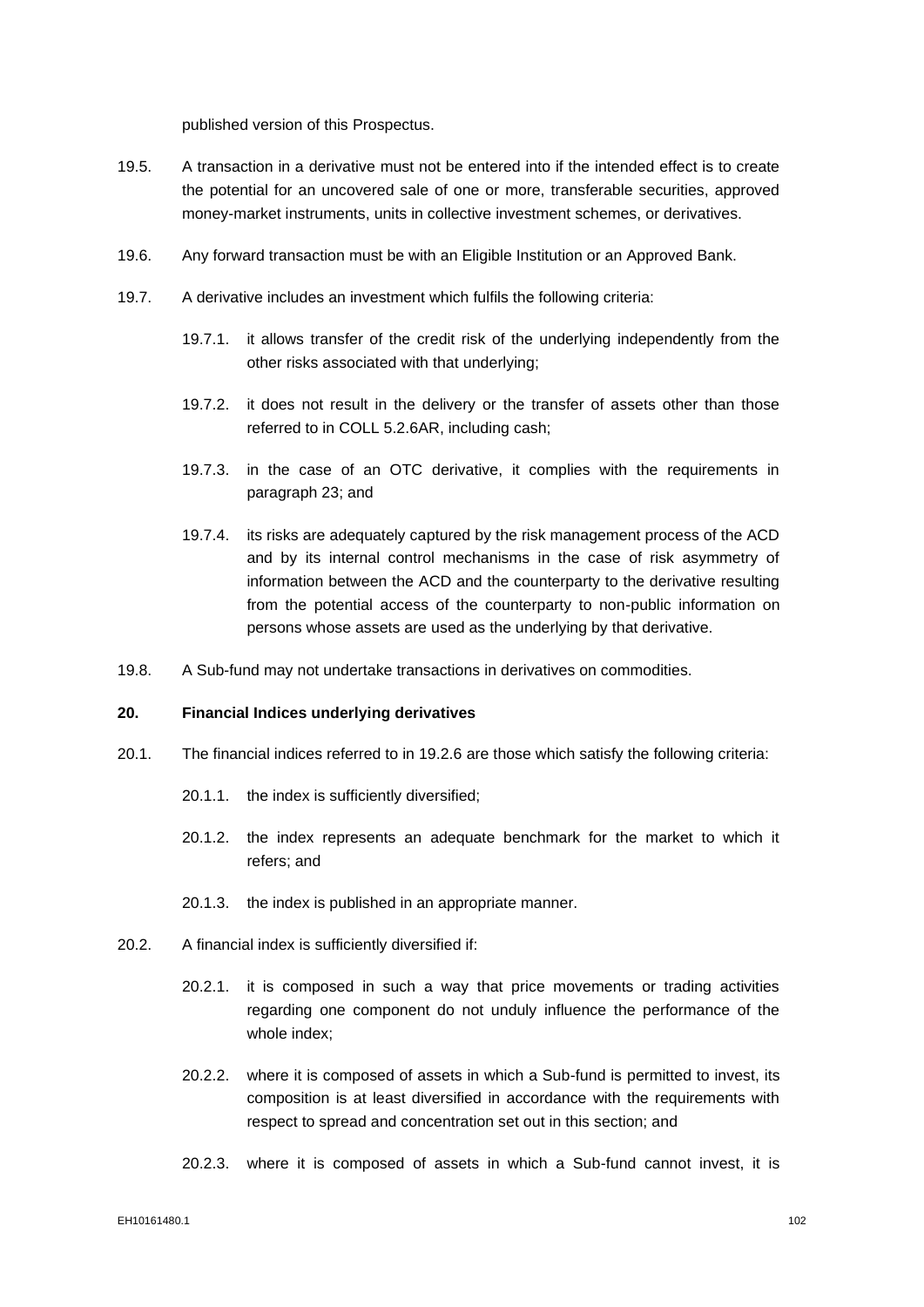diversified in a way which is equivalent to the diversification achieved by the requirements with respect to spread and concentration set out in this section.

- 20.3. A financial index represents an adequate benchmark for the market to which it refers if:
	- 20.3.1. it measures the performance of a representative group of underlyings in a relevant and appropriate way;
	- 20.3.2. it is revised or rebalanced periodically to ensure that it continues to reflect the markets to which it refers, following criteria which are publicly available; and
	- 20.3.3. the underlyings are sufficiently liquid, allowing users to replicate it if necessary.
- 20.4. A financial index is published in an appropriate manner if:
	- 20.4.1. its publication process relies on sound procedures to collect prices, and calculate and subsequently publish the index value, including pricing procedures for components where a market price is not available; and
	- 20.4.2. material information on matters such as index calculation, rebalancing methodologies, index changes or any operational difficulties in providing timely or accurate information is provided on a wide and timely basis.
- 20.5. Where the composition of underlyings of a transaction in a derivative does not satisfy the requirements for a financial index, the underlyings for that transaction shall where they satisfy the requirements with respect to other underlyings pursuant to 19.2, be regarded as a combination of those underlyings.

# **21. Transactions for the purchase of property**

21.1. A derivative or forward transaction which will or could lead to the delivery of property for the account of a Sub-fund may be entered into only if that property can be held for the account of that Sub-fund, and the ACD having taken reasonable care determines that delivery of the property under the transaction will not occur or will not lead to a breach of the COLL Sourcebook.

#### **22. Requirement to cover sales**

22.1. No agreement by or on behalf of a Sub-fund to dispose of property or rights may be made unless the obligation to make the disposal and any other similar obligation could immediately be honoured by that Sub-fund by delivery of property or the assignment (or, in Scotland, assignation) of rights, and the property and rights above are owned by a Sub-fund at the time of the agreement. This requirement does not apply to a deposit.

# **23. OTC transactions in derivatives**

23.1. Any transaction in an OTC derivative under paragraph 19.1 must be: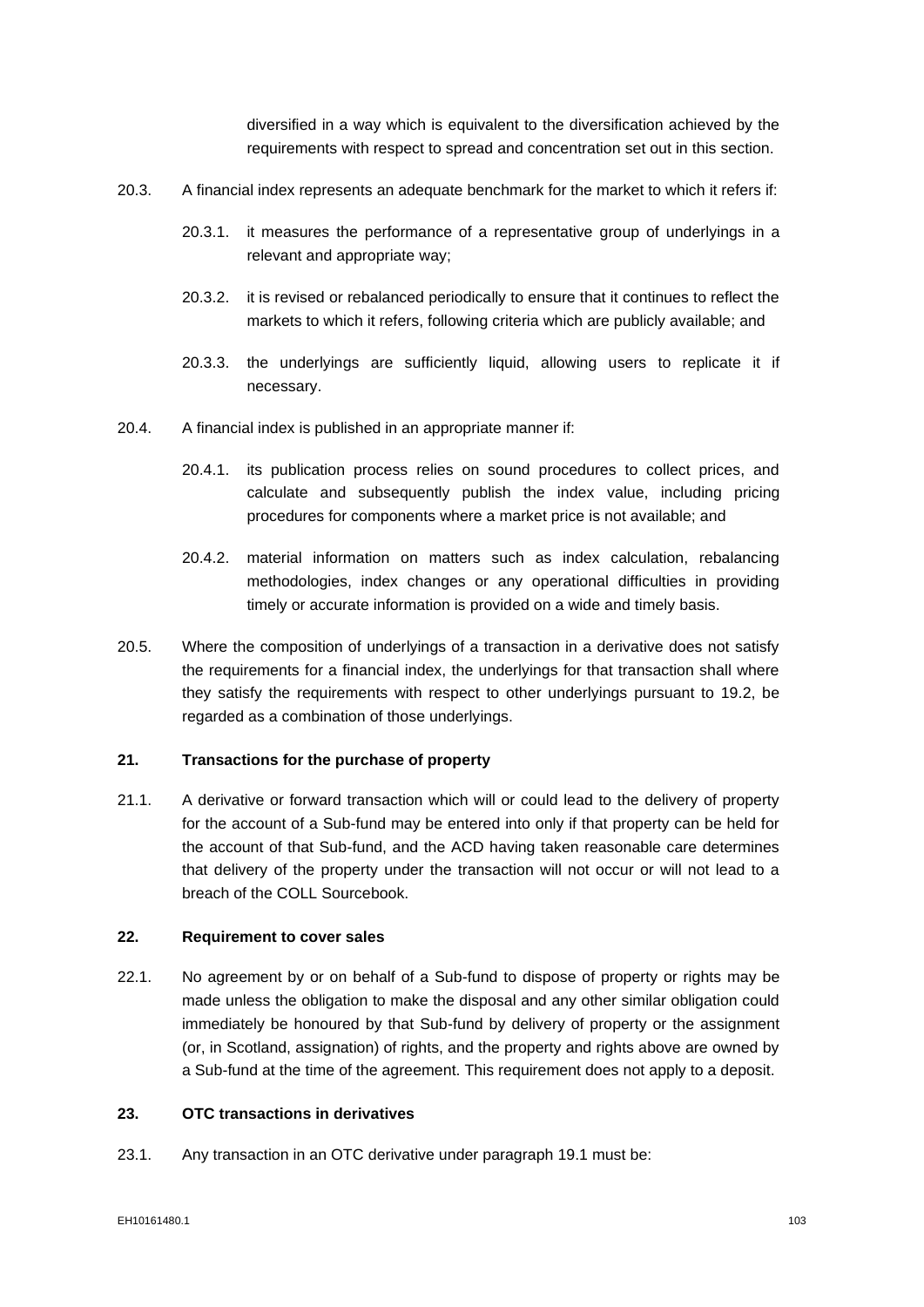- 23.1.1. in a future or an option or a contract for differences;
- 23.1.2. with an approved counterparty; a counterparty to a transaction in derivatives is approved only if the counterparty is an Eligible Institution or an Approved Bank; a person whose permission (including any requirements or limitations), as published in the Financial Services Register, permits it to enter into the transaction as principal off-exchange; a central counterparty ("CCP") that is authorised and recognised in that capacity in accordance with the EMIR; or a CCP supervised in a jurisdiction that has implemented the relevant G20 reforms on over-the-counter derivatives to at least the same extent as the United Kingdom; and is identified as having done so by the Financial Stability Board in its summary report on progress in implementation of G20 financial regulatory reforms dated 25 June 2019;
- 23.1.3. on approved terms; the terms of the transaction in derivatives are approved only if, the ACD: carries out, at least daily, a reliable and verifiable valuation in respect of that transaction corresponding to its fair value and which does not rely only on market quotations by the counterparty and can enter into one or more further transactions to sell, liquidate or close out that transaction at any time, at its fair value; and
- 23.1.4. capable of reliable valuation; a transaction in derivatives is capable of reliable valuation only if the ACD having taken reasonable care determines that, throughout the life of the derivative (if the transaction is entered into), it will be able to value the investment concerned with reasonable accuracy:
	- (a) on the basis of an up-to-date market value which the ACD and the Depositary have agreed is reliable; or
	- $(b)$  if the value referred to in 23.1.4 (a) is not available, on the basis of a pricing model which the ACD and the Depositary have agreed uses an adequate recognised methodology; and
- 23.1.5. subject to verifiable valuation: a transaction in derivatives is subject to verifiable valuation only if, throughout the life of the derivative (if the transaction is entered into) verification of the valuation is carried out by:
	- (a) an appropriate third party which is independent from the counterparty of the derivative at an adequate frequency and in such a way that the ACD is able to check it; or
	- (b) a department within the ACD which is independent from the department in charge of managing a Sub-fund and which is adequately equipped for such a purpose.
- 23.2. For the purposes of paragraph 23.1.3, "fair value" is the amount for which an asset could be exchanged, or a liability settled, between knowledgeable, willing parties in an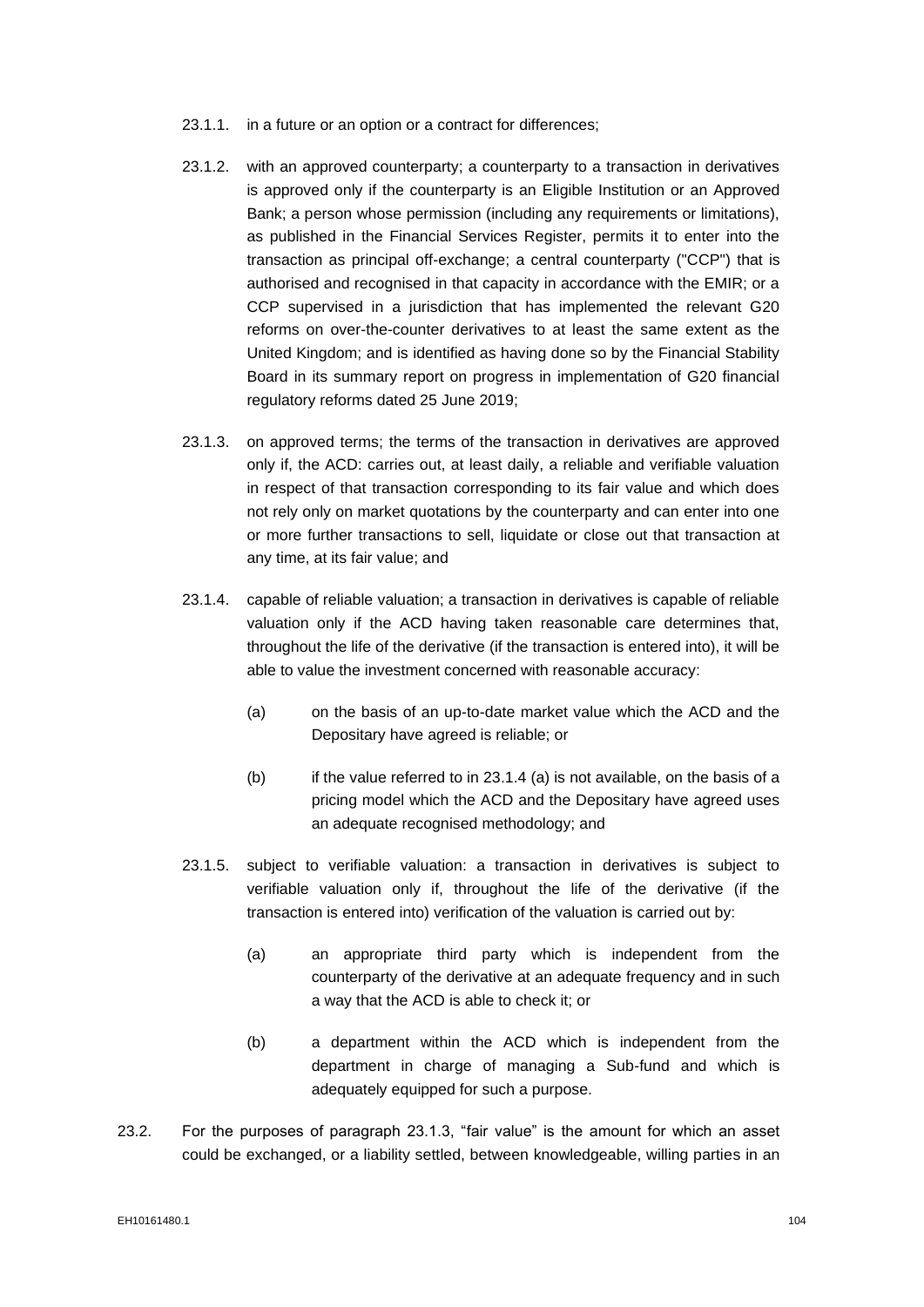arm's length transaction.

When a Sub-fund invests in a total return swap or other financial derivative instrument with similar characteristics, the underlying assets and investment strategies to which exposure will be gained are described in the relevant Sub-fund's investment objective and policy. The counterparty does not have discretion over the composition or management of a Sub-fund's portfolio or over the underlying of financial derivative instruments used by a Sub-fund. Counterparty approval is not required in relation to any investment decision made by a Sub-fund.

The maximum proportion of the assets under management of a Sub-fund which can be subject to total return swaps is 110% although the expected proportion of the assets under management of a Sub-fund that, in practice, could be subject to total return swaps is 100%.

Collateral will be acceptable if it is in the form of cash or securities that are issued by certain governments or local authorities and that may have different maturities. Collateral received from a counterparty must meet a range of standards listed in ESMA Guidelines 2012/832 including those for liquidity, valuation, issue, credit quality, correlation and diversification.

Non-cash collateral received is not sold, reinvested or pledged. Cash collateral received in the context of OTC Transactions in Derivatives may be:

- placed on deposit with entities prescribed in Article 50 (f) of the UCITS Directive;
- invested in high-quality government bonds;

- used for the purpose of reverse repurchase transactions provided the transactions are with credit institutions subject to prudential supervision and the UCITS is able to recall at any time the full amount of cash on an accrued basis; and

- invested in short-term money market funds as defined in the Guidelines on a Common Definition of European Money Market Funds

To the extent required by the COLL Sourcebook, reinvestments of such cash collateral must be taken into account for the calculation of a Sub-fund's global exposure.

Collateral received from the counterparty to an OTC Derivative transaction may be offset against gross counterparty exposure provided it meets a range of standards listed in ESMA Guidelines 2012/832, including those for liquidity, valuation, issuer credit quality, correlation and diversification. In offsetting collateral, its value is reduced by a percentage (a "haircut") which provides, inter alia, for short term fluctuations in the value of the exposure and of the collateral. Collateral levels are maintained to ensure that net counterparty exposure does not exceed the limits per counterparty as set out in section 13 (Counterparty risk and issuer concentration).

The reinvestment of cash collateral received is restricted to high quality government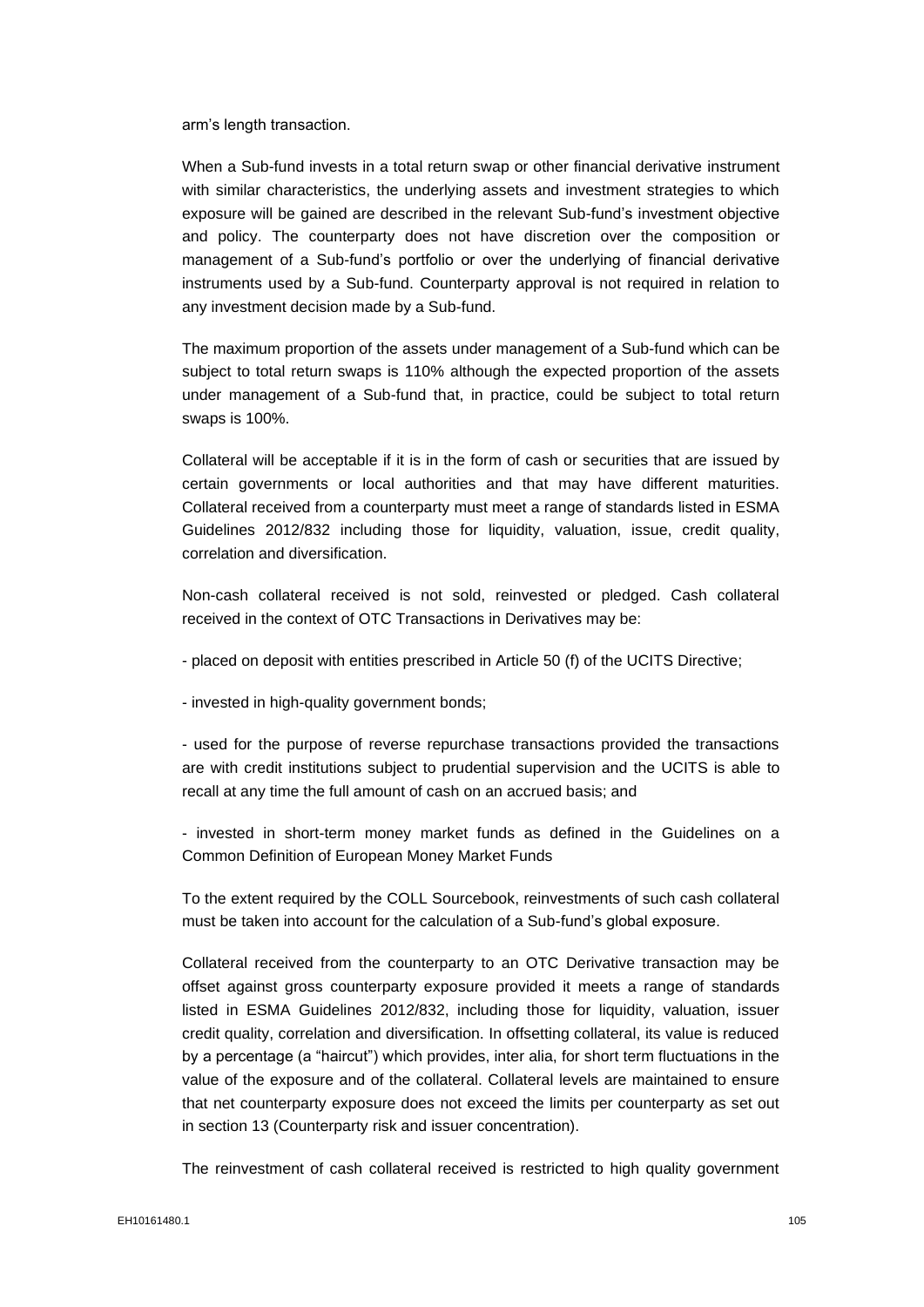bonds, deposits, reverse repurchase transactions and short term money market funds, in order to mitigate the risk of losses on reinvestment. For Sub-funds which receive collateral for at least 30% of their assets, the associated liquidity risk is assessed.

At as the date of this Prospectus, the Sub-funds do not reinvest cash collateral received in respect of the OTC Derivatives in any reverse repurchase transactions. Should this be the case, the Prospectus will be amended accordingly.

Where there is a title transfer, collateral received will be held by the Depositary (or subcustodian on the behalf of the Depositary) on behalf of the relevant Sub-fund in accordance with the Depositary's safekeeping duties under the Depositary Agreement. The Depositary will verify the ownership of the Sub-fund of the OTC Derivatives and the Depositary will maintain an updated inventory of such OTC Derivatives. For other types of collateral arrangement, the collateral can be held by a third party custodian which is subject to prudential supervision and which should be unrelated to the provider of the collateral.

Collateral will be valued on a daily basis, using available market prices and taking into account appropriate discounts determined for each asset class based on the haircut policy. The collateral will be marked to market daily and may be subject to daily variation margin requirements.

All revenues, after the deduction of appropriate fees, arising from total return swaps will be returned to the relevant Sub-funds, and the ACD will not take any fees or costs out of those revenues additional to its charge on the Scheme Property of the relevant Sub-funds as set out in this Prospectus.

# **24. Valuation of OTC derivatives**

- 24.1. For the purposes of paragraph 23.1.3 the ACD must:
	- 24.1.1. establish, implement and maintain arrangements and procedures which ensure appropriate, transparent and fair valuation of the exposures of a Subfund to OTC derivatives; and
	- 24.1.2. ensure that the fair value of OTC derivatives is subject to adequate, accurate and independent assessment.
- 24.2. Where the arrangements and procedures referred to in paragraph 24.1 above involve the performance of certain activities by third parties, the ACD must comply with the requirements in SYSC 8.1.13 R (Additional requirements for a management company) and COLL 6.6A.4 R (5) to (6) (Due diligence requirements of AFMs of UCITS schemes).
- 24.3. The arrangements and procedures referred to in 24.1 must be:

24.3.1. adequate and proportionate to the nature and complexity of the OTC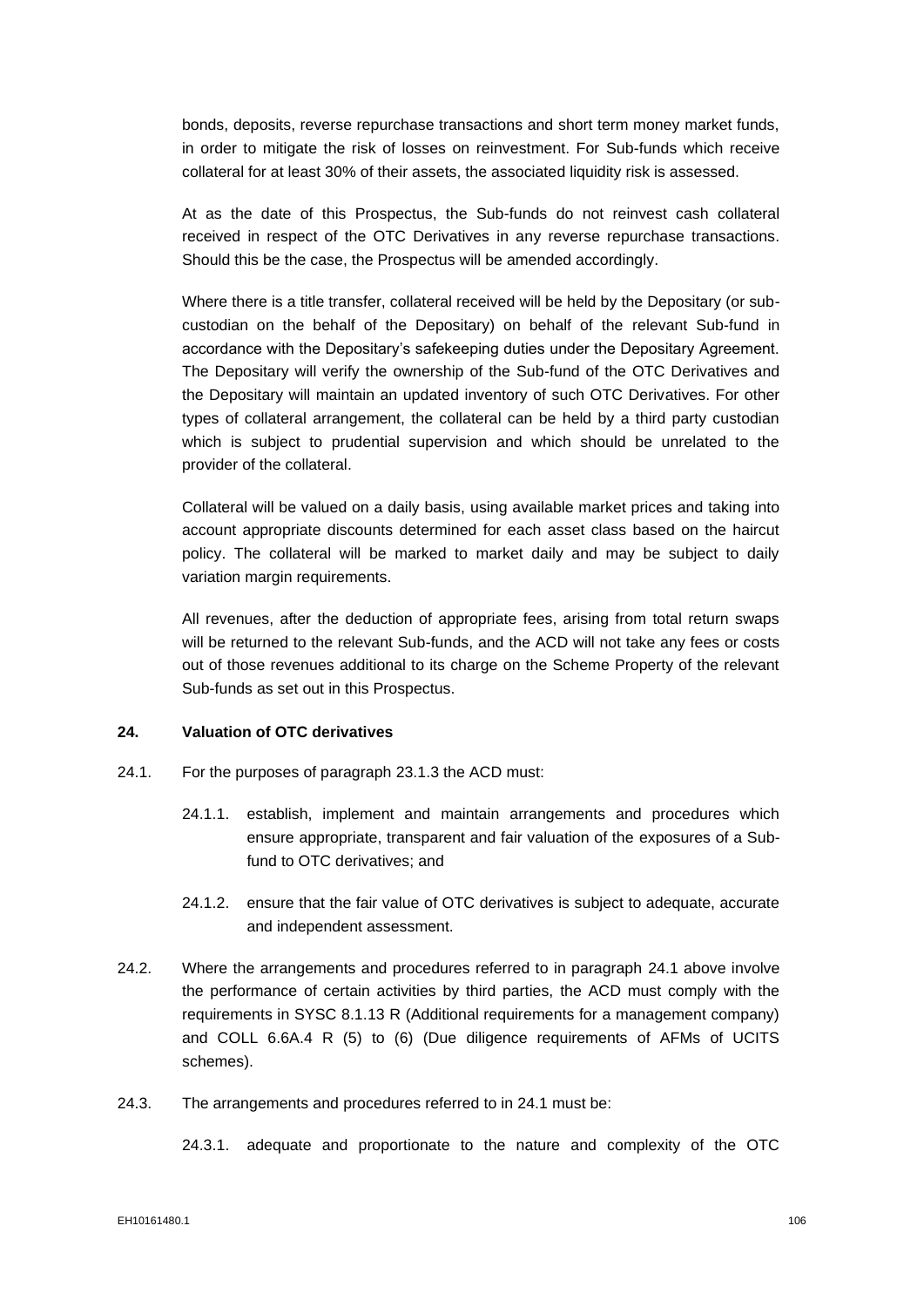#### derivative concerned; and

# 24.3.2. adequately documented.

## **25. Risk management**

- 25.1. The ACD uses a risk management process (including a risk management policy) in accordance with COLL 6.12, as reviewed by the Depositary and filed with the FCA, enabling it to monitor and measure any time the risk of a Sub-fund's positions and their contribution to the overall risk profile of the Sub-fund. The following details of the risk management process. must be regularly notified to the FCA and at least on an annual basis:
	- 25.1.1. a true and fair view of the types of derivatives and forward transactions to be used within the Sub-fund together with their underlying risks and any relevant quantitative limits.
	- 25.1.2. the methods for estimating risks in derivative and forward transactions.
- 25.2. The ACD must notify the FCA in advance of any material alteration to the details above.

#### **26. Investment in deposits**

26.1. A Sub-fund may invest in deposits only with an Approved Bank and which are repayable on demand or have the right to be withdrawn, and maturing in no more than 12 months.

#### **27. Significant influence**

- 27.1. The Company must not acquire transferable securities issued by a body corporate and carrying rights to vote (whether or not on substantially all matters) at a general meeting of that body corporate if:
	- 27.1.1. immediately before the acquisition, the aggregate of any such securities held by the Company gives the Company power significantly to influence the conduct of business of that body corporate; or
	- 27.1.2. the acquisition gives the Company that power.
- 27.2. For the purposes of paragraph 27.1, the Company is to be taken to have power significantly to influence the conduct of business of a body corporate if it can, because of the transferable securities held by it, exercise or control the exercise of 20% or more of the voting rights in that body corporate (disregarding for this purpose any temporary suspension of voting rights in respect of the transferable securities of that body corporate).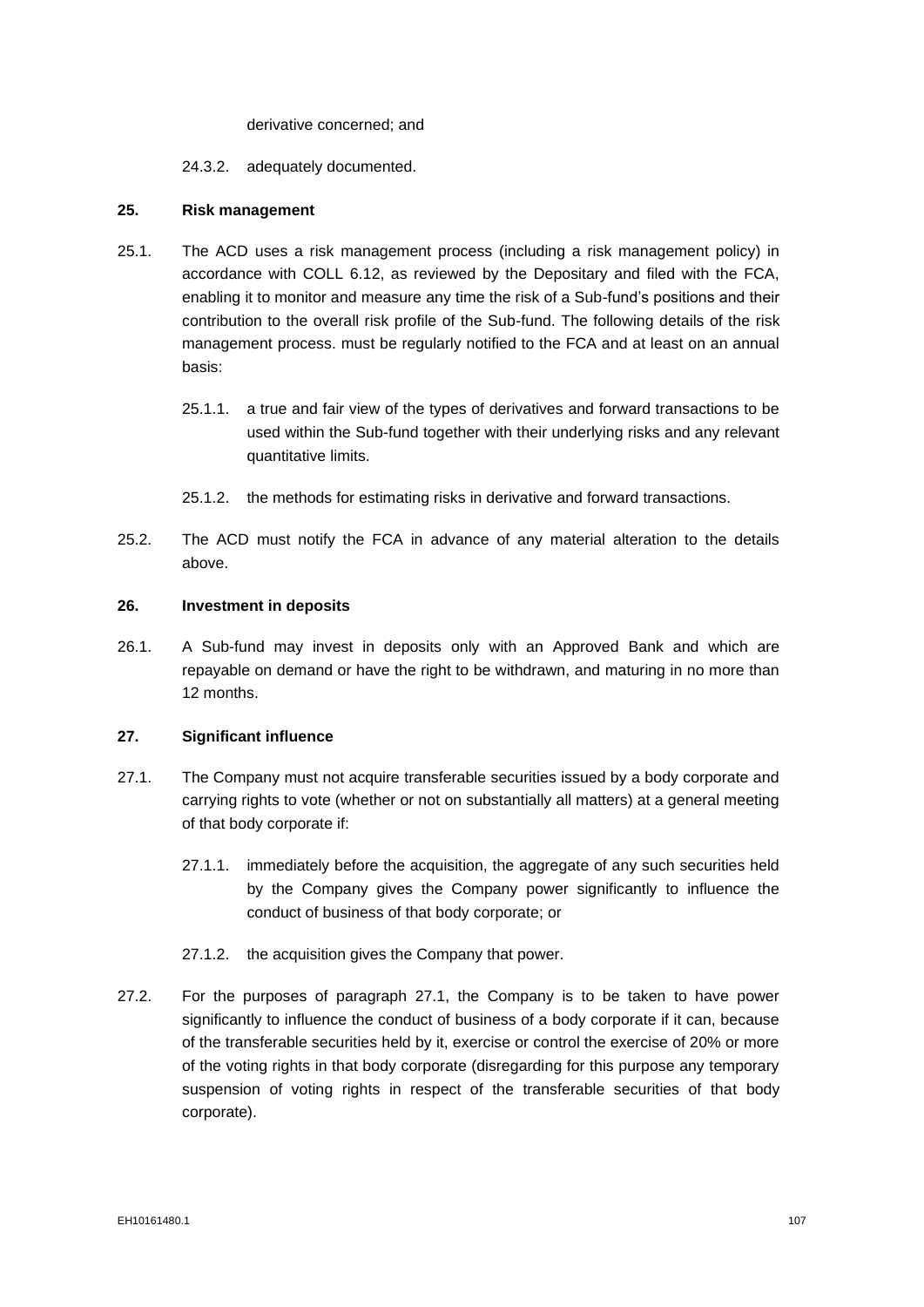## **28. Concentration**

- 28.1. The Company: must not acquire transferable securities other than debt securities which:
	- 28.1.1. do not carry a right to vote on any matter at a general meeting of the body corporate that issued them; and
	- 28.1.2. represent more than 10% of these securities issued by that body corporate;
- 28.2. The Company must not acquire more than 10% of the debt securities issued by any single issuing body;
- 28.3. The Company must not acquire more than 25% of the units in a collective investment scheme;
- 28.4. The Company must not acquire more than 10% of the approved money-market instruments issued by any single body; and
- 28.5. need not comply with the limits in paragraphs 28.2, 28.3 and 28.4 of this Appendix if, at the time of the acquisition, the net amount in issue of the relevant investment cannot be calculated.

# **29. Derivative exposure**

- 29.1. The Sub-funds may invest in derivatives and forward transactions as long as the exposure to which a Sub-fund is committed by that transaction itself is suitably covered from within its Scheme Property. Exposure will include any initial outlay in respect of that transaction.
- 29.2. Cover ensures that a Sub-fund is not exposed to the risk of loss of property, including money, to an extent greater than the net value of the Scheme Property. Therefore, a Sub-fund must hold Scheme Property sufficient in value or amount to match the exposure arising from a derivative obligation to which that Sub-fund is committed. Paragraph 31 (Cover for investment in derivatives and forward transactions) below sets out detailed requirements for cover of that Sub-fund.
- 29.3. A future is to be regarded as an obligation to which a Sub-fund is committed (in that, unless closed out, the future will require something to be delivered, or accepted and paid for); a written option as an obligation to which a Sub-fund is committed (in that it gives the right of potential exercise to another thereby creating exposure); and a bought option as a right (in that the purchaser can, but need not, exercise the right to require the writer to deliver and accept and pay for something).
- 29.4. Cover used in respect of one transaction in derivatives or forward transaction must not be used for cover in respect of another transaction in derivatives or a forward transaction.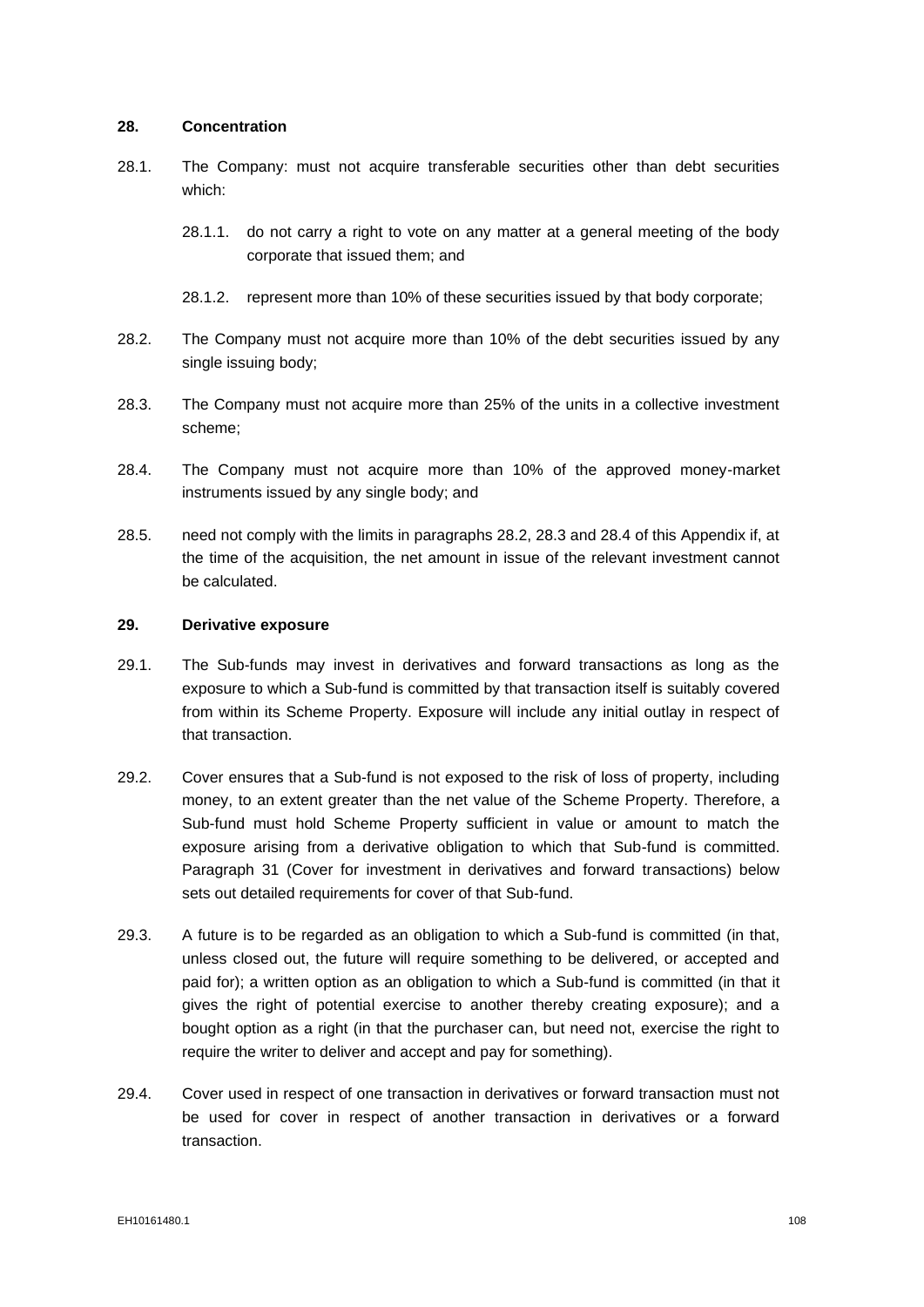## **30. Schemes replicating an index**

- 30.1. Notwithstanding paragraph [12](#page-96-0) (Spread: general),a Sub-fund may invest up to 20% in value of the Scheme Property in shares and debentures which are issued by the same body where the stated investment policy is to replicate the composition of a relevant index as defined below.
- 30.2. Replication of the composition of a relevant index shall be understood to be a reference to a replication of the composition of the underlying assets of that index, including the use of techniques and instruments permitted for the purpose of efficient portfolio management.
- 30.3. The 20% limit can be raised for a particular Sub-fund up to 35% in value of the Scheme Property, but only in respect of one body and where justified by exceptional market conditions.
- 30.4. In the case of a Sub-fund replicating an index the Scheme Property need not consist of the exact composition and weighting of the underlying in the relevant index in cases where a Sub-fund's investment objective is to achieve a result consistent with the replication of an index rather than an exact replication.
- 30.5. The indices referred to above are those which satisfy the following criteria:
	- 30.5.1. the composition is sufficiently diversified;
	- 30.5.2. the index represents an adequate benchmark for the market to which it refers; and
	- 30.5.3. the index is published in an appropriate manner.
- 30.6. The composition of an index is sufficiently diversified if its components adhere to the spread and concentration requirements in this section.
- 30.7. An index represents an adequate benchmark if its provider uses a recognised methodology which generally does not result in the exclusion of a major issuer of the market to which it refers.
- 30.8. An index is published in an appropriate manner if:
	- 30.8.1. it is accessible to the public;
	- 30.8.2. the index provider is independent from the index-replicating UCITS scheme; this does not preclude index providers and the UCITS scheme from forming part of the same group, provided that effective arrangements for the management of conflicts of interest are in place.

## **31. Cover for investment in derivatives and forward transactions**

31.1. A Sub-fund may invest in derivatives and forward transactions as part of its investment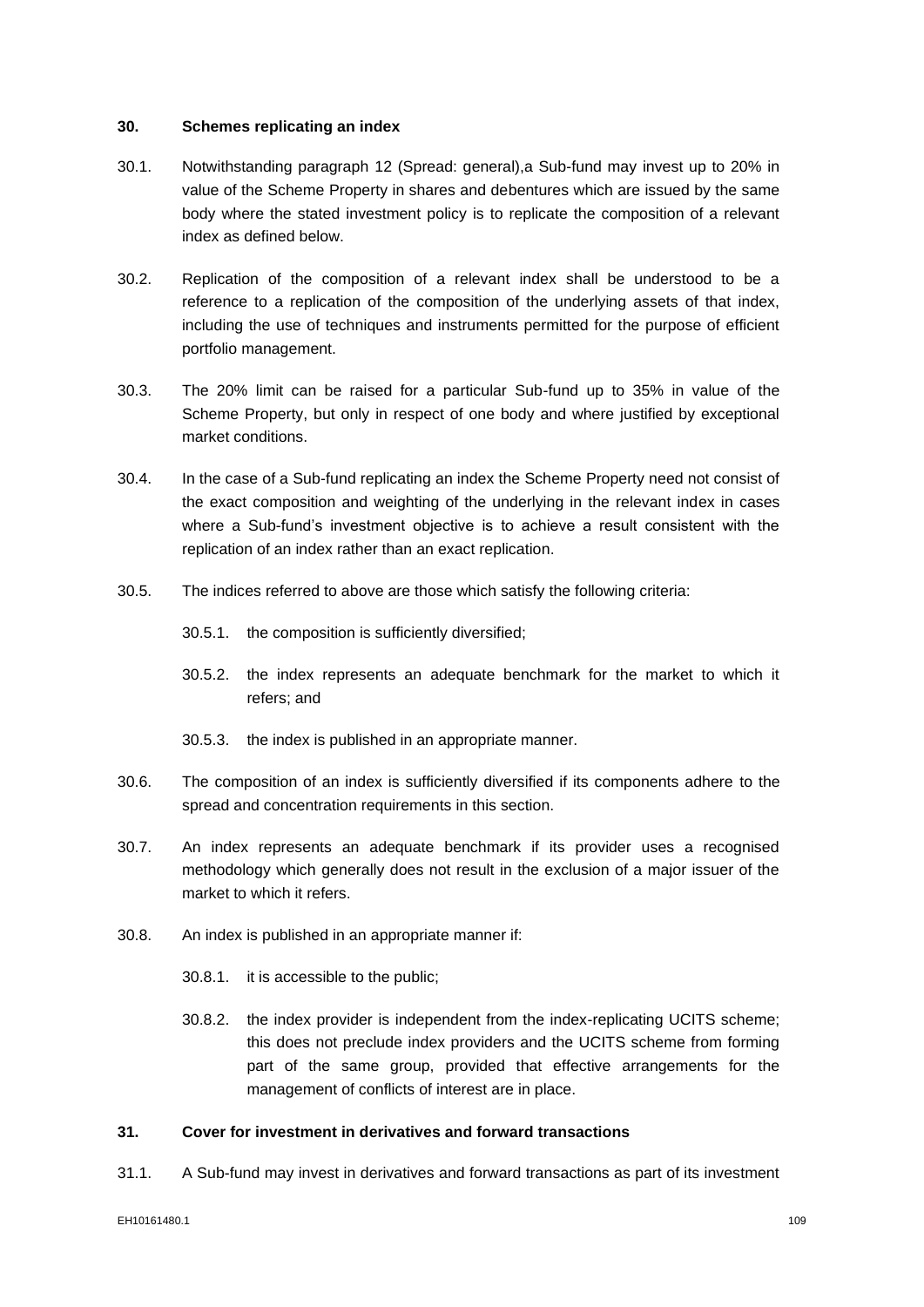policy provided:

- 31.1.1. its global exposure relating to derivatives and forward transactions held in the Sub-fund does not exceed the net value of the Scheme Property; and
- 31.1.2. its global exposure to the underlying assets does not exceed in aggregate the investment limits laid down in paragraph 12 above.

## **32. Cover and borrowing**

- 32.1. Cash obtained from borrowing, and borrowing which the ACD reasonably regards an Eligible Institution or an Approved Bank to be committed to provide, is not available for cover under paragraph 31 (Cover for investment in derivatives and forward transactions) except where 32.2 below applies.
- 32.2. Where, for the purposes of this paragraph a Sub-fund borrows an amount of currency from an Eligible Institution or an Approved Bank; and keeps an amount in another currency, at least equal to such borrowing for the time being in 32.1 on deposit with the lender (or his agent or nominee), then this paragraph 32.2 applies as if the borrowed currency, and not the deposited currency, were part of the Scheme Property.

## **33. Calculation of global exposure**

- 33.1. The ACD must calculate the global exposure of a Sub-fund on at least a daily basis.
- 33.2. The ACD must calculate the global exposure of any Sub-fund it manages either as:
	- 33.2.1. the incremental exposure and leverage generated through the use of derivatives and forward transactions (including embedded derivatives as referred to in paragraph 17 (Derivatives: general), which may not exceed 100% of the net value of the Scheme Property; or
	- 33.2.2. the market risk of the Scheme Property.
- 33.3. For the purposes of this section exposure must be calculated taking into account the current value of the underlying assets, the counterparty risk, future market movements and the time available to liquidate the positions.
- 33.4. The ACD must calculate the global exposure of a Sub-fund by using:

33.4.1. commitment approach; or

33.4.2. the value at risk approach.

33.5. The ACD must ensure that the method selected above is appropriate, taking into account:

33.5.1. the investment strategy pursued by the Sub-fund;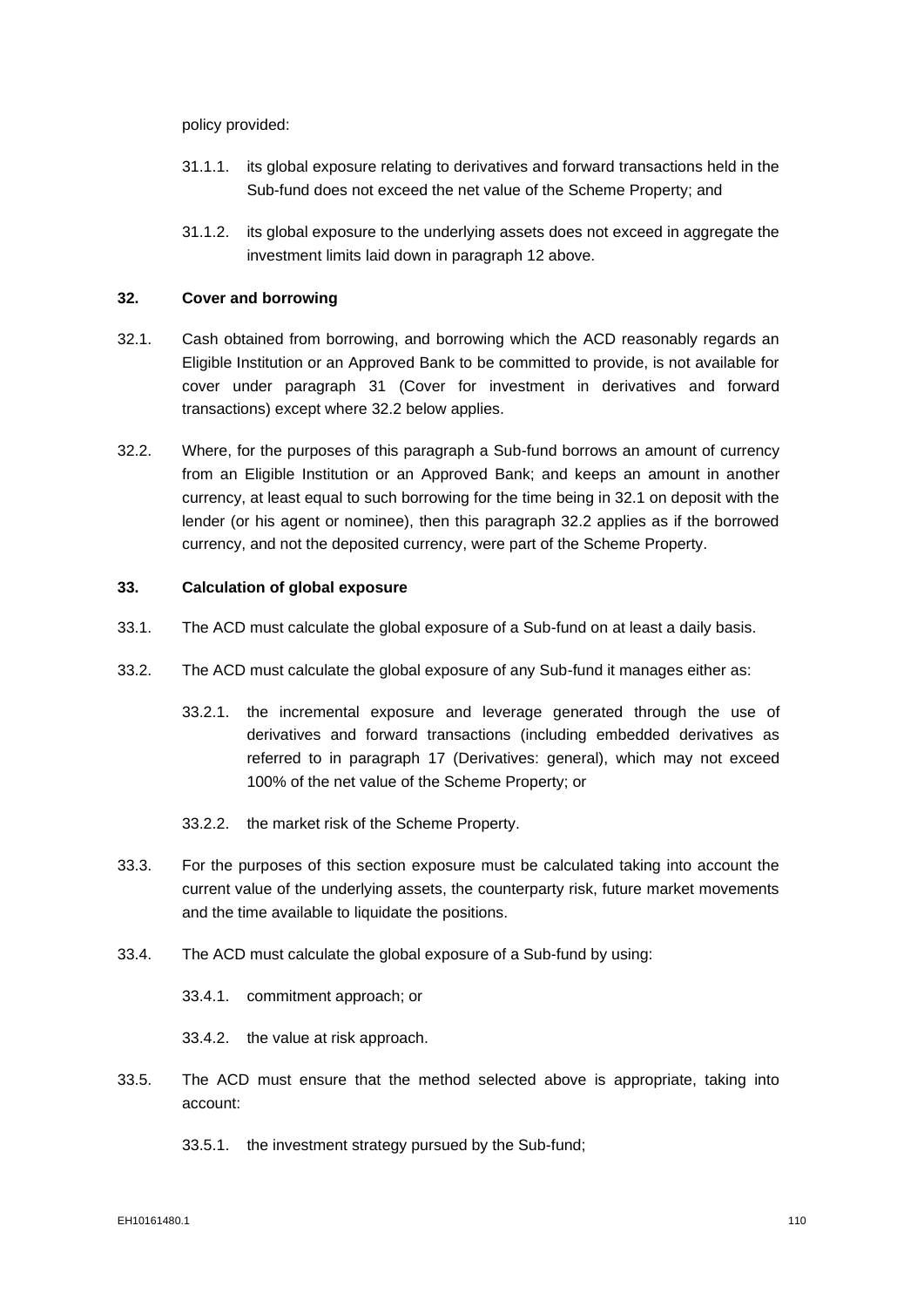- 33.5.2. types and complexities of the derivatives and forward transactions used; and
- 33.5.3. the proportion of the Scheme Property comprising derivatives and forward transactions.
- 33.6. Where a Sub-fund employs techniques and instruments including Reverse Repurchase Transactions (Repo Contracts) or stock lending transactions in accordance with paragraph 43 (Stock Lending) in order to generate additional leverage or exposure to market risk, the authorised fund manager must take those transactions into consideration when calculating global exposure.

#### **34. Cash and near cash**

- 34.1. Cash and near cash must not be retained in the Scheme Property of the Sub-funds except to the extent that, where this may reasonably be regarded as necessary in order to enable:
	- 34.1.1. the pursuit of a Sub-fund's investment objectives; or
	- 34.1.2. redemption of Shares; or
	- 34.1.3. efficient management of a Sub-fund in accordance with its investment objectives; or
	- 34.1.4. other purposes which may reasonably be regarded as ancillary to the investment objectives of a Sub-fund.
	- 34.1.5. During the period of the initial offer the Scheme Property of the Sub-funds may consist of cash and near cash without limitation.

#### **35. General**

- 35.1. It is envisaged that a Sub-fund will normally be fully invested but there may be times that it is appropriate not to be fully invested when the ACD reasonably regards this as necessary in pursuit of the investment objective and policy, redemption of Shares, efficient management of a Sub-fund or any one purpose which may reasonably be regarded as ancillary to the investment objectives of a Sub-fund.
- 35.2. Where a Sub-fund invests in or disposes of units or shares in another collective investment scheme which is managed or operated by the ACD or an Associate of the ACD, the ACD must pay to a Sub-fund by the close of business on the fourth Business Day the amount of any preliminary charge in respect of a purchase, and in the case of a sale, any charge made for the disposal.
- 35.3. A potential breach of any of these limits does not prevent the exercise of rights conferred by investments held by a Sub-fund but, in the event of a consequent breach, the ACD must then take such steps as are necessary to restore compliance with the investment limits as soon as practicable having regard to the interests of Shareholders.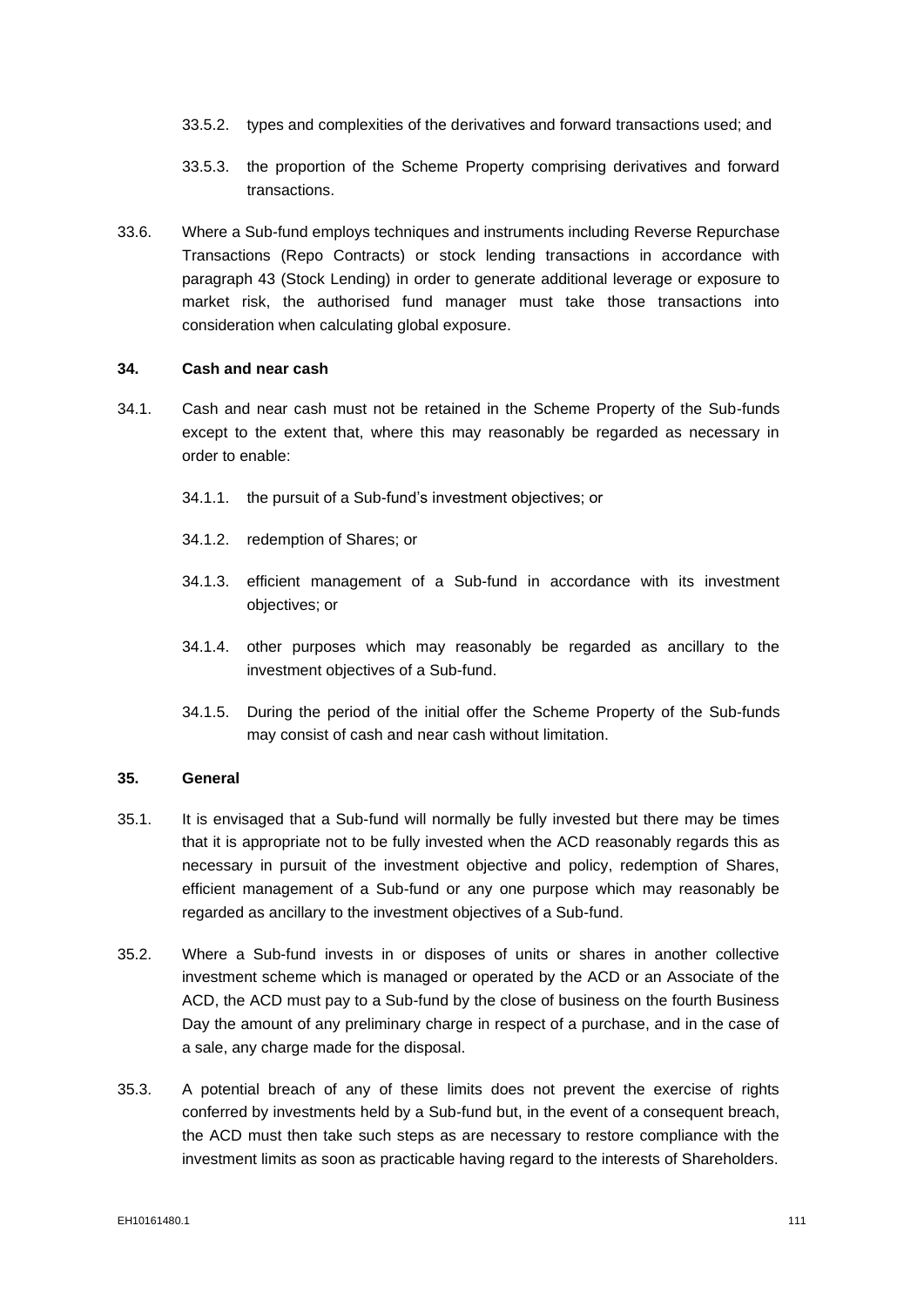- 35.4. The COLL Sourcebook permits the ACD to use certain techniques when investing in derivatives in order to manage a Sub-fund's exposure to particular counterparties and in relation to the use of collateral to reduce overall exposure with respect to over-thecounter ("OTC") derivatives; for example a Sub-fund may take collateral from counterparties with whom they have an OTC derivative position and use that collateral to net off against the exposure they have to the counterparty under that OTC derivative position, for the purposes of complying with counterparty spread limits. The COLL Sourcebook also permits a Sub-fund to use derivatives to effectively short sell (agree to deliver the relevant asset without holding it in a Sub-fund) under certain conditions.
- 35.5. No Sub-fund may invest in Shares of another Sub-fund within the Company.

## **36. Underwriting**

36.1. Underwriting and sub underwriting contracts and placings may also, subject to certain conditions set out in the COLL Sourcebook, be entered into for the account of a Subfund.

## **37. General power to borrow**

- 37.1. The Company or the ACD may, on the instructions of the Company and subject to the COLL Sourcebook, borrow money from an Eligible Institution or an Approved Bank for the use of a Sub-fund on terms that the borrowing is to be repayable out of the Scheme Property.
- 37.2. Borrowing must be on a temporary basis, must not be persistent, and in any event must not exceed three months without the prior consent of the Depositary, which may be given only on such conditions as appear appropriate to the Depositary to ensure that the borrowing does not cease to be on a temporary basis.
- 37.3. The ACD must ensure that borrowing does not, on any Business Day, exceed 10% of the value of a Sub-fund.
- 37.4. These borrowing restrictions do not apply to "back to back" borrowing for currency hedging purposes (i.e. borrowing permitted in order to reduce or eliminate risk arising by reason of fluctuations in exchange rates).

## **38. Restrictions on lending of money**

- 38.1. None of the money in the Scheme Property of a Sub-fund may be lent and, for the purposes of this paragraph, money is lent by a Sub-fund if it is paid to a person ("the payee") on the basis that it should be repaid, whether or not by the payee.
- 38.2. Acquiring a debenture is not lending for the purposes of paragraph 38.1, nor is the placing of money on deposit or in a current account.
- 38.3. Nothing in paragraph 38.1 prevents the Company from providing an officer of the Company with funds to meet expenditure to be incurred by him for the purposes of the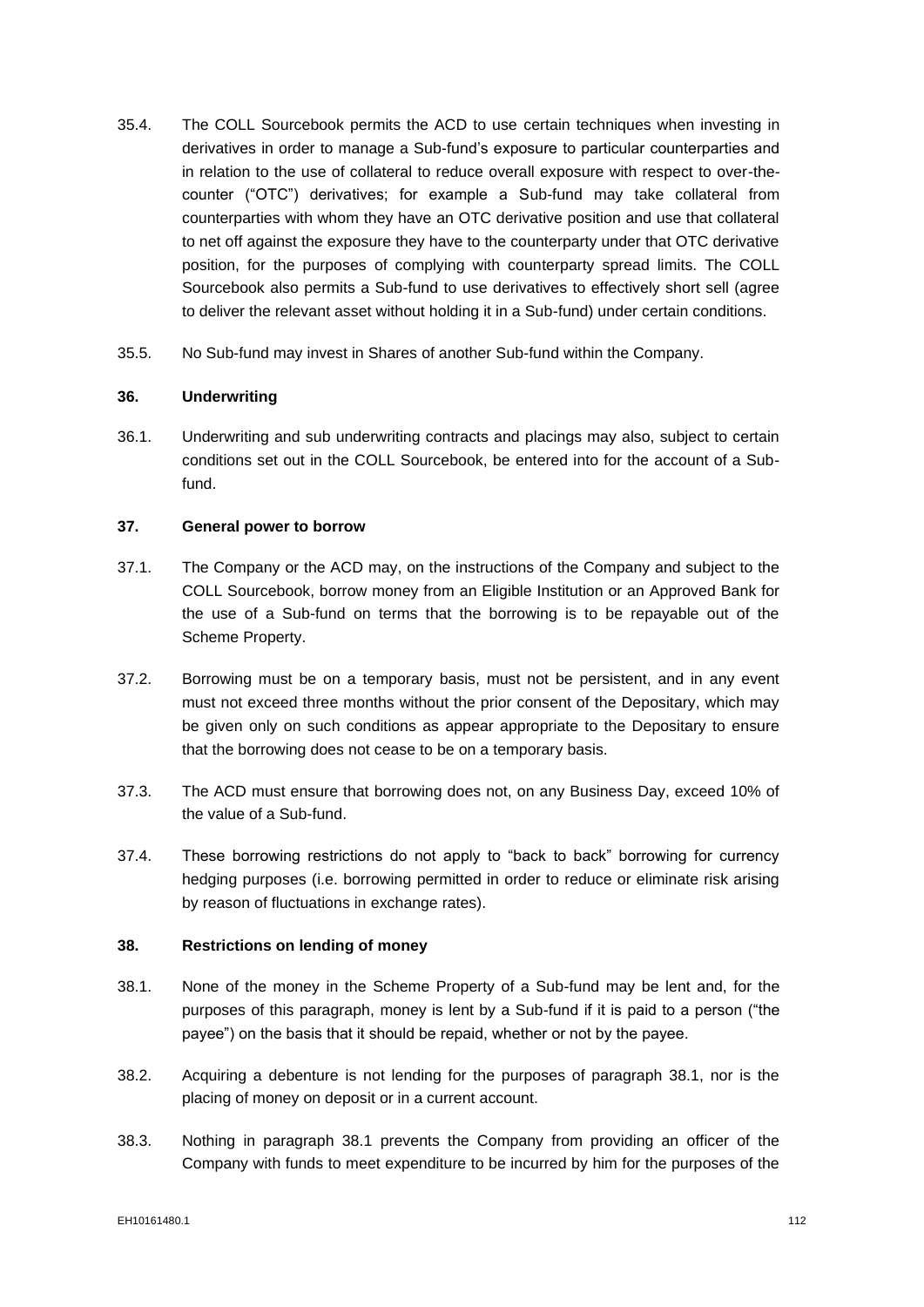Company (or for the purposes of enabling him properly to perform his duties as an officer of the Company) or from doing anything to enable an officer to avoid incurring such expenditure.

#### **39. Restrictions on lending of property other than money**

- 39.1. Scheme Property of the Sub-funds other than money must not be lent by way of deposit or otherwise.
- 39.2. The Scheme Property of the Sub-funds must not be mortgaged.
- 39.3. Where transactions in derivatives or forward transactions are used for the account of the Company in accordance with COLL 5, nothing in this paragraph prevents the Company or the Depositary at the request of the Company: from lending, depositing, pledging or charging its Scheme Property for margin requirements; or transferring Scheme Property under the terms of an agreement in relation to margin requirements, provided that the ACD reasonably considers that both the agreement and the margin arrangements made under it (including in relation to the level of margin) provide appropriate protection to Shareholders.

#### **40. General power to accept or underwrite placings**

- 40.1. Any power in COLL 5 to invest in transferable securities may be used for the purpose of entering into transactions to which this section applies, subject to compliance with any restriction in the Instrument of Incorporation. This section applies, to any agreement or understanding: which is an underwriting or sub-underwriting agreement, or which contemplates that securities will or may be issued or subscribed for or acquired for the account of a Sub-fund.
- 40.2. This ability does not apply to an option, or a purchase of a transferable security which confers a right to subscribe for or acquire a transferable security, or to convert one transferable security into another.
- 40.3. The exposure of a Sub-fund to agreements and understandings as set out above, on any Business Day be covered and be such that, if all possible obligations arising under them had immediately to be met in full, there would be no breach of any limit in the COLL Sourcebook.

#### **41. Guarantees and indemnities**

- 41.1. The Company or the Depositary for the account of the Company must not provide any guarantee or indemnity in respect of the obligation of any person.
- 41.2. None of the Scheme Property may be used to discharge any obligation arising under a guarantee or indemnity with respect to the obligation of any person.
- 41.3. Paragraphs 41.1 and 41.2 do not apply to in respect of the Company:

41.3.1. any indemnity or guarantee given for margin requirements where the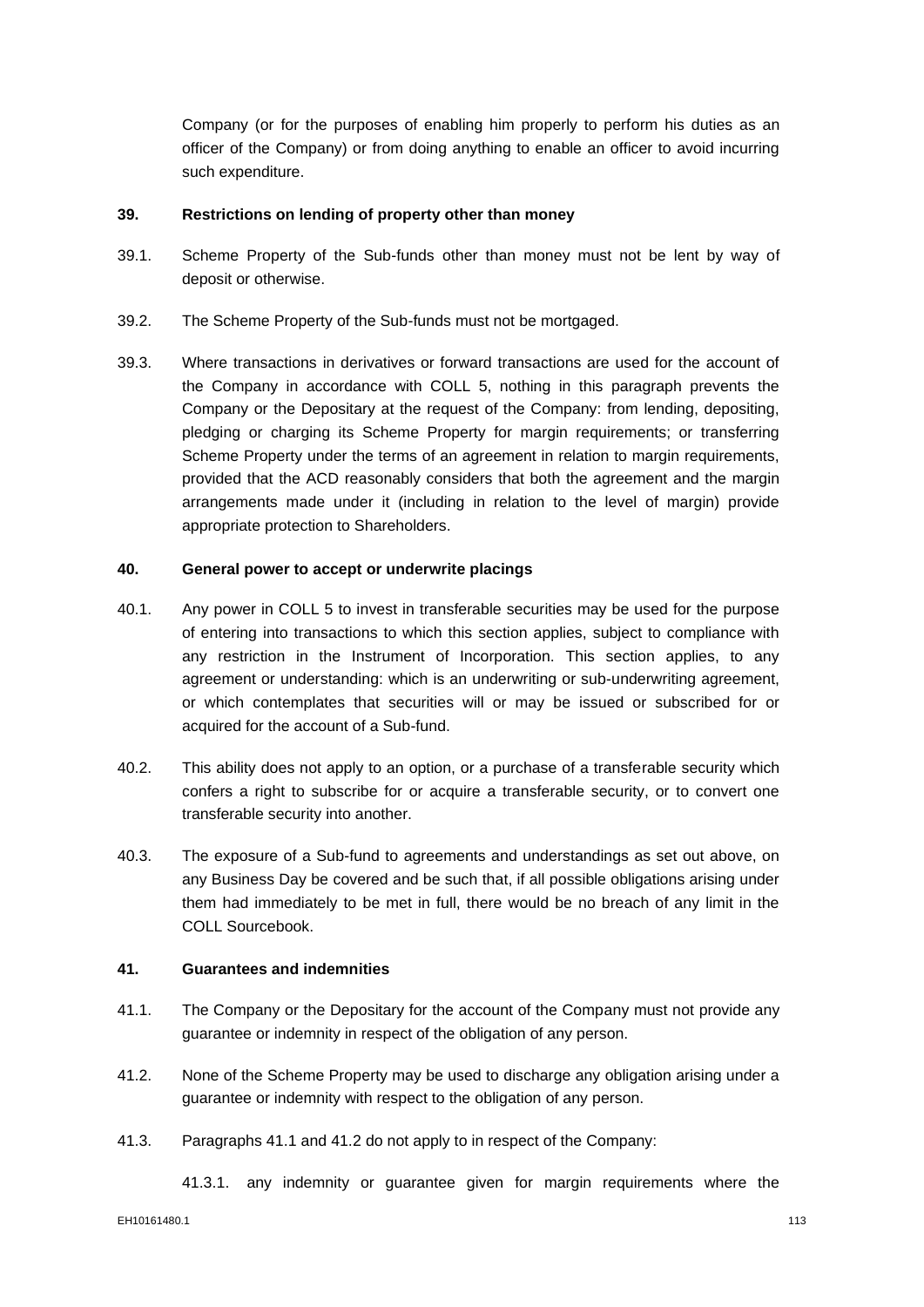derivative or forward transactions are being used in accordance with COLL 5; and

- 41.3.2. an indemnity falling within the provisions of regulation 62(3) (Exemptions from liability to be void) of the OEIC Regulations;
- 41.3.3. an indemnity (other than any provision in it which is void under regulation 62 of the OEIC Regulations) given to the Depositary against any liability incurred by it as a consequence of the safekeeping of any of the Scheme Property by it or by anyone retained by it to assist it to perform its function of the safekeeping of the Scheme Property; and
- 41.3.4. an indemnity given to a person winding up a scheme if the indemnity is given for the purposes of arrangements by which the whole or part of the property of that scheme becomes the first property of the Company and the holders of units in that scheme become the first Shareholders in the Company.

# **42. Stock lending**

- 42.1. The entry into stock lending transactions or Repo Contracts for the account of a Subfund is permitted for the generation of additional income for the benefit of that Subfund, and hence for its Shareholders. 'Stock Lending and Reverse Repurchase Transactions involve counterparty risk in that the borrower or seller may default on a loan or a transaction, become insolvent or otherwise be unable to meet, or refuse to honour, its obligations to sell (in the case of Reverse Repurchase Transactions) or return loaned or equivalent securities (in the case of Stock Lending). In this event, the relevant Fund could experience delays in recovering the securities, may not be able to recover the securities and may incur a capital loss which might result in a reduction in the net asset value of the Fund.
- 42.2. The specific method of stock lending permitted in this section is in fact not a transaction which is a loan in the normal sense. Rather it is an arrangement of the kind described in section 263B of the Taxation of Chargeable Gains Act 1992, under which the lender transfers securities to the borrower otherwise than by way of sale and the borrower is to transfer those securities, or securities of the same type and amount, back to the lender at a later date. In accordance with good market practice, a separate transaction by way of transfer of assets is also involved for the purpose of providing collateral to the "lender" to cover him against the risk that the future transfer back of the securities may not be satisfactorily completed. Collateral may be in the form of cash or other acceptable collateral as set out in this prospectus.
- 42.3. The stock lending permitted by this section may be exercised by a Sub-fund when it reasonably appears to a Sub-fund to be appropriate to do so with a view to generating additional income with an acceptable degree of risk.
- 42.4. The Company or the Depositary at the request of the Company may enter into a stock lending arrangement of the kind described in section 263B of the Taxation of Chargeable Gains Act 1992 (without extension by section 263C), but only if all the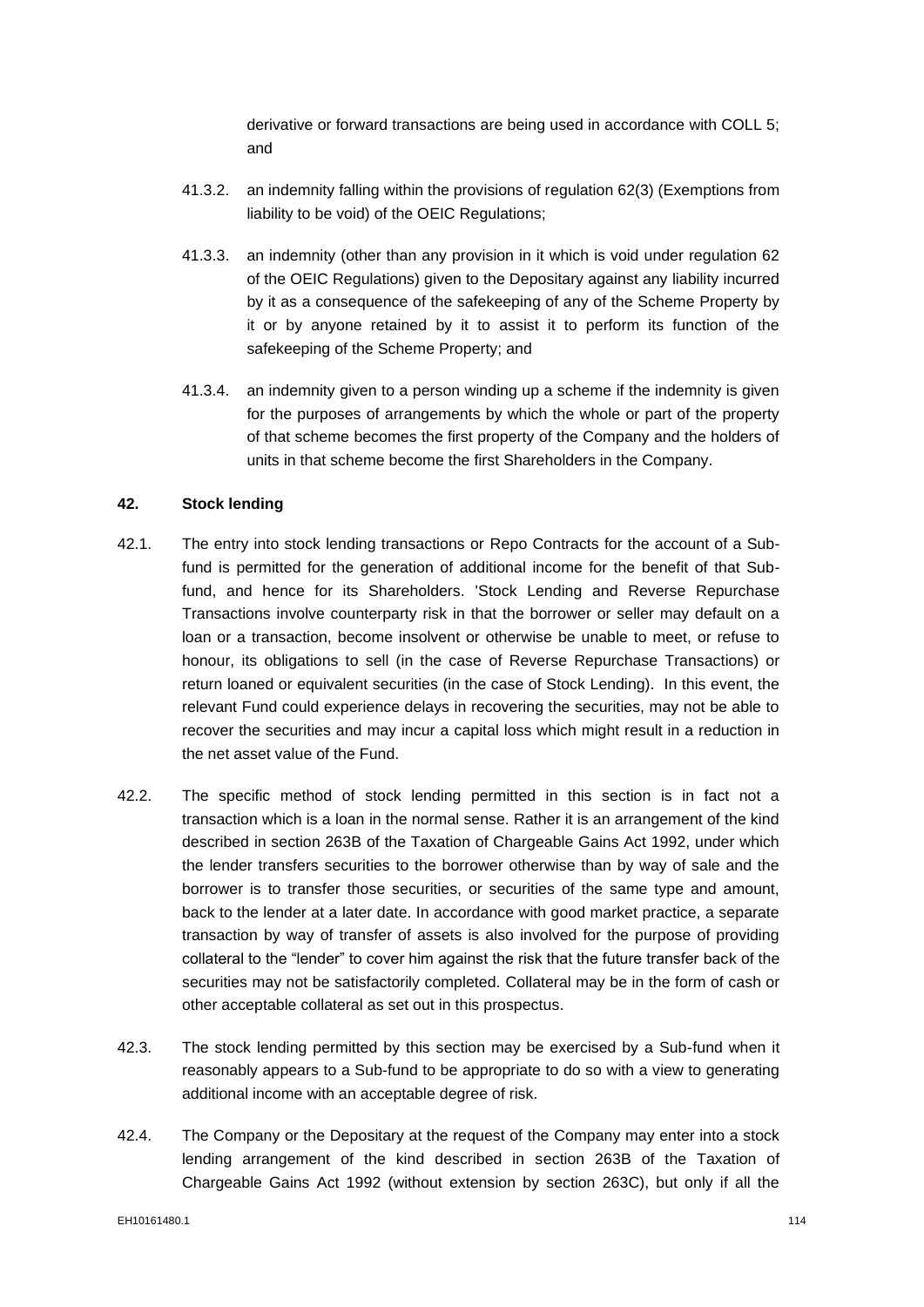terms of the agreement under which securities are to be reacquired by the Depositary for the account of a Sub-fund, are in a form which is acceptable to the Depositary and are in accordance with good market practice, the counterparty meets the criteria set out in COLL 5.4.4, and collateral is obtained to secure the obligation of the counterparty. Collateral must be acceptable to the Depositary, adequate and sufficiently immediate.

- 42.5. The Depositary must ensure that the value of the collateral at all times is at least equal to the value of the securities transferred by the Depositary plus a premium. This duty may be regarded as satisfied in respect of collateral the validity of which is about to expire or has expired where the Depositary takes reasonable care to determine that sufficient collateral will again be transferred at the latest by the close of business on the day of expiry.
- 42.6. Any agreement for transfer at a future date of securities or of collateral (or of the equivalent of either) may be regarded, for the purposes of valuation under the COLL Sourcebook, as an unconditional agreement for the sale or transfer of property, whether or not the property is part of the property of a Sub-fund.
- 42.7. There is no limit on the value of the Scheme Property of a Sub-fund which may be the subject of stock lending transactions or Repo Contracts.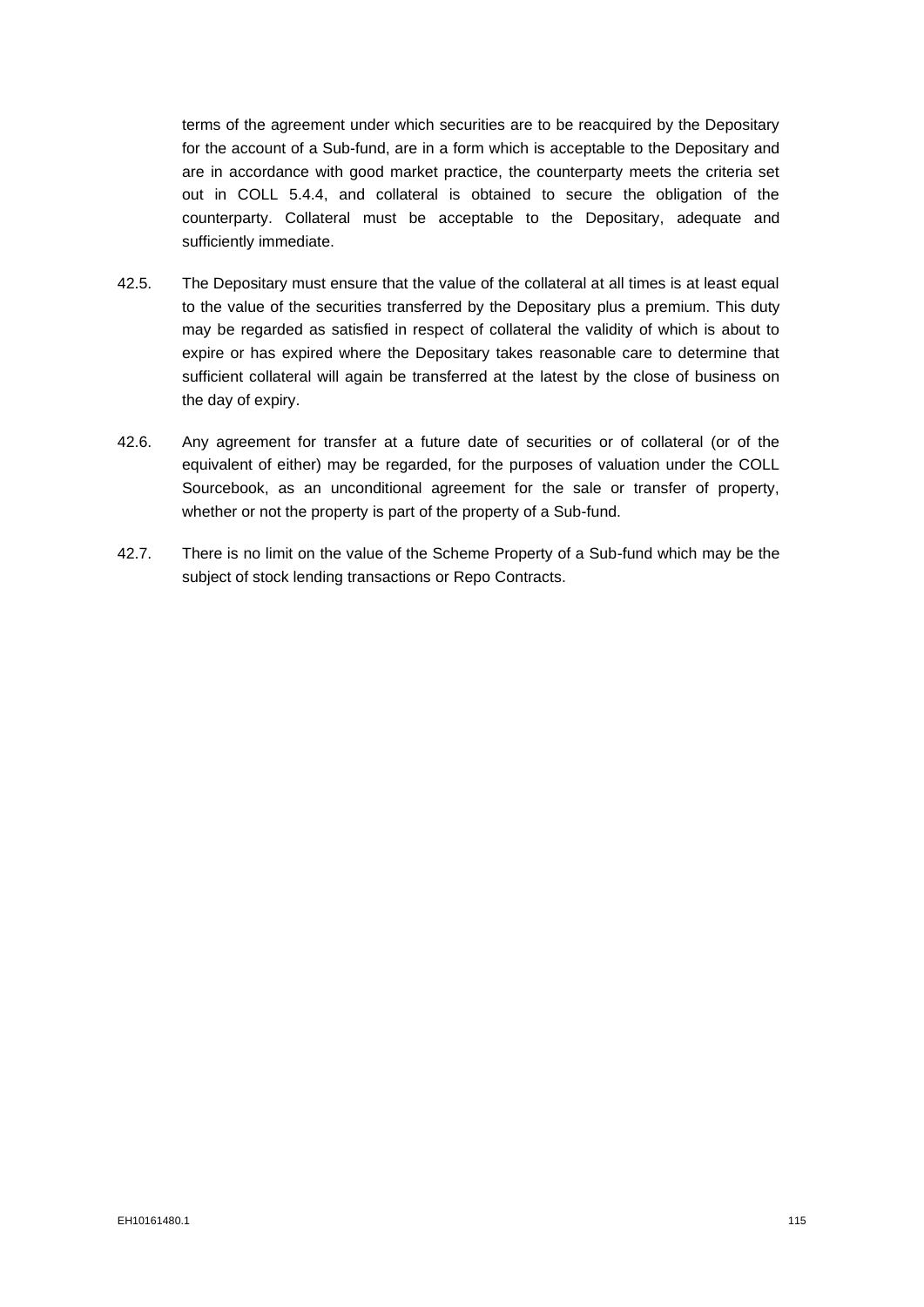# **APPENDIX IV**

# **LIST OF OTHER INTERESTS OF DIRECTORS AND OTHER AUTHORISED COLLECTIVE INVESTMENT SCHEMES OPERATED BY THE ACD**

**Directors of the ACD and their significant business activities not connected with the business of the Company**

| Anne Laing              | None.                                                               |  |
|-------------------------|---------------------------------------------------------------------|--|
| <b>Martin Henderson</b> | None.                                                               |  |
| Douglas Halley          | None.                                                               |  |
| Michael Barron          | None.                                                               |  |
| Jeremy Brettell         | Non-Executive Director:                                             |  |
|                         | Integrated Financial Arrangements Ltd                               |  |
|                         | Wesleyan Bank Ltd                                                   |  |
|                         | Anderson Strathern Asset Management Ltd<br>$\overline{\phantom{0}}$ |  |
|                         | Albaco Ltd                                                          |  |

| Authorised collective investment schemes of which the ACD is the authorised corporate<br>director |                              |                               |                             |
|---------------------------------------------------------------------------------------------------|------------------------------|-------------------------------|-----------------------------|
| <b>Name</b>                                                                                       | <b>Place of registration</b> | <b>Registration</b><br>number | <b>Product</b><br>Reference |
| <b>Alligator Fund ICVC</b>                                                                        | <b>England and Wales</b>     | IC000203                      | 407790                      |
| Moray<br>Place<br>Investment<br>Company*                                                          | Scotland                     | IC000934                      | 573760                      |
| The Beagle Fund*                                                                                  | <b>England and Wales</b>     | IC000789                      | 505177                      |
| The Discovery Fund                                                                                | <b>England and Wales</b>     | IC000365                      | 413970                      |
| The<br>Mulben<br>Investment<br><b>Funds</b>                                                       | <b>England and Wales</b>     | IC000816                      | 516628                      |
| The Prestney Fund                                                                                 | <b>England and Wales</b>     | IC000175                      | 407766                      |
| The Teal Fund                                                                                     | <b>England and Wales</b>     | IC000257                      | 227831                      |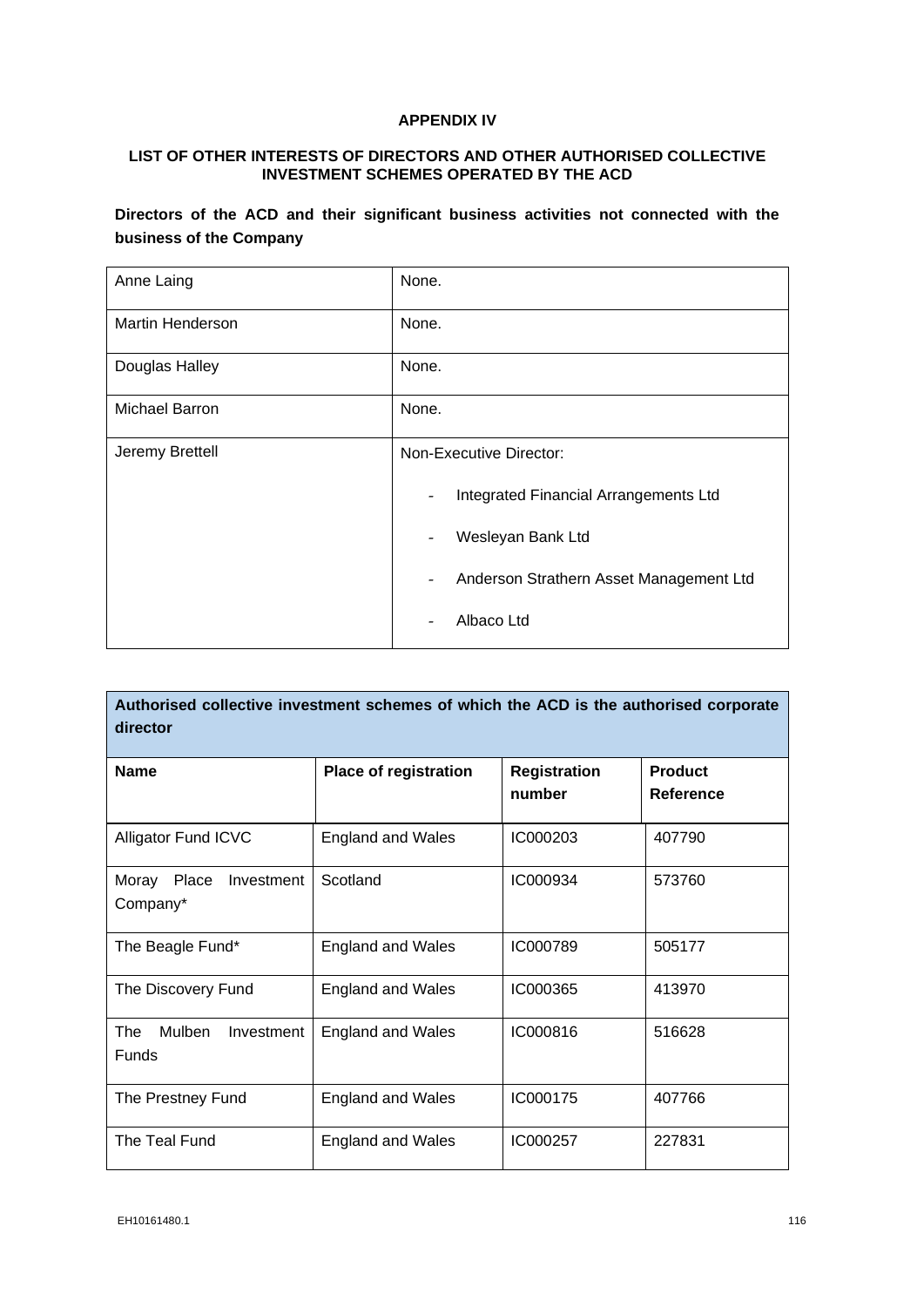| The VT Cindabbella Fund                       | <b>England and Wales</b> | IC001049 | 714901 |
|-----------------------------------------------|--------------------------|----------|--------|
| The VT Oxeye Funds**                          | <b>England and Wales</b> | IC001063 | 743815 |
| Valu-Trac<br>Investment<br>Funds ICVC         | Scotland                 | IC000953 | 581955 |
| Valu-Trac<br>Proprietary<br>Funds ICVC*       | Scotland                 | IC000986 | 605631 |
| <b>VT AI-FUNDS ICVC</b>                       | <b>England and Wales</b> | IC016426 | 913889 |
| VT AJ Bell ICVC                               | <b>England and Wales</b> | IC001082 | 769363 |
| VT Argonaut Funds                             | <b>England and Wales</b> | IC000943 | 576956 |
| VT Asset Intelligence Fund<br>Solutions ICVC* | <b>England and Wales</b> | IC035155 | 940231 |
| VT Astute Funds ICVC                          | <b>England and Wales</b> | IC029376 | 928663 |
| <b>VT Avastra Funds</b>                       | <b>England and Wales</b> | IC000854 | 532059 |
| VT Blackfinch Funds ICVC                      | <b>England and Wales</b> | IC026707 | 925120 |
| VT Cantab Funds ICVC                          | <b>England and Wales</b> | IC001114 | 808050 |
| Cape<br>Wrath<br>Focus<br>VT<br>Fund*         | <b>England and Wales</b> | IC001061 | 741524 |
| VT<br>Chelsea<br>Managed<br><b>ICVC</b>       | <b>England and Wales</b> | IC001085 | 773989 |
| VT Clear Peak<br>Capital<br><b>ICVC</b>       | <b>England and Wales</b> | IC011866 | 841768 |
| VT Contra Capital Funds<br><b>ICVC</b>        | <b>England and Wales</b> | IC021606 | 918272 |
| Dominium<br>Holdings<br>VT<br>ICVC*           | <b>England and Wales</b> | IC001093 | 778841 |
| Downing<br>Investor<br>VT<br>Funds ICVC       | <b>England and Wales</b> | IC024590 | 921279 |
| VT Esprit FS ICVC                             | <b>England and Wales</b> | IC001105 | 794635 |
| VT Freedom UCITS OEIC                         | <b>England and Wales</b> | IC031441 | 932492 |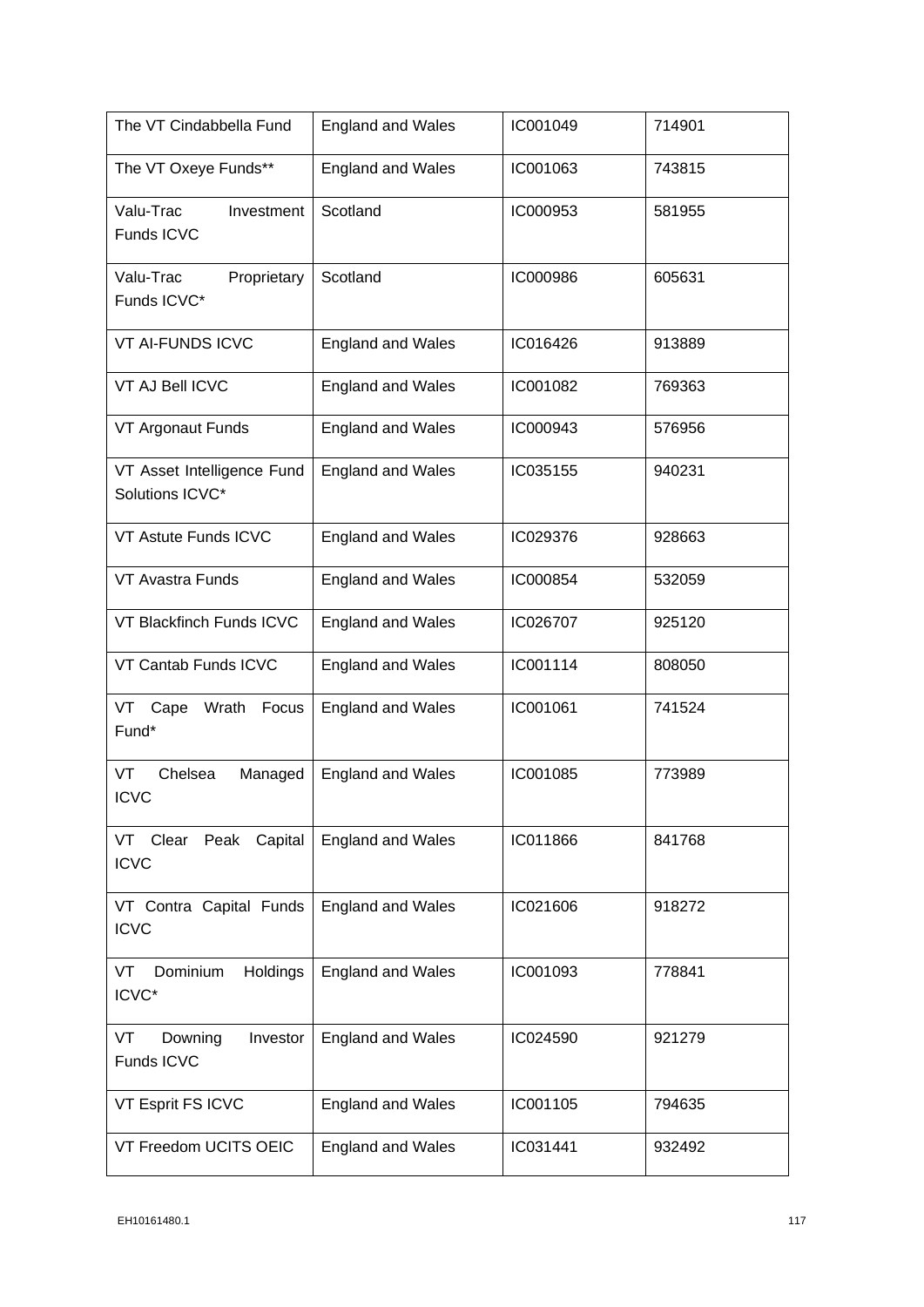| VT Garraway<br>Investment<br>Funds ICVC                | <b>England and Wales</b> | IC000935          | 573884 |
|--------------------------------------------------------|--------------------------|-------------------|--------|
| Investment<br>VT Garraway<br><b>Fund Series II</b>     | <b>England and Wales</b> | IC000025          | 188718 |
| VT Garraway Investment<br><b>Fund Series III</b>       | <b>England and Wales</b> | IC000584          | 472521 |
| VT Garraway Investment<br>Fund Series IV               | <b>England and Wales</b> | IC000534          | 465988 |
| VT<br>Gravis<br>UK<br>Listed<br>Property (Feeder) Fund | <b>England and Wales</b> | <b>Unit Trust</b> | 913629 |
| VT Gravis Funds ICVC                                   | <b>England and Wales</b> | IC001055          | 724240 |
| VT Gravis Real Assets<br>Fund                          | <b>England and Wales</b> | IC016070          | 913626 |
| VT Greystone ICVC                                      | <b>England and Wales</b> | IC000403          | 434235 |
| Cautious<br>VT<br>Greystone<br>Managed ICVC*           | <b>England and Wales</b> | IC000407          | 435265 |
| VT<br>Greystone<br>Conservative<br>Managed<br>ICVC*    | <b>England and Wales</b> | IC000533          | 465365 |
| VT Grosvenor Funds ICVC                                | <b>England and Wales</b> | IC001077          | 762880 |
| VT Halo Funds ICVC                                     | England and Wales        | IC001018          | 629070 |
| VT Holland Advisors Funds<br><b>ICVC</b>               | <b>England and Wales</b> | IC040266          | 947634 |
| Financial<br>Johnston<br>VT<br>Funds ICVC              | <b>England and Wales</b> | IC027796          | 926097 |
| VT<br><b>KMGIM</b><br><b>Strategies</b><br><b>ICVC</b> | <b>England and Wales</b> | IC016648          | 914127 |
| VT Momentum Investment<br>Funds                        | <b>England and Wales</b> | IC000851          | 531222 |
| VT Momentum Investment<br>Funds II                     | <b>England and Wales</b> | IC000342          | 407990 |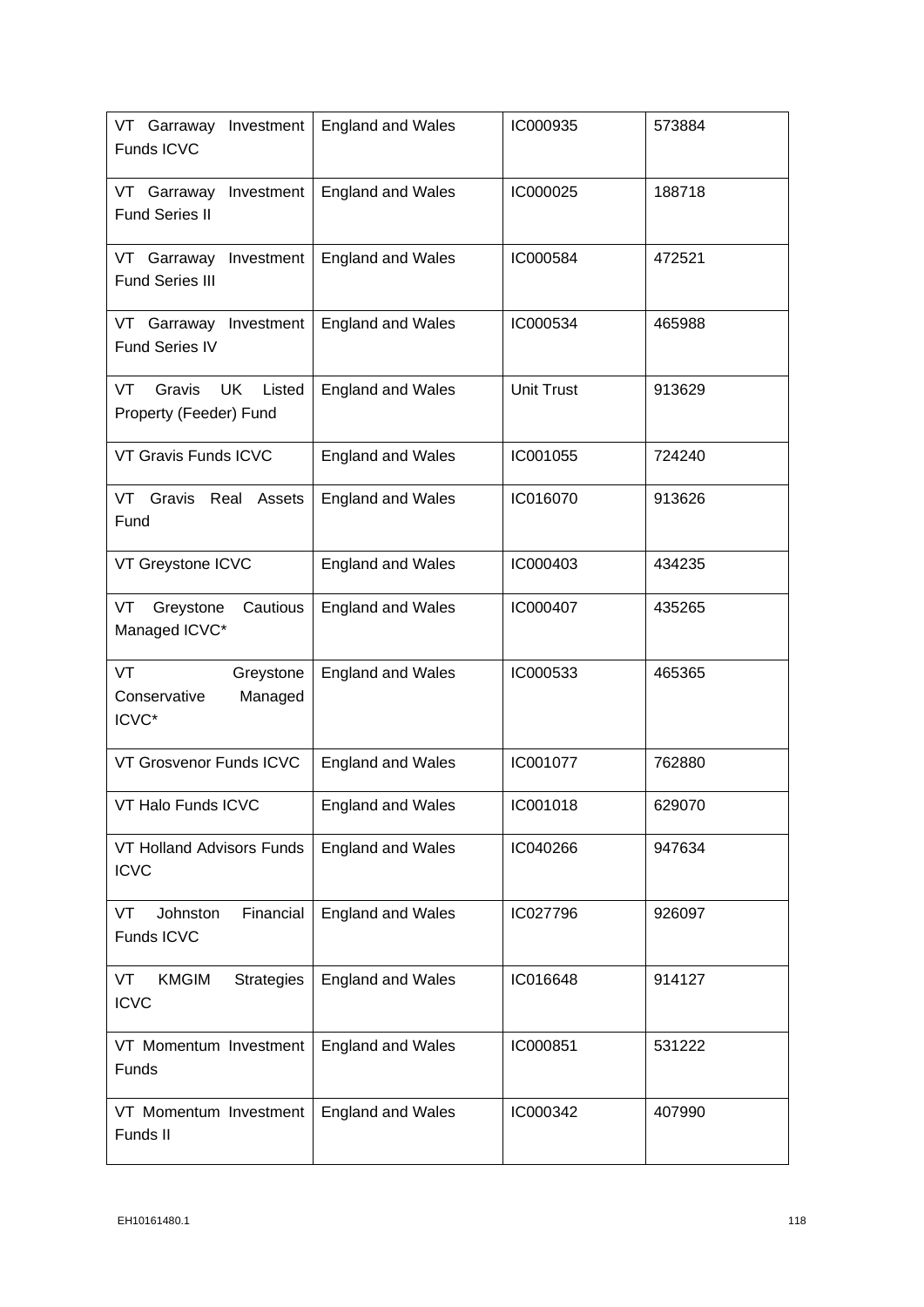| VT<br>Smart-Beta<br>Munro<br>Fund                                | <b>England and Wales</b> | IC000551 | 467964 |
|------------------------------------------------------------------|--------------------------|----------|--------|
| VT North Capital Funds<br><b>ICVC</b>                            | <b>England and Wales</b> | IC026575 | 924848 |
| VT Plain English Finance<br>Funds ICVC                           | <b>England and Wales</b> | IC001096 | 782737 |
| PortfolioMetrix<br><b>GBP</b><br>VT<br>Funds ICVC                | <b>England and Wales</b> | IC035161 | 940234 |
| Portfolio<br>Solutions<br>VT<br><b>ICVC</b>                      | <b>England and Wales</b> | IC030801 | 931577 |
| VT PPM Investment Funds                                          | <b>England and Wales</b> | IC017239 | 914471 |
| VT Price Value Partners<br>Funds ICVC                            | <b>England and Wales</b> | IC001033 | 671132 |
| <b>VT Redlands Fund</b>                                          | <b>England and Wales</b> | IC001043 | 694999 |
| VT Redlands NURS ICVC*                                           | <b>England and Wales</b> | IC001089 | 776548 |
| VT RM Funds ICVC                                                 | <b>England and Wales</b> | IC001108 | 800855 |
| VT<br>Rossie<br>House<br>Investment<br>Management<br>Funds ICVC* | <b>England and Wales</b> | IC000991 | 607962 |
| SG Defined<br>Return<br>VT.<br>Assets ICVC                       | <b>England and Wales</b> | IC001097 | 784172 |
| VT Sinfonia OEIC                                                 | <b>England and Wales</b> | IC000624 | 478014 |
| VT Smartfund ICVC                                                | <b>England and Wales</b> | IC001012 | 621247 |
| VT Sorbus Vector Funds<br><b>ICVC</b>                            | <b>England and Wales</b> | IC001059 | 731963 |
| VT Tatton Oak ICVC                                               | <b>England and Wales</b> | IC000737 | 494501 |
| VT Teviot Funds ICVC                                             | <b>England and Wales</b> | IC001094 | 780433 |
| VT Thistledown ICVC                                              | <b>England and Wales</b> | IC001011 | 621244 |
| VT Tyndall Funds ICVC                                            | <b>England and Wales</b> | IC001050 | 715282 |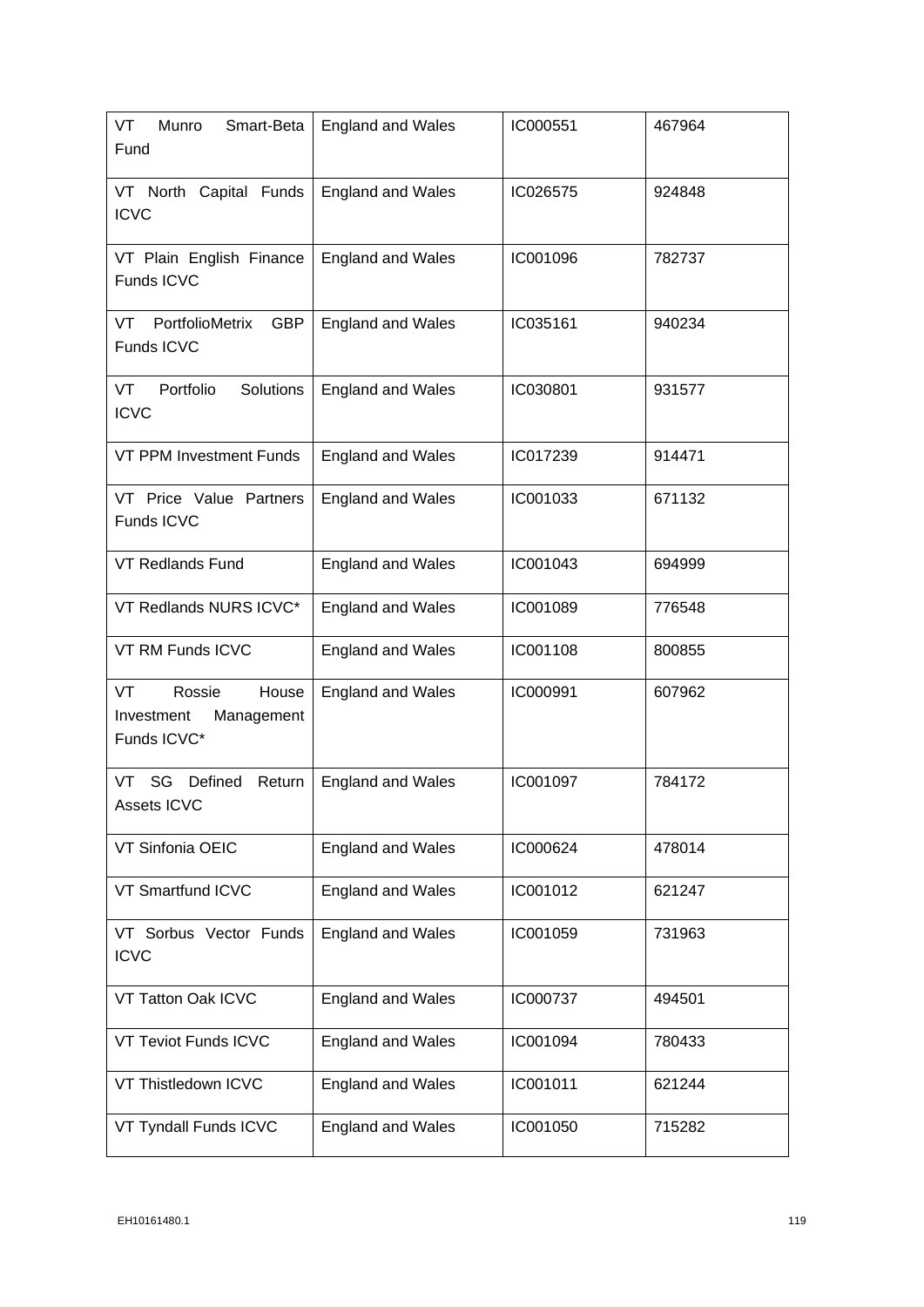| Arctos Funds<br>Ursus<br>VT.               | Scotland                 | IC001004 | 613236 |
|--------------------------------------------|--------------------------|----------|--------|
| <b>ICVC</b>                                |                          |          |        |
|                                            |                          |          |        |
| VT Vanneck Equity Fund                     | <b>England and Wales</b> | IC001003 | 613235 |
| VT Vanneck Funds ICVC                      | <b>England and Wales</b> | IC001112 | 806954 |
| VT<br>Woodhill<br>Investment<br>Funds ICVC | <b>England and Wales</b> | IC001009 | 618204 |

*\* denotes a Non-UCITS Retail Scheme*

*\*\* denotes a Qualified Investor Scheme*